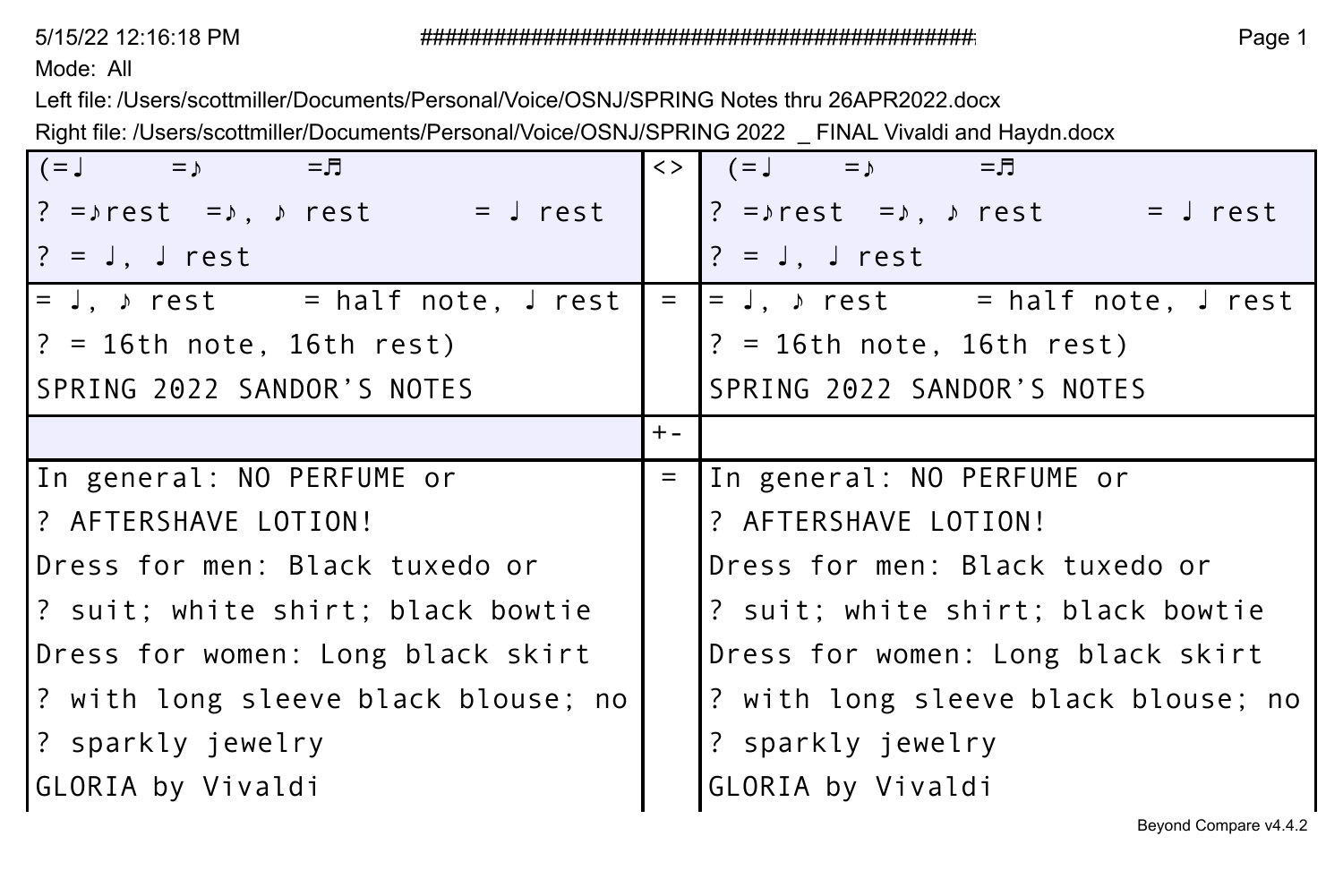| 5/15/22 12:16:18 PM                                                                                   | Page 2 |                                       |  |  |  |  |
|-------------------------------------------------------------------------------------------------------|--------|---------------------------------------|--|--|--|--|
| Left file: /Users/scottmiller/Documents/Personal/Voice/OSNJ/SPRING Notes thru 26APR2022.docx          |        |                                       |  |  |  |  |
| Right file: /Users/scottmiller/Documents/Personal/Voice/OSNJ/SPRING 2022 FINAL Vivaldi and Haydn.docx |        |                                       |  |  |  |  |
| (continued)                                                                                           |        |                                       |  |  |  |  |
| ITALIAN LATIN                                                                                         |        | ITALIAN LATIN                         |  |  |  |  |
| Focus the sound. Don't widen your                                                                     |        | Focus the sound. Don't widen your     |  |  |  |  |
| ? mouth to make vowels, especially                                                                    |        | ? mouth to make vowels, especially    |  |  |  |  |
| $?$ "ee".                                                                                             |        | $?$ "ee".                             |  |  |  |  |
|                                                                                                       |        | <> SIT for ALL SOLOS WATCH SANDOR FOR |  |  |  |  |
|                                                                                                       |        | ? SIGNAL TO SIT & STAND!              |  |  |  |  |
| Gloria in excelsis Deo (Glory to                                                                      |        | Gloria in excelsis Deo(Glory to God   |  |  |  |  |
| ? God in the highest)                                                                                 |        | ? in the highest)                     |  |  |  |  |
| Sound like trumpets. Space between                                                                    |        | Sound like trumpets.<br>Space         |  |  |  |  |
| ? repeated notes. Staccato.Articul                                                                    |        | ? between repeated notes. Staccato.   |  |  |  |  |
| ? ated                                                                                                |        | ? Articulated                         |  |  |  |  |
| Measure # Voice<br>Page                                                                               |        | Page Measure #                        |  |  |  |  |
| ? Notes                                                                                               |        | ? Voice<br>Notes                      |  |  |  |  |
| ? Part                                                                                                |        | ? Part                                |  |  |  |  |
|                                                                                                       |        | 2 3 1617; 2831<br>AII                 |  |  |  |  |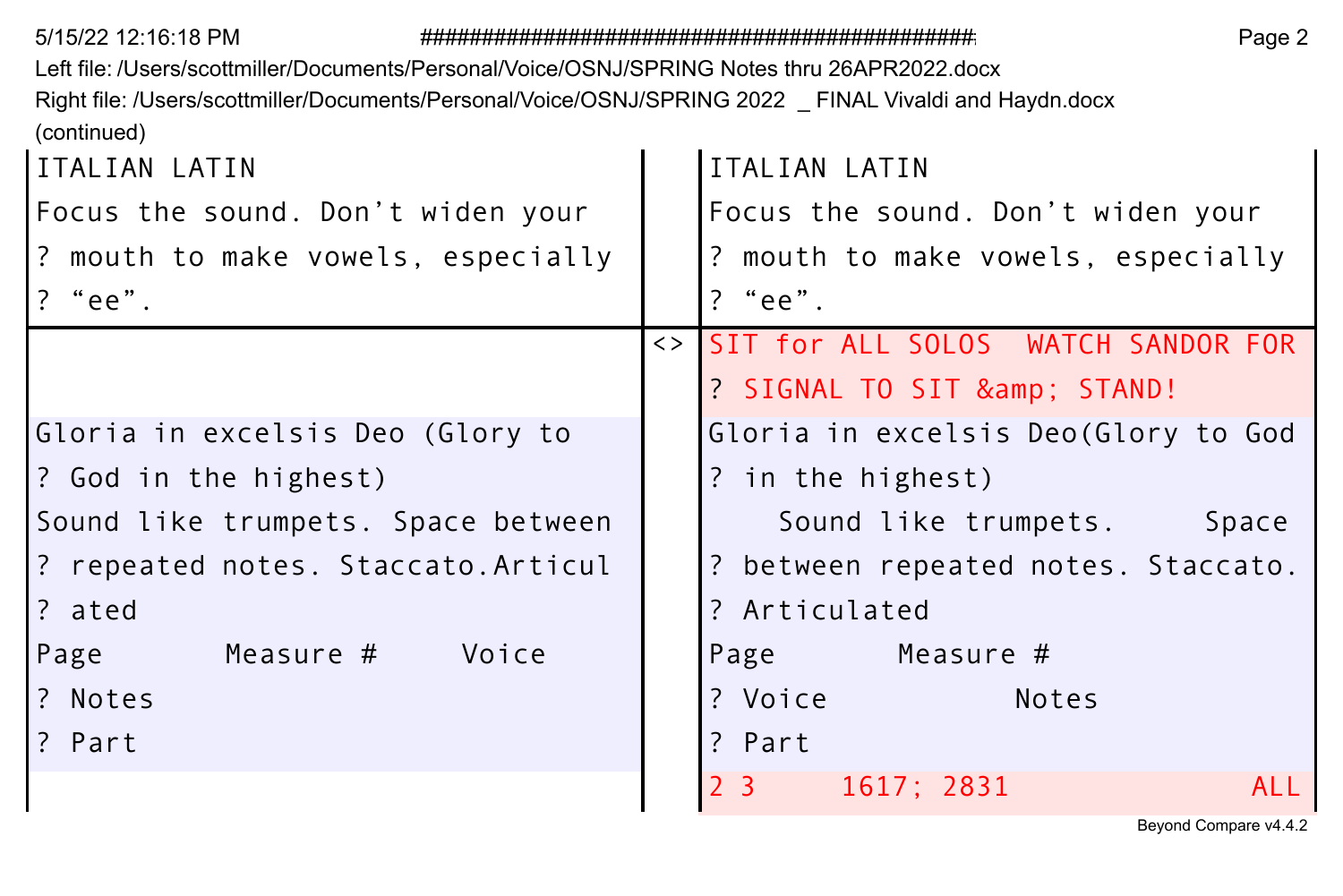$\blacksquare$  $\blacksquare$ 

Left file: /Users/scottmiller/Documents/Personal/Voice/OSNJ/SPRING Notes thru 26APR2022.docx Right file: /Users/scottmiller/Documents/Personal/Voice/OSNJ/SPRING 2022 \_ FINAL Vivaldi and Haydn.docx (continued)

|                |                                   |     | ? "Glo -ri-"= staccato                 |
|----------------|-----------------------------------|-----|----------------------------------------|
| $\overline{2}$ | 1718                              |     | 1718                                   |
|                | ? ALL<br>Short break              |     | $?$ ALL $\qquad \qquad$<br>Short break |
|                | l? between "Gloria's"             |     | ? between "Gloria's"                   |
|                |                                   |     | Page Measure #                         |
|                |                                   |     | ? Voice<br><b>Notes</b>                |
|                |                                   |     | ? Part                                 |
| $\vert$ 2      | 23.27<br>ALL                      |     | ALL<br>23.27                           |
|                | ? "De-o" pronounced "DEH-o" no    |     | ? "De-o" pronounced "DEH-o" no         |
|                | ? sliding.                        |     | ? sliding (NOT day-yo!).               |
| <u>3</u>       | 2832                              | $=$ | 2832<br>l 3                            |
|                | ? ALL<br>Articulated.             |     | ? ALL<br>Articulated.                  |
|                | ? Break between every 2"Gloria's" |     | ? Break between every 2 "Gloria's"     |
| l 3            | 3637                              |     | 3<br>3637                              |
|                | 1? ALL<br>TURN PAGE BEFORE        |     | ? ALL<br>TURN PAGE BEFORE              |
|                |                                   |     | Beyond Compare v4.4.2                  |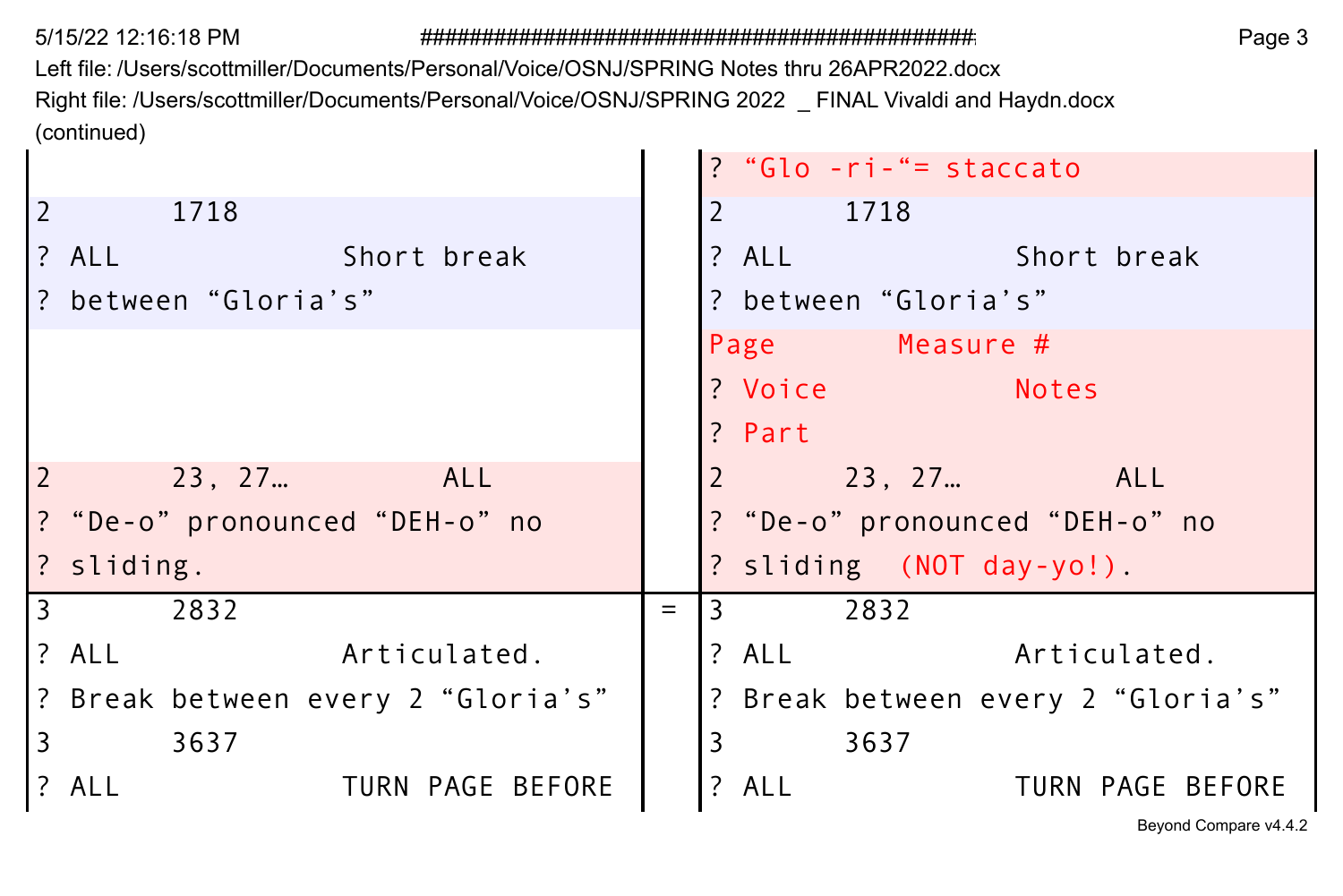Left file: /Users/scottmiller/Documents/Personal/Voice/OSNJ/SPRING Notes thru 26APR2022.docx Right file: /Users/scottmiller/Documents/Personal/Voice/OSNJ/SPRING 2022 \_ FINAL Vivaldi and Haydn.docx (continued)

```
? SINGING measure 38. 2012 1: SINGING measure 38.
34 3839 34 3839 
? ALL NO BREATH BETWEEN ? ALL NO BREATH BETWEEN
 ? "Gloria's" ? "Gloria's"
4 45 | 4 45
? T | | ? T
? Tenors emphasize harmonic 2. Tenors emphasize harmonic
? changes. ? changes.
4 45 45 45
? ALL "-sis" = ♪ rest | |? ALL "-sis" = ♪ rest
 at end of measure. "S" on ♪ rest | |? at end of measure. "S" on ♪ rest
4 48 48 48
? All "-o" = → rest at \begin{vmatrix} 2 \\ 1 \end{vmatrix}? ALL "-o" = → rest at
 end of measure and in the case of the contract of measure
5 5152 5 5152
```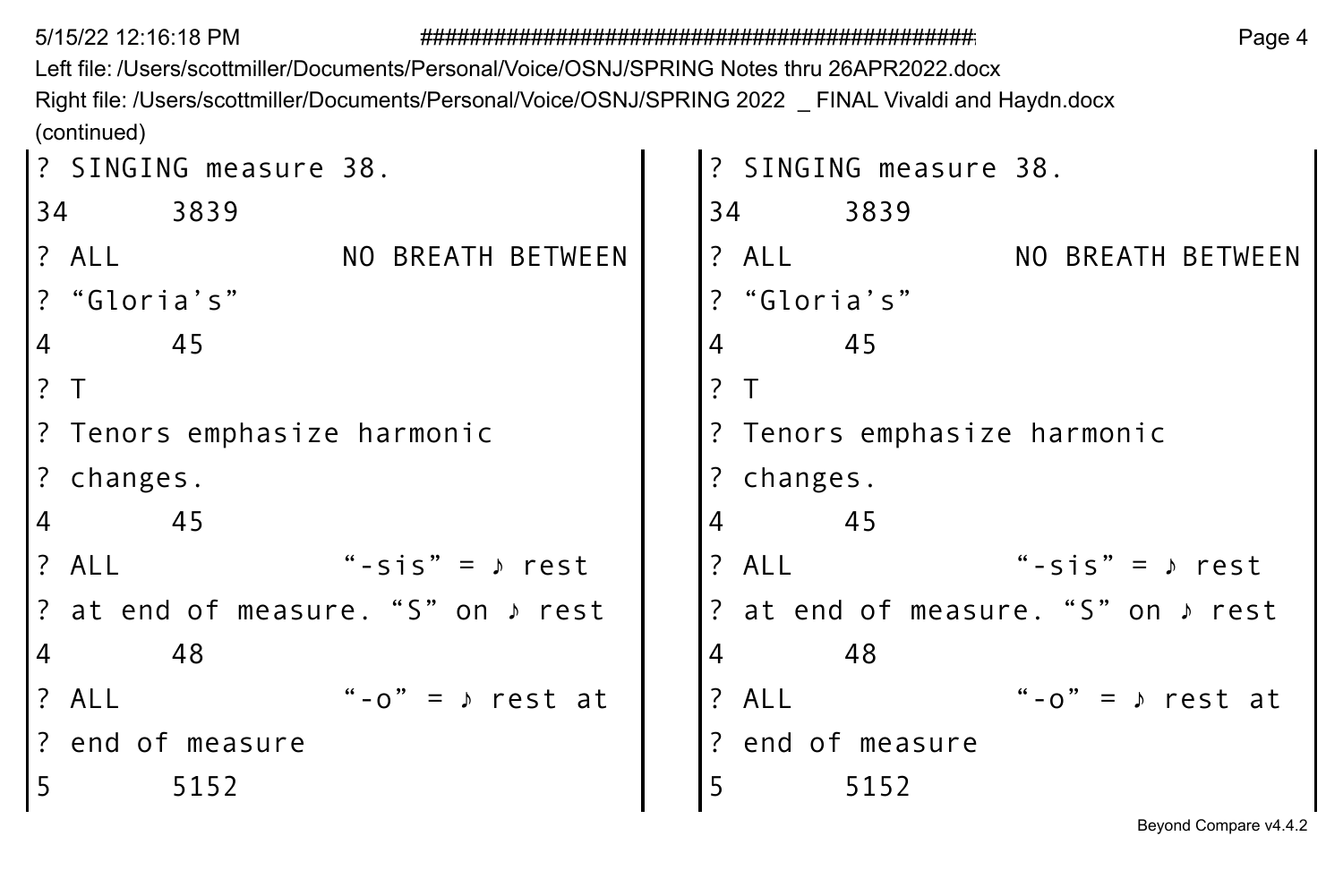Left file: /Users/scottmiller/Documents/Personal/Voice/OSNJ/SPRING Notes thru 26APR2022.docx Right file: /Users/scottmiller/Documents/Personal/Voice/OSNJ/SPRING 2022 \_ FINAL Vivaldi and Haydn.docx (continued)

|   | ? ALL                 | Articulated but                             |   | ? ALL          |                     | Articulated but                             |  |
|---|-----------------------|---------------------------------------------|---|----------------|---------------------|---------------------------------------------|--|
|   | ? NO BREATH           |                                             |   | ? NO BREATH    |                     |                                             |  |
| 5 | 53                    |                                             | 5 |                | 53                  |                                             |  |
|   | ? ALL                 | "-sis" = $\triangle$ rest                   |   | ? ALL          |                     | "-sis" = $\sqrt{ }$ rest                    |  |
|   |                       | ? at end of measure. "S" on $\sqrt{ }$ rest |   |                |                     | ? at end of measure. "S" on $\sqrt{ }$ rest |  |
| 5 | 5055                  |                                             | 5 |                | 5055                |                                             |  |
|   | ? ALL                 | Articulated but                             |   | ? ALL          |                     | Articulated but                             |  |
|   | ? no big break        |                                             |   | ? no big break |                     |                                             |  |
| 5 | -53                   |                                             | 5 |                | 53                  |                                             |  |
|   | ? ALL                 | ♪ rest at end of                            |   | ? ALL          |                     | ♪ rest at end of                            |  |
|   | ? measure             |                                             |   | ? measure      |                     |                                             |  |
| 5 | 6061                  |                                             | 5 |                | 6061                |                                             |  |
|   | ? ALL                 | TURN PAGE BEFORE                            |   | ? ALL          |                     | TURN PAGE BEFORE                            |  |
|   | ? SINGING measure 62. |                                             |   |                | SINGING measure 62. |                                             |  |
| 6 | 6366                  |                                             | 6 |                | 6366                |                                             |  |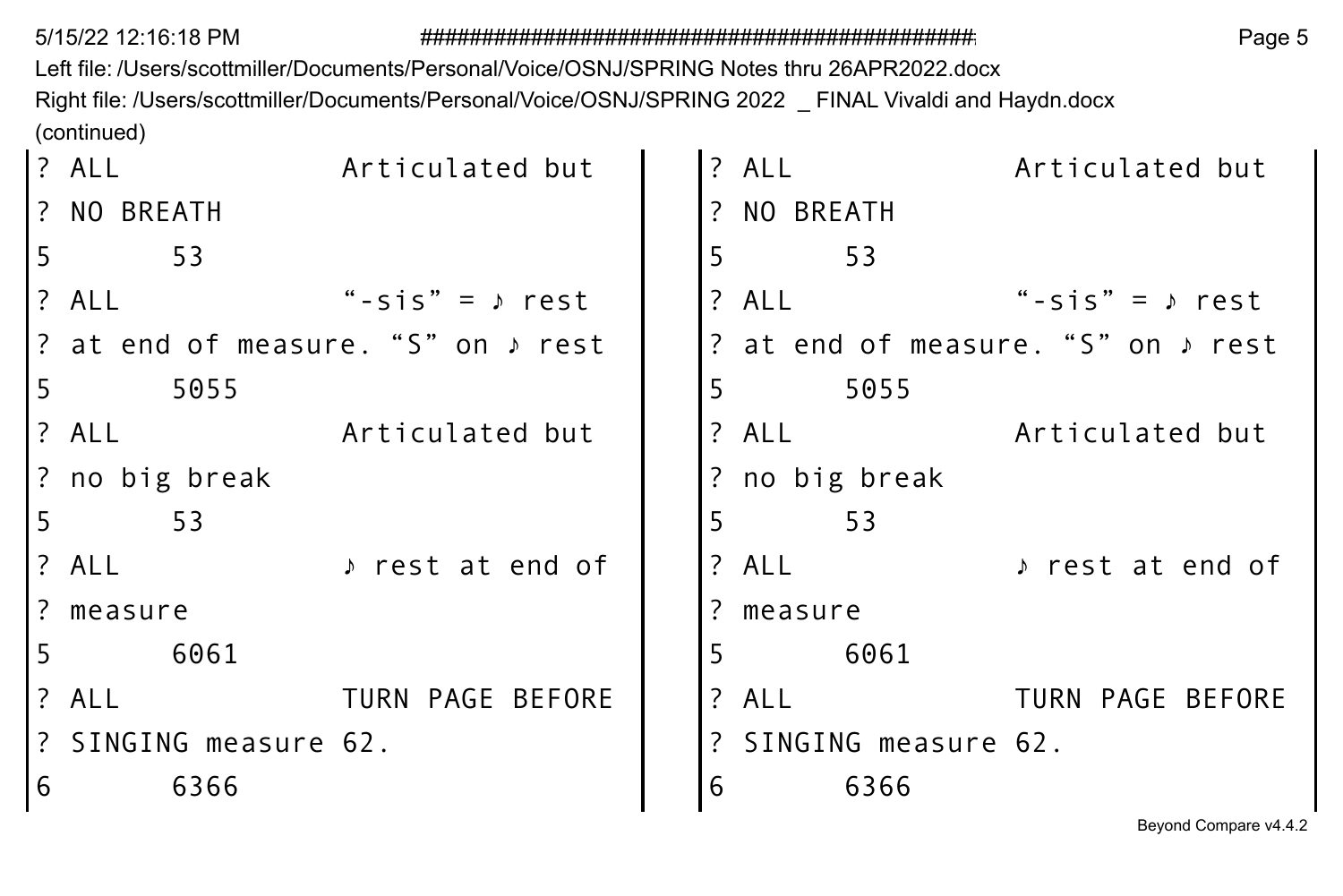Left file: /Users/scottmiller/Documents/Personal/Voice/OSNJ/SPRING Notes thru 26APR2022.docx Right file: /Users/scottmiller/Documents/Personal/Voice/OSNJ/SPRING 2022 \_ FINAL Vivaldi and Haydn.docx (continued)

| ? ALL<br>Emphasize                  | ? ALL<br>Emphasize                             |
|-------------------------------------|------------------------------------------------|
| ? downbeats where there are         | ? downbeats where there are                    |
| ? dissonances.                      | ? dissonances.                                 |
| ? Crescendo to measure 67.          | ? Crescendo to measure 67.                     |
| 6<br>67                             | 6<br>67                                        |
| "S" ON DOWNBEAT.<br>? ALL           | "S" ON DOWNBEAT.<br>? ALL                      |
| ? WATCH for SANDOR FOR CUT-OFF AT   | ? WATCH for SANDOR FOR CUT-OFF AT              |
| ? FERMATA!                          | ? FERMATA!                                     |
| 7072<br>6                           | 6<br>7072                                      |
| DON'T MOVE! STAY<br>? ALL           | ? ALL<br>DON'T MOVE! STAY                      |
| ? FROZEN!                           | ? FROZEN!                                      |
|                                     | $- +$                                          |
| III. Et in terra pax hominibus (And | II. Et in terra pax hominibus (And<br>$\equiv$ |
| ? on earth good will to men)        | ? on earth good will to men)                   |
|                                     | Measure #<br>$-+$ Page                         |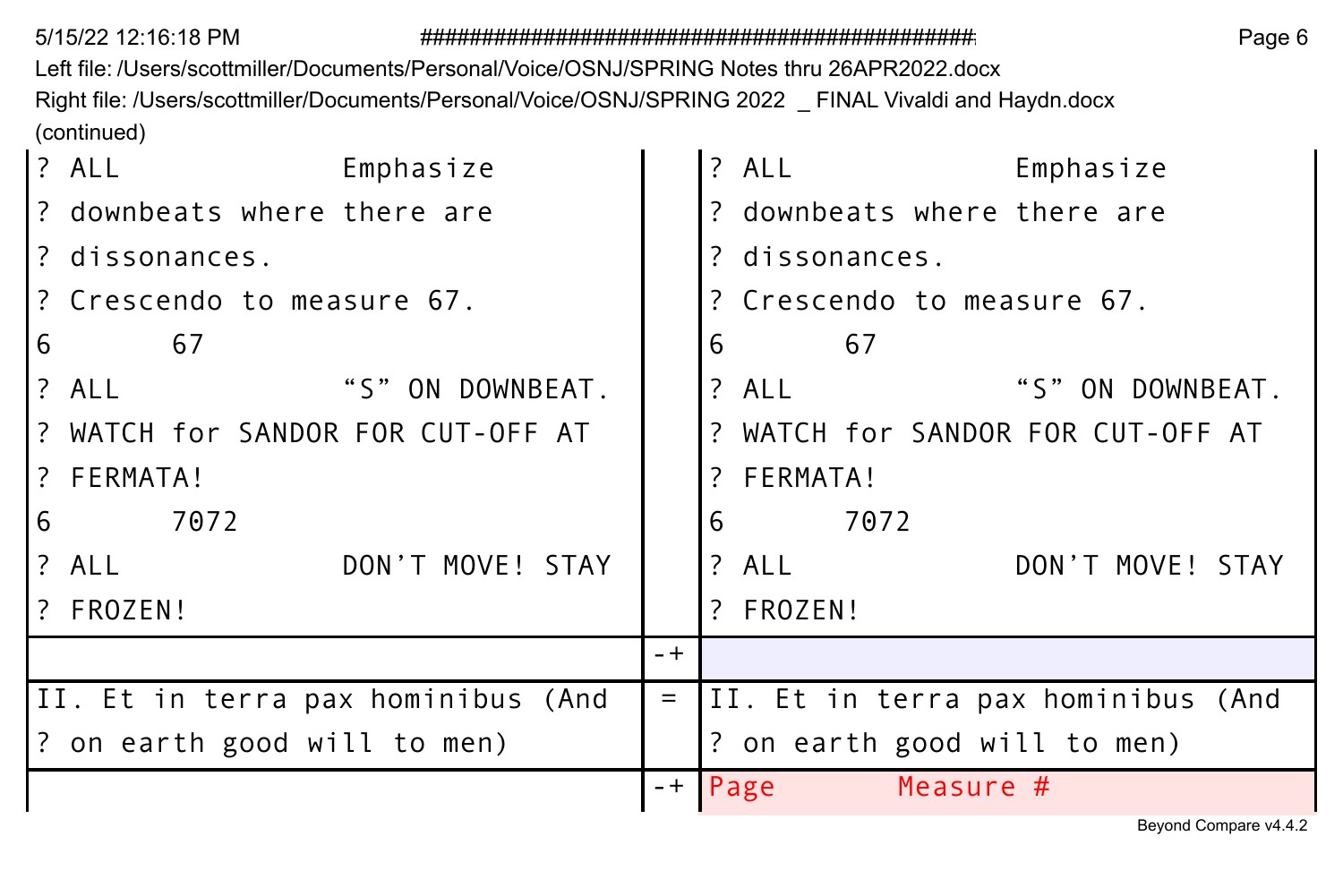Left file: /Users/scottmiller/Documents/Personal/Voice/OSNJ/SPRING Notes thru 26APR2022.docx Right file: /Users/scottmiller/Documents/Personal/Voice/OSNJ/SPRING 2022 \_ FINAL Vivaldi and Haydn.docx (continued)

|     | ? Voice<br><b>Notes</b>                         |
|-----|-------------------------------------------------|
|     | ? Part                                          |
| $=$ | Nasal, VERY DARK tone. Feel the                 |
|     | ? pain!                                         |
|     | 916<br>AL L                                     |
|     | ? Emphasize "-ter-" in "et in                   |
|     | ? TER-ra pax" Roll "rr's"                       |
|     |                                                 |
|     | 712<br>1379                                     |
|     | ? ALL<br>Articulate "s" on                      |
|     | ? "ho-mi-ni- buS"; "S" on $\triangleright$ rest |
|     | 13                                              |
|     | "-bus"<br>$?$ TB                                |
|     | $J.$ , $\rho$ rest                              |
|     | 8<br>1752                                       |
|     | Articulate "s" on                               |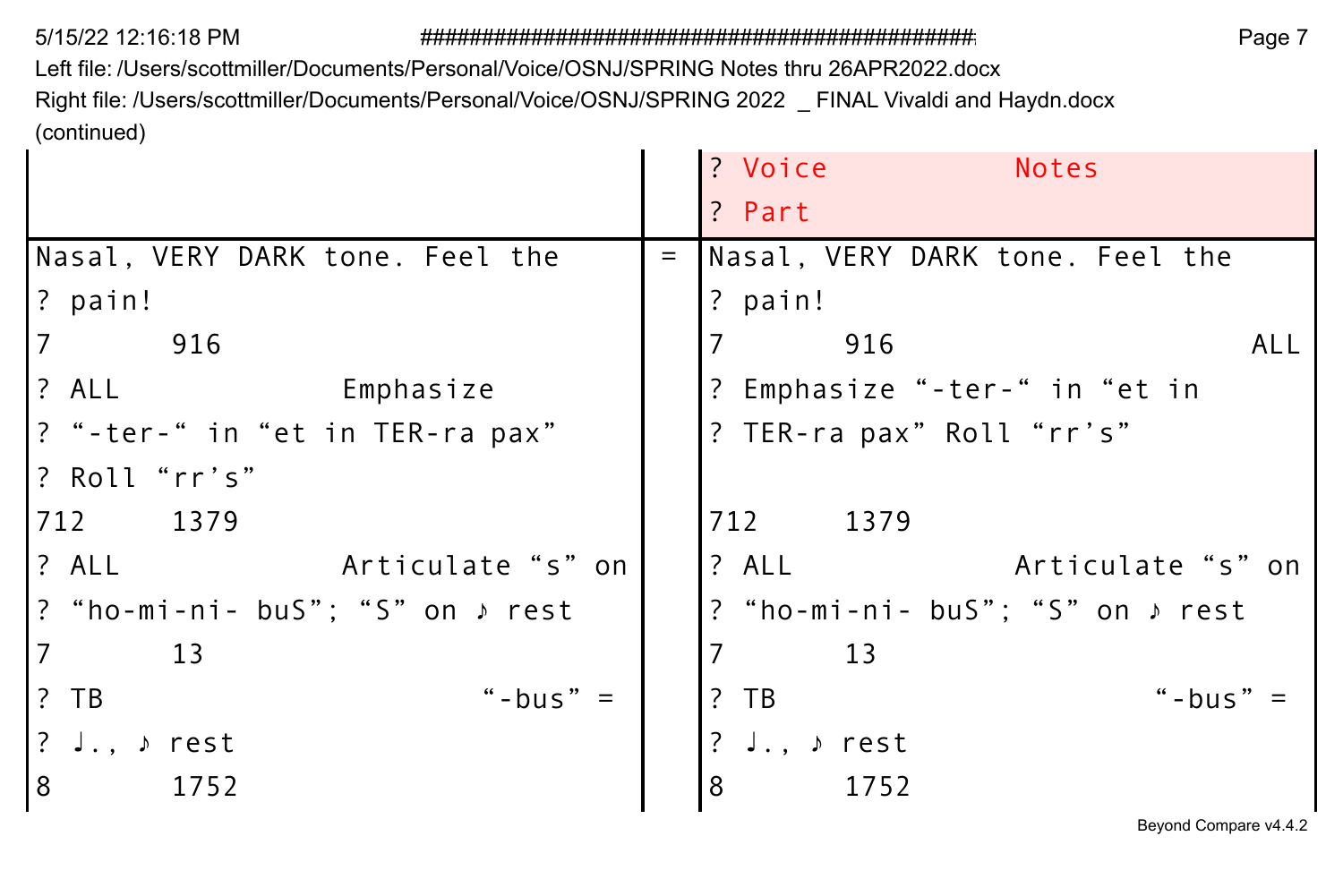Left file: /Users/scottmiller/Documents/Personal/Voice/OSNJ/SPRING Notes thru 26APR2022.docx Right file: /Users/scottmiller/Documents/Personal/Voice/OSNJ/SPRING 2022 \_ FINAL Vivaldi and Haydn.docx (continued)

|   | ? ALL                                    | Dark, deep |   | ? ALL           | Dark, deep                         |        |
|---|------------------------------------------|------------|---|-----------------|------------------------------------|--------|
|   | ? resonance & Crescendo to               |            |   |                 | ? resonance & Crescendo to         |        |
|   | ? "TA-tis" each time                     |            |   |                 | ? "TA-tis" each time               |        |
|   | ? you sing vo-lun-TA-tis".               |            |   |                 | ? you sing vo-lun-TA-tis".         |        |
|   | ? Emphasize 3rd note.                    |            |   |                 | ? Emphasize 3rd note.              |        |
| 8 | 17                                       |            | 8 |                 | 17                                 |        |
|   | ? SA                                     | "-bus"     |   | ? SA            |                                    | "-bus" |
|   | $?$ $\rightarrow$ $.$ $\rightarrow$ rest |            |   | ♪, ♪ rest       |                                    |        |
| 8 | 21                                       |            | 8 |                 | 21                                 |        |
|   | 2S                                       |            |   | $\frac{1}{2}$ S |                                    |        |
|   | ? "-bus" = $J.$ , $\rho$ rest            |            |   |                 | "-bus" = J., $\triangleright$ rest |        |
| 8 | 21                                       |            | 8 | 21              |                                    |        |
|   | ?T                                       |            |   |                 |                                    |        |
|   | ? "-tis" = $J.$ , $\rho$ rest            |            |   |                 | ? "-tis" = $J.$ , $\rho$ rest      |        |
| 8 | 23                                       |            | 8 |                 | 23                                 |        |
|   |                                          |            |   |                 |                                    |        |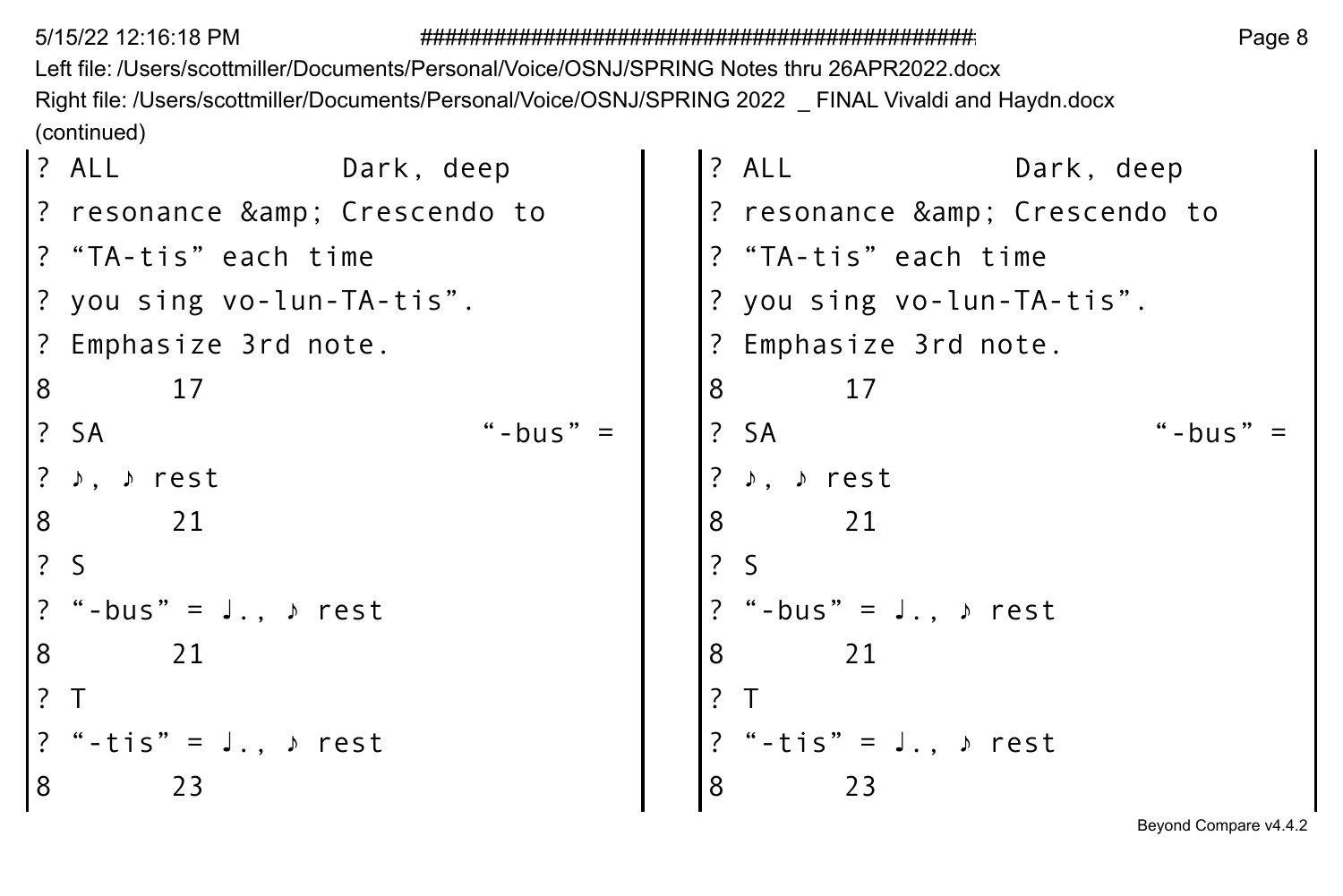Left file: /Users/scottmiller/Documents/Personal/Voice/OSNJ/SPRING Notes thru 26APR2022.docx Right file: /Users/scottmiller/Documents/Personal/Voice/OSNJ/SPRING 2022 \_ FINAL Vivaldi and Haydn.docx (continued)  $\mathbf{r}$ 

| 1? A                                                 |                                                       |            | ? A                                                                  |  |
|------------------------------------------------------|-------------------------------------------------------|------------|----------------------------------------------------------------------|--|
|                                                      | $?$ "-tis" = J., $\triangleright$ rest                |            | $? " - t is" = J., \text{ } s$ rest                                  |  |
| 8                                                    | 27                                                    |            | 8<br>27                                                              |  |
| $\begin{array}{ccc} \text{?} & \text{S} \end{array}$ |                                                       |            | 2S                                                                   |  |
|                                                      | $?$ "-tis" = J., $\triangleright$ rest                |            | $ ?$ "-tis" = J., » rest                                             |  |
| l 8                                                  | 27                                                    |            | 8<br>27                                                              |  |
| 1? T                                                 |                                                       |            | $\overline{?}$ T                                                     |  |
|                                                      | $?$ "-bus" = J., $\triangleright$ rest                |            | $?$ "-bus" = J., $\triangleright$ rest                               |  |
| 8                                                    | 29                                                    |            | 8<br>29                                                              |  |
| $\left  \begin{array}{cc} ? & B \end{array} \right $ |                                                       |            | $\left  \begin{array}{cc} 2 & B \end{array} \right $                 |  |
|                                                      | ? "-tis" = J., ♪ rest                                 |            | $ ?$ "-tis" = J., $\triangleright$ rest                              |  |
| 8                                                    | 28                                                    |            | 8<br>28                                                              |  |
|                                                      | $\left  \begin{array}{cc} 2 & 5A \end{array} \right $ | "-bus" $=$ | $\left  \begin{array}{cc} ? & S A \end{array} \right $<br>"-bus" $=$ |  |
|                                                      | ? ♪, ♪ rest                                           |            | ? ♪, ♪ rest                                                          |  |
| و                                                    | 36                                                    |            | 36<br>۹                                                              |  |
|                                                      |                                                       |            |                                                                      |  |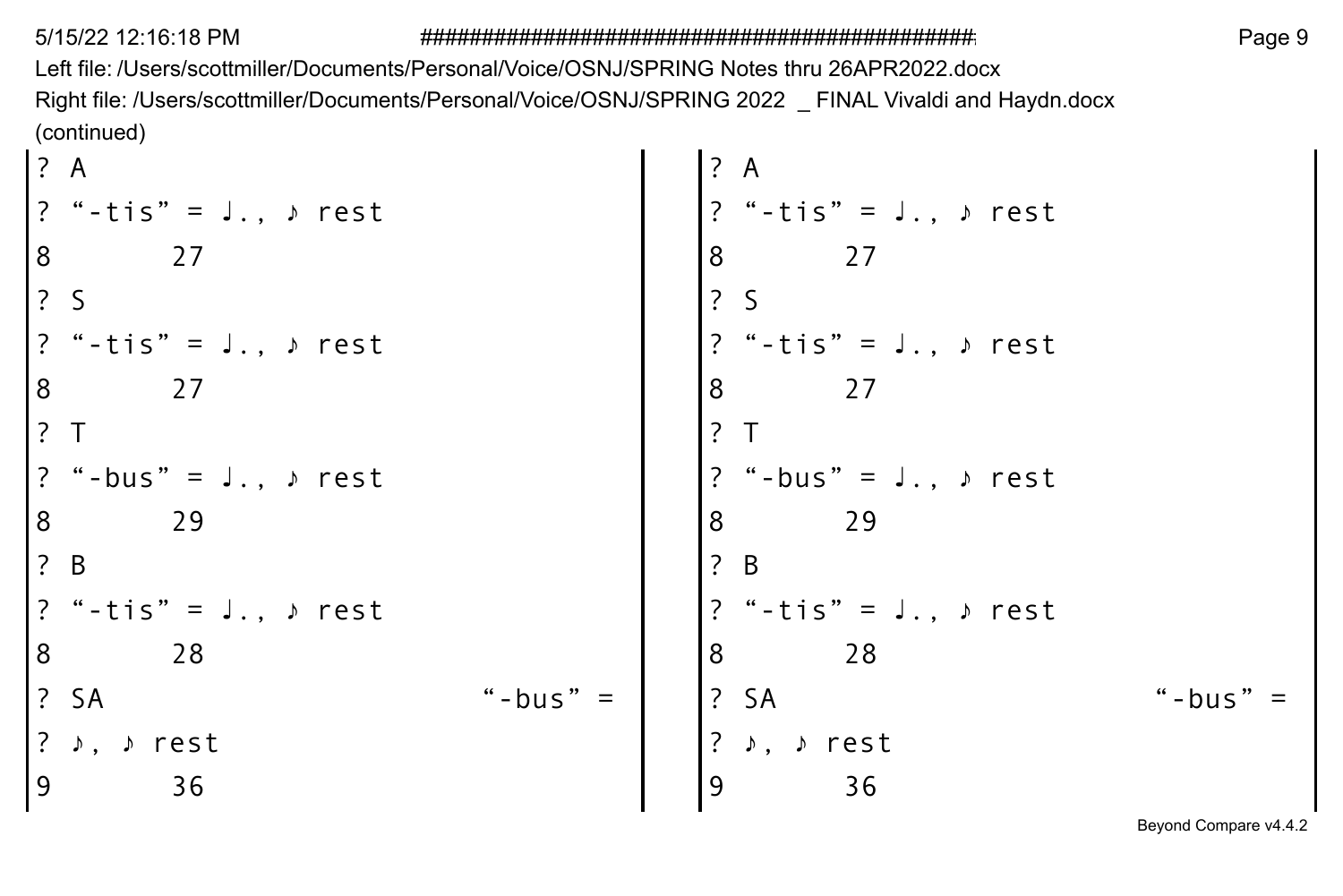Left file: /Users/scottmiller/Documents/Personal/Voice/OSNJ/SPRING Notes thru 26APR2022.docx

Right file: /Users/scottmiller/Documents/Personal/Voice/OSNJ/SPRING 2022 \_ FINAL Vivaldi and Haydn.docx (continued)

| ? ATB                                 | "-bus" = $\uparrow$ , $\uparrow$ | ? ATB          |                     | "-bus" = $\lambda$ , $\lambda$ |            |
|---------------------------------------|----------------------------------|----------------|---------------------|--------------------------------|------------|
| ? rest                                |                                  | ? rest         |                     |                                |            |
|                                       |                                  |                | <>   Page Measure # |                                |            |
|                                       |                                  | ? Voice        |                     | Notes                          |            |
|                                       |                                  | ? Part         |                     |                                |            |
| $\overline{9}$<br>40                  |                                  | $\overline{9}$ | 40                  |                                |            |
| ? STB                                 | "-tis" = $\rangle$ rest          | ?              | STB                 |                                | "-tis" $=$ |
| ? at end of measure                   |                                  |                |                     | ? » rest at end of measure     |            |
| 10 44                                 |                                  | 10 44          |                     |                                |            |
| $\frac{1}{2}$ SA                      | "-bus" $=$                       | ? SA           |                     | "-bus" = $\lambda$ , $\lambda$ |            |
| ? $\rightarrow$ , $\rho$ rest         |                                  | ? rest         |                     |                                |            |
| 59<br>11                              |                                  | 11 \,          | 59                  |                                |            |
| $\frac{1}{2}$ S                       |                                  | 2S             |                     | "-bus" = $\lambda$ , $\lambda$ |            |
| ? "-bus" = $\lambda$ , $\lambda$ rest |                                  | ? rest         |                     |                                |            |
| 13<br>89                              |                                  | 13             | 89                  |                                |            |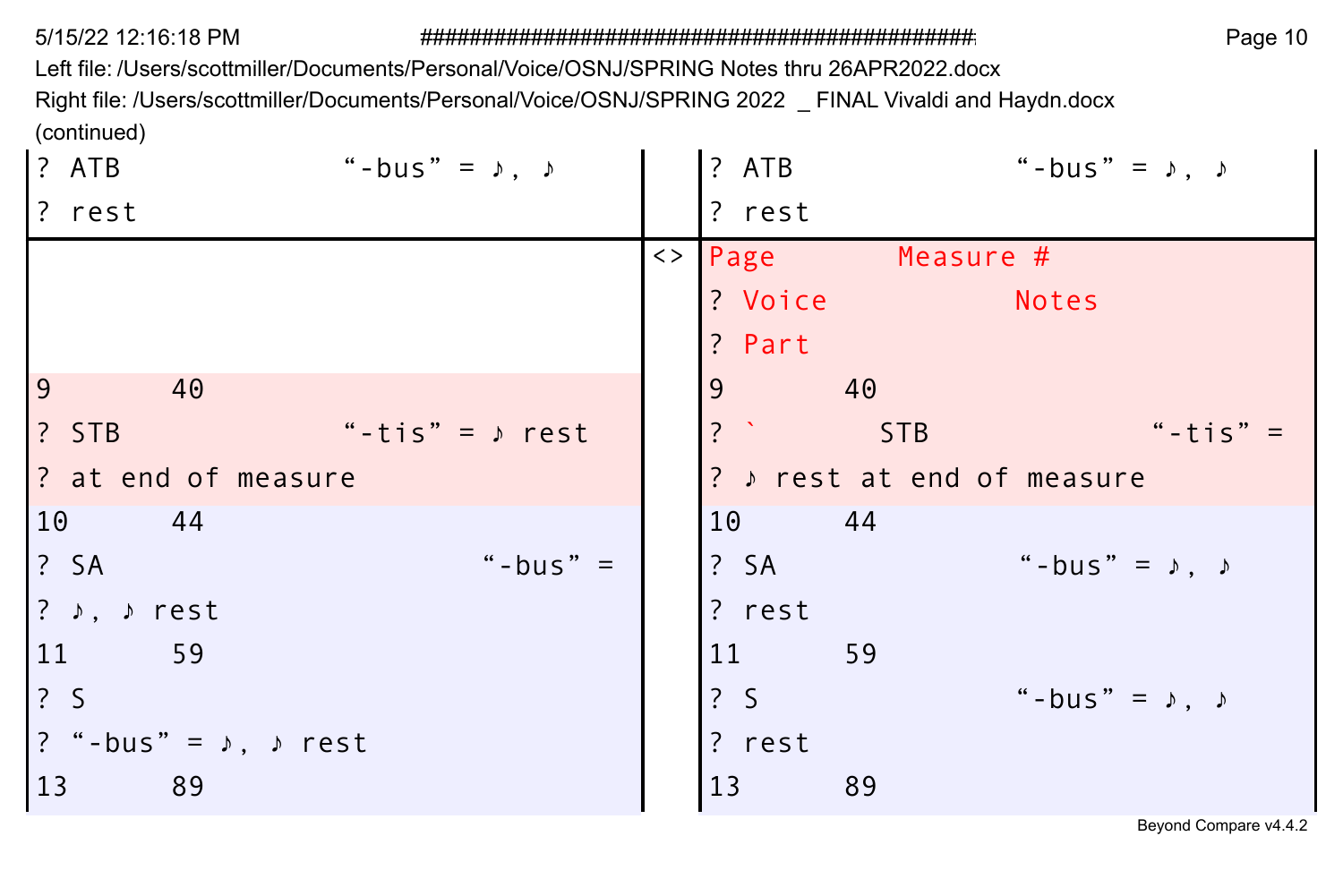Left file: /Users/scottmiller/Documents/Personal/Voice/OSNJ/SPRING Notes thru 26APR2022.docx Right file: /Users/scottmiller/Documents/Personal/Voice/OSNJ/SPRING 2022 \_ FINAL Vivaldi and Haydn.docx (continued)

| ? ALL<br>"-tis" = $NO$                                | $?$ ALL<br>"-tis" = $NO$              |
|-------------------------------------------------------|---------------------------------------|
| ? fermata.                                            | ? fermata.                            |
| ? WATCH SANDOR FOR CUT-OFF!!! DON'T                   | ? WATCH SANDOR FOR CUT-OFF!!! DON'T   |
| ? MOVE!!!                                             | ? MOVE!!!                             |
| 9091                                                  | 9091                                  |
| ? ALL<br>Sàndor will seat                             | ? ALL<br>Sàndor will seat             |
| ? you.                                                | $?$ you.                              |
|                                                       | $=$                                   |
|                                                       |                                       |
| Laudamus te: Soprano I & II                           | <>   Laudamus te: Soprano I & amp; II |
| ? SOLO DUET (We praise Thee.)                         | ? SOLO DUET (We praise Thee.)         |
|                                                       | Gratias agimus tibi                   |
|                                                       | (We give thanks to Thee)              |
| IV. Gratias agimus tibi (We give<br>2 thanks to Thee) |                                       |
| <sup>17</sup><br>18                                   | 17<br>18                              |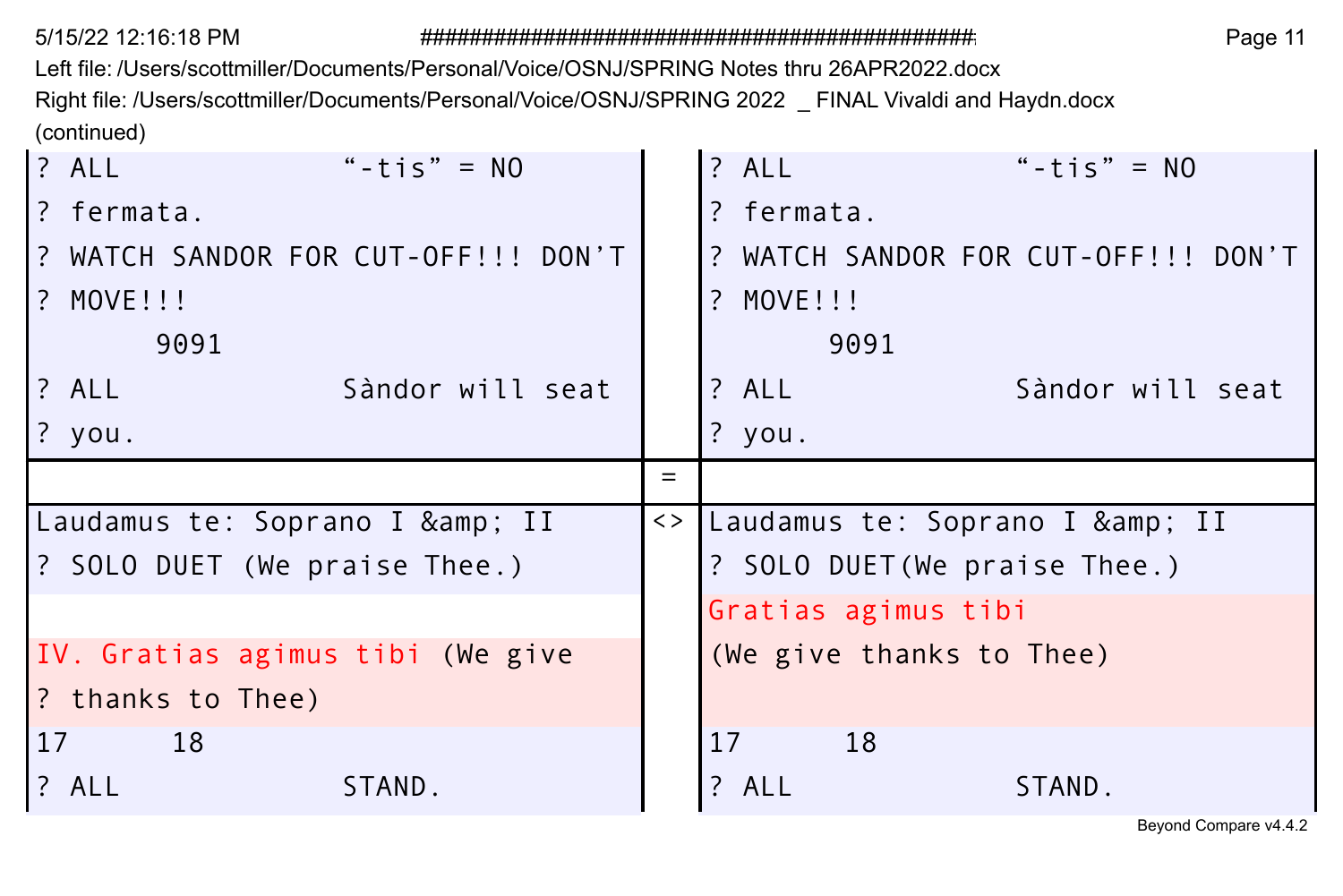Left file: /Users/scottmiller/Documents/Personal/Voice/OSNJ/SPRING Notes thru 26APR2022.docx

Right file: /Users/scottmiller/Documents/Personal/Voice/OSNJ/SPRING 2022 \_ FINAL Vivaldi and Haydn.docx (continued)

| 18<br>$\overline{13}$               |          | 18<br>13                            |
|-------------------------------------|----------|-------------------------------------|
| ? ALL                               |          | ? ALL                               |
| Be careful of s"; Feel the tension. | $\equiv$ | Be careful of s"; Feel the tension. |
| 18<br>7End                          |          | 7End<br>$\langle \rangle$ 18        |
| ? ALL Articulate; DO                |          | ? ALL <b>Articulate</b> ; DO        |
| ? NOT CONNECT; Focus sound.         |          | ? NOT CONNECT; Focus sound.         |
| ? Group 4, Emphasize 1st , of each  |          | ? Group 4). Emphasize 1st > of each |
| ? group of 4).                      |          | ? group of $4$ .                    |
|                                     |          | ? J ARE MORE IMPORTANT THAN »       |
| 19<br>11                            |          | 19 <sup>°</sup><br>$\overline{11}$  |
| ? A                                 |          | $\frac{1}{2}$<br>" - $am" =$<br>A   |
| ? "-am" = $J$ , $J$ rest            |          | ? J, J rest                         |
| 19<br>12                            |          | 19<br>12                            |
| ? SA<br>" - $am" =$                 |          | ? SA<br>"-am" = $J$ , $J$ rest      |
| ? J, J $rest$                       |          |                                     |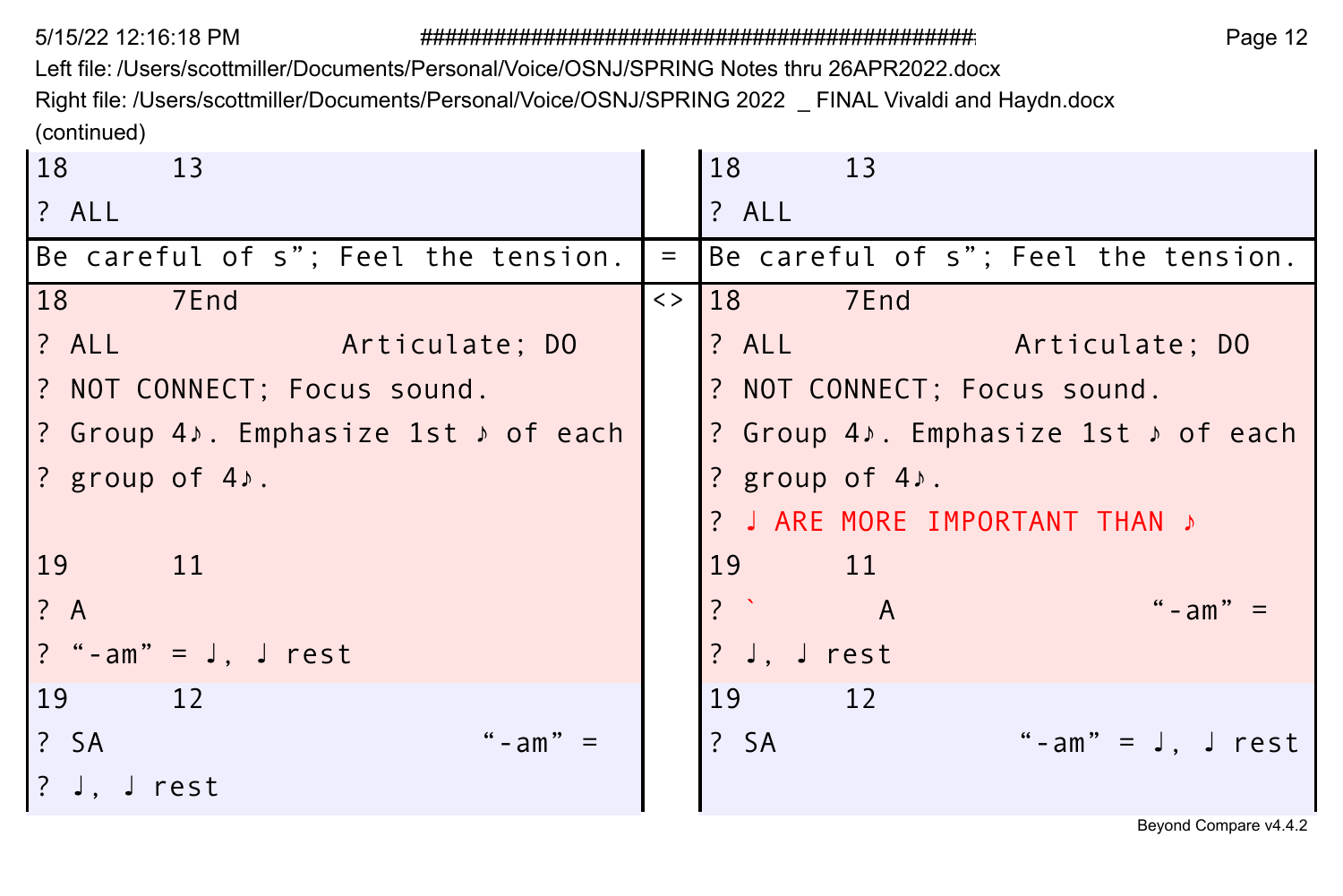$\mathbf{r}$ 

Left file: /Users/scottmiller/Documents/Personal/Voice/OSNJ/SPRING Notes thru 26APR2022.docx Right file: /Users/scottmiller/Documents/Personal/Voice/OSNJ/SPRING 2022 \_ FINAL Vivaldi and Haydn.docx (continued)

|                              |                                    |                                                  |     | Page Measure #<br>? Voice Notes<br>? Part |          |                                            |  |
|------------------------------|------------------------------------|--------------------------------------------------|-----|-------------------------------------------|----------|--------------------------------------------|--|
| 19<br>? AT<br>? J, J rest    | 14                                 | " - $am" =$                                      |     | 19<br>? AT                                | 14       | "-am" = $J$ , $J$ rest                     |  |
| 19<br>$?$ STB<br>19<br>? ALL | 15<br>17                           | "-am" = $J$ , $J$ rest<br>"-am" = $J$ , $J$ rest |     | 19<br>? STB<br>19<br>? ALL                | 15<br>17 | "-am" = $J, J$ rest<br>"-am" = $J, J$ rest |  |
|                              |                                    |                                                  |     | 25<br>? ALL                               |          | SIT!                                       |  |
|                              |                                    |                                                  | $=$ |                                           |          |                                            |  |
|                              | V. Domine Deus, Rex coelestis =    |                                                  |     |                                           |          | <> Domine Deus, Rex coelestis =            |  |
|                              | ? Soprano solo (Lord God, Heavenly |                                                  |     |                                           |          | ? Soprano solo (Lord God, Heavenly         |  |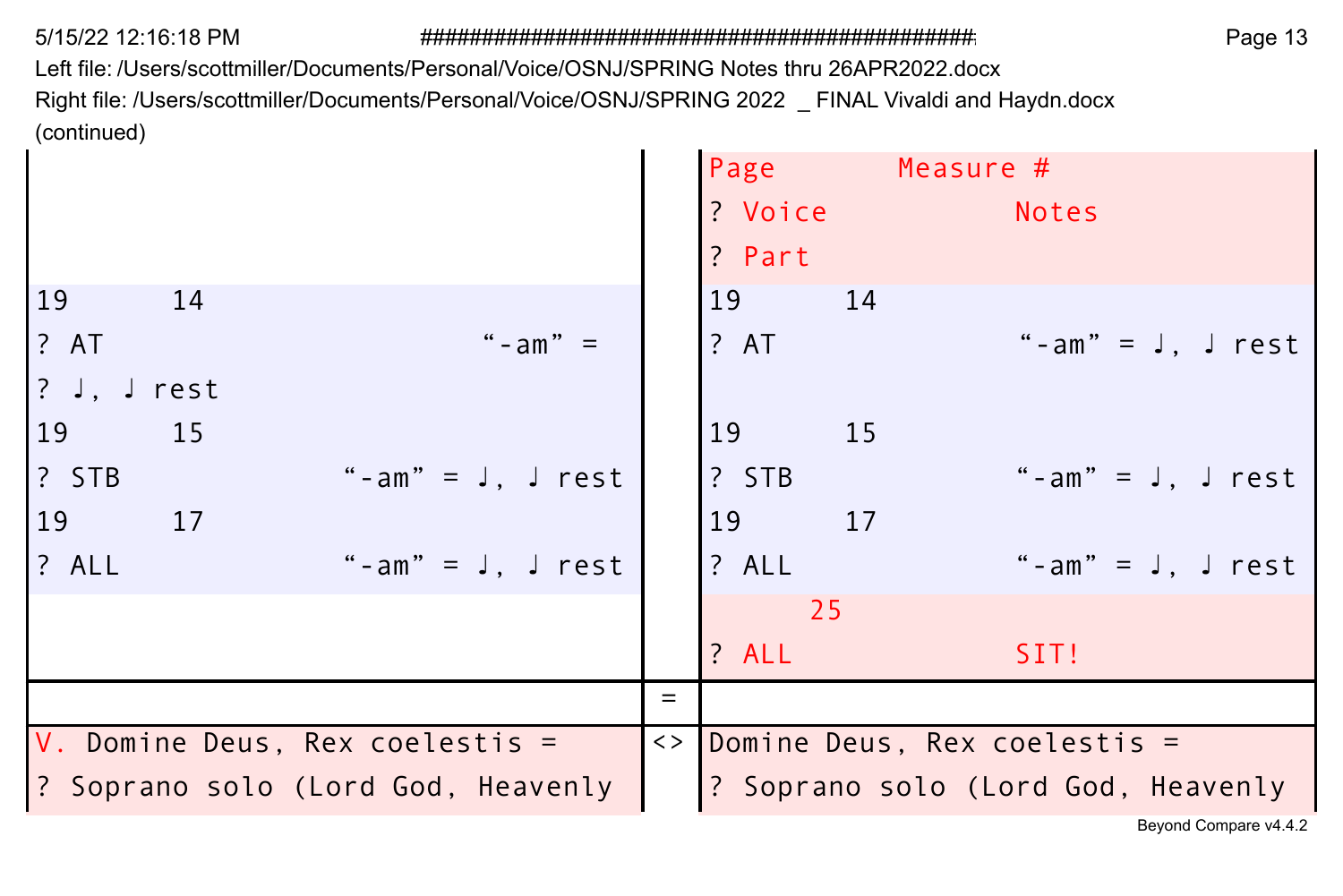Left file: /Users/scottmiller/Documents/Personal/Voice/OSNJ/SPRING Notes thru 26APR2022.docx Right file: /Users/scottmiller/Documents/Personal/Voice/OSNJ/SPRING 2022 \_ FINAL Vivaldi and Haydn.docx (continued)

| ? King)                            | ? King)                            |
|------------------------------------|------------------------------------|
|                                    | Domine Fili unigenite              |
| VI. Domine Fili unigenite (Lord    | (Lord Jesus Christ, the only       |
| ? Jesus Christ, the only begotten  | ? begotten Son)                    |
| $?$ Son)                           |                                    |
| Feel music as if only 1 beat per   | Feel music as if only 1            |
| ? measure, not 3 beats.            | ? beat per measure, not 3 beats.   |
| Keep dotted rhythm bouncy, but not | Keep dotted rhythm bouncy,         |
| ? too choppy.                      | ? but not too choppy.              |
|                                    | 23<br>$\mathbf{1}$                 |
|                                    | ? ALL<br>STAND!                    |
| 23<br>ST.<br>78                    | SΤ<br>23<br>78<br>$=$              |
| ? TURN PAGE BEFORE SINGING measure | ? TURN PAGE BEFORE SINGING measure |
| ?9.                                | ?9.                                |
| 24<br>10                           | 24<br>10                           |
|                                    |                                    |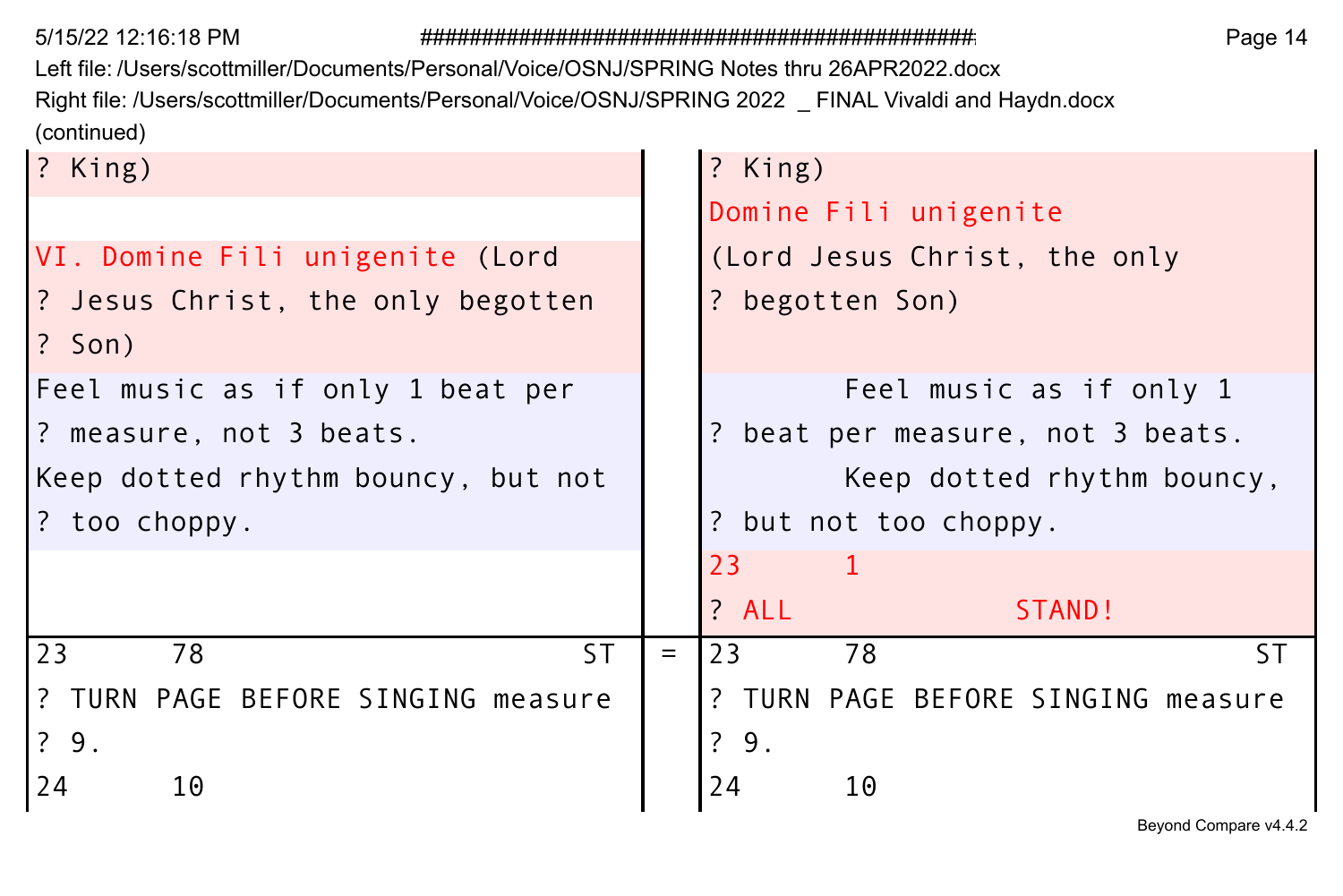Left file: /Users/scottmiller/Documents/Personal/Voice/OSNJ/SPRING Notes thru 26APR2022.docx Right file: /Users/scottmiller/Documents/Personal/Voice/OSNJ/SPRING 2022 \_ FINAL Vivaldi and Haydn.docx (continued)

| ? A                             |       |             | ? A                    |       |                                 |               |   |
|---------------------------------|-------|-------------|------------------------|-------|---------------------------------|---------------|---|
| ? Don't connect leaps = "Fi-li" |       |             |                        |       | ? Don't connect leaps = "Fi-li" |               |   |
| 24<br>17                        |       |             | 24                     | 17    |                                 |               |   |
| ? AB                            | "-te" |             | ? AB                   |       |                                 | " - $\pm$ e " |   |
| ? > rest at end of measure      |       |             |                        |       | ? rest at end of measure        |               |   |
| ALL<br>2425 2133                |       |             | 2425 2133              |       |                                 | <b>ALL</b>    |   |
| ? Emphasize downbeats           |       |             |                        |       | ? Emphasize downbeats           |               |   |
| 25<br>3336                      | A     |             | 25                     | 3336  |                                 |               | A |
| ? Emphasize hemiolas.           |       |             |                        |       | ? Emphasize hemiolas.           |               |   |
| 46End<br>26<br><b>ALL</b>       |       |             | 26                     | 46End |                                 | ALL           |   |
| ? Emphasize DOWNBEAT            |       |             |                        |       | ? Emphasize DOWNBEAT            |               |   |
|                                 |       | $\langle$ > |                        |       |                                 |               |   |
|                                 |       |             | Page                   |       | Measure #                       |               |   |
|                                 |       |             | ? Voice                |       | <b>Notes</b>                    |               |   |
|                                 |       |             | $\overline{?}$<br>Part |       |                                 |               |   |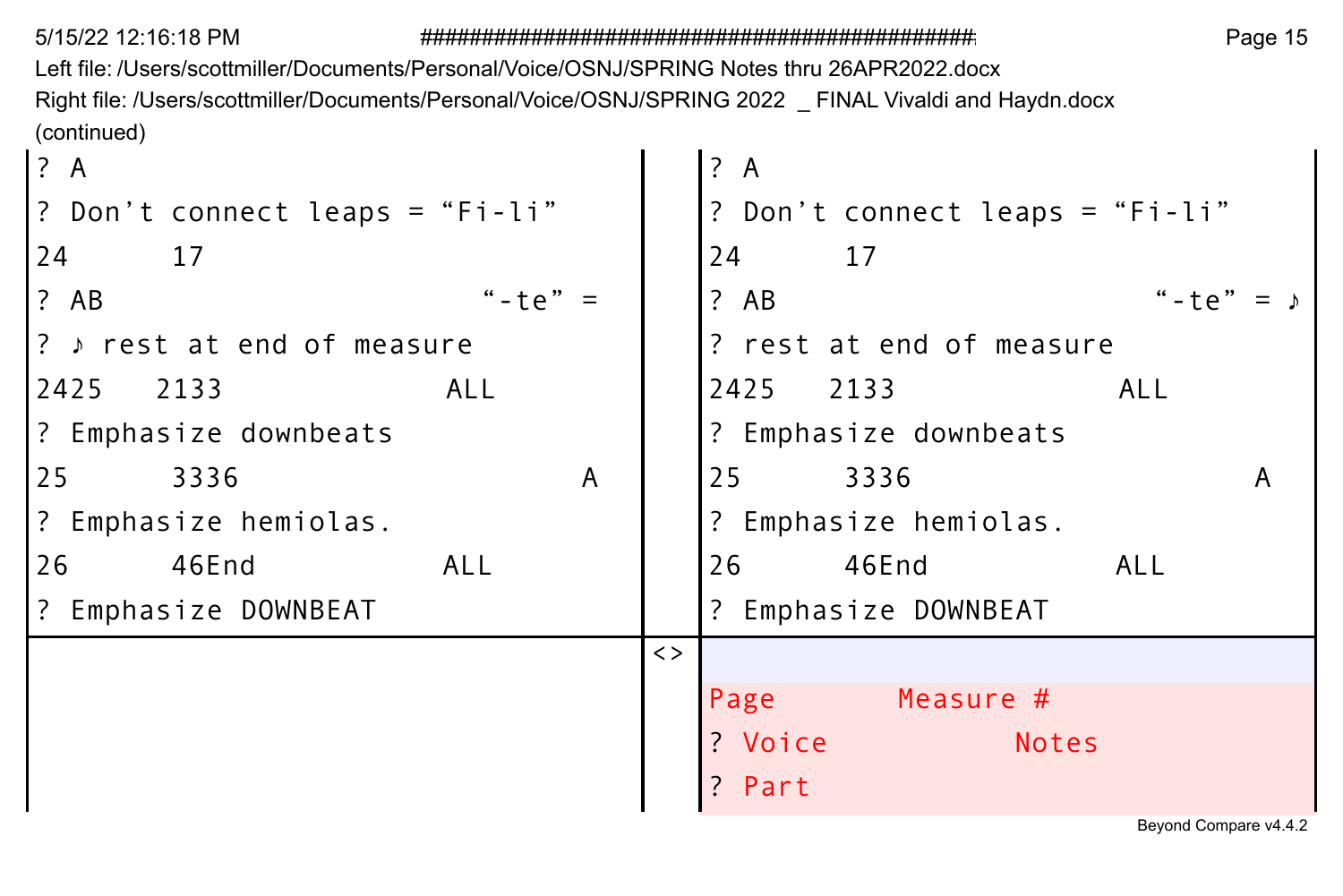Left file: /Users/scottmiller/Documents/Personal/Voice/OSNJ/SPRING Notes thru 26APR2022.docx Right file: /Users/scottmiller/Documents/Personal/Voice/OSNJ/SPRING 2022 \_ FINAL Vivaldi and Haydn.docx (continued)

```
27 78 27 78 
? note, ♪ rest ? beat 3 =↓ rest
28 84 28 84 
? ALL "-ste" = short br | ? ALL "-ste" = Beat 3
? eak at end of measure. \vert \vert |? =J rest.
VII. Domine Deus, Agnus Dei (Lord | |VII. Domine Deus, Agnus Dei
? God, Lamb of God, Son of the | |? (Lord God, Lamb of God, Son of
? Father) ? the Father)
? Stress DOWNBEAT & amp; 3rd BEAT30 | |? Stress DOWNBEAT & amp; 3rd BEAT30
? 14 ? 14 
? 30 16 
 ? ALL "-ta" = ♪, ♪ rest
```

```
? ALL "-ste" = half | |? ALL "-ste" Half note,
30 14 to end ALL 30 14 to end ALL
? ALL "-ta" = ♪, ♪ rest | |? ALL "-ta" = ♪, ♪ rest
```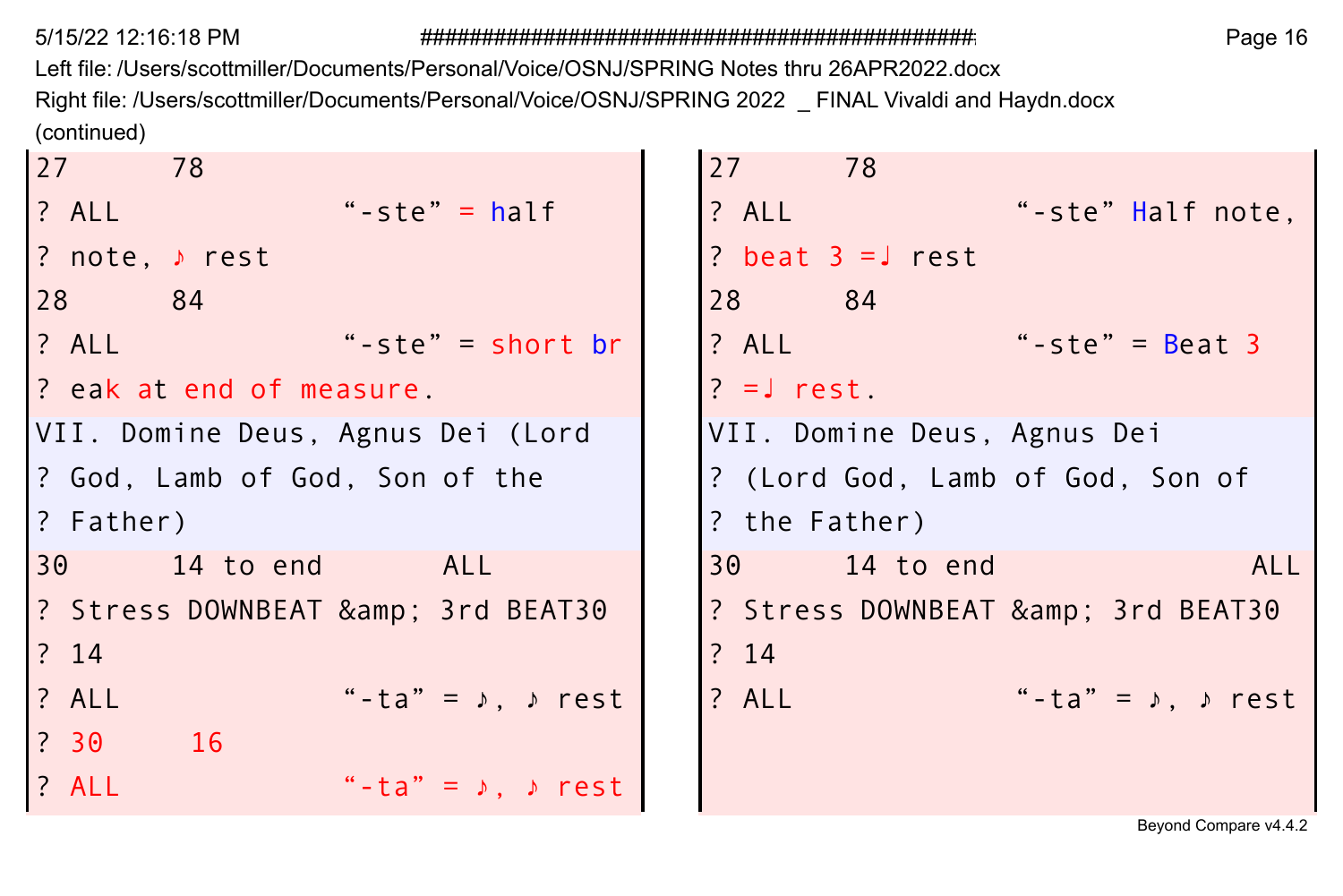Left file: /Users/scottmiller/Documents/Personal/Voice/OSNJ/SPRING Notes thru 26APR2022.docx Right file: /Users/scottmiller/Documents/Personal/Voice/OSNJ/SPRING 2022 \_ FINAL Vivaldi and Haydn.docx (continued)

|         |      |                                                 | 30      | 16   |                                                  |
|---------|------|-------------------------------------------------|---------|------|--------------------------------------------------|
|         |      |                                                 | ? ALL   |      | "-ta" = $\lambda$ , $\lambda$ rest               |
| 31      | 19   |                                                 | 31      | 19   |                                                  |
| ? ALL   |      | "-ta" = $\sqrt{ }$ , $\sqrt{ }$ rest            | ? ALL   |      | "-ta" = $\lambda$ , $\lambda$ rest               |
| 31      | 24   |                                                 | 31      | 24   |                                                  |
| ? ALL   |      | "-di" = $\upmu$ , $\upmu$ rest                  | ? ALL   |      | "-di" = $\uparrow$ , $\uparrow$ rest             |
| 31      | 26   |                                                 | 31      | 26   |                                                  |
| ? ALL   |      | "-i" = $\triangleright$ , $\triangleright$ rest | ? ALL   |      | "-i" = $\lambda$ , $\lambda$ rest                |
| 31      | 28   |                                                 | 31      | 28   |                                                  |
| ? ALL   |      | "-tris" = $\lambda$ ,                           | ? ALL   |      | "-tris" = $\lambda$ ,                            |
| ? ♪rest |      |                                                 | ? »rest |      |                                                  |
| 32      | 3132 |                                                 | $32 -$  | 3132 |                                                  |
| ? ALL   |      | NO BREATH                                       | ? ALL   |      | NO BREATH                                        |
| 32      | 32   |                                                 | 32      | 32   |                                                  |
| ? ALL   |      | "-re" = $\sqrt{ }$ , $\sqrt{ }$ rest            | ? ALL   |      | "-re" = $\triangleright$ , $\triangleright$ rest |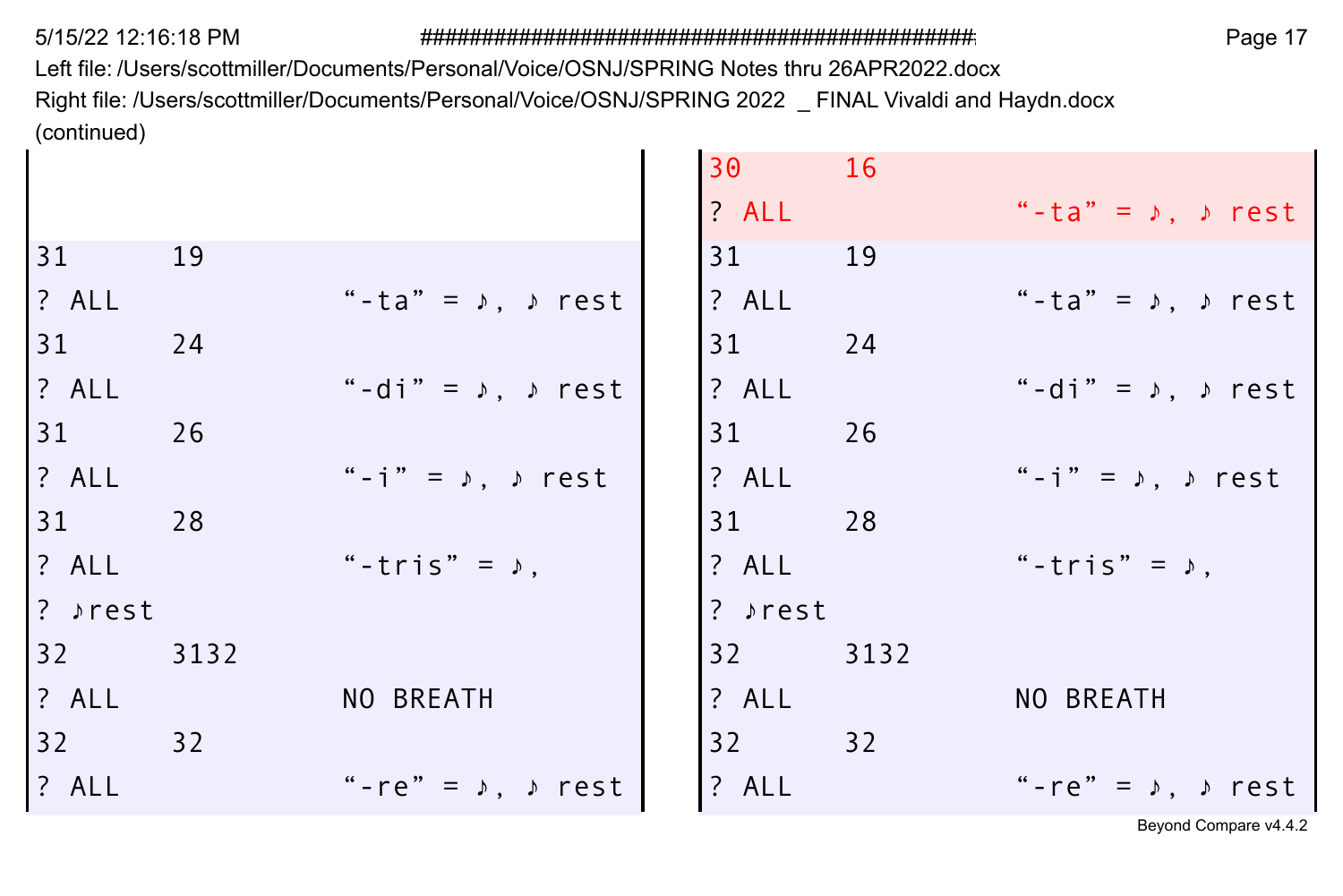Left file: /Users/scottmiller/Documents/Personal/Voice/OSNJ/SPRING Notes thru 26APR2022.docx Right file: /Users/scottmiller/Documents/Personal/Voice/OSNJ/SPRING 2022 \_ FINAL Vivaldi and Haydn.docx (continued)

| 32<br>36                           | $32 -$<br>36                      |
|------------------------------------|-----------------------------------|
| "-bis" = $DO NOT S$<br>? ALL       | "-bis" = $Dotted$<br>$?$ ALL      |
| ? HORTEN                           | ? J. $\rangle$ rest               |
|                                    | Page Measure #                    |
|                                    | ? Voice<br><b>Notes</b>           |
|                                    | ? Part                            |
| VIII. Qui tolis peccata mundi (Who | VIII. Qui tolis peccata mundi     |
| ? takes away the sins of the       | ? (Who takes away the sins of the |
| $?$ world.)                        | $?$ world.)                       |
| 33<br>120                          | 33<br>120                         |
| ? ALL<br>Emphasize                 | ? ALL<br>Emphasize                |
| ? DOWNBEAT                         | ? DOWNBEAT                        |
| 33<br>89                           | 89<br>33 <sup>2</sup>             |
| ? ALL<br>NO BREATH                 | ? ALL<br>NO BREATH                |
| 9<br>33                            | 33<br>9                           |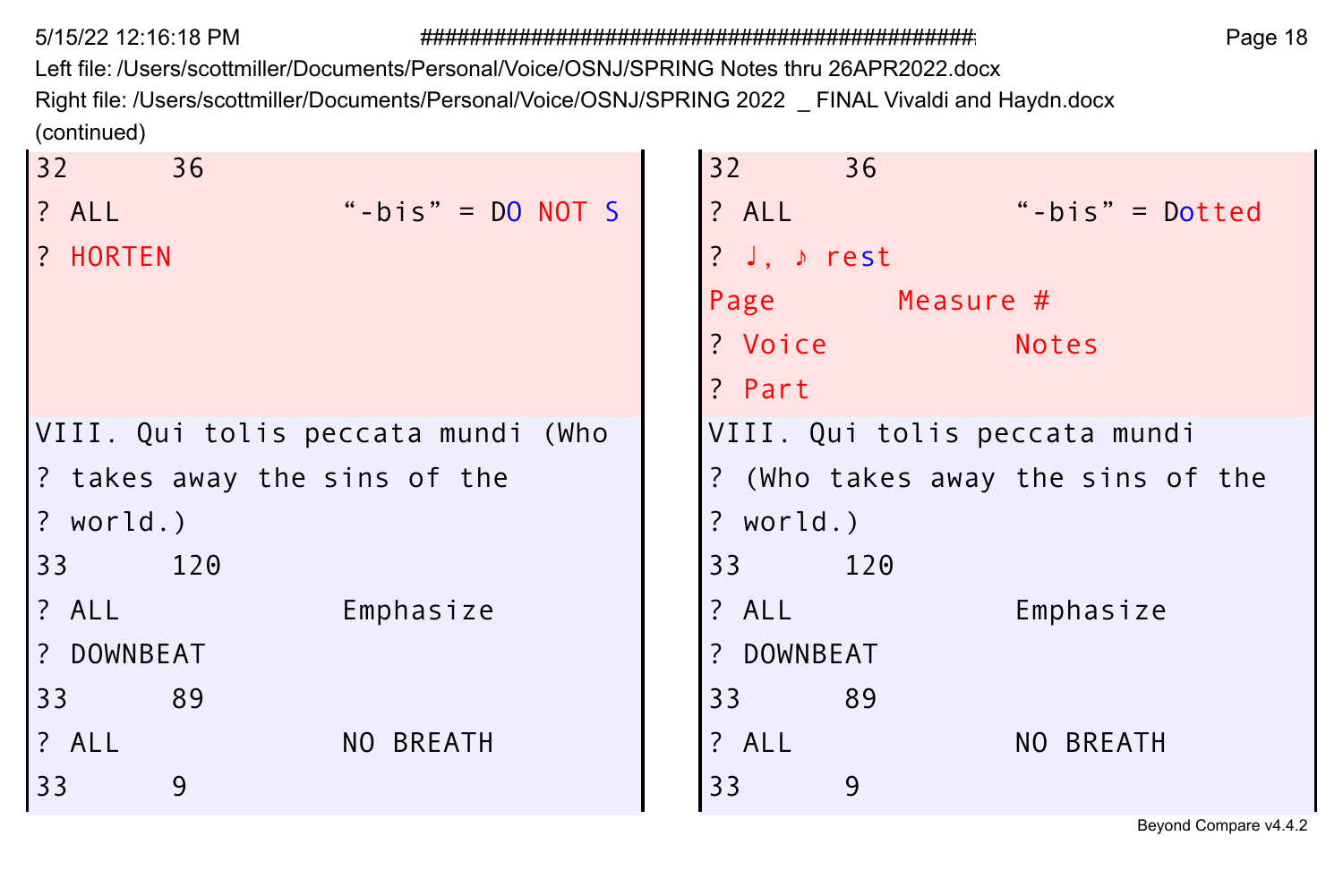Left file: /Users/scottmiller/Documents/Personal/Voice/OSNJ/SPRING Notes thru 26APR2022.docx Right file: /Users/scottmiller/Documents/Personal/Voice/OSNJ/SPRING 2022 \_ FINAL Vivaldi and Haydn.docx (continued)

| $?$ ALL<br>"-pe" = $\sqrt{ }$ rest at | "-pe" = $\sqrt{ }$ rest at<br>? ALL                  |
|---------------------------------------|------------------------------------------------------|
| ? end of measure                      | ? end of measure                                     |
| 33 11                                 | 33 11                                                |
| $?$ ALL "-nem" = $\rangle$ rest       | $? All$ $" - nem" = \sqrt{r}$                        |
| l? at end of measure                  | ? at end of measure                                  |
| 33 15                                 | 33 15                                                |
|                                       | $?$ ALL $\qquad \qquad$<br>"-stram" = $\rangle$ rest |
| ? at end of measure                   | ? at end of measure                                  |
|                                       | 33 20                                                |
|                                       | $?$ ALL<br>SIT!                                      |
| IX. Qui sedes ad dexteram Patris =    | IX. Qui sedes ad dexteram Patris                     |
| ? Alto solo     (Thou sits on the     | $? = \text{Alto solo}$ (Thou sits on                 |
| 2 right hand of the Father, have      | ? the right hand of the Father,                      |
| ? mercy on us.)X. Quoniam tu solus    | ? have mercy on us.)X. Quoniam                       |
| 3 Sanctus (For Thou alone art         | ? tu solus sanctus (For                              |

| ? ALL                                | "-pe" = $\sqrt{ }$ rest at |  |  |  |  |  |  |
|--------------------------------------|----------------------------|--|--|--|--|--|--|
| ? end of measure                     |                            |  |  |  |  |  |  |
| 33 11                                |                            |  |  |  |  |  |  |
| ? ALL                                | "-nem" = $\rangle$ rest    |  |  |  |  |  |  |
| ? at end of measure                  |                            |  |  |  |  |  |  |
| 33 15                                |                            |  |  |  |  |  |  |
| ? ALL                                | "-stram" = $\rho$ rest     |  |  |  |  |  |  |
| ? at end of measure                  |                            |  |  |  |  |  |  |
| 33 20                                |                            |  |  |  |  |  |  |
| ? ALL                                | SIT!                       |  |  |  |  |  |  |
| IX. Qui sedes ad dexteram Patris     |                            |  |  |  |  |  |  |
| $? = \text{Alto solo}$ (Thou sits on |                            |  |  |  |  |  |  |
| ? the right hand of the Father,      |                            |  |  |  |  |  |  |
| ? have mercy on us.)X. Quoniam       |                            |  |  |  |  |  |  |
| ? tu solus sanctus                   | (For                       |  |  |  |  |  |  |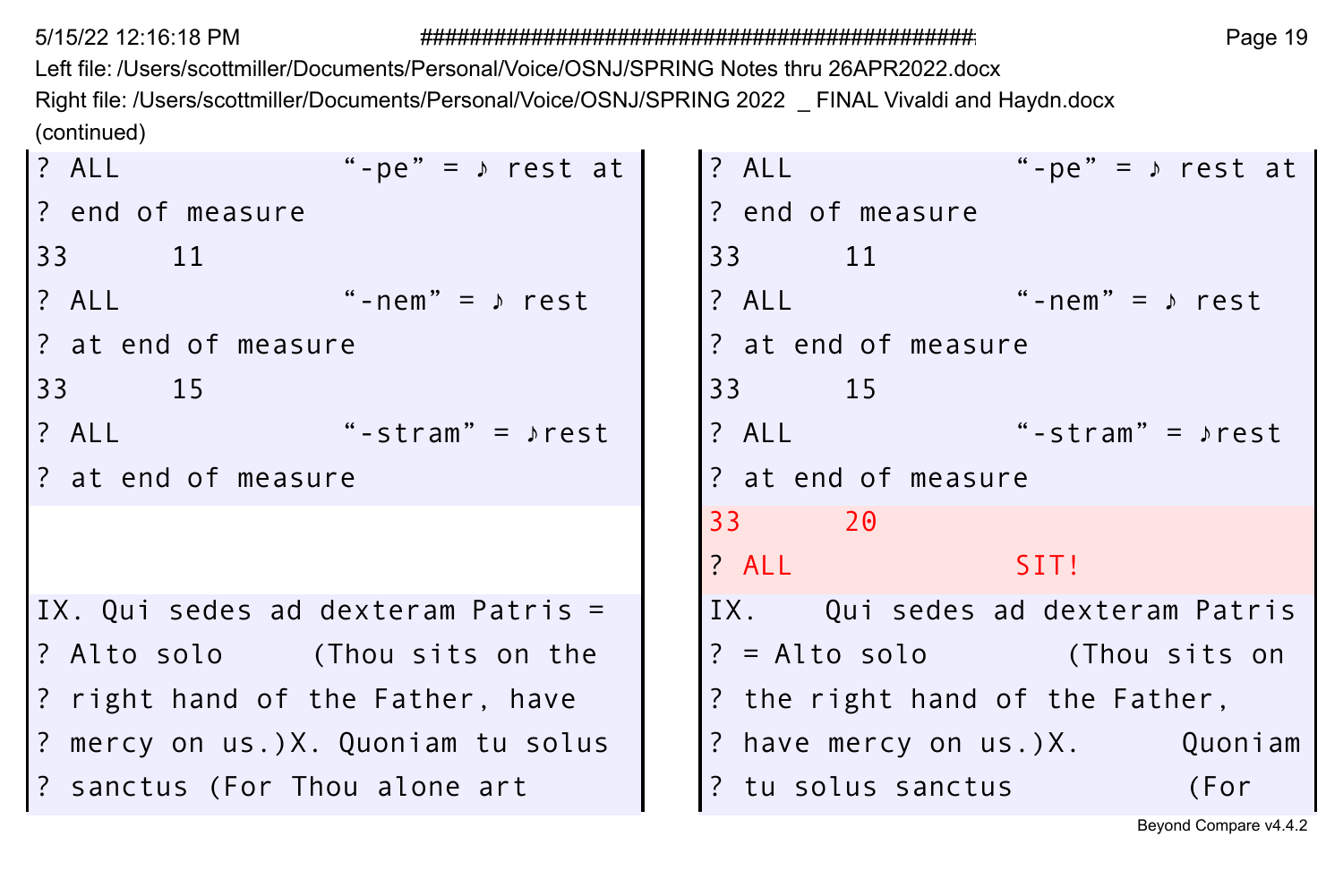Left file: /Users/scottmiller/Documents/Personal/Voice/OSNJ/SPRING Notes thru 26APR2022.docx

Right file: /Users/scottmiller/Documents/Personal/Voice/OSNJ/SPRING 2022 \_ FINAL Vivaldi and Haydn.docx (continued)

| ? holy)                         |          | ? Thou alone art holy)           |
|---------------------------------|----------|----------------------------------|
|                                 |          | 38<br>-1                         |
|                                 |          | ? ALL<br>STAND!                  |
| 38<br>$\overline{7}$            |          | 38<br>$\overline{7}$             |
| ? ALL<br>"-ctus" = $DO NOT$     |          | "-ctus" = $DO NOT$<br>? ALL      |
| ? SHORTEN                       |          | ? SHORTEN                        |
| 39<br>16                        |          | 16<br>39                         |
| ? ALL<br>"mus<br>$=$ $J, J$     |          | "mus = $J, J$<br>? ALL           |
| ? rest                          |          | ? rest                           |
|                                 | $=$      |                                  |
|                                 | $-+$     |                                  |
|                                 |          | Measure #<br>Page                |
|                                 |          | ? Voice<br><b>Notes</b>          |
|                                 |          | ? Part                           |
| XI.<br>Cum Sancto Spiritu (With | $\equiv$ | IXI.<br>Cum Sancto Spiritu (With |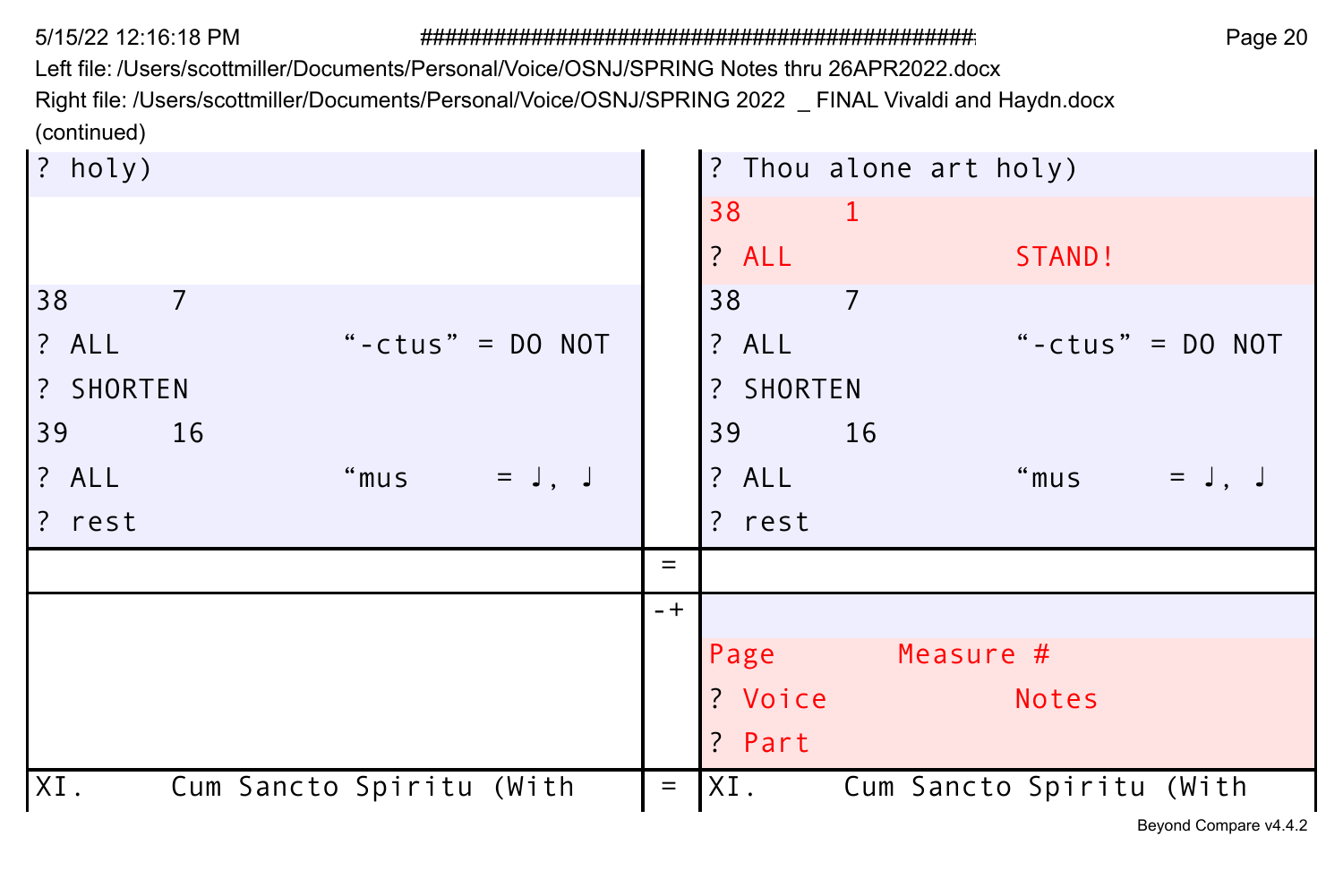Left file: /Users/scottmiller/Documents/Personal/Voice/OSNJ/SPRING Notes thru 26APR2022.docx Right file: /Users/scottmiller/Documents/Personal/Voice/OSNJ/SPRING 2022 \_ FINAL Vivaldi and Haydn.docx (continued)

|           |       | ? the Holy Spirit in the glory of |                   |    |           | ? the Holy Spirit in the glory of |
|-----------|-------|-----------------------------------|-------------------|----|-----------|-----------------------------------|
|           |       | ? God, the Father.)               |                   |    |           | ? God, the Father.)               |
|           |       | BASS sounds like trombone         |                   |    |           | BASS sounds like trombone         |
|           |       | Joyous dance character            |                   |    |           | Joyous dance character            |
|           |       | Detach notes Don't over           |                   |    |           | Detach notes Don't over           |
| ? connect |       |                                   |                   |    | ? connect |                                   |
|           |       | De-I pronounced DEH-EE with       |                   |    |           | De-I pronounced DEH-EE with       |
|           |       | ? short break between syllables   |                   |    |           | ? short break between syllables   |
|           |       |                                   | $\langle \rangle$ |    | 4142      | 2325                              |
|           |       |                                   |                   |    | ? SAB     | Accent then pull                  |
|           |       |                                   |                   |    |           | ? back on whole notes             |
| 41        |       | 22                                |                   | 41 |           | 22                                |
|           | ? SAB | TURN PAGE                         |                   |    | ? SAB     | TURN PAGE                         |
| 43        |       | More articulation.                | $=$               | 43 |           | More articulation.                |
|           |       | Beware of syncopation             |                   |    |           | Beware of syncopation             |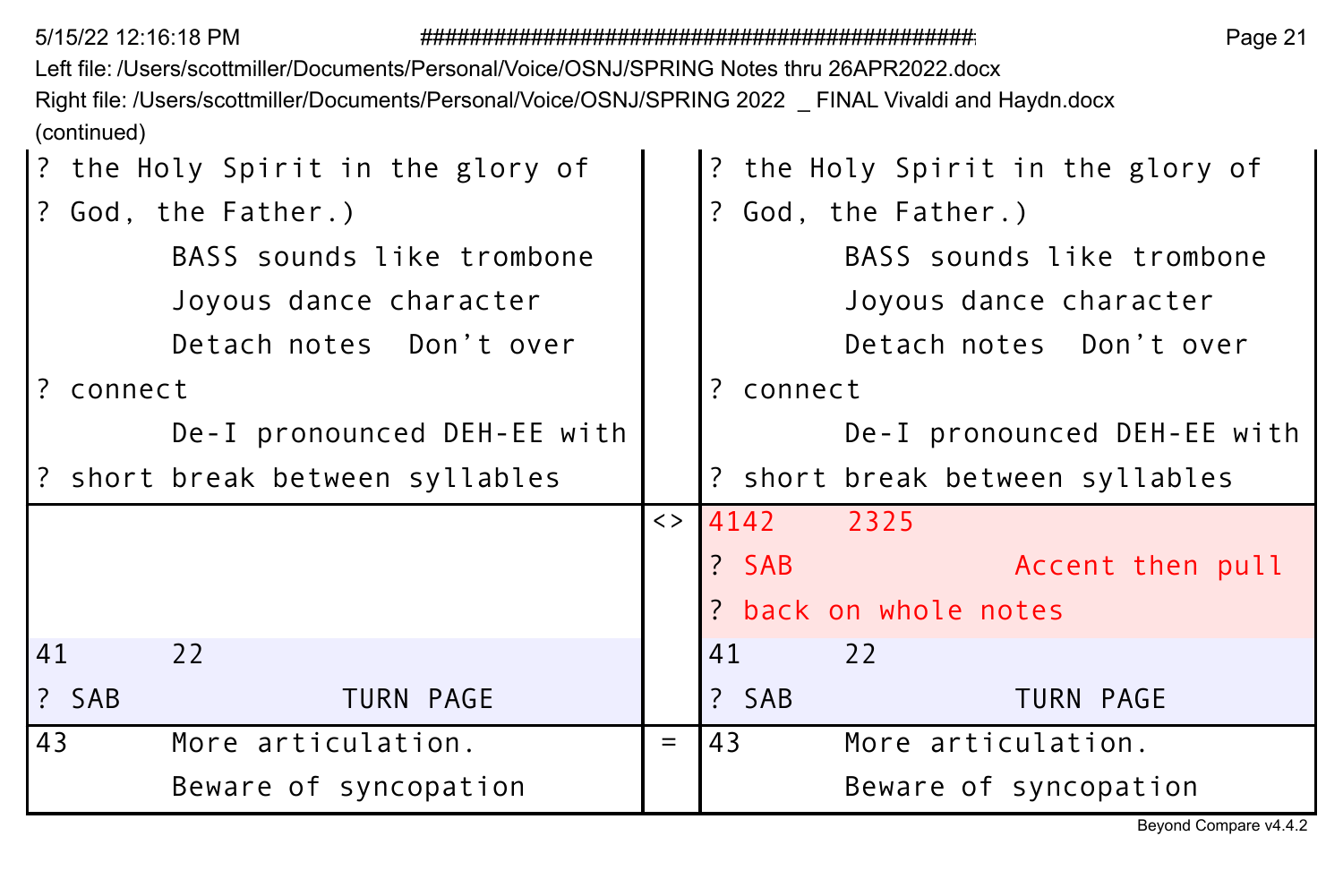Left file: /Users/scottmiller/Documents/Personal/Voice/OSNJ/SPRING Notes thru 26APR2022.docx Right file: /Users/scottmiller/Documents/Personal/Voice/OSNJ/SPRING 2022 \_ FINAL Vivaldi and Haydn.docx (continued)

|                                    | $\langle \rangle$ |                                    |
|------------------------------------|-------------------|------------------------------------|
| "LORD NELSON MASS (Missa in        |                   | "LORD NELSON MASS (Missa in        |
| ? Angustiis) by Joseph H BLUE (B): |                   | ? Angustiis) by Joseph Haydn       |
| ? Published by BARENREITER         |                   |                                    |
|                                    |                   | Focus the sound. Don't widen your  |
|                                    |                   | ? mouth to make vowels, especially |
|                                    |                   | ? "ee".                            |
|                                    |                   | SIT for ALL SOLOS WATCH SANDOR FOR |
|                                    |                   | ? SIGNAL TO SIT & STAND!           |
|                                    |                   | BLUE (B): Published by BARENREITER |
| GREEN (G): Published by SCHOTT     | $\equiv$          | GREEN (G): Published by SCHOTT     |
|                                    |                   | <> Blue Green                      |
|                                    |                   | ? VoicePage<br>Page                |
|                                    |                   | ? Measure #<br>Part                |
|                                    |                   | Notes                              |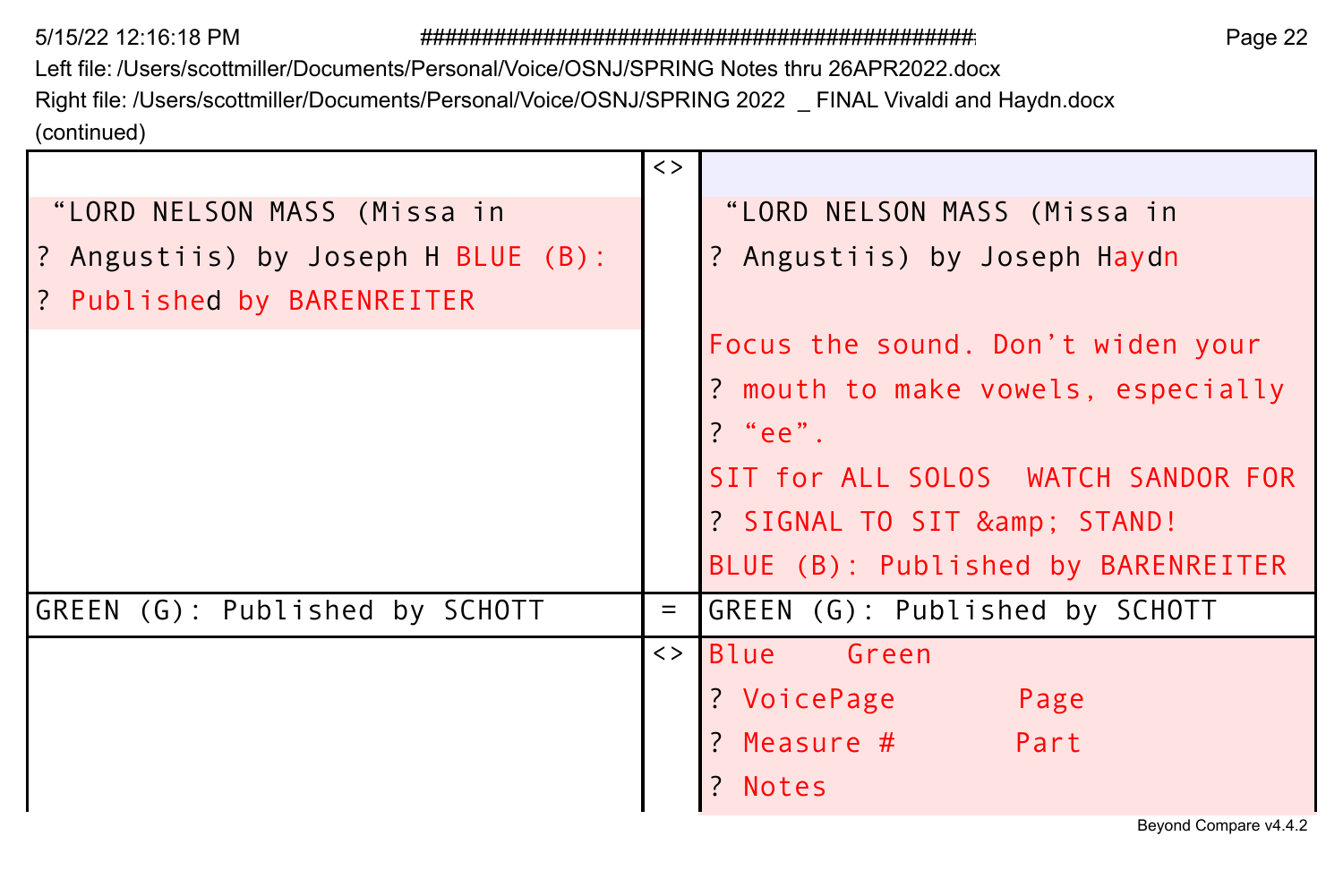Left file: /Users/scottmiller/Documents/Personal/Voice/OSNJ/SPRING Notes thru 26APR2022.docx Right file: /Users/scottmiller/Documents/Personal/Voice/OSNJ/SPRING 2022 \_ FINAL Vivaldi and Haydn.docx (continued)

|          |                                       | KYRIE (Lord have mercy. Christ have |                | KYRIE(Lord have mercy. Christ         |               |      |
|----------|---------------------------------------|-------------------------------------|----------------|---------------------------------------|---------------|------|
|          |                                       | ? mercy. Lord have Mercy)           |                | ? mercy. Lord have Mercy)             |               |      |
|          |                                       | B G MEASURE                         |                | (BLUE and GREEN have the same         |               |      |
|          |                                       | ? (BLUE and GREEN have the same     |                | ? measure numbers                     |               |      |
|          | ? measure numbers                     |                                     |                |                                       |               |      |
|          | 4 1 116, 18                           |                                     | $\overline{4}$ |                                       |               |      |
| ? ALL    |                                       |                                     |                | ? 16, 18                              |               | ALL  |
|          |                                       | ? Detach "Ky-ri-e" (repeated        |                | ? Don't slide"Ki & ri-e"              |               |      |
| ? notes) |                                       |                                     |                | ? Detach "Ky-ri-e" (repeated n        |               |      |
|          | 4 1 21                                |                                     | 4              |                                       | 1             |      |
| ? ALL    |                                       |                                     |                | ? 21                                  |               | ALL. |
|          | ? "-son" = $\lambda$ , $\lambda$ rest |                                     |                | ? "-son" = $\lambda$ , $\lambda$ rest |               |      |
| 4        | 2 21-23                               |                                     | 4              |                                       | $\mathcal{P}$ |      |
| ? ALL    |                                       |                                     |                | $? \; 21 - 23$                        |               | ALL  |
|          |                                       | ? Detach "Ky-ri-e e-lei-son"        |                | ? Detach "Ky-ri-e e-lei-son"          |               |      |
|          |                                       |                                     |                |                                       |               |      |

```
e | KYRIE (Lord have mercy. Christ have
       ? mercy. Lord have Mercy) ? mercy. Lord have Mercy)
        (BLUE and GREEN have the same
       ? measure numbers
       ? Don't slide "Ki & amp; ri-e"
       ? Detach "Ky-ri-e" (repeated notes)
       ? "-son" = ♪, ♪ rest ? "-son" = ♪, ♪ rest
       ? Detach "Ky-ri-e e-lei-son" ? Detach "Ky-ri-e e-lei-son"
```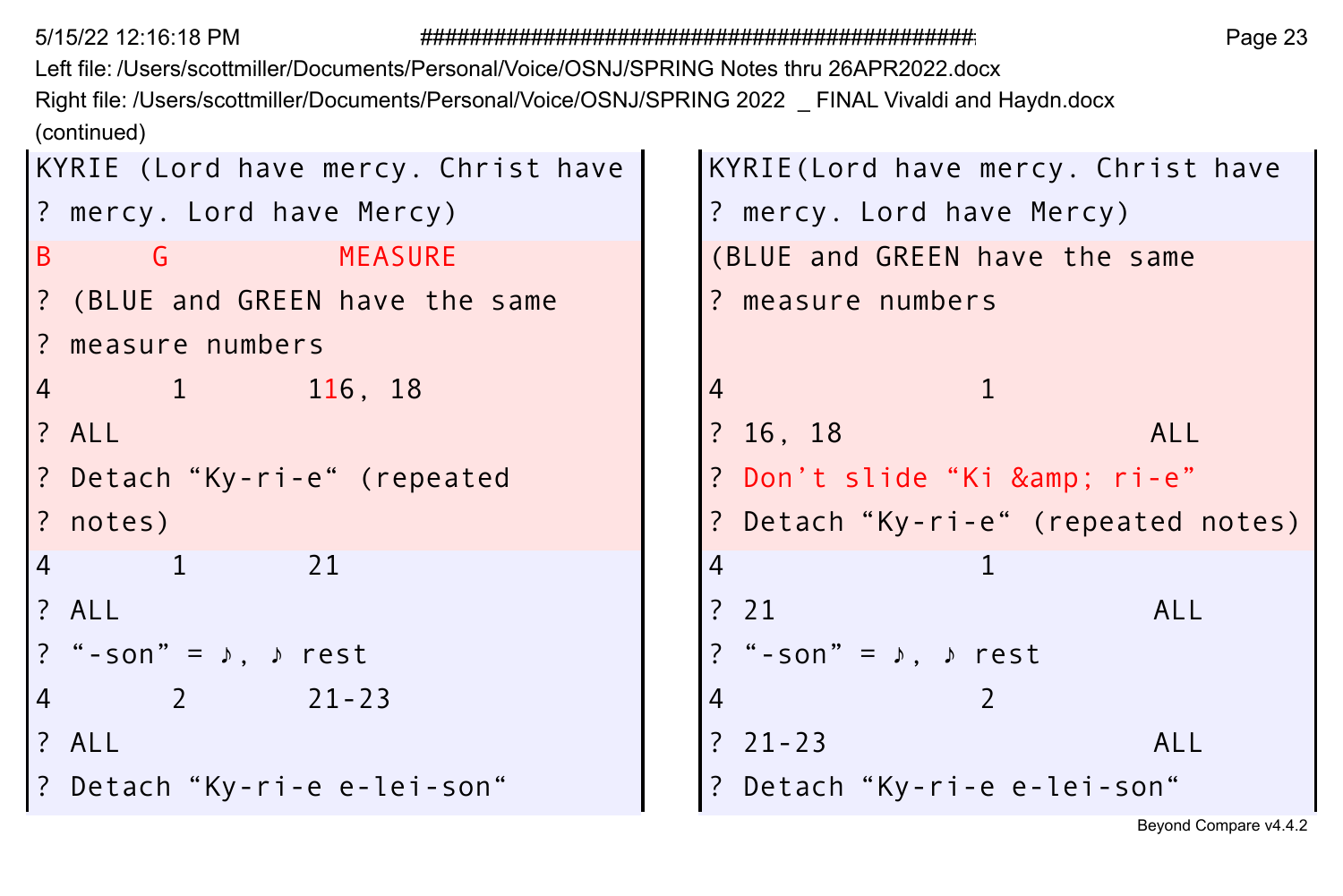Left file: /Users/scottmiller/Documents/Personal/Voice/OSNJ/SPRING Notes thru 26APR2022.docx Right file: /Users/scottmiller/Documents/Personal/Voice/OSNJ/SPRING 2022 \_ FINAL Vivaldi and Haydn.docx (continued)

| $\overline{4}$ | 23                                    | $\overline{4}$ |                                         |
|----------------|---------------------------------------|----------------|-----------------------------------------|
|                | ? ALL                                 |                | ? 23<br><b>ALL</b>                      |
|                | ? "-son" = $\lambda$ , $\lambda$ rest |                | ? "-son" = $\lambda$ , $\lambda$ rest   |
| 5              | $\overline{2}$<br>2425                | 5              | 2                                       |
|                | ? ALL                                 |                | ? $2425$<br>ALL                         |
|                | ? Detach "Ky-ri-e e-lei-son"          |                | ? Detach "Ky-ri-e e-lei-son"            |
| 5              | 2 25                                  | 5              |                                         |
|                | ? ALL                                 |                | ?25<br><b>ALL</b>                       |
|                | ? "-son" = $\lambda$ , $\lambda$ rest |                | ? "-son" = $\sqrt{ }$ , $\sqrt{ }$ rest |
| 5              | $\overline{2}$<br>2627                | 5              | $\overline{z}$<br>2627                  |
|                | ? ALL                                 |                | ? ALL<br><b>SLOW</b>                    |
|                | ? SLOW DOWN! (Watch conductor.)       |                | ? DOWN! (Watch conductor.)              |
|                | ? Detach "Ky-ri-e e-lei-son"          |                | ? Detach "Ky-ri-e e-lei-son"            |
|                | ? (repeated notes)                    |                | ? (repeated notes)                      |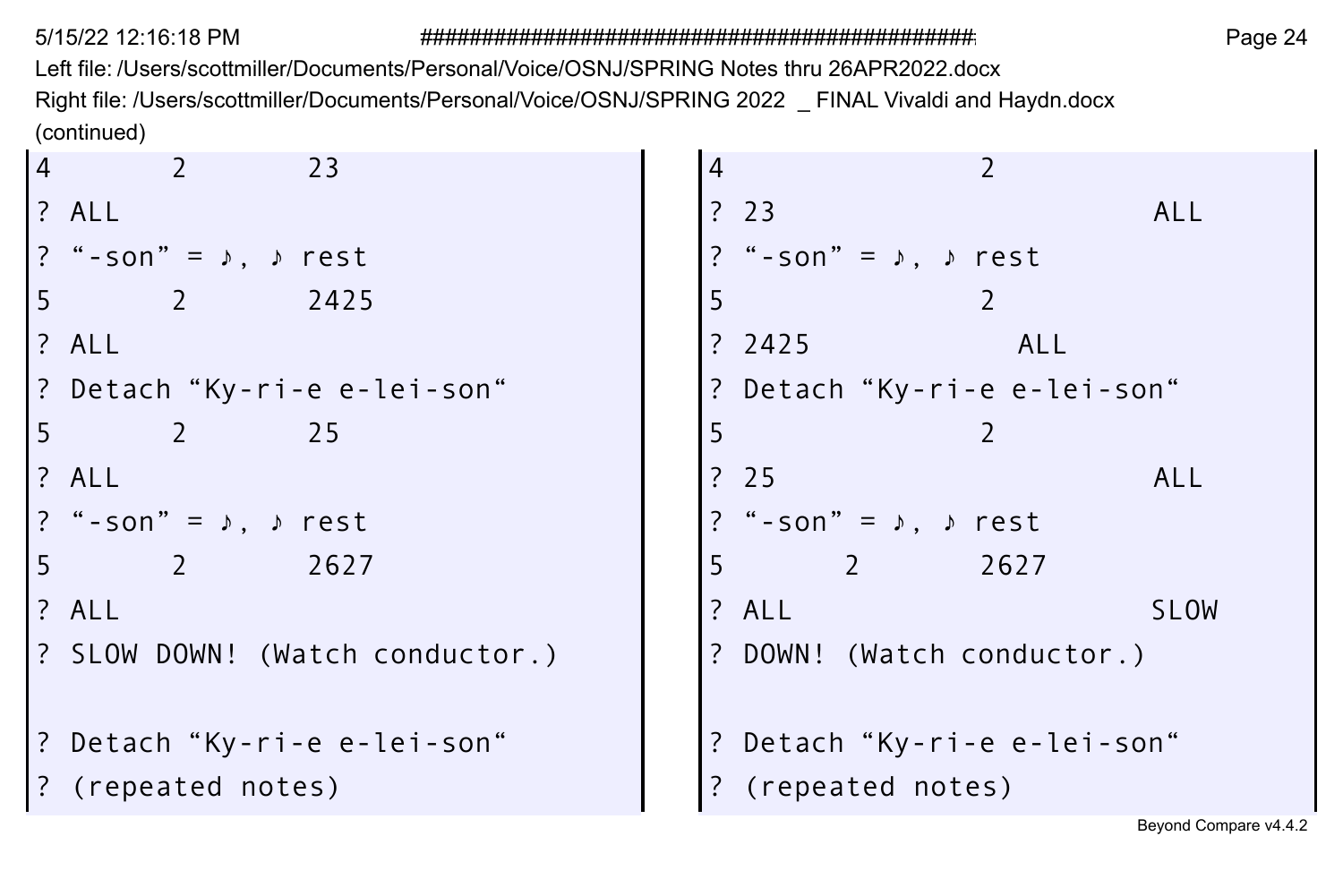Left file: /Users/scottmiller/Documents/Personal/Voice/OSNJ/SPRING Notes thru 26APR2022.docx

Right file: /Users/scottmiller/Documents/Personal/Voice/OSNJ/SPRING 2022 \_ FINAL Vivaldi and Haydn.docx (continued)

| 6 |             | $\overline{3}$ | 33                                                   | (BLUE) | 6 |             | $\overline{3}$  | 33 a                                        | (BLUE)            |  |
|---|-------------|----------------|------------------------------------------------------|--------|---|-------------|-----------------|---------------------------------------------|-------------------|--|
|   | 2S          |                |                                                      |        |   | ? S1        |                 |                                             | Stems UP!         |  |
|   | ? Stems UP! |                |                                                      |        |   |             |                 |                                             |                   |  |
|   |             |                |                                                      |        |   | Blue Green  |                 |                                             |                   |  |
|   |             |                |                                                      |        |   | ? VoicePage |                 | Page                                        |                   |  |
|   |             |                |                                                      |        |   |             | $?$ Measure $#$ | Part                                        |                   |  |
|   |             |                |                                                      |        |   | ? Notes     |                 |                                             |                   |  |
| 6 |             | $\overline{3}$ | 33                                                   |        | 6 |             |                 | 3                                           |                   |  |
|   | ? ALL       |                |                                                      |        |   | ? 33        |                 |                                             |                   |  |
|   |             |                | ? "Ky-ri-e" = detach; "-e" = $\sqrt{ }$ , $\sqrt{ }$ |        |   | ? ALL       |                 | "Ky-ri-e" =                                 |                   |  |
|   | ? rest      |                |                                                      |        |   |             |                 | ? detach; "-e" = $\lambda$ , $\lambda$ rest |                   |  |
| 6 |             | $\overline{3}$ | 36                                                   |        | 6 |             |                 |                                             | 3                 |  |
|   | ? ALL       |                |                                                      |        |   | ? 36        |                 |                                             |                   |  |
|   |             |                | ? "-son" = DO NOT SHORTEN                            |        |   | ? ALL       |                 |                                             | "-son" = $DO NOT$ |  |
|   |             |                |                                                      |        |   | ? SHORTEN   |                 |                                             |                   |  |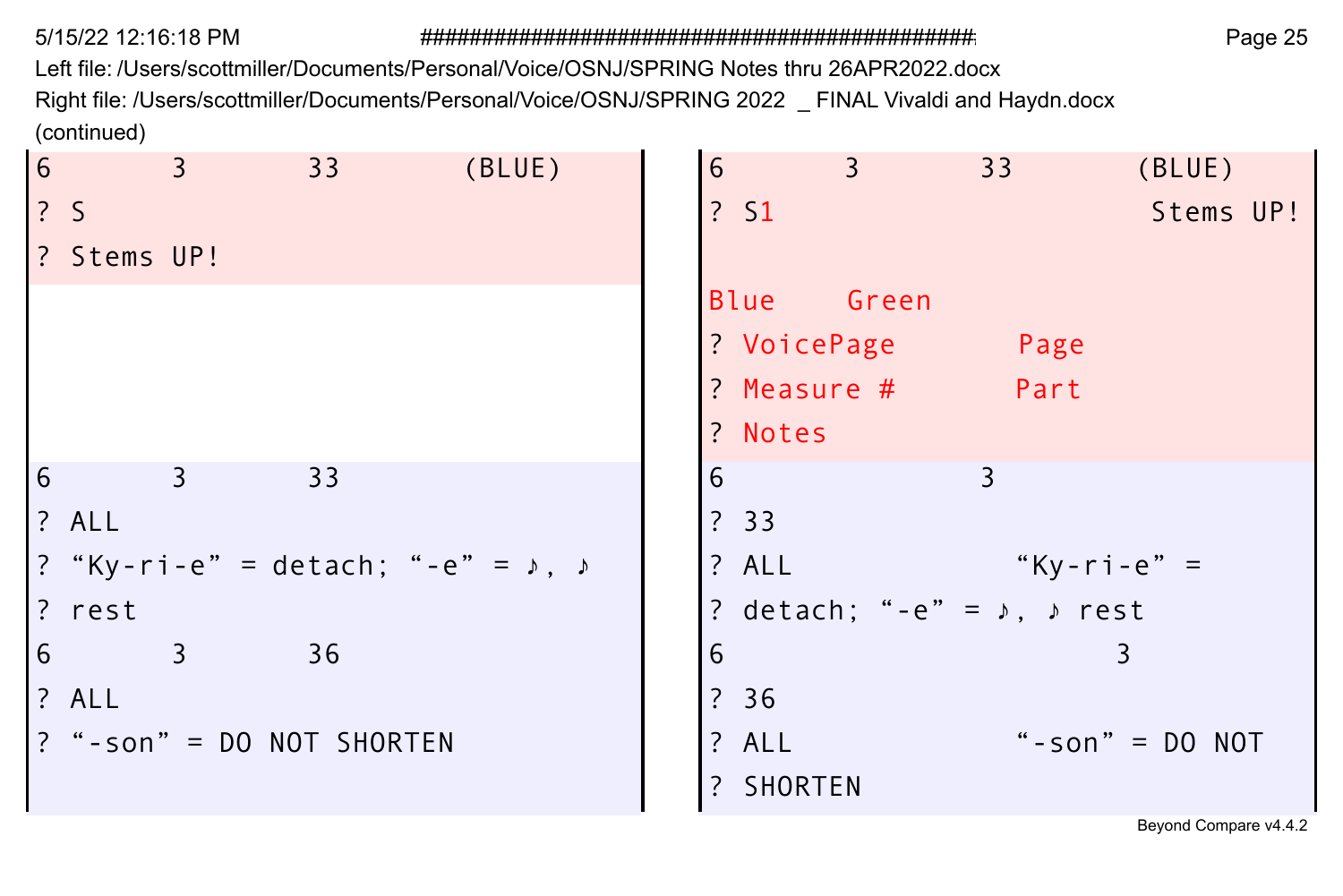Left file: /Users/scottmiller/Documents/Personal/Voice/OSNJ/SPRING Notes thru 26APR2022.docx Right file: /Users/scottmiller/Documents/Personal/Voice/OSNJ/SPRING 2022 \_ FINAL Vivaldi and Haydn.docx (continued)

| $\mathcal{L}$ |                                       |                |                     |                                  |
|---------------|---------------------------------------|----------------|---------------------|----------------------------------|
| $\sf B$       | G                                     | <b>MEASURE</b> |                     | $\overline{4}$                   |
|               |                                       |                | ? 4346              | S                                |
|               |                                       |                |                     | ? BLUE: Sing 2nd soprano notes   |
|               |                                       |                | ? (stems down)      |                                  |
|               |                                       |                |                     | ? GREEN: Sing Soprano solo notes |
|               |                                       |                |                     | ? just these measures!           |
| 8             | $\overline{4}$                        | 50             | 8                   |                                  |
|               | ? ALL                                 |                | ? 50                |                                  |
|               | ? "-ste" = $\lambda$ , $\lambda$ rest |                | ? ALL               | "-ste" = $\lambda$ , $\lambda$   |
|               |                                       |                | ? rest              |                                  |
|               |                                       |                | 822                 | 512 —<br>52 146                  |
|               |                                       |                | ? ALL               | Accent "Ky-" on                  |
|               |                                       |                | ? all "Ky-ri-e('s)" |                                  |
| 8             | 5 <sup>1</sup>                        | 5556           | 8                   | $5 - 6$                          |
|               | $\frac{1}{2}$ B                       |                | ? 5472              | ALL                              |
|               |                                       |                |                     |                                  |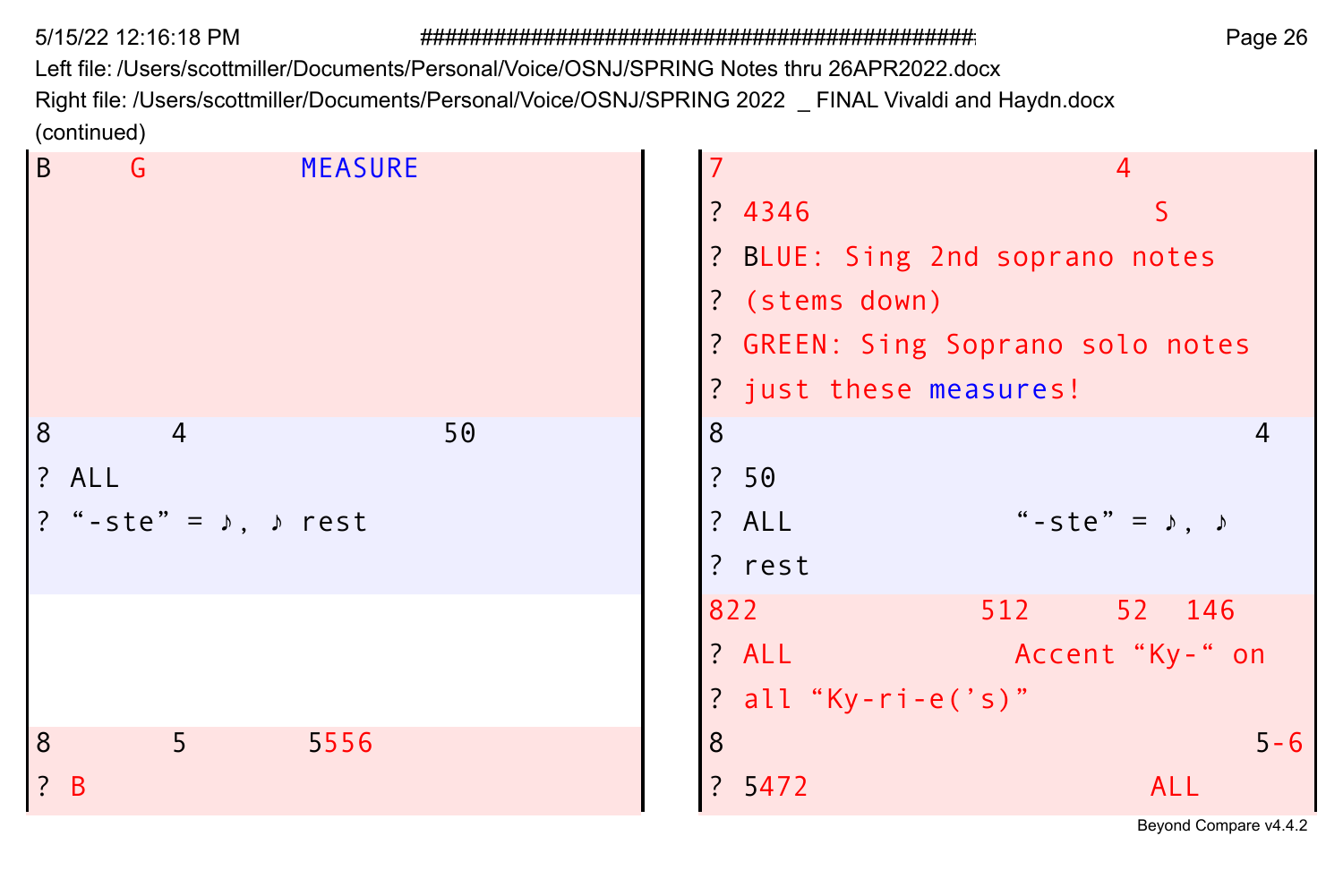Left file: /Users/scottmiller/Documents/Personal/Voice/OSNJ/SPRING Notes thru 26APR2022.docx

Right file: /Users/scottmiller/Documents/Personal/Voice/OSNJ/SPRING 2022 \_ FINAL Vivaldi and Haydn.docx (continued)

| ? Detach "Ky-ri-e e-lei-son"            |      | ? Detach "Ky-ri-e e-lei-son" |           |
|-----------------------------------------|------|------------------------------|-----------|
| 8<br>5 <sup>7</sup><br>55               |      | 8                            | 5.        |
| $\frac{1}{2}$ B                         |      | ? 55                         |           |
| ? "-son" = $\lambda$ , $\lambda$ rest   |      | ? B                          | "-son"    |
|                                         |      | ? ♪, ♪ rest                  |           |
| 89<br>5 <sup>1</sup>                    | 5455 |                              |           |
| $?$ TB                                  |      |                              |           |
| ? Detach "Ky-ri-e e-lei-son"            |      |                              |           |
| $\sf B$<br>G                            |      |                              |           |
| 9<br>5                                  | 56   | 9                            | 5         |
| $\frac{1}{2}$                           |      | ? 56                         |           |
| ? "-son" = $\sqrt{ }$ , $\sqrt{ }$ rest |      | ? T                          | $"$ -son" |
|                                         |      | ? ♪, ♪ rest                  |           |
| 9<br>5.                                 |      |                              |           |
| ? 5657                                  |      |                              |           |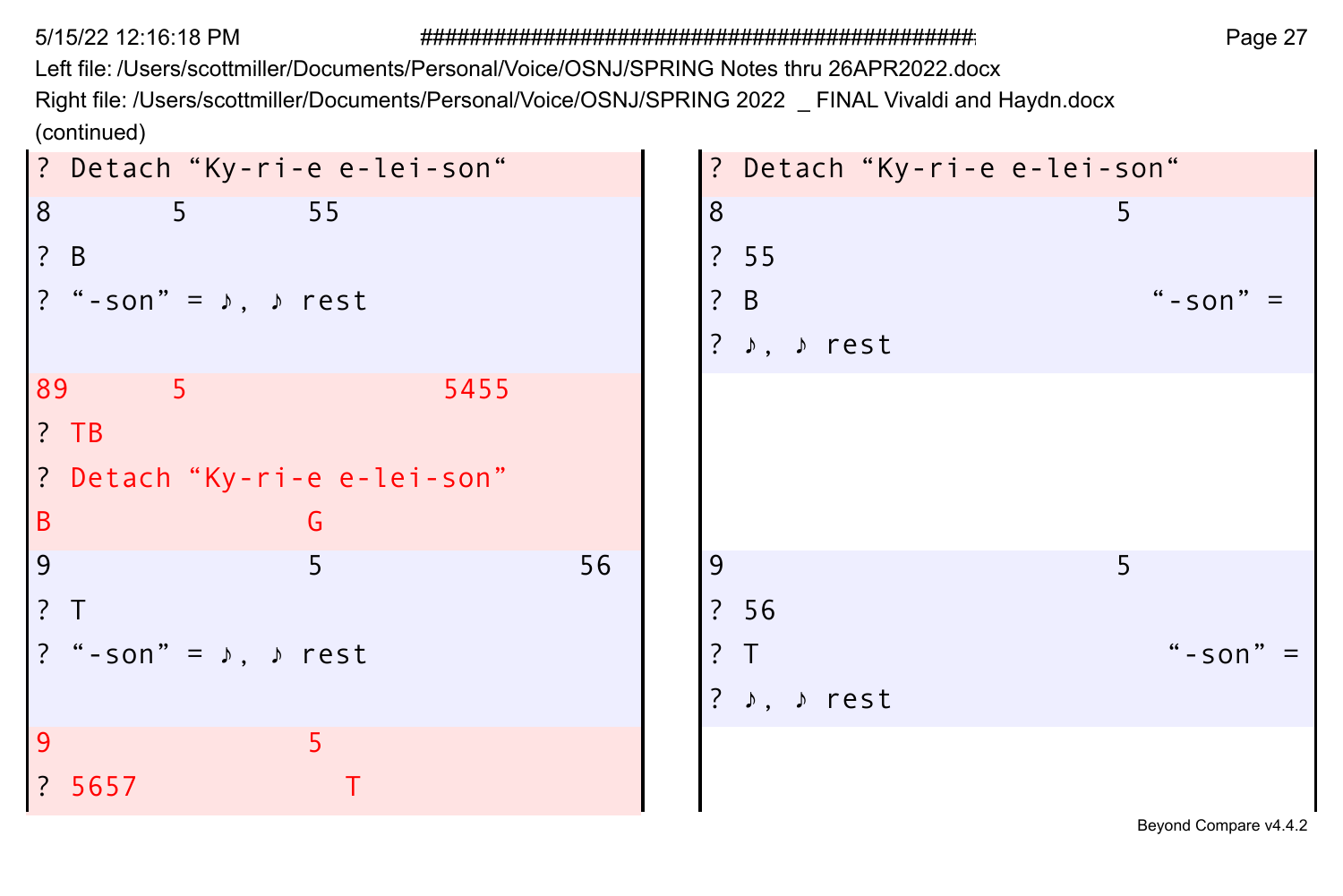Left file: /Users/scottmiller/Documents/Personal/Voice/OSNJ/SPRING Notes thru 26APR2022.docx Right file: /Users/scottmiller/Documents/Personal/Voice/OSNJ/SPRING 2022 \_ FINAL Vivaldi and Haydn.docx

(continued)

|               | ? Detach "e-lei-son"                                                  |                              |    |                                      |                       |
|---------------|-----------------------------------------------------------------------|------------------------------|----|--------------------------------------|-----------------------|
| 9             |                                                                       | 5.                           | 57 | 9                                    | 5                     |
|               | $?$ TB                                                                |                              |    | ? 57                                 |                       |
|               | ? "-son" = $\lambda$ , $\lambda$ rest                                 |                              |    | $?$ TB                               | " $-$ son"            |
|               |                                                                       |                              |    | ? $\rightarrow$ , $\rightarrow$ rest |                       |
| 9             |                                                                       | 5                            |    |                                      |                       |
|               | $\begin{array}{ c c c c c } \hline ? & 57 - 58 \\ \hline \end{array}$ |                              |    |                                      |                       |
|               |                                                                       | ? Detach "Ky-ri-e e-lei-son" |    |                                      |                       |
| 9             |                                                                       | 5                            | 58 | 9                                    | 5                     |
| $\frac{2}{3}$ |                                                                       |                              |    | ? 58                                 |                       |
|               | ? "-son" = $\lambda$ , $\lambda$ rest                                 |                              |    | $\frac{2}{3}$                        | "-son"                |
|               |                                                                       |                              |    | ? $\rightarrow$ , $\rightarrow$ rest |                       |
| 9             |                                                                       | 5                            |    |                                      |                       |
|               | ? 5859                                                                | $\overline{A}$               |    |                                      |                       |
|               |                                                                       | ? Detach "Ky-ri-e e-lei-son" |    |                                      |                       |
|               |                                                                       |                              |    |                                      | Beyond Compare v4.4.2 |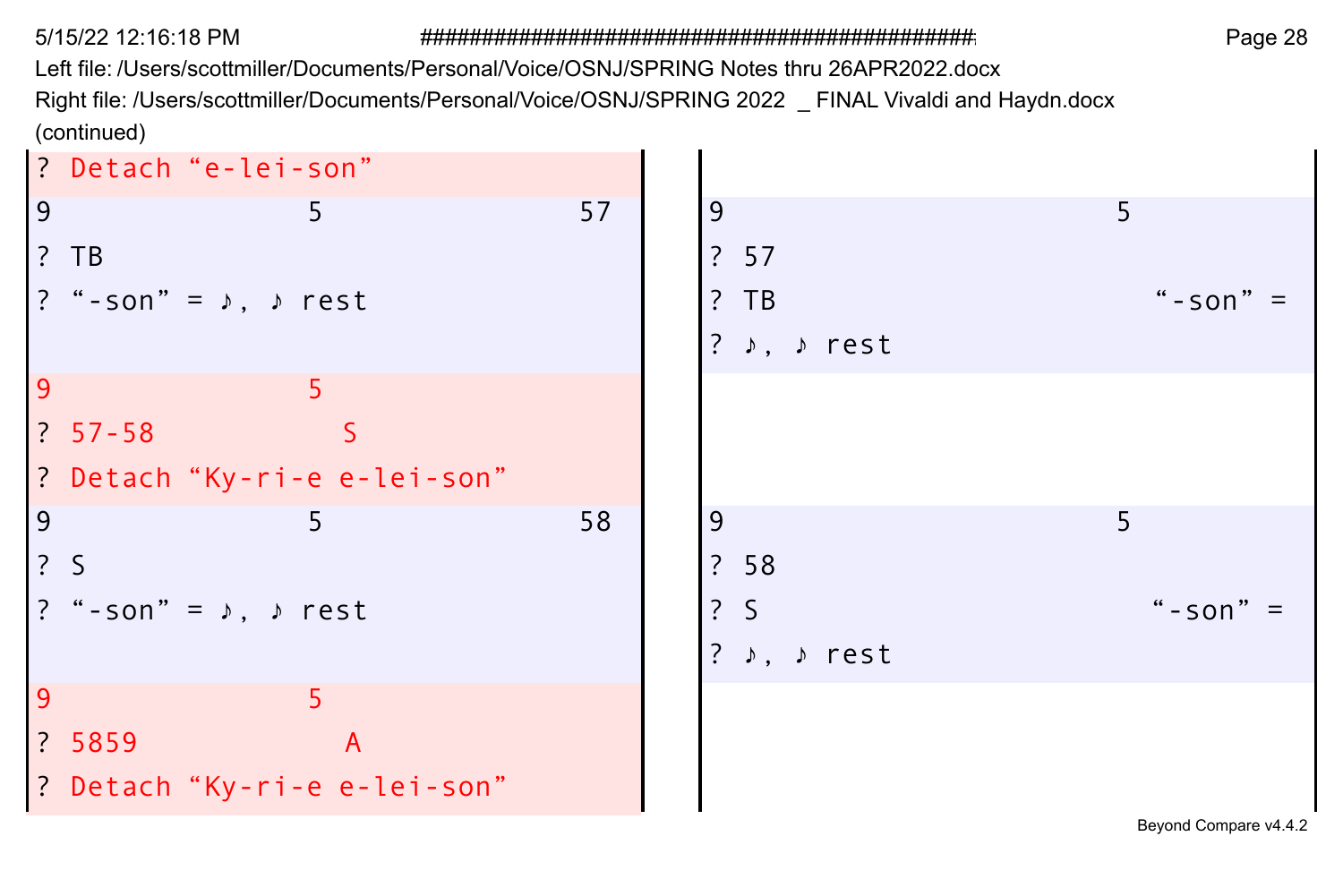Left file: /Users/scottmiller/Documents/Personal/Voice/OSNJ/SPRING Notes thru 26APR2022.docx Right file: /Users/scottmiller/Documents/Personal/Voice/OSNJ/SPRING 2022 \_ FINAL Vivaldi and Haydn.docx (continued)

| 9   | 5                                     |    | 59 | 9 |                                         | 5 |           |
|-----|---------------------------------------|----|----|---|-----------------------------------------|---|-----------|
| ? A |                                       |    |    |   | ? 59                                    |   |           |
|     | ? "-son" = $\lambda$ , $\lambda$ rest |    |    |   | ? A                                     |   | $"$ -son" |
|     |                                       |    |    |   | ? ♪, ♪ rest                             |   |           |
| 9   | 5                                     |    |    |   |                                         |   |           |
|     | ? 5960                                | S. |    |   |                                         |   |           |
|     | ? Detach "Ky-ri-e e-lei-son"          |    |    |   |                                         |   |           |
| 9   | 5                                     |    | 60 | 9 |                                         | 5 |           |
|     | ?ST                                   |    |    |   | ? 60                                    |   | 5T        |
|     | ? "-son" = $\lambda$ , $\lambda$ rest |    |    |   | ? "-son" = $\sqrt{ }$ , $\sqrt{ }$ rest |   |           |
| 9   | 6                                     |    |    |   |                                         |   |           |
|     | ? 6162                                | AB |    |   |                                         |   |           |
|     | ? Detach "Ky-ri-e e-lei-son"          |    |    |   |                                         |   |           |
| 9   | 6                                     |    | 62 | 9 |                                         | 6 |           |
|     | ? AB                                  |    |    |   | ? 62                                    |   | AB        |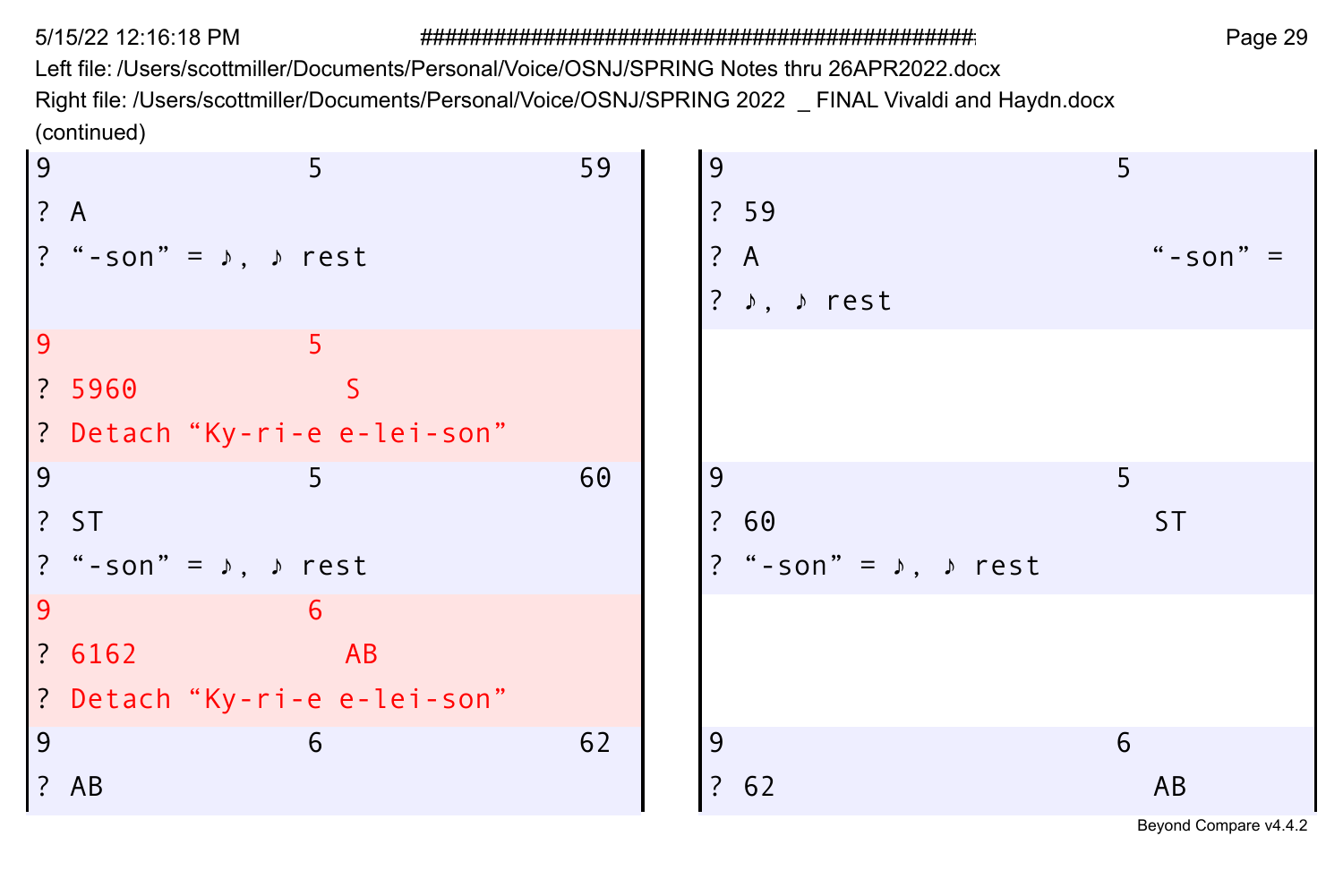Left file: /Users/scottmiller/Documents/Personal/Voice/OSNJ/SPRING Notes thru 26APR2022.docx Right file: /Users/scottmiller/Documents/Personal/Voice/OSNJ/SPRING 2022 \_ FINAL Vivaldi and Haydn.docx (continued)

| ? "-son" = $\lambda$ , $\lambda$ rest   | ? "-son" = $\lambda$ , $\lambda$ rest |
|-----------------------------------------|---------------------------------------|
| 910 6<br>6162                           | 910<br>6                              |
| ? T                                     | ? 6162                                |
| ? Detach "Ky-ri-e e-lei-son"            | ? Detach "Ky-ri-e e-lei-son"          |
| B G MEASURE                             |                                       |
| 10<br>6                                 | 10<br>6                               |
| ? 6162                                  | ? 6162                                |
| ? "-son" = $\sqrt{ }$ , $\sqrt{ }$ rest | ? "-son" = $\lambda$ , $\lambda$ rest |
|                                         | Blue Green                            |
|                                         | ? VoicePage<br>Page                   |
|                                         | ? Measure # Part                      |
|                                         | ? Notes                               |
| 10<br>6                                 | 10<br>6                               |
| ? 6263                                  | ? 6263                                |
| ? Detach "Ky-ri-e e-lei-son"            | ? Detach "Ky-ri-e e-lei-son"          |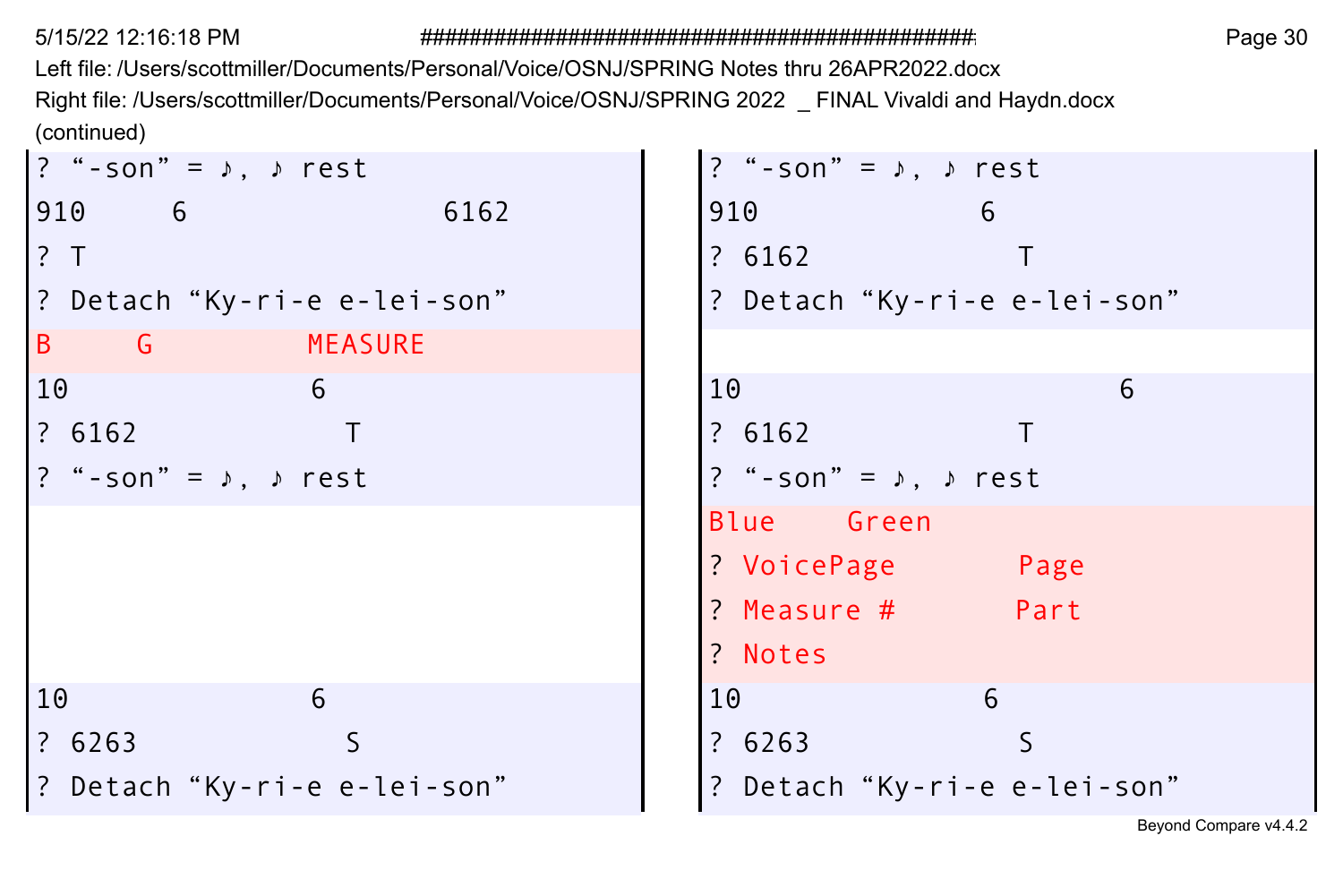Left file: /Users/scottmiller/Documents/Personal/Voice/OSNJ/SPRING Notes thru 26APR2022.docx Right file: /Users/scottmiller/Documents/Personal/Voice/OSNJ/SPRING 2022 \_ FINAL Vivaldi and Haydn.docx (continued)  $\sim$  $\sim$ 

| 10            | 6                                        | 63 | 10                                    | 6            |    |
|---------------|------------------------------------------|----|---------------------------------------|--------------|----|
| $\frac{2}{3}$ |                                          |    | ? 63                                  |              | S  |
|               | ?"-son"= ♪, ♪ rest                       |    | ? "-son" = $\lambda$ , $\lambda$ rest |              |    |
| 10            | 6                                        |    | 10                                    | 6            |    |
| ? 6263        |                                          |    | ? 6263                                |              |    |
|               | ? Detach "e-lei-son"                     |    | ? Detach "e-lei-son"                  |              |    |
| 10            | 6                                        | 63 | 10                                    | 6            |    |
| ? A           |                                          |    | ? 63                                  |              | A  |
|               | ? Detach"Ky-ri-e e-"                     |    | ? Detach "Ky-ri-e e-"                 |              |    |
| 10            |                                          | 65 | 10                                    | 6            |    |
| ? AT          |                                          |    | ? 65                                  |              | AT |
|               | $ ?$ "-son" = $\lambda$ , $\lambda$ rest |    | ? "-son" = $\lambda$ , $\lambda$ rest |              |    |
| 10            | 6                                        |    | 10                                    | 6            |    |
| ? 6566        | B                                        |    | ? 6566                                | <sub>B</sub> |    |
|               | ? Detach "Ky-ri-e e-lei-son"             |    | ? Detach "Ky-ri-e e-lei-son"          |              |    |
|               |                                          |    |                                       |              |    |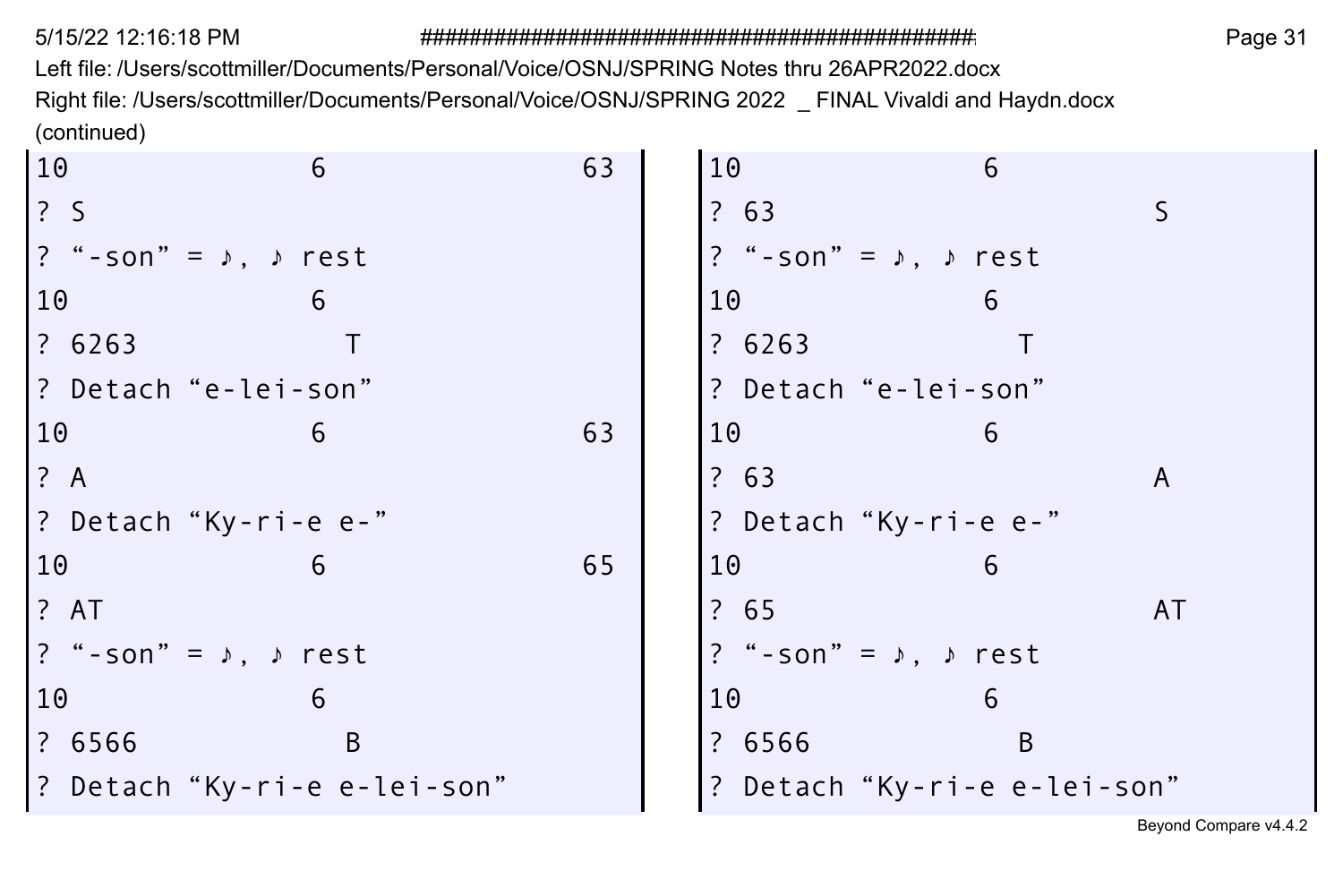Left file: /Users/scottmiller/Documents/Personal/Voice/OSNJ/SPRING Notes thru 26APR2022.docx Right file: /Users/scottmiller/Documents/Personal/Voice/OSNJ/SPRING 2022 \_ FINAL Vivaldi and Haydn.docx (continued)  $\sim$  $\sim$ 

| <sub>B</sub><br>$\frac{1}{2}$ B<br>? 66<br>? "-son" = $\lambda$ , $\lambda$ rest<br>$\left  \begin{array}{cc} ? & " - son" = & \rightarrow , & \rightarrow \text{ rest} \end{array} \right.$<br>10<br>10<br>6<br>6<br>? 6667<br>? 6667<br>? Detach "Ky-ri-e e-lei-son"<br>? Detach "Ky-ri-e e-lei-son"<br>67<br>10<br>10<br>6<br>6<br>? 67<br>$?$ TB<br><b>TB</b><br>? "-son" = $\lambda$ , $\lambda$ rest<br>$\left  \begin{array}{cc} ? & " - son" = & \rightarrow , & \rightarrow \text{ rest} \end{array} \right.$<br>67>68<br>1011<br>1011 6<br>- 6<br>? A<br>? 67>68<br>A<br>? Detach "Ky-ri-e e-lei-son"<br>? Detach "Ky-ri-e e-lei-son"<br>68<br>11<br>11<br>6<br>6<br>? 68<br>? A<br>A<br>"-son" = $\lambda$ , $\lambda$ rest<br>$\left  \begin{array}{cc} ? & * -\text{son} \end{array} \right  = \begin{array}{cc} \circ \\ \circ \\ \circ \end{array}$ , $\circ$ rest | 10 | 6 | 66 | 10 | 6 |  |
|-----------------------------------------------------------------------------------------------------------------------------------------------------------------------------------------------------------------------------------------------------------------------------------------------------------------------------------------------------------------------------------------------------------------------------------------------------------------------------------------------------------------------------------------------------------------------------------------------------------------------------------------------------------------------------------------------------------------------------------------------------------------------------------------------------------------------------------------------------------------------------------|----|---|----|----|---|--|
|                                                                                                                                                                                                                                                                                                                                                                                                                                                                                                                                                                                                                                                                                                                                                                                                                                                                                   |    |   |    |    |   |  |
|                                                                                                                                                                                                                                                                                                                                                                                                                                                                                                                                                                                                                                                                                                                                                                                                                                                                                   |    |   |    |    |   |  |
|                                                                                                                                                                                                                                                                                                                                                                                                                                                                                                                                                                                                                                                                                                                                                                                                                                                                                   |    |   |    |    |   |  |
|                                                                                                                                                                                                                                                                                                                                                                                                                                                                                                                                                                                                                                                                                                                                                                                                                                                                                   |    |   |    |    |   |  |
|                                                                                                                                                                                                                                                                                                                                                                                                                                                                                                                                                                                                                                                                                                                                                                                                                                                                                   |    |   |    |    |   |  |
|                                                                                                                                                                                                                                                                                                                                                                                                                                                                                                                                                                                                                                                                                                                                                                                                                                                                                   |    |   |    |    |   |  |
|                                                                                                                                                                                                                                                                                                                                                                                                                                                                                                                                                                                                                                                                                                                                                                                                                                                                                   |    |   |    |    |   |  |
|                                                                                                                                                                                                                                                                                                                                                                                                                                                                                                                                                                                                                                                                                                                                                                                                                                                                                   |    |   |    |    |   |  |
|                                                                                                                                                                                                                                                                                                                                                                                                                                                                                                                                                                                                                                                                                                                                                                                                                                                                                   |    |   |    |    |   |  |
|                                                                                                                                                                                                                                                                                                                                                                                                                                                                                                                                                                                                                                                                                                                                                                                                                                                                                   |    |   |    |    |   |  |
|                                                                                                                                                                                                                                                                                                                                                                                                                                                                                                                                                                                                                                                                                                                                                                                                                                                                                   |    |   |    |    |   |  |
|                                                                                                                                                                                                                                                                                                                                                                                                                                                                                                                                                                                                                                                                                                                                                                                                                                                                                   |    |   |    |    |   |  |
|                                                                                                                                                                                                                                                                                                                                                                                                                                                                                                                                                                                                                                                                                                                                                                                                                                                                                   |    |   |    |    |   |  |
|                                                                                                                                                                                                                                                                                                                                                                                                                                                                                                                                                                                                                                                                                                                                                                                                                                                                                   |    |   |    |    |   |  |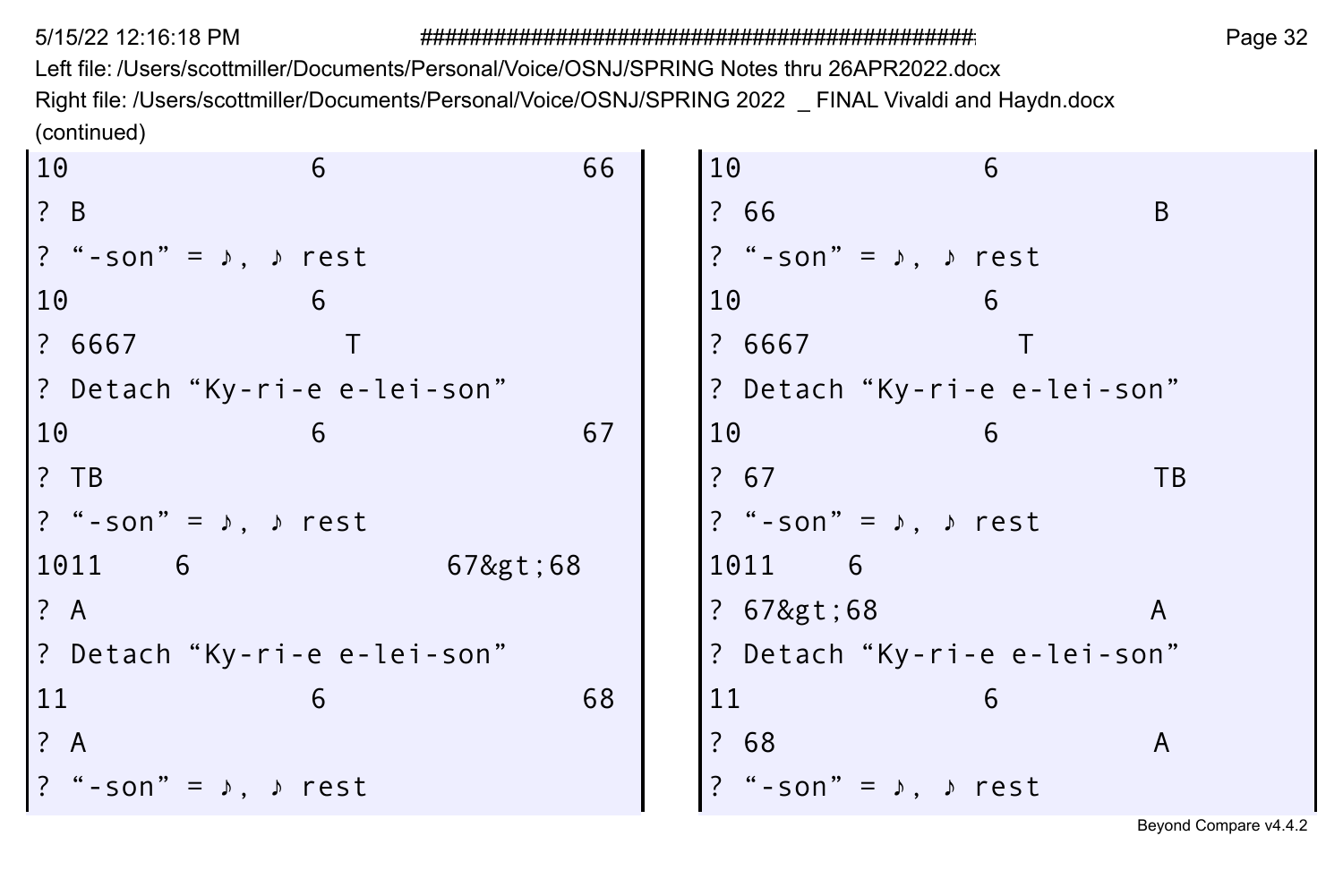Left file: /Users/scottmiller/Documents/Personal/Voice/OSNJ/SPRING Notes thru 26APR2022.docx Right file: /Users/scottmiller/Documents/Personal/Voice/OSNJ/SPRING 2022 \_ FINAL Vivaldi and Haydn.docx (continued)  $\sim$  $\sim$ 

| 11<br>6                      |    | 11<br>6                                 |
|------------------------------|----|-----------------------------------------|
| ? 6869                       |    | ? 6869                                  |
| ? Detach"Ky-ri-e e-lei-son"  |    | ? Detach "Ky-ri-e e-lei-son"            |
| 11                           | 69 | 11                                      |
| 1? ST                        |    | ? 69<br>ST                              |
| ? "-son" = ♪, ♪ rest         |    | ? "-son" = $\lambda$ , $\lambda$ rest   |
| 11<br>6                      |    | 11<br>6                                 |
| ? 6970<br>A                  |    | ? 6970<br>A                             |
| ? Detach "Ky-ri-e e-lei-son" |    | ? Detach "Ky-ri-e e-lei-son"            |
| 11                           | 70 | 11                                      |
| 1? A                         |    | ?70<br>A                                |
| ?"-son"= ♪, ♪ rest           |    | ? "-son" = $\sqrt{ }$ , $\sqrt{ }$ rest |
| 11<br>6                      |    | 11<br>6                                 |
| ? 7071                       |    | ? 7071                                  |
| ? Detach "Ky-ri-e e-lei-son" |    | ? Detach "Ky-ri-e e-lei-son"            |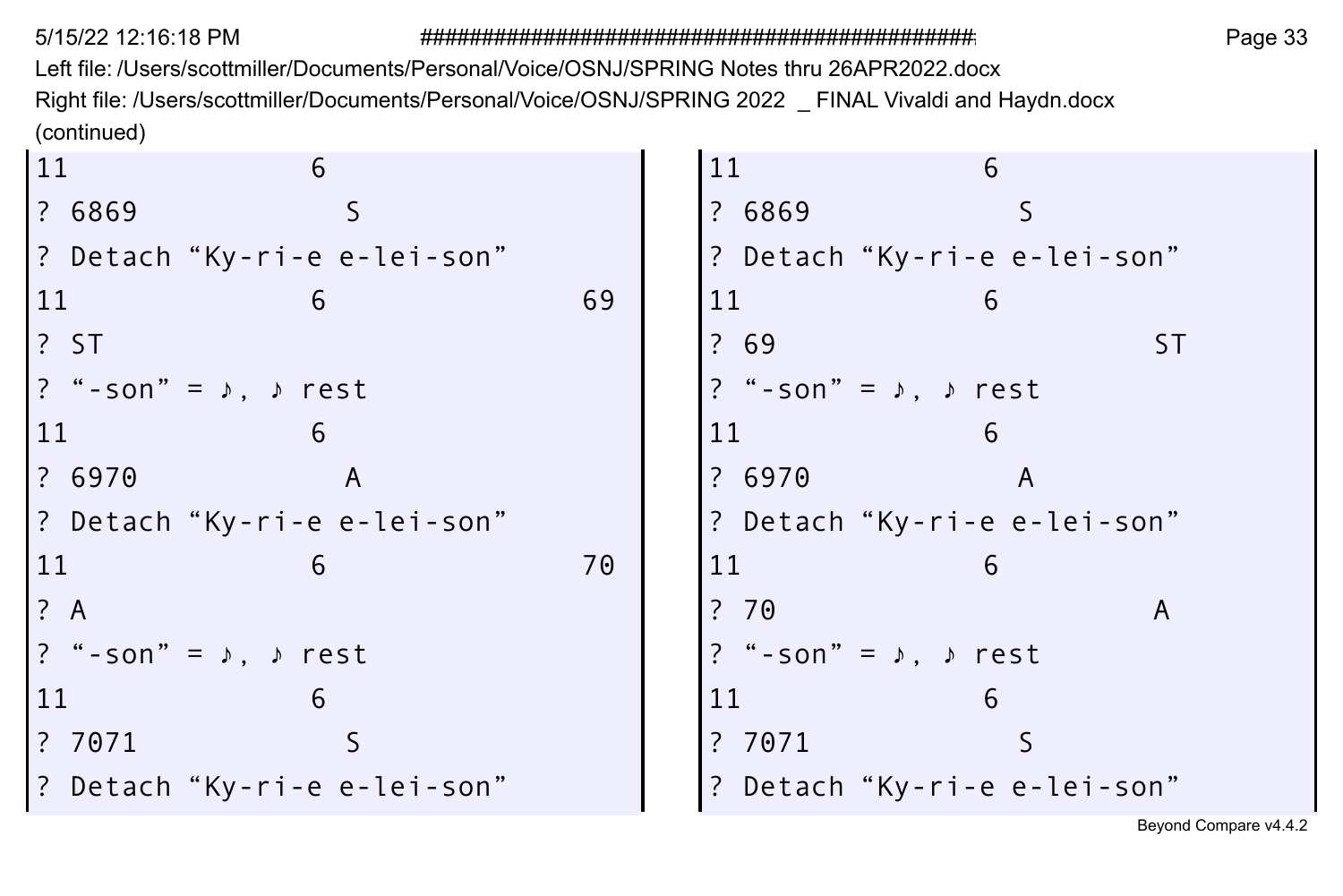Left file: /Users/scottmiller/Documents/Personal/Voice/OSNJ/SPRING Notes thru 26APR2022.docx Right file: /Users/scottmiller/Documents/Personal/Voice/OSNJ/SPRING 2022 \_ FINAL Vivaldi and Haydn.docx (continued)

| B<br>$-$ G<br><b>MEASURE</b>            |                                         |
|-----------------------------------------|-----------------------------------------|
| 11<br>6                                 | 11<br>$6 - 7$                           |
| <b>3</b> 7172<br><b>SAB</b>             | ?7173<br>ALL                            |
| ? Short break after EACH "-son-"        | ? Short break after EACH "-son"         |
|                                         | Blue Green                              |
|                                         | ? VoicePage<br>Page                     |
|                                         | $?$ Measure $#$<br>Part                 |
|                                         | ? Notes                                 |
| 12                                      | 12                                      |
| ALL                                     | ?75,77,80<br><b>ALL</b>                 |
| $?$ "-son" = $\lambda$ , $\lambda$ rest | ? "-son" = $\sqrt{ }$ , $\sqrt{ }$ rest |
| $\begin{array}{c} 13 \end{array}$       | 13                                      |
| ? 8384<br>B                             | ? 8384<br>B                             |
| P Detach"Ky-ri-e e-lei-son"             | ? Detach "Ky-ri-e e-lei-son"            |
| 13<br>84                                | 13                                      |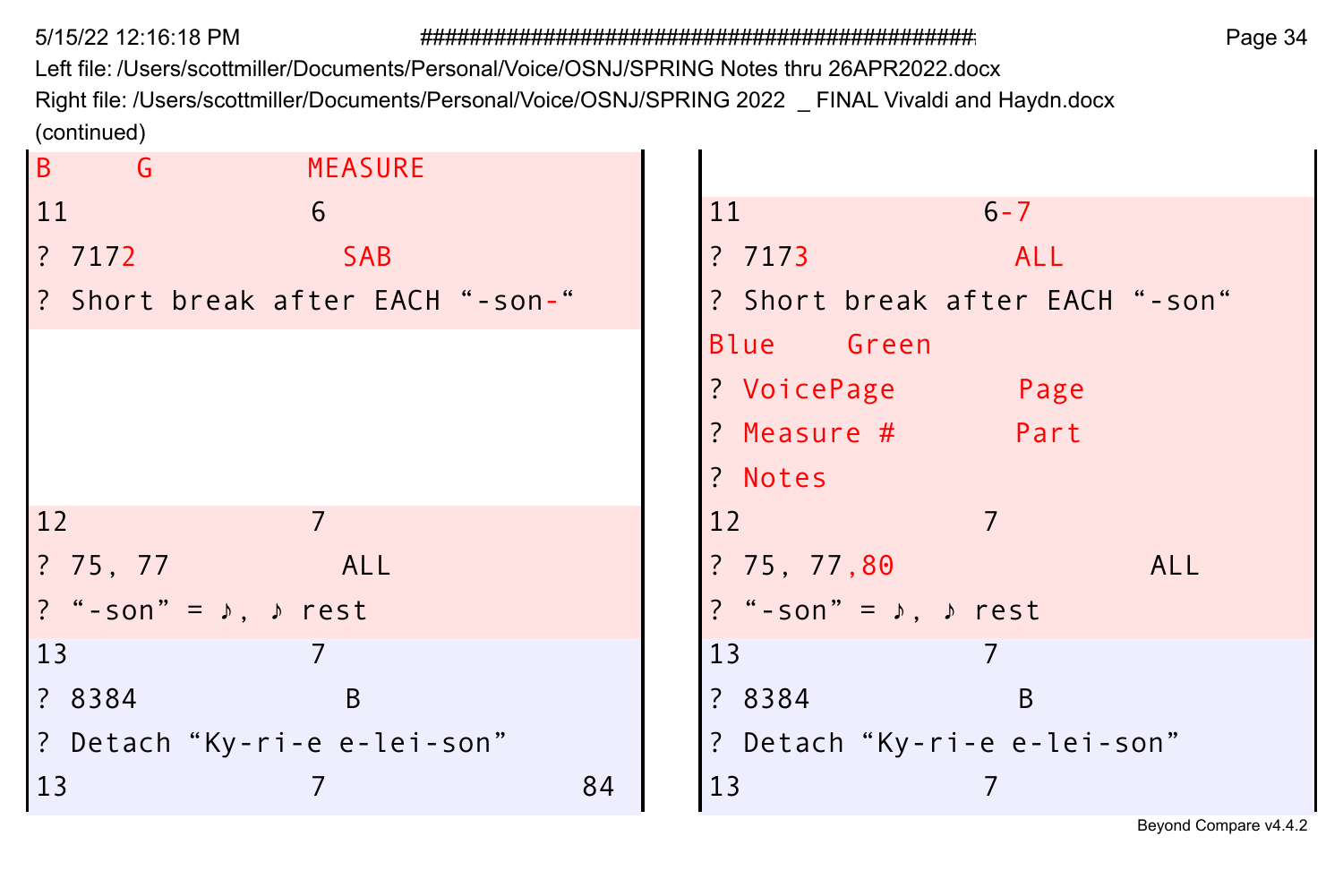Left file: /Users/scottmiller/Documents/Personal/Voice/OSNJ/SPRING Notes thru 26APR2022.docx Right file: /Users/scottmiller/Documents/Personal/Voice/OSNJ/SPRING 2022 \_ FINAL Vivaldi and Haydn.docx (continued)  $\sim$ **College** 

| ? B                                                                                                                  |           |      |    | ? 84                                  |    |           |
|----------------------------------------------------------------------------------------------------------------------|-----------|------|----|---------------------------------------|----|-----------|
| $\left  \begin{array}{cc} ? & * -\text{son} \end{array} \right  = \begin{array}{cc} , & * & \text{rest} \end{array}$ |           |      |    | ? B                                   |    | $"$ -son" |
|                                                                                                                      |           |      |    | ? $\rightarrow$ $\rightarrow$ rest    |    |           |
| 13                                                                                                                   |           |      |    | 13                                    |    |           |
| ? 8485                                                                                                               | <b>ST</b> |      |    | ? 8485                                | ST |           |
| ? Detach"Ky-ri-e e-lei-son"                                                                                          |           |      |    | ? Detach "Ky-ri-e e-lei-son"          |    |           |
| 13                                                                                                                   |           |      | 85 | 13                                    |    |           |
| <b>? ST</b>                                                                                                          |           |      |    | ? 85                                  |    | ST.       |
| $\left  \begin{array}{cc} ? & " - son" = & \rightarrow , \quad \rightarrow \quad \text{rest} \end{array} \right.$    |           |      |    | ? "-son" = $\lambda$ , $\lambda$ rest |    |           |
| 13                                                                                                                   | 78        | 8586 |    | 13                                    | 78 |           |
| ? B                                                                                                                  |           |      |    | ? 8586                                |    | B         |
| ? Detach "Ky-ri-e e-lei-so                                                                                           |           |      |    | ? Detach "Ky-ri-e e-lei-so            |    |           |
| 13                                                                                                                   | 8         |      | 86 | 13                                    | 8  |           |
| $\overline{?}$ B                                                                                                     |           |      |    | ? 86                                  |    | B         |
| $?$ "-son" = $\lambda$ , $\lambda$ rest                                                                              |           |      |    | "-son" = $\lambda$ , $\lambda$ rest   |    |           |
|                                                                                                                      |           |      |    |                                       |    |           |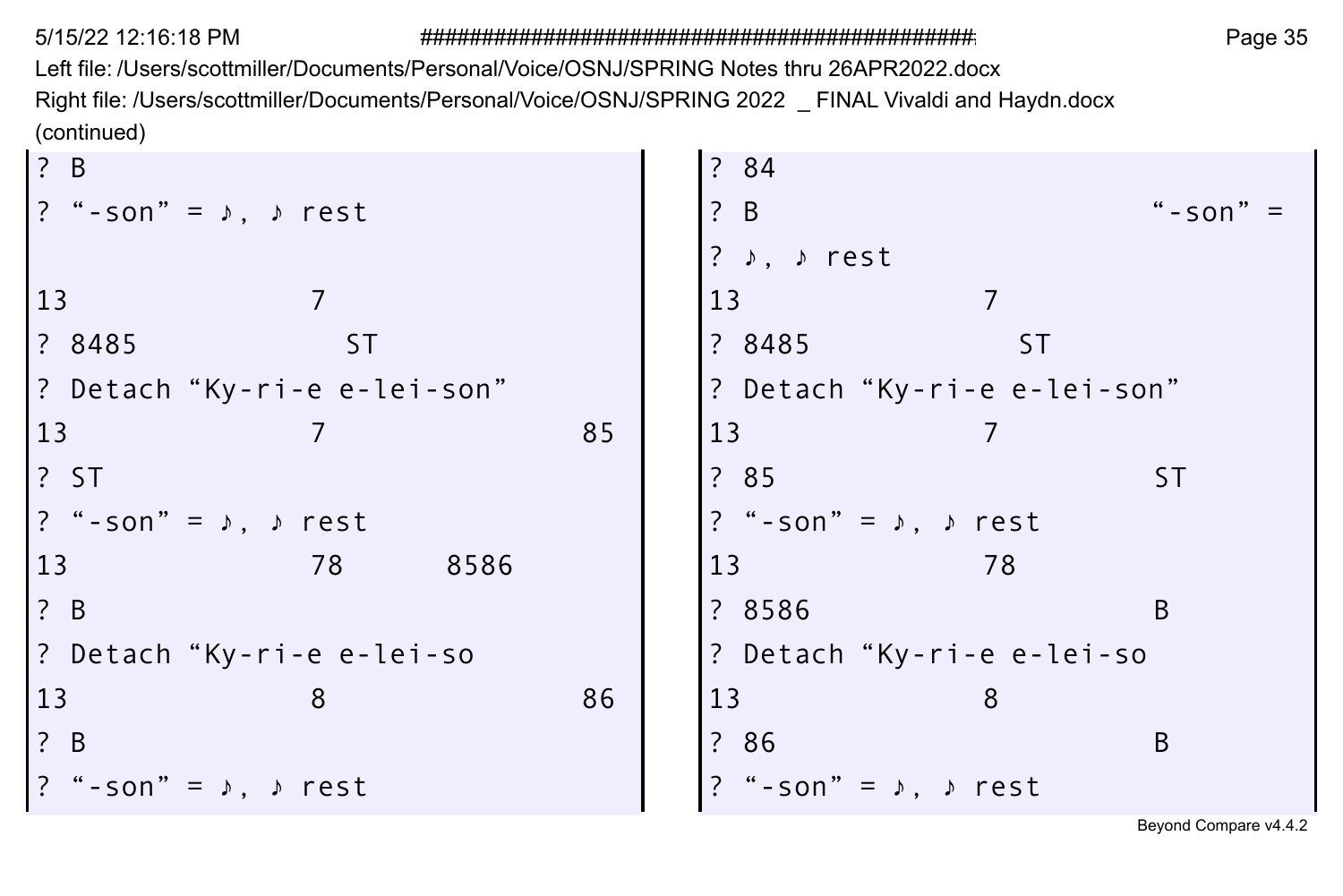Left file: /Users/scottmiller/Documents/Personal/Voice/OSNJ/SPRING Notes thru 26APR2022.docx Right file: /Users/scottmiller/Documents/Personal/Voice/OSNJ/SPRING 2022 \_ FINAL Vivaldi and Haydn.docx (continued)  $\sim$  $\sim$ 

| 13     | 8                                     |    | 13<br>8                                 |
|--------|---------------------------------------|----|-----------------------------------------|
| ? 8687 | ST                                    |    | ? 8687<br><b>ST</b>                     |
|        | ? Detach "Ky-ri-e e-lei-son"          |    | ? Detach "Ky-ri-e e-lei-son"            |
| 13     | 8                                     | 87 | 13                                      |
| ? ST   |                                       |    | ? 87<br>ST.                             |
|        | ? "-son" = $\lambda$ , $\lambda$ rest |    | ? "-son" = $\lambda$ , $\lambda$ rest   |
| 13     |                                       |    | 13                                      |
| ? 8788 | A                                     |    | ? 8788<br>A                             |
|        | ? Detach"Ky-ri-e e-lei-son"           |    | ? Detach "Ky-ri-e e-lei-son"            |
| 13     |                                       | 88 | 13                                      |
| ? A    |                                       |    | ?88<br>A                                |
|        | ? "-son" = $\lambda$ , $\lambda$ rest |    | ? "-son" = $\sqrt{ }$ , $\sqrt{ }$ rest |
| 13     | 8                                     |    | 13                                      |
| ? 8889 |                                       |    | ? 8889                                  |
|        | ? Detach "Ky-ri-e e-lei-son"          |    | Detach"Ky-ri-e e-lei-son"               |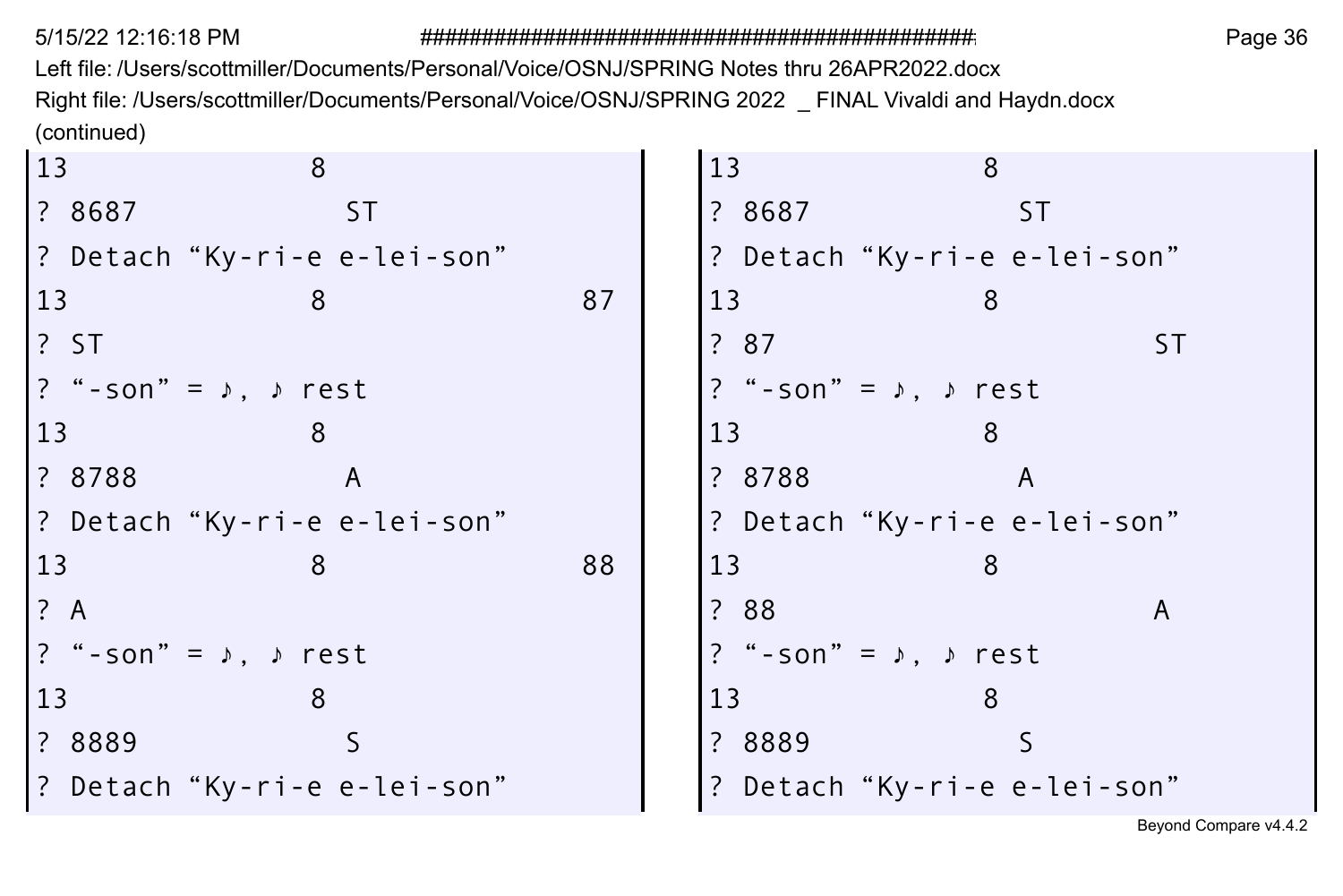5/15/22 12:16:18 PM ################################################################ Page 37 Left file: /Users/scottmiller/Documents/Personal/Voice/OSNJ/SPRING Notes thru 26APR2022.docx Right file: /Users/scottmiller/Documents/Personal/Voice/OSNJ/SPRING 2022 \_ FINAL Vivaldi and Haydn.docx (continued)

| 14                                                                                                                   | 8            | 89          | 14<br>8                                 |      |
|----------------------------------------------------------------------------------------------------------------------|--------------|-------------|-----------------------------------------|------|
| $ ?$ ST                                                                                                              |              |             | ? 89                                    | ST.  |
| $ ?$ "-son" = $\lambda$ , $\lambda$ rest                                                                             |              |             | ? "-son" = $\sqrt{ }$ , $\sqrt{ }$ rest |      |
| 14                                                                                                                   | 8            |             | 14<br>8                                 |      |
| 2 8990                                                                                                               | <sub>B</sub> |             | <sub>B</sub><br>? 8990                  |      |
| ? Detach "Ky-ri-e e-lei-son"                                                                                         |              |             | ? Detach "Ky-ri-e e-lei-son"            |      |
| 14                                                                                                                   | 8            | 90          | 14<br>8                                 |      |
| $\overline{?}$ B                                                                                                     |              |             | ?90                                     | B    |
| $\left  \begin{array}{cc} ? & * -\text{son} \end{array} \right  = \begin{array}{cc} , & * & \text{rest} \end{array}$ |              |             | ? "-son" = $\lambda$ , $\lambda$ rest   |      |
| 14                                                                                                                   | 8            |             | 14<br>8                                 |      |
| ? 9091                                                                                                               |              |             | ?9091                                   |      |
| ? Detach"Ky-ri-e e-lei-son"                                                                                          |              |             | ? Detach "Ky-ri-e e-lei-son"            |      |
| B                                                                                                                    | G            | <b>MEAS</b> | Blue Green                              |      |
| ? URE                                                                                                                |              |             | ? VoicePage                             | Page |
|                                                                                                                      |              |             | ? Measure #<br>Part                     |      |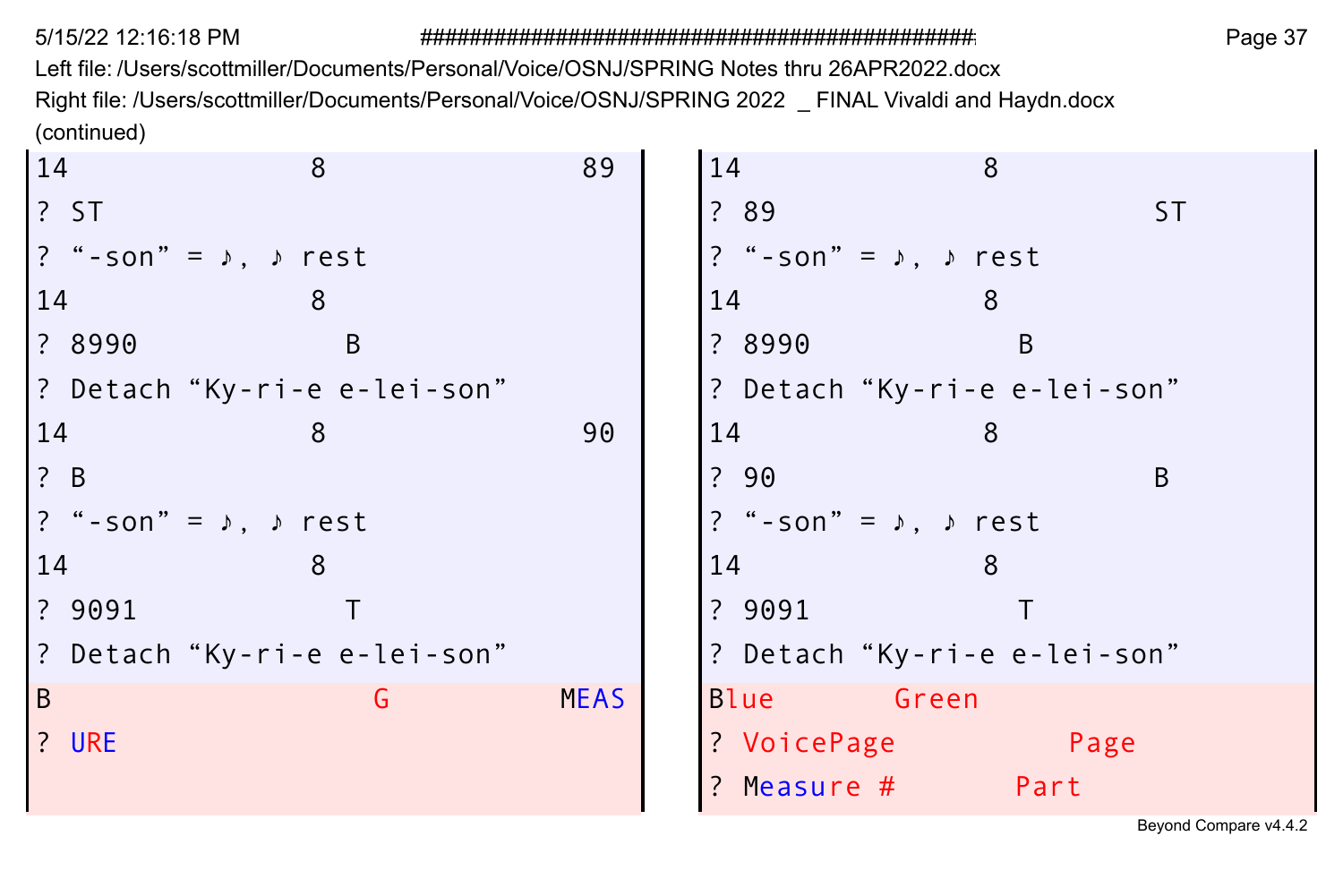5/15/22 12:16:18 PM

### 

Page 38

Left file: /Users/scottmiller/Documents/Personal/Voice/OSNJ/SPRING Notes thru 26APR2022.docx Right file: /Users/scottmiller/Documents/Personal/Voice/OSNJ/SPRING 2022 \_ FINAL Vivaldi and Haydn.docx (continued)

| 8                                               | 91 | 14       | 8       |                                                                |
|-------------------------------------------------|----|----------|---------|----------------------------------------------------------------|
|                                                 |    | ? 91     |         |                                                                |
| $?$ "-son" = $\sqrt{ }$ , $\sqrt{ }$ rest       |    |          |         |                                                                |
| 8                                               |    | 14       | 8       |                                                                |
| $\overline{A}$                                  |    | ? 9192   |         | A                                                              |
| ? Detach "-ri-e e-"                             |    |          |         |                                                                |
| 8                                               | 92 | 14       | 8       |                                                                |
|                                                 |    | ? 92     |         |                                                                |
| $?$ "-son" = $\rightarrow$ , $\rightarrow$ rest |    | ? A      |         | " - son" = $\sqrt{ }$ ,                                        |
|                                                 |    | ? » rest |         |                                                                |
| 8                                               | 94 | 14       | 8       |                                                                |
|                                                 |    | ? 94     |         |                                                                |
| $?$ "-son" = $\rightarrow$ , $\rightarrow$ rest |    | ? B      |         | "-son" = $,$                                                   |
|                                                 |    | ? » rest |         |                                                                |
|                                                 |    |          | ? Notes | ? "-son" = $\sqrt{ }$ , $\sqrt{ }$ rest<br>? Detach "-ri-e e-" |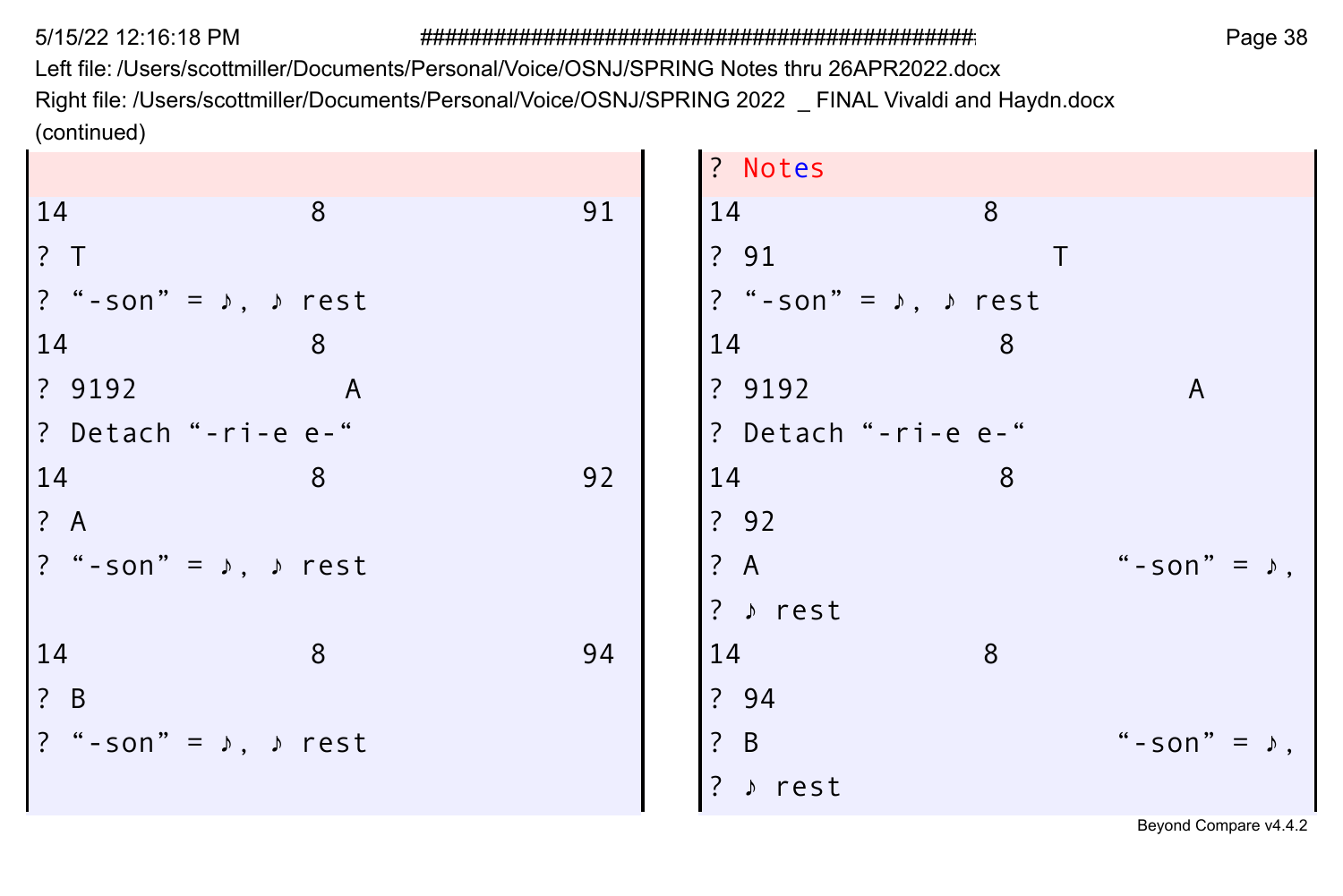Left file: /Users/scottmiller/Documents/Personal/Voice/OSNJ/SPRING Notes thru 26APR2022.docx Right file: /Users/scottmiller/Documents/Personal/Voice/OSNJ/SPRING 2022 \_ FINAL Vivaldi and Haydn.docx (continued)

| 15                                              | 8 |              | 96 | 15                                      | 8                                   |     |
|-------------------------------------------------|---|--------------|----|-----------------------------------------|-------------------------------------|-----|
| $ ?$ STB                                        |   |              |    | ? 96                                    |                                     |     |
| $?$ "-son" = $\rightarrow$ , $\rightarrow$ rest |   |              |    | ? STB                                   | "-son" = $\lambda$ , $\lambda$ rest |     |
| $15$                                            | 8 |              | 97 | 15                                      | 8                                   |     |
| $?$ ALL                                         |   |              |    | ? 97                                    |                                     |     |
| $?$ "-son" = $\sqrt{ }$ , $\sqrt{ }$ rest       |   |              |    | ? ALL                                   | " - son" = $\lambda$ , $\lambda$    |     |
|                                                 |   |              |    | ? rest                                  |                                     |     |
| 15                                              | 9 |              | 98 | 15                                      | 9                                   |     |
| ? ALL                                           |   | " - son" $=$ |    | ? 98                                    |                                     | ALL |
| $ ? \rightarrow, \rightarrow$ rest              |   |              |    | ? "-son" = $\sqrt{ }$ , $\sqrt{ }$ rest |                                     |     |
| $\begin{array}{c} 15 \end{array}$               | 9 |              |    | 15                                      | 9                                   |     |
| ? 99106 (BLUE)                                  |   | S            |    | ? 99106                                 | (BLUE) S                            |     |
| ? DOWN STEMS                                    |   |              |    | ? DOWN STEMS                            |                                     |     |
| $15$                                            | 9 |              | 99 | 15                                      | 9                                   |     |
| $?$ ALL                                         |   | Detach       |    | ? 99                                    |                                     |     |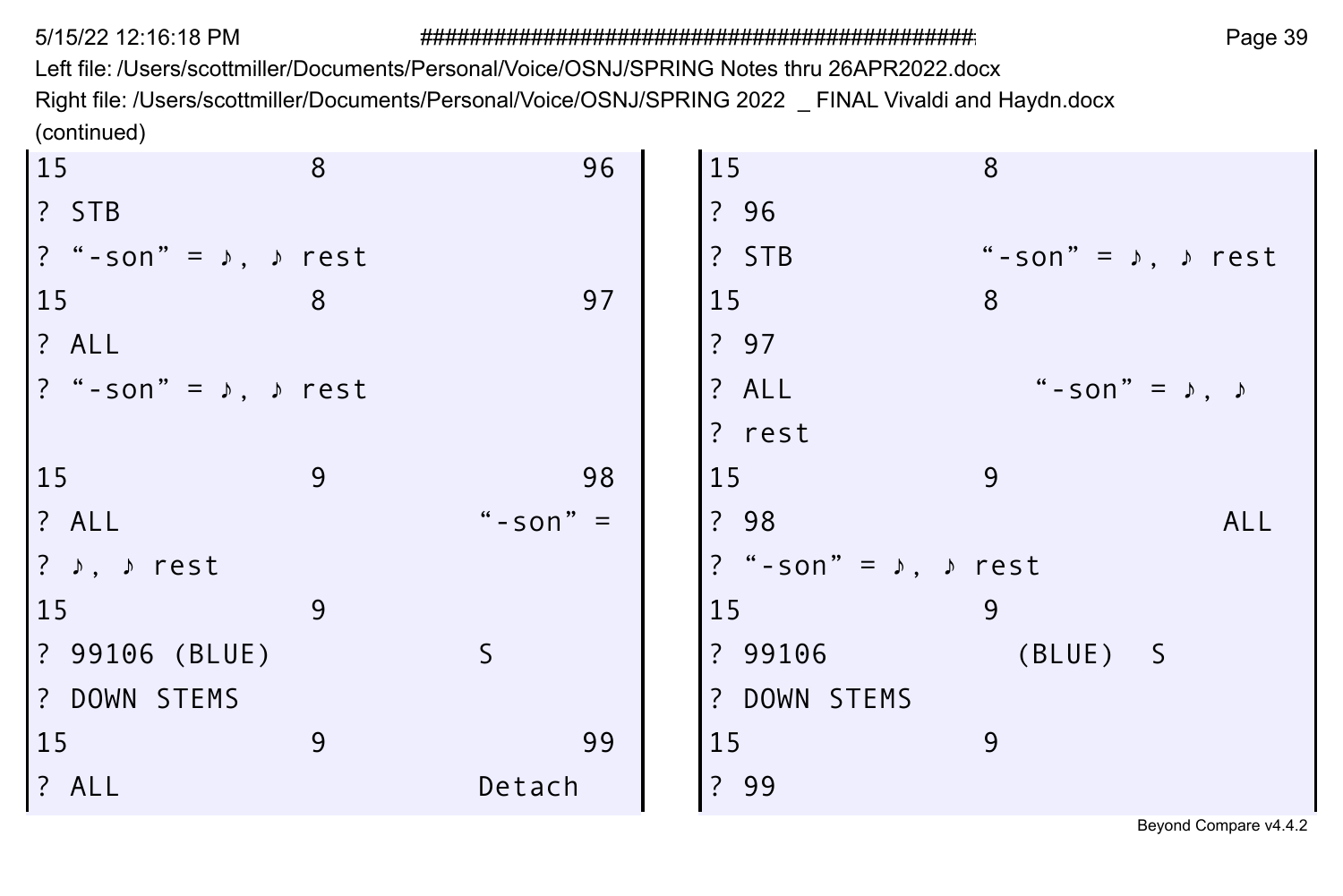Left file: /Users/scottmiller/Documents/Personal/Voice/OSNJ/SPRING Notes thru 26APR2022.docx Right file: /Users/scottmiller/Documents/Personal/Voice/OSNJ/SPRING 2022 \_ FINAL Vivaldi and Haydn.docx (continued)

| ? "Ky-ri-e"; "-e" = $\sqrt{ }$ , $\sqrt{ }$ rest | ? ALL<br>Detach "Ky-ri-e";                        |
|--------------------------------------------------|---------------------------------------------------|
|                                                  | ? "-e" = $\triangleright$ , $\triangleright$ rest |
| 15<br>9                                          | 15<br>9                                           |
| ? 101                                            | ? 101                                             |
| ? ALL<br>Detach                                  | ? ALL<br>Detach "Ky-ri-e";                        |
| ? "Ky-ri-e"; "-e" = $\sqrt{ }$ , $\sqrt{ }$ rest | ? "-e" = $\sqrt{ }$ , $\sqrt{ }$ rest             |
| 16<br>9                                          | 16<br>9                                           |
| ? 104                                            | ? 104                                             |
| ? ALL<br>"-son" $=$                              | " - son" = $\lambda$ , $\lambda$<br>? ALL         |
| ? $\rightarrow$ , $\rightarrow$ rest             | ? rest                                            |
| 16<br>910<br>105106                              | 16<br>910                                         |
| ? ALL<br>Detach                                  | ? 105106<br>ALL                                   |
| ? "Ky-ri-e e-lei-son"                            | ? Detach "Ky-ri-e e-lei-son"                      |
| 16<br>10                                         | 16<br>10                                          |
| ? 106                                            | ? 106<br>ALL                                      |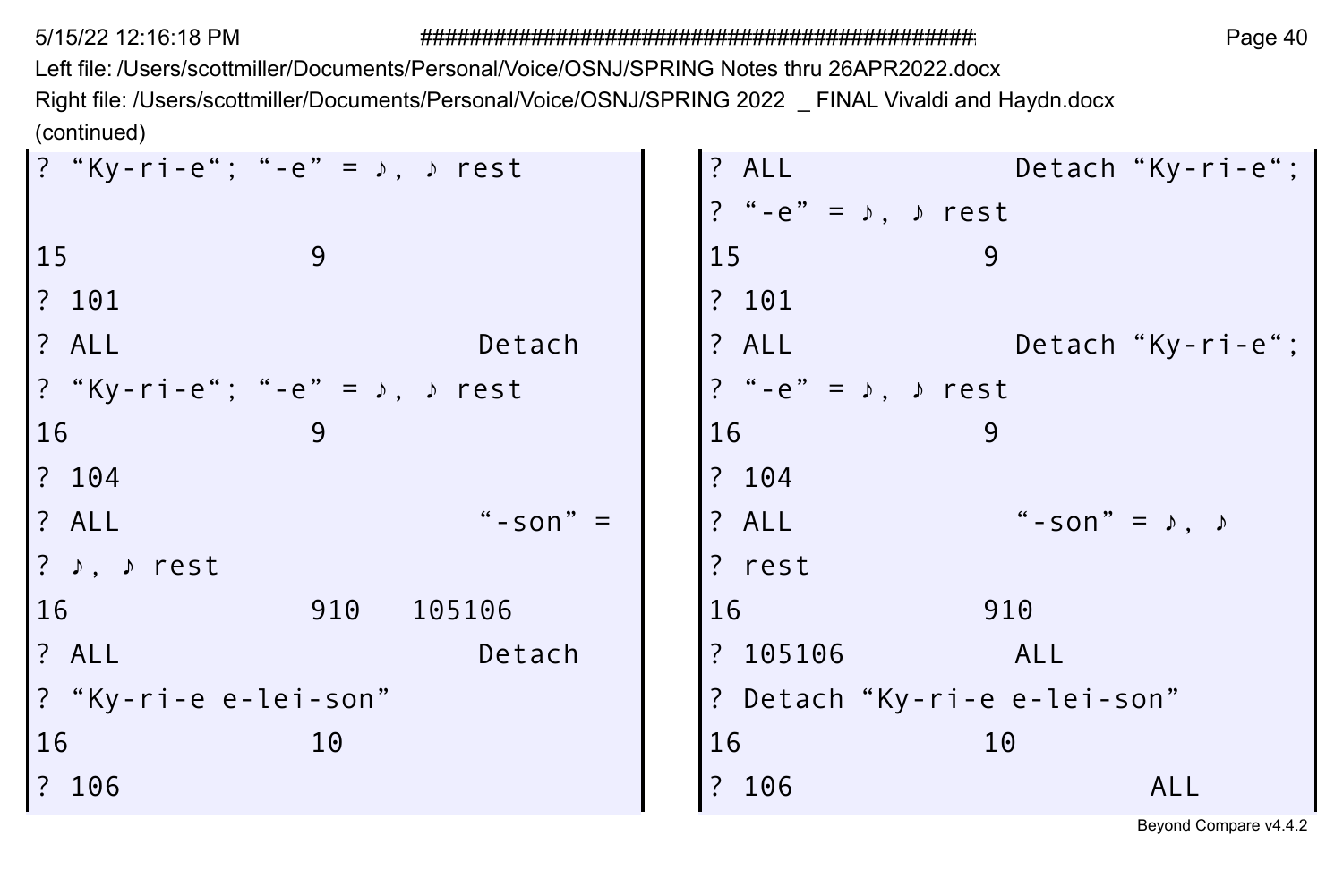Left file: /Users/scottmiller/Documents/Personal/Voice/OSNJ/SPRING Notes thru 26APR2022.docx Right file: /Users/scottmiller/Documents/Personal/Voice/OSNJ/SPRING 2022 \_ FINAL Vivaldi and Haydn.docx (continued)

| ? ALL                                  | " $-$ son" = | ? "-son" = $\lambda$ , $\lambda$ rest     |
|----------------------------------------|--------------|-------------------------------------------|
| $?$ $\rightarrow$ , $\rightarrow$ rest |              |                                           |
| 16<br>10                               |              | 16<br>10                                  |
| ? 107108<br>ALL                        |              | ? 107108<br>ALL                           |
| ? Detach "Ky-ri-e e-lei-son"           |              | ? Detach "Ky-ri-e e-lei-son"              |
| 16<br>10                               |              | 16<br>10                                  |
| ? 108                                  |              | ? 108                                     |
| ? ALL                                  | "-son" $=$   | " - son" = $\lambda$ , $\lambda$<br>? ALL |
| ? $\rightarrow$ , $\rightarrow$ rest   |              | ? rest                                    |
| 17<br>10                               |              | 17<br>10                                  |
| ? 109110<br>ALL                        |              | ? 109110<br>ALL                           |
| ? Detach "Ky-ri-e e-lei-son"           |              | ? Detach "Ky-ri-e e-lei-son"              |
| B<br>G                                 | <b>MEAS</b>  | <b>Green</b><br>Blue                      |
| ? URE                                  |              | ? VoicePage<br>Page                       |
|                                        |              | ? Measure #<br>Part                       |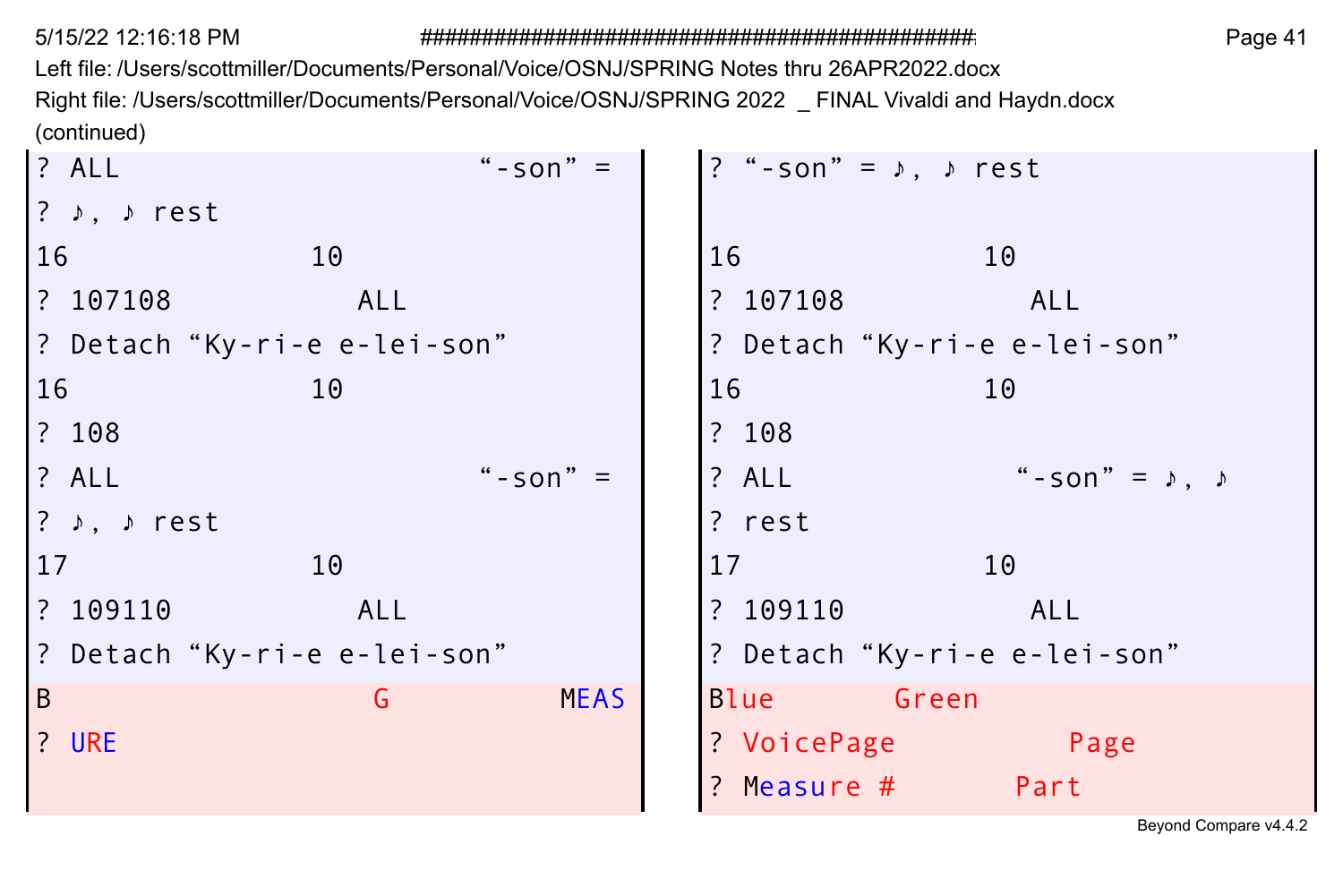Left file: /Users/scottmiller/Documents/Personal/Voice/OSNJ/SPRING Notes thru 26APR2022.docx Right file: /Users/scottmiller/Documents/Personal/Voice/OSNJ/SPRING 2022 \_ FINAL Vivaldi and Haydn.docx (continued)

|                                       | ? Notes                              |
|---------------------------------------|--------------------------------------|
| 17<br>10                              | 17<br>10                             |
| B<br>? 116117                         | ? 116117<br>B                        |
| ? TUTTI; Detach "Ky-ri-e e-lei-son"   | ? TUTTI; Detach "Ky-ri-e e-lei-son"  |
| 18<br>10                              | 18<br>10                             |
| ? 117                                 | ? 117                                |
| $\binom{?}{ }$ B                      | $\overline{?}$ B<br>" - son"         |
| ? "-son" = $\lambda$ , $\lambda$ rest | ? $\rightarrow$ , $\rightarrow$ rest |
| 18<br>10                              | 18<br>10                             |
| ? 117118<br><b>SA</b>                 | ? 117118<br><b>SA</b>                |
| ? Detach "Ky-ri-e e-lei-son"          | ? Detach "Ky-ri-e e-lei-son"         |
| 18<br>10                              | 18<br>10                             |
| ? 118                                 | ? 118                                |
| ? SA<br>" - son" $=$                  | $?$ SA<br>$" - son"$                 |
| ? ♪, ♪ rest                           | ♪ rest                               |
|                                       |                                      |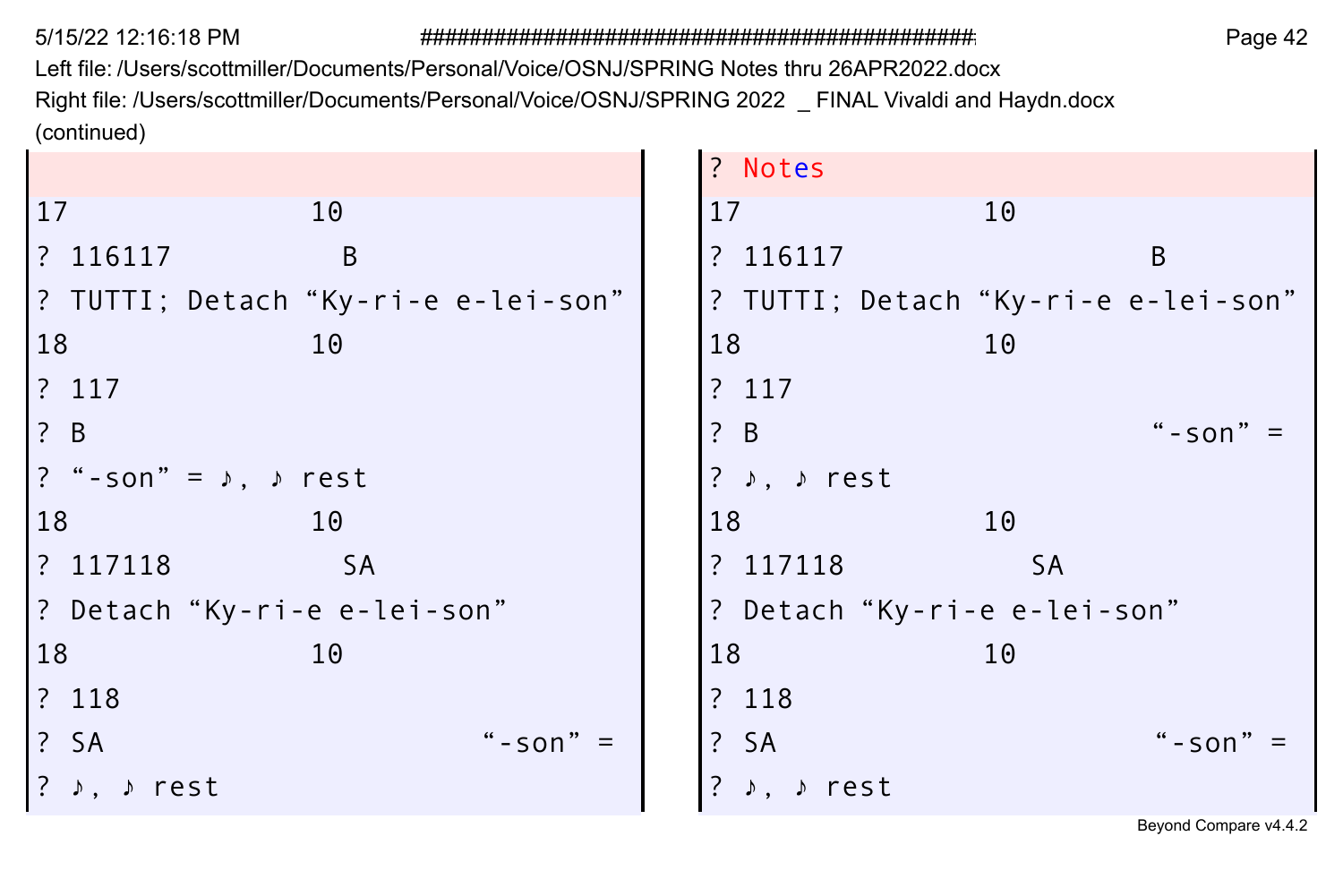Left file: /Users/scottmiller/Documents/Personal/Voice/OSNJ/SPRING Notes thru 26APR2022.docx Right file: /Users/scottmiller/Documents/Personal/Voice/OSNJ/SPRING 2022 \_ FINAL Vivaldi and Haydn.docx (continued)  $\sim$  $\sim$ 

| 18<br>10-11 118119                                                                                                  | 18<br>$10 - 11$                        |
|---------------------------------------------------------------------------------------------------------------------|----------------------------------------|
| ? B                                                                                                                 | ? 118119<br>B                          |
| P Detach"Ky-ri-e e-lei-son"                                                                                         | ? Detach "Ky-ri-e e-lei-son"           |
| 18<br>11                                                                                                            | 18<br>11                               |
| ? 119120                                                                                                            | ? 119120                               |
| ? Detach "Ky-ri-e e-lei-son"                                                                                        | ? Detach "Ky-ri-e e-lei-son"           |
| 18<br>11                                                                                                            | 18<br>11                               |
| ? 120                                                                                                               | ? 120                                  |
| $\overline{?}$ T                                                                                                    | "-son" $=$<br>? T                      |
| $\left  \begin{array}{ccc} ? & * -\text{son} \end{array} \right  = \begin{array}{ccc} \text{S} & * & * \end{array}$ | $?$ $\rightarrow$ , $\rightarrow$ rest |
| 18<br>11                                                                                                            | 18<br>11                               |
| ? 120121<br><b>SAT</b>                                                                                              | ? 120121<br><b>SAT</b>                 |
| ? Break after EACH"-son"                                                                                            | ? Break after EACH "-son"              |
| 18<br>11                                                                                                            | 18<br>11                               |
| ? 122                                                                                                               | ? 122                                  |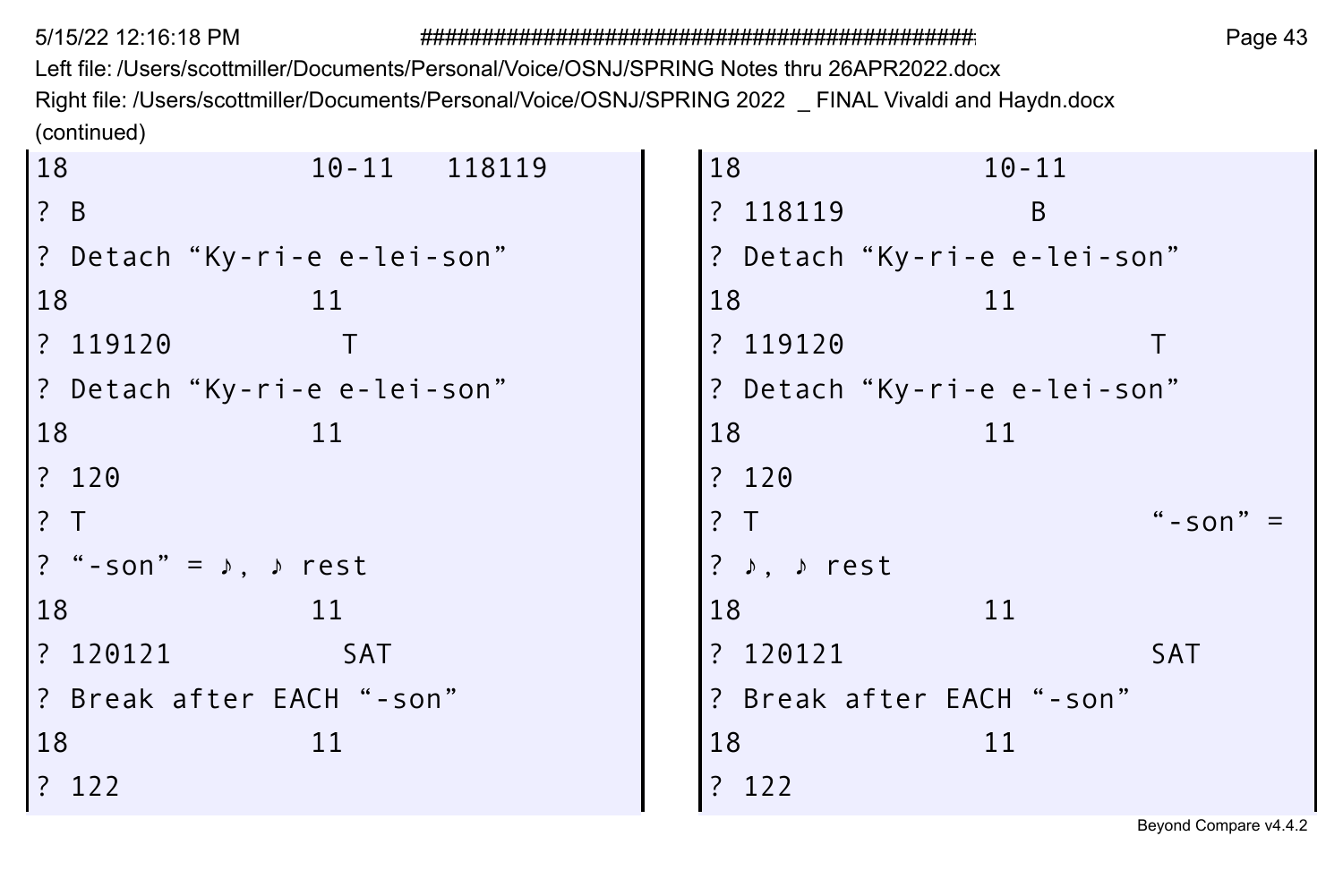Left file: /Users/scottmiller/Documents/Personal/Voice/OSNJ/SPRING Notes thru 26APR2022.docx Right file: /Users/scottmiller/Documents/Personal/Voice/OSNJ/SPRING 2022 \_ FINAL Vivaldi and Haydn.docx (continued)

| $?$ SAT                                               |    | "-son" $=$   | ? SAT       | "-son" = $J, \rightarrow$        |
|-------------------------------------------------------|----|--------------|-------------|----------------------------------|
| $ ?$ J, $\rightarrow$ rest                            |    |              | ? rest      |                                  |
| 18                                                    | 11 |              | 18          | 11                               |
| $ ?$ 123                                              |    |              | ? 123       |                                  |
| ? ALL                                                 |    | " - son" $=$ | ? ALL       | " - son" = $J, \rightarrow$      |
| $ ?$ J, $\rangle$ rest                                |    |              | ? rest      |                                  |
| <sup>19</sup>                                         | 11 |              | 19          | 11                               |
| ? 128                                                 |    |              | ? 128       |                                  |
| ? ALL                                                 |    | "-son" $=$   | ? ALL       | " - son" = $\lambda$ , $\lambda$ |
| $ ?$ ), $\rangle$ rest                                |    |              | ? rest      |                                  |
| <sup>19</sup>                                         | 11 |              | 19          | 11                               |
| ? 129                                                 |    |              | ? 129       |                                  |
| $\left  \begin{array}{cc} ? & TB \end{array} \right $ |    | " - son" $=$ | $?$ TB      | "-son" $=$                       |
| $ ?$ J, $\rangle$ rest                                |    |              | ? J, ♪ rest |                                  |
| 21                                                    | 12 |              | 21          | 12                               |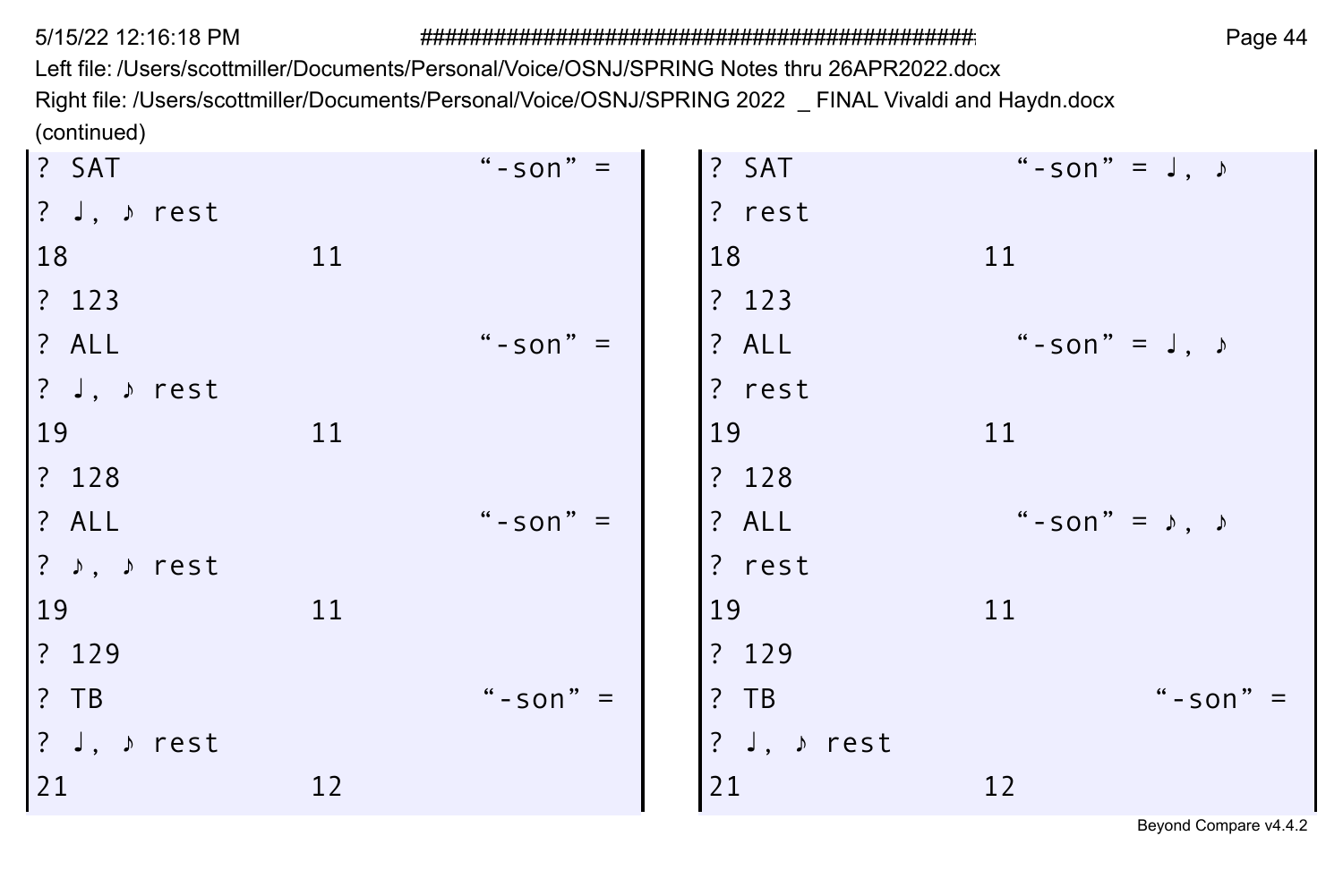Left file: /Users/scottmiller/Documents/Personal/Voice/OSNJ/SPRING Notes thru 26APR2022.docx Right file: /Users/scottmiller/Documents/Personal/Voice/OSNJ/SPRING 2022 \_ FINAL Vivaldi and Haydn.docx (continued)  $\sim$  $\sim$ 

| ? 144145                      | ALL |              | ? 144145                     |                              | <b>ALL</b>           |
|-------------------------------|-----|--------------|------------------------------|------------------------------|----------------------|
| ? Detach "Ky-ri-e e-lei-son"  |     |              |                              | ? Detach "Ky-ri-e e-lei-son" |                      |
| 21                            | 12  |              | 21                           | 12                           |                      |
| ? 145                         |     |              | ? 145                        |                              |                      |
| <b>? ALL</b>                  |     | " - son" $=$ | ? ALL                        |                              | "-son" = $J, \nu$    |
| $ ?$ J, $\triangleright$ rest |     |              | ? rest                       |                              |                      |
| 22                            | 12  |              | 22                           | 12                           |                      |
| ? 146147                      | ALL |              | ? 146147                     |                              | ALL                  |
| ? Detach"Ky-ri-e e-lei-son"   |     |              | ? Detach "Ky-ri-e e-lei-son" |                              |                      |
| 22                            | 13  |              | 22                           | 13                           |                      |
| ? 147                         |     |              | ? 147                        |                              |                      |
| ? ALL                         |     | "-son" $=$   | ? ALL                        |                              | " - son" = $J \cdot$ |
| $?$ J, $\rangle$ rest         |     |              | ? rest                       |                              |                      |
| B                             | G   | <b>MEAS</b>  | <b>Blue</b>                  | Green                        |                      |
| ? URE                         |     |              | ? VoicePage                  |                              | Page                 |
|                               |     |              |                              |                              |                      |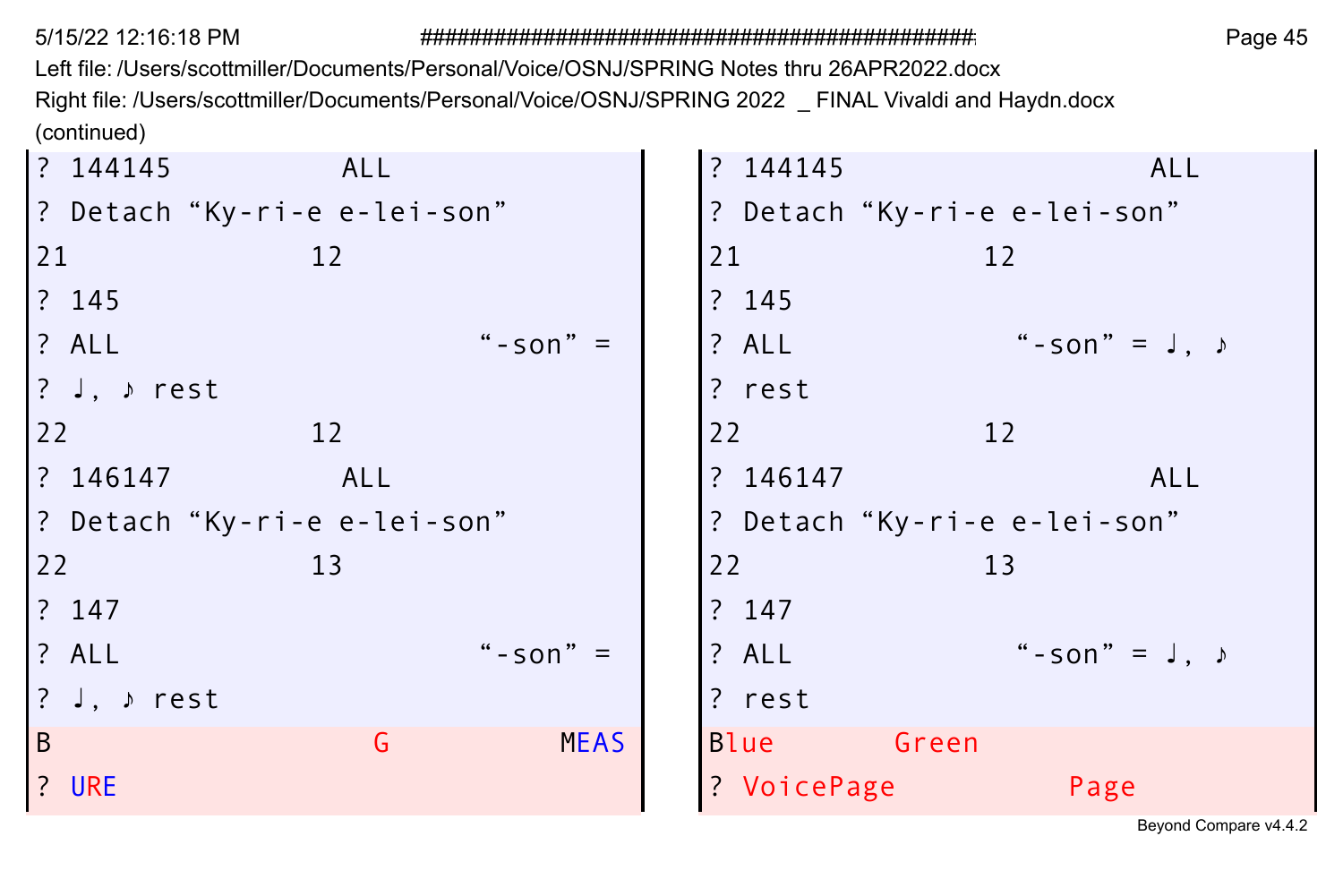Left file: /Users/scottmiller/Documents/Personal/Voice/OSNJ/SPRING Notes thru 26APR2022.docx Right file: /Users/scottmiller/Documents/Personal/Voice/OSNJ/SPRING 2022 \_ FINAL Vivaldi and Haydn.docx (continued)

|    |              | ? Measure #<br>Part              |
|----|--------------|----------------------------------|
|    |              | ? Notes                          |
| 13 |              | 22<br>13                         |
|    |              | ? 153<br>ALL                     |
|    | "-son" $=$   | ? "-son" = $J, \rightarrow$ rest |
|    |              |                                  |
| 13 |              | 23<br>13                         |
|    |              | ? 155                            |
|    | "-son" $=$   | " - son" = $J, J$<br>? ALL       |
|    |              | ? rest                           |
| 13 |              | 23<br>13                         |
|    |              | ? 157                            |
|    | " - son" $=$ | " - son" = $J, J$<br>? ATB       |
|    |              | ? rest                           |
| 13 |              | 23<br>13                         |
|    |              |                                  |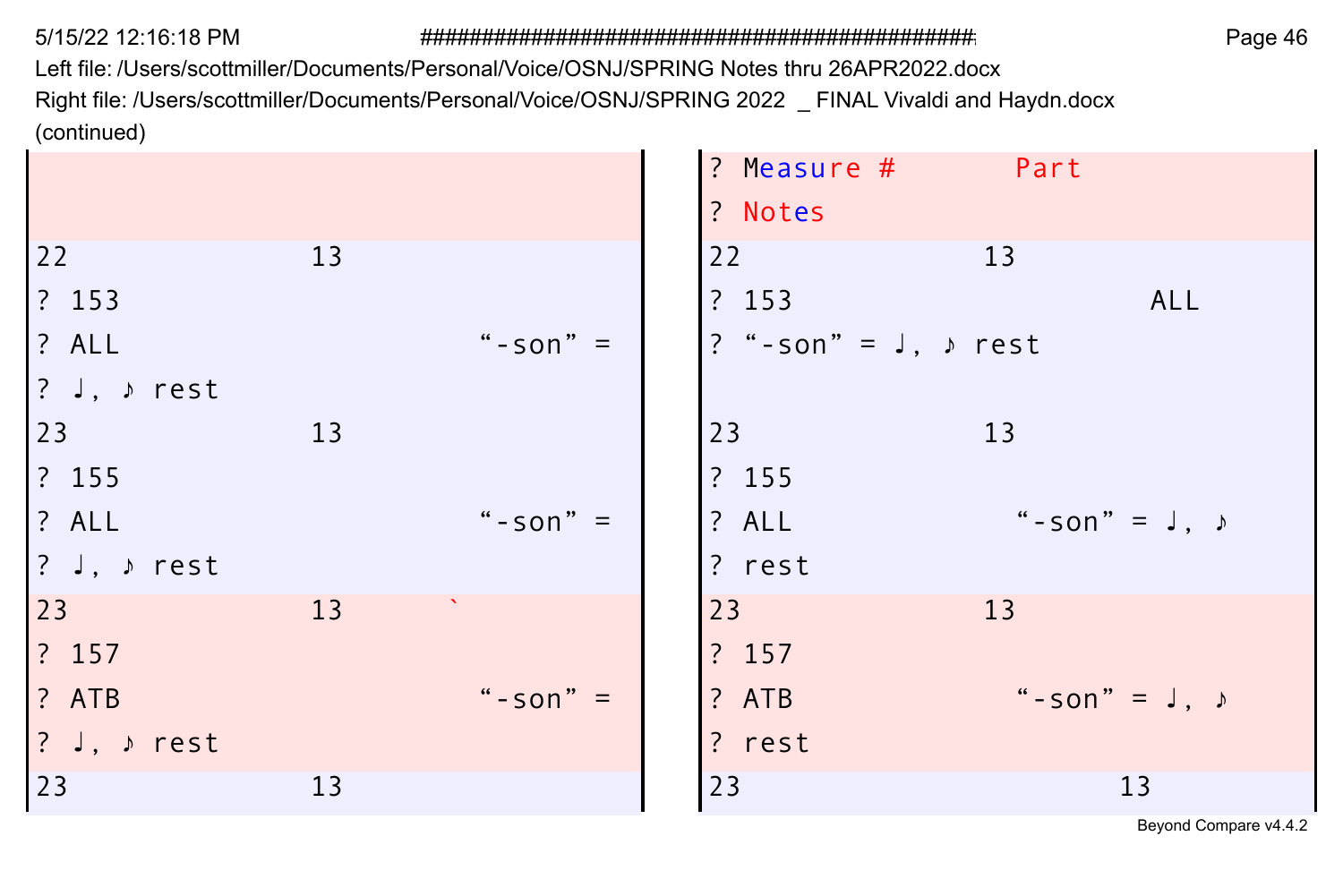Left file: /Users/scottmiller/Documents/Personal/Voice/OSNJ/SPRING Notes thru 26APR2022.docx Right file: /Users/scottmiller/Documents/Personal/Voice/OSNJ/SPRING 2022 \_ FINAL Vivaldi and Haydn.docx (continued)

| 2 159                               |     | ? 159                               |
|-------------------------------------|-----|-------------------------------------|
| " - son" $=$<br>l? ATB              |     | ? ATB<br>"-son" = $DO NOT$          |
| I? DO NOT SHORTEN                   |     | ? SHORTEN                           |
|                                     | $=$ |                                     |
| GLORIA (Glory to God in the         |     | GLORIA (Glory to God in the         |
| 3 highest. And on earth peace to    |     | ? highest. And on earth peace to    |
| ? all those of good will. We praise |     | ? all those of good will. We praise |
| 1? Thee. We bless thee. We worship  |     | ? Thee. We bless thee. We worship   |
| 2 thee. We glorify Thee. Lord?      |     | ? thee. We glorify Thee. Lord Jesus |
| 2 Jesus Christ, the only begotten?  |     | ? Christ, the only begotten Son.    |
| 1? Son. Lord God, Lamb of God. Son  |     | ? Lord God, Lamb of God. Son of the |
| 1? of the Father.)                  |     | ? Father.)                          |
| Excelsis is pronounced              |     | Excelsis is pronounced              |
| ? "ex-TSEL-sis"Deo pronounced       |     | ? "ex-TSEL-sis"Deo pronounced       |
| ? "Deh-o" with short break after    |     | ? "Deh-o" with short break after    |
|                                     |     | Beyond Compare v4.4.2               |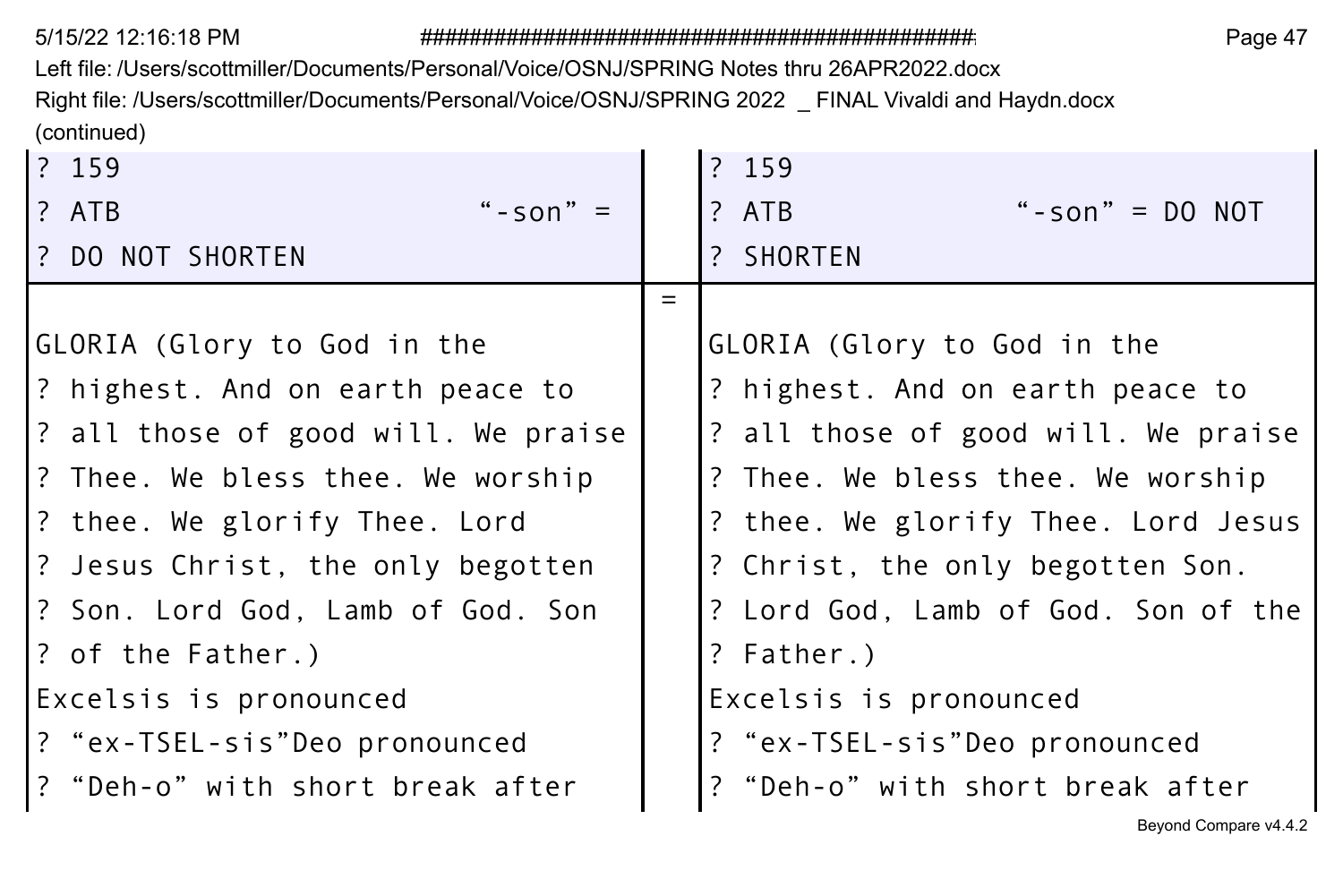Page 48

Left file: /Users/scottmiller/Documents/Personal/Voice/OSNJ/SPRING Notes thru 26APR2022.docx Right file: /Users/scottmiller/Documents/Personal/Voice/OSNJ/SPRING 2022 \_ FINAL Vivaldi and Haydn.docx (continued)

| ? "Deh" (NEVER                                                                                                         | ? "Deh" (NEVER "DAY-YO")Benedicimus   |                                                |    |  |
|------------------------------------------------------------------------------------------------------------------------|---------------------------------------|------------------------------------------------|----|--|
| ? "DAY-YO")Benedicimus is                                                                                              |                                       | ? is pronounced Be-ne-di-TSI-mus.              |    |  |
| ? pronounced Be-ne-di-TSI-mus.                                                                                         |                                       |                                                |    |  |
| SAME MEASURE NUMBERS IN B and G                                                                                        |                                       | SAME MEASURE NUMBERS IN B and G                |    |  |
| Blue<br>a Green Green and Service Service Service Service Service Service Service Service Service Service S<br>Measure | $\left\langle > \right $ Blue         | <b>Example 19 Contract Contract Contract A</b> |    |  |
|                                                                                                                        | ? Part                                | Notes                                          |    |  |
| 24 14<br>4                                                                                                             | 24                                    | 14                                             | 4  |  |
| "De-o" = Deh-o:<br>? ALL                                                                                               |                                       | $? ALL "De-o" = Deh-o'.$                       |    |  |
| ? "-o" = $\lambda$ , $\lambda$ rest                                                                                    | ? "-o" = $\sqrt{ }$ , $\sqrt{ }$ rest |                                                |    |  |
| ? Short break between "Deh" &                                                                                          |                                       | ? Short break between "Deh" &                  |    |  |
| ? " $0$ "                                                                                                              | ? "0"                                 |                                                |    |  |
| $5 - 5$<br>24<br>(Blue only)                                                                                           | 24                                    |                                                |    |  |
| $\frac{2}{3}$<br>Soprano SOLO                                                                                          | $\frac{1}{2}$ S                       | Soprano SOLO                                   |    |  |
|                                                                                                                        | ? (Blue only)                         |                                                |    |  |
| S<br>$2425$ 6, 9 (Blue only)                                                                                           | 2425                                  |                                                | 6. |  |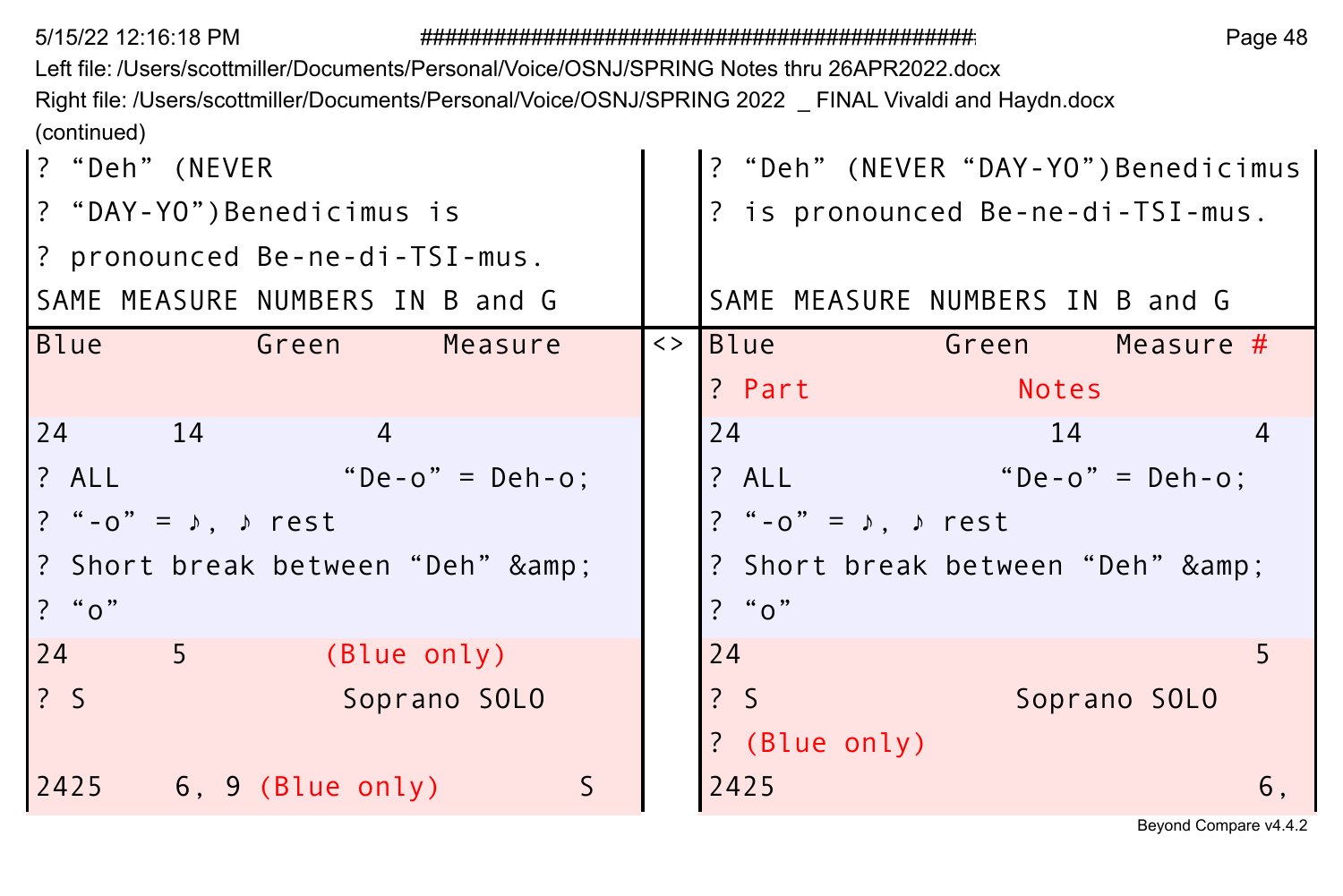Left file: /Users/scottmiller/Documents/Personal/Voice/OSNJ/SPRING Notes thru 26APR2022.docx Right file: /Users/scottmiller/Documents/Personal/Voice/OSNJ/SPRING 2022 \_ FINAL Vivaldi and Haydn.docx (continued)

| DOWN STEMS                      | ?9              |                     | S                             | <b>DOWN</b>       |
|---------------------------------|-----------------|---------------------|-------------------------------|-------------------|
|                                 |                 | ? STEMS (Blue only) |                               |                   |
| 25 78 (Blue only) S             | 25              |                     |                               | 78                |
| ? Soprano SOLO                  | $\frac{1}{2}$ S |                     | Soprano SOLO                  |                   |
|                                 |                 | ? (Blue only)       |                               |                   |
| <b>Blue</b><br>Green<br>Measure | <b>Blue</b>     | Green               |                               |                   |
|                                 |                 | ? VoicePage         | Page                          |                   |
|                                 |                 | ? Measure #         | Part                          |                   |
|                                 | ? Notes         |                     |                               |                   |
| 28<br>17<br>34                  | 28              |                     | 17                            | 34                |
| ? ALL<br>Articulate but NO      | ? ALL           |                     |                               | Articulate but NO |
| ? BREATH between "te" & "Be-"   |                 |                     | ? BREATH between "te" & "Be-" |                   |
| 28<br>17<br>34                  | 28              |                     | 17                            | 34                |
| ? ALL<br>Pronounced             | ? ALL           |                     | Pronounced                    |                   |
| "Beh-neh-DEE-STEE-mus'          |                 |                     | "Beh-neh-DEE-STEE-mus'        |                   |
|                                 |                 |                     |                               |                   |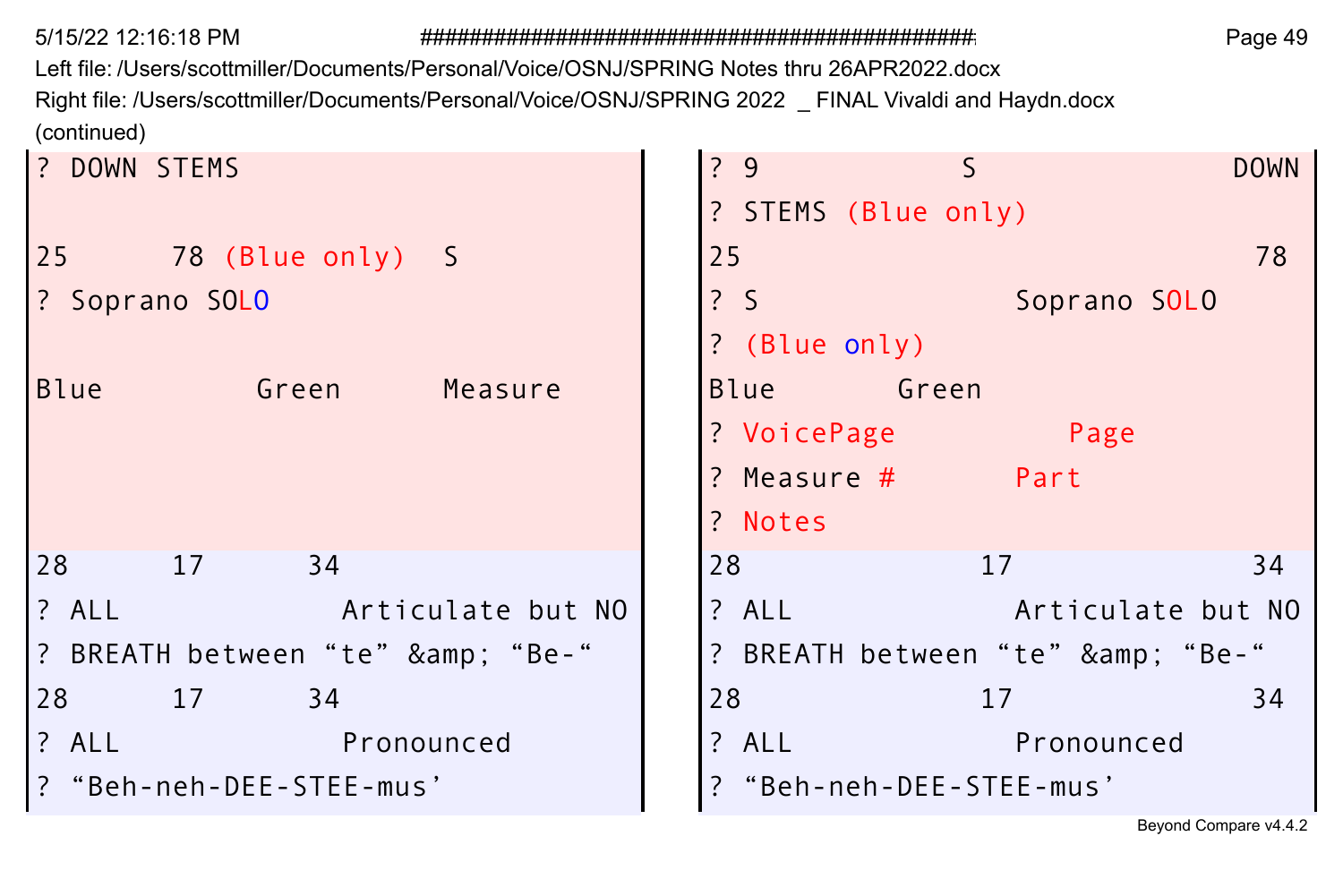Left file: /Users/scottmiller/Documents/Personal/Voice/OSNJ/SPRING Notes thru 26APR2022.docx Right file: /Users/scottmiller/Documents/Personal/Voice/OSNJ/SPRING 2022 \_ FINAL Vivaldi and Haydn.docx (continued)  $\sim$ 

| 30 17            | 43                                    | 30        | 17                                               | 43                    |
|------------------|---------------------------------------|-----------|--------------------------------------------------|-----------------------|
| $?$ ALL          | "-mus" = $\lambda$ , $\lambda$ rest   | ? ALL     | "-mus" = $\lambda$ , $\lambda$ rest              |                       |
| 30 17            | 44                                    | 30        | 17                                               | -44                   |
| $?$ ALL          | "-mus" = $\lambda$ , $\lambda$ rest   | ? ALL     | "-mus" = $\sqrt{2}$ , $\sqrt{2}$ rest            |                       |
|                  | 39 22 99100                           | 39        | 22                                               |                       |
|                  | 2 ALL No breath;                      |           | ? 99100 ALL                                      |                       |
|                  | ? "De-I" = $\lambda$ , $\lambda$ rest |           | ? No breath; "De-I" = $\lambda$ , $\lambda$ rest |                       |
|                  | 39 22 103                             | 39        | 22                                               | 103                   |
|                  | $? ALL$ "-tris" = $\lambda, \lambda$  | $?$ ALL   | "-tris" = $\lambda$ , $\lambda$                  |                       |
| l? rest          |                                       | ? rest    |                                                  |                       |
|                  | 39 22 104                             | 39        | 22                                               | 104                   |
| 1? ALL           | "-tris" = $DO NOT$                    | ? ALL     | "-tris" = $DO NOT$                               |                       |
| <b>7</b> SHORTEN |                                       | ? SHORTEN |                                                  |                       |
|                  |                                       |           |                                                  |                       |
|                  | QUI TOLLIS (peccata mundi, miserere   |           | QUI TOLLIS (peccata mundi, miserere              |                       |
|                  |                                       |           |                                                  | Beyond Compare v4.4.2 |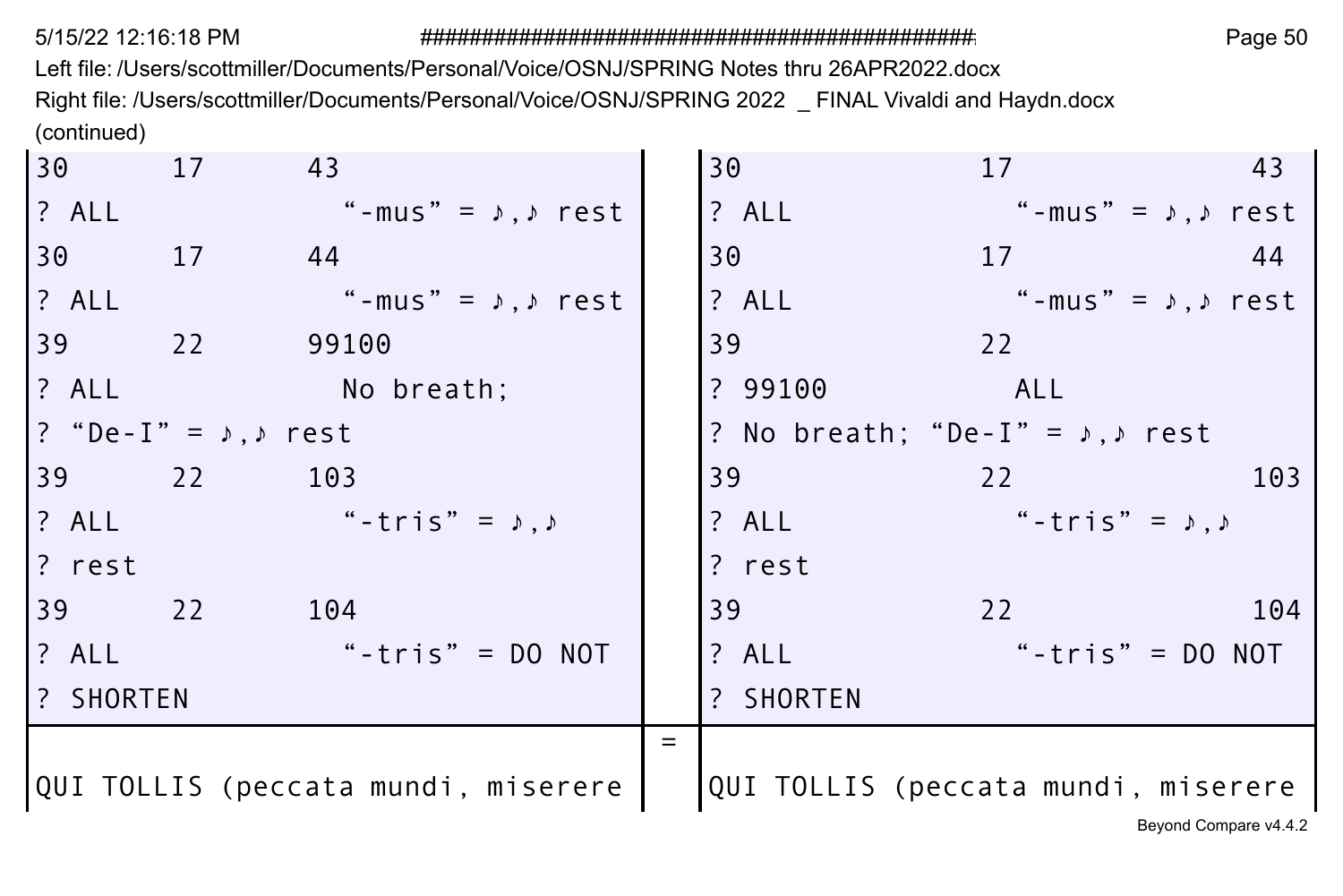Left file: /Users/scottmiller/Documents/Personal/Voice/OSNJ/SPRING Notes thru 26APR2022.docx

Right file: /Users/scottmiller/Documents/Personal/Voice/OSNJ/SPRING 2022 \_ FINAL Vivaldi and Haydn.docx (continued)

|             | ? nobis)(Thou who takes away the            |                        |           |    |                     |             |                     | ? nobis) (Thou who takes away the         |       |  |
|-------------|---------------------------------------------|------------------------|-----------|----|---------------------|-------------|---------------------|-------------------------------------------|-------|--|
|             | ? sins of the world, have mercy on          |                        |           |    |                     |             |                     | ? sins of the world, have mercy on        |       |  |
| $?$ us.)    |                                             |                        |           |    |                     | $?$ us.)    |                     |                                           |       |  |
| <b>BLUE</b> |                                             |                        | GREENPAGE |    | $\langle \rangle$ 1 | <b>BLUE</b> |                     |                                           | GREEN |  |
| ? MEASURE   |                                             | <b>Example 19 PAGE</b> |           |    |                     |             | ? VOICEPAGE MEASURE |                                           |       |  |
| ? MEASURE   |                                             |                        |           |    |                     |             |                     | ? PAGE MEASURE PART NOTES                 |       |  |
|             | 42 124   24                                 |                        |           | 19 |                     |             |                     | 42 124 1 24 19                            |       |  |
|             | ? ALL "-bis" = $\lambda$ , $\lambda$ rest   |                        |           |    |                     |             |                     | ? ALL "-bis" = $\lambda$ , $\lambda$ rest |       |  |
|             | 42 126   24                                 |                        |           | 21 |                     |             | 42 126              | $\frac{1}{24}$ 21                         |       |  |
|             | ? ALL "-bis" = $\lambda$ , $\lambda$ rest   |                        |           |    |                     | ? ALL       |                     | "-bis" = $\lambda$ , $\lambda$ rest       |       |  |
|             | 44 137   25                                 |                        |           | 32 |                     |             |                     | 44 137 1 25 32                            |       |  |
|             | ? ALL "-stram" = $\lambda$ , $\lambda$ rest |                        |           |    |                     | ? ALL       |                     | "-stram" = $\lambda$ , $\lambda$          |       |  |
|             |                                             |                        |           |    |                     | ? rest      |                     |                                           |       |  |
|             | 44 139   25 34                              |                        |           |    |                     |             | 44 139              | $\frac{1}{25}$ 34                         |       |  |
|             | ? ALL "-stram" = $\lambda$ , $\lambda$ rest |                        |           |    |                     | ? ALL       |                     | "-stram" = $\lambda$ , $\lambda$          |       |  |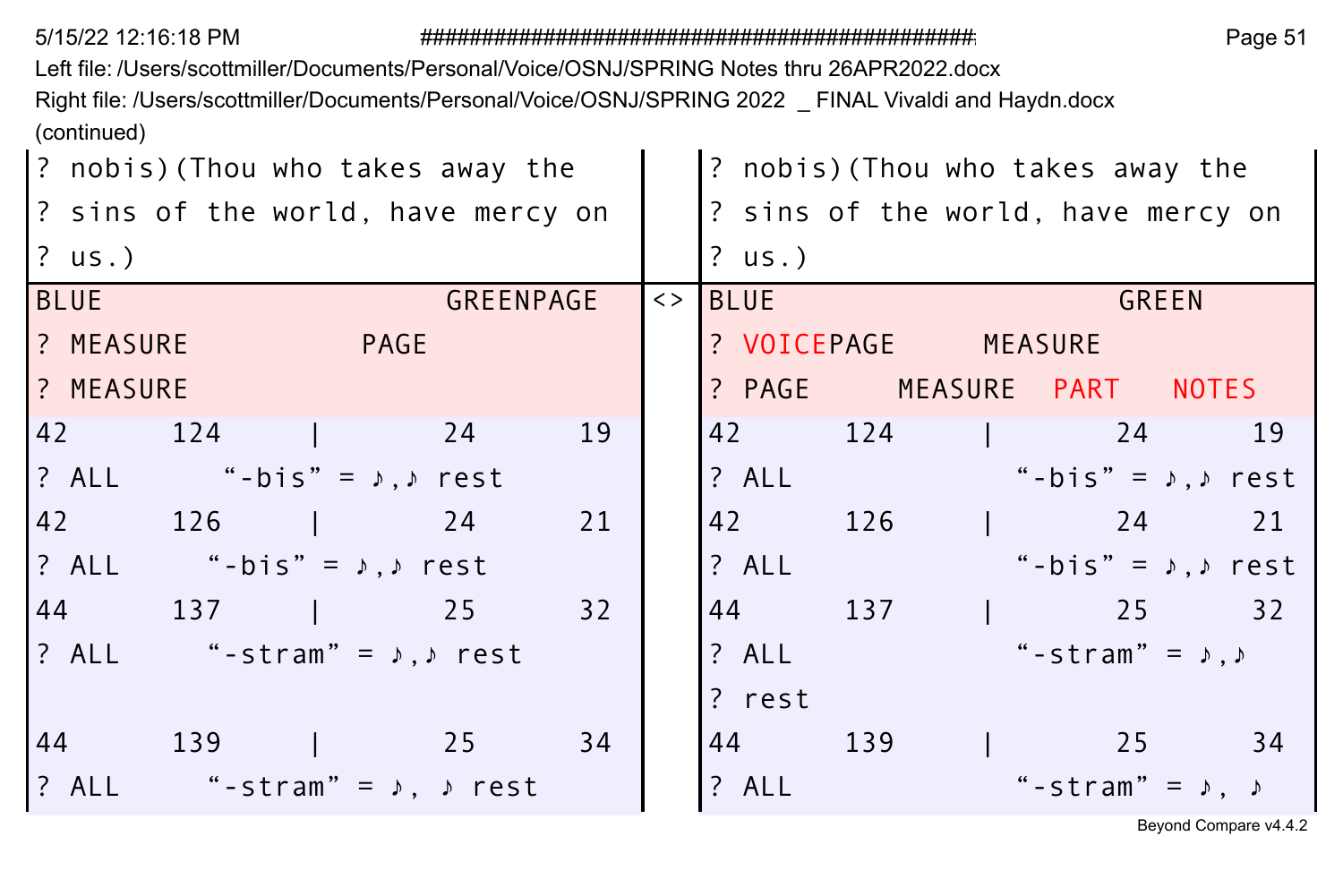Left file: /Users/scottmiller/Documents/Personal/Voice/OSNJ/SPRING Notes thru 26APR2022.docx Right file: /Users/scottmiller/Documents/Personal/Voice/OSNJ/SPRING 2022 \_ FINAL Vivaldi and Haydn.docx (continued)

|             |                                             |                  | ? rest      |                                              |              |  |
|-------------|---------------------------------------------|------------------|-------------|----------------------------------------------|--------------|--|
|             | 45 142   25 37                              |                  |             | 45 142   25 37                               |              |  |
|             | ? ALL "-stram" = $\lambda$ , $\lambda$ rest |                  |             | ? ALL $" - \text{stram"} = \rho, \quad \rho$ |              |  |
|             |                                             |                  | ? rest      |                                              |              |  |
| <b>BLUE</b> |                                             | <b>GREENPAGE</b> | <b>BLUE</b> |                                              | <b>GREEN</b> |  |
|             | ? MEASURE PAGE                              |                  |             | ? VOICEPAGE MEASURE                          |              |  |
| ? MEASURE   |                                             |                  |             | ? PAGE MEASURE PART NOTES                    |              |  |
|             | 45 147   26 42                              |                  |             | 45 147 1 26                                  |              |  |
|             | ? ALL "-stram" = $\lambda$ , $\lambda$ rest |                  |             | ? 42 ALL                                     |              |  |
|             |                                             |                  |             | ? "-stram" = $\lambda$ , $\lambda$ rest      |              |  |
|             | 46 155   27 50                              |                  |             | 46 155   27                                  |              |  |
|             | ? ALL "-bis" = $\lambda$ , $\lambda$ rest   |                  |             | ? 50 ALL                                     |              |  |
|             |                                             |                  |             | ? "-bis" = $\lambda$ , $\lambda$ rest        |              |  |
|             | 47 157   27 52                              |                  |             | 47 157   27                                  |              |  |
|             | ? ALL "-bis" = $\lambda$ , $\lambda$ rest   |                  | ? 52        | <b>ALL</b>                                   |              |  |
|             |                                             |                  |             |                                              |              |  |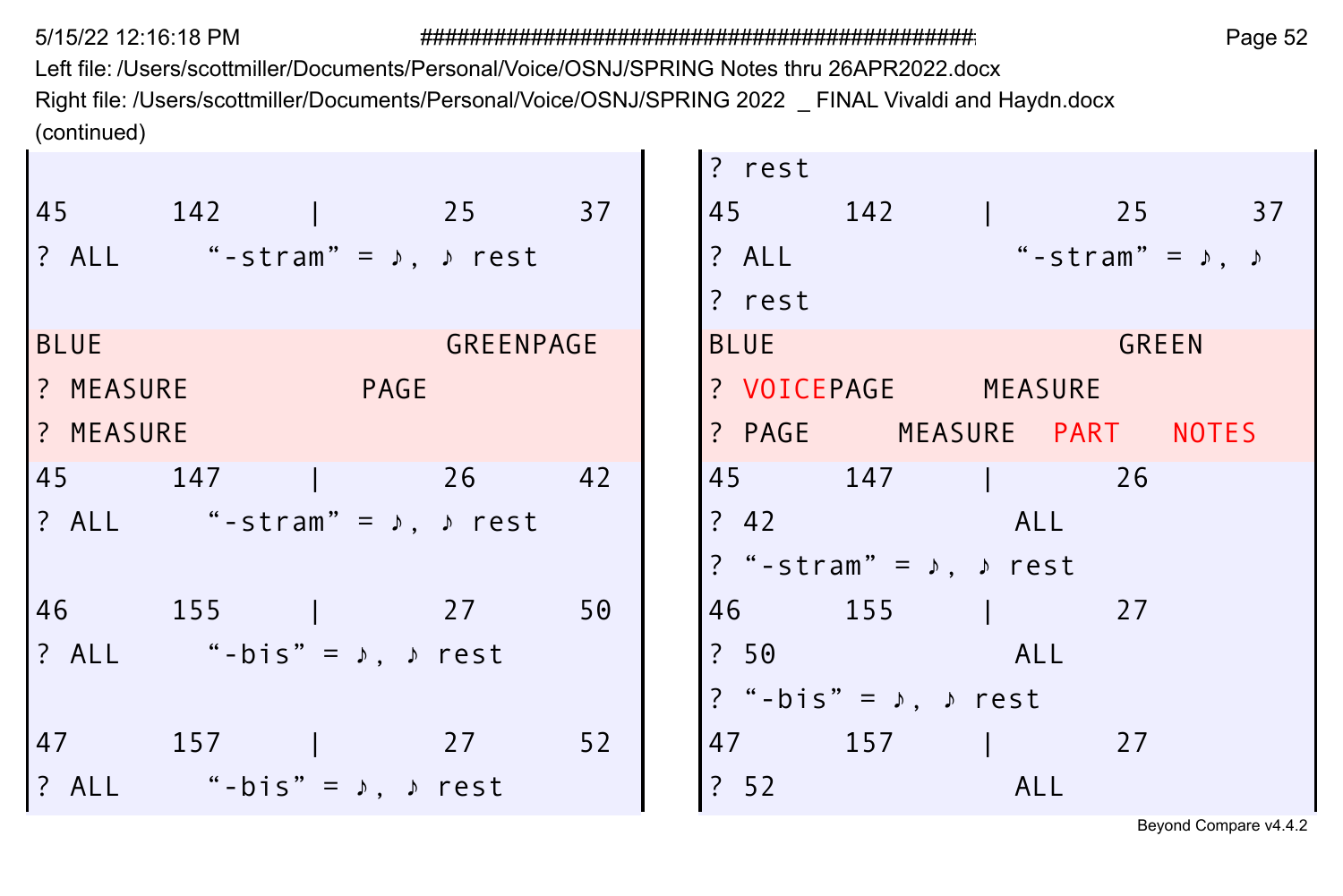Left file: /Users/scottmiller/Documents/Personal/Voice/OSNJ/SPRING Notes thru 26APR2022.docx Right file: /Users/scottmiller/Documents/Personal/Voice/OSNJ/SPRING 2022 \_ FINAL Vivaldi and Haydn.docx (continued)

|                                             |     | ? "-bis" = $\lambda$ , $\lambda$ rest |
|---------------------------------------------|-----|---------------------------------------|
| 48 164<br>$\frac{1}{28}$                    |     | 48 164<br>28                          |
| ? 159 ALL "-bis" = ♪, ♪                     |     | ?159<br><b>ALL</b> ALL                |
| l? rest                                     |     | ? "-bis" = $\lambda$ , $\lambda$ rest |
| 148 166<br>61<br>28                         |     | 48 166<br>28                          |
| $?$ ALL "-bis" = $\lambda$ , $\lambda$ rest |     | ? 61 ALL                              |
|                                             |     | ? "-bis" = $\lambda$ , $\lambda$ rest |
| QUONIAM TU SOLUS (For Thou art              | $=$ | QUONIAM TU SOLUS (For Thou art        |
| 2 holy. Thou art the Lord. Thou             |     | ? holy. Thou art the Lord. Thou       |
| ? alone are most high, Jesus                |     | ? alone are most high, Jesus          |
| 2 Christ. With the holy Spirit in           |     | ? Christ. With the holy Spirit in     |
| ? the glory of God the Father.              |     | ? the glory of God the Father.        |
| l? Amen.)                                   |     | ? Amen.)                              |
| <b>BLUE</b><br>GREENPAGE                    |     | <> IBLUE<br>GREEN                     |
| 1? MEASURE<br>PAGE                          |     | ? VOICEPAGE<br>MEASURE                |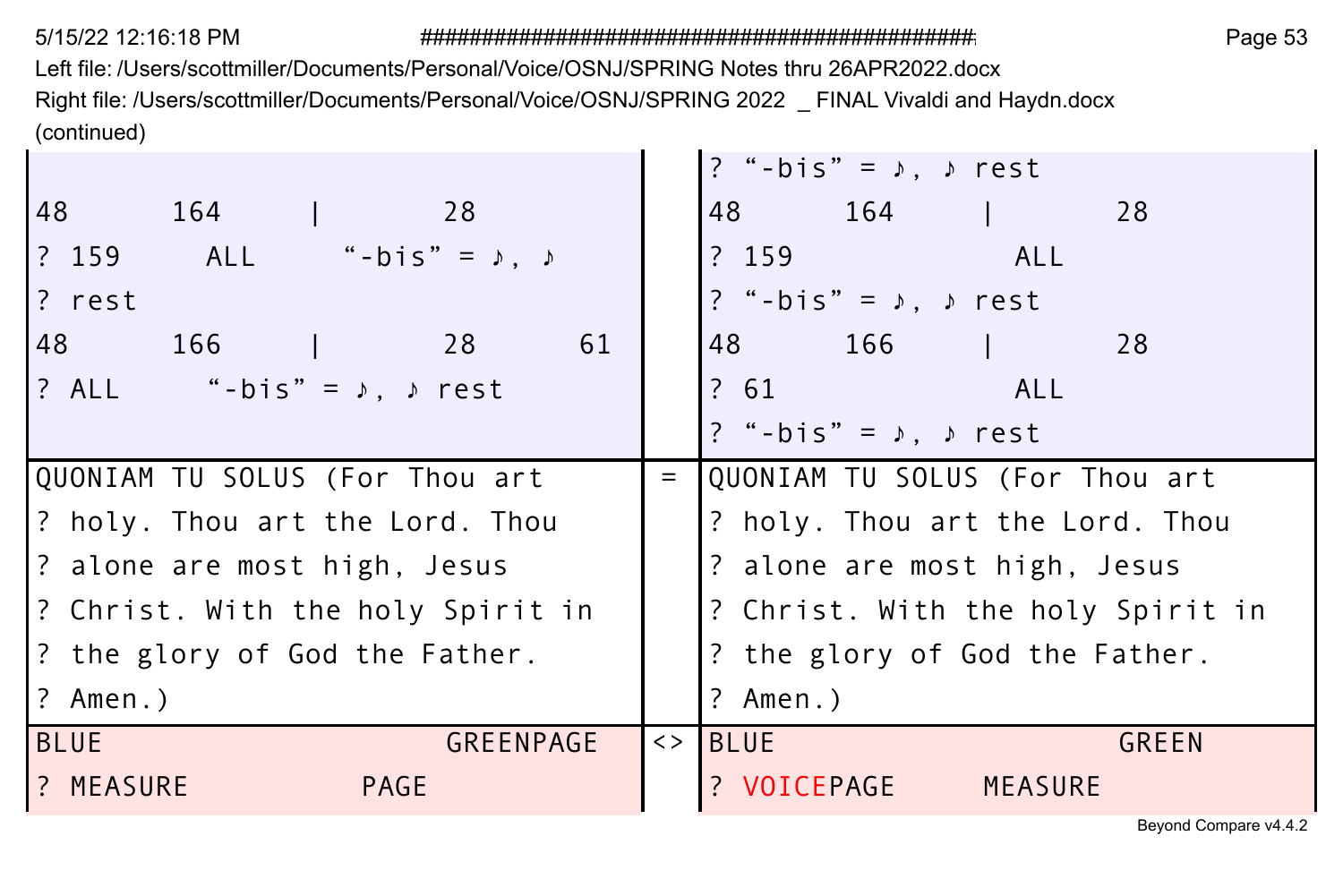Left file: /Users/scottmiller/Documents/Personal/Voice/OSNJ/SPRING Notes thru 26APR2022.docx Right file: /Users/scottmiller/Documents/Personal/Voice/OSNJ/SPRING 2022 \_ FINAL Vivaldi and Haydn.docx (continued)

| ? MEASURE |                                           |  |    |      | ? PAGE MEASURE PART NOTES             |    |            |
|-----------|-------------------------------------------|--|----|------|---------------------------------------|----|------------|
|           | 49 173 ! 29 3                             |  |    |      | 49 173 ! 29 3                         |    |            |
|           | ? ALL "Tu" = $\sqrt{2}$ , $\sqrt{2}$ rest |  |    |      | ? ALL "Tu" = $\psi$ , $\rho$ rest     |    |            |
|           | 49 174 ! 29 4                             |  |    |      | 49 174 ! 29                           |    |            |
|           | ? ALL "-nus" = 16th note 16th             |  |    | ?4   |                                       |    | ALL        |
| ? rest    |                                           |  |    |      | $?$ "-nus" = 16th note 16th rest      |    |            |
|           | 49 176   29                               |  | 6  |      | 49 176   29                           |    |            |
|           | ? ALL "-mus" = $\lambda$ , $\lambda$ rest |  |    | ?6   |                                       |    | ALL        |
|           |                                           |  |    |      | ? "-mus" = $\lambda$ , $\lambda$ rest |    |            |
|           | 50 179 ! 30                               |  | 9  |      | 50 179 !                              | 30 |            |
|           | ? ALL "-Tu" = $\lambda$ , $\lambda$ rest  |  |    | 29   |                                       |    | ALL        |
|           |                                           |  |    |      | ? "-Tu" = $\lambda$ , $\lambda$ rest  |    |            |
|           | 50 182   30                               |  | 12 |      | 50 182                                | 30 |            |
|           | ? ALL "-mus" = $\lambda$ , $\lambda$ rest |  |    | ? 12 |                                       |    | <b>ALL</b> |
|           |                                           |  |    |      | ? "-mus" = $\lambda$ , $\lambda$ rest |    |            |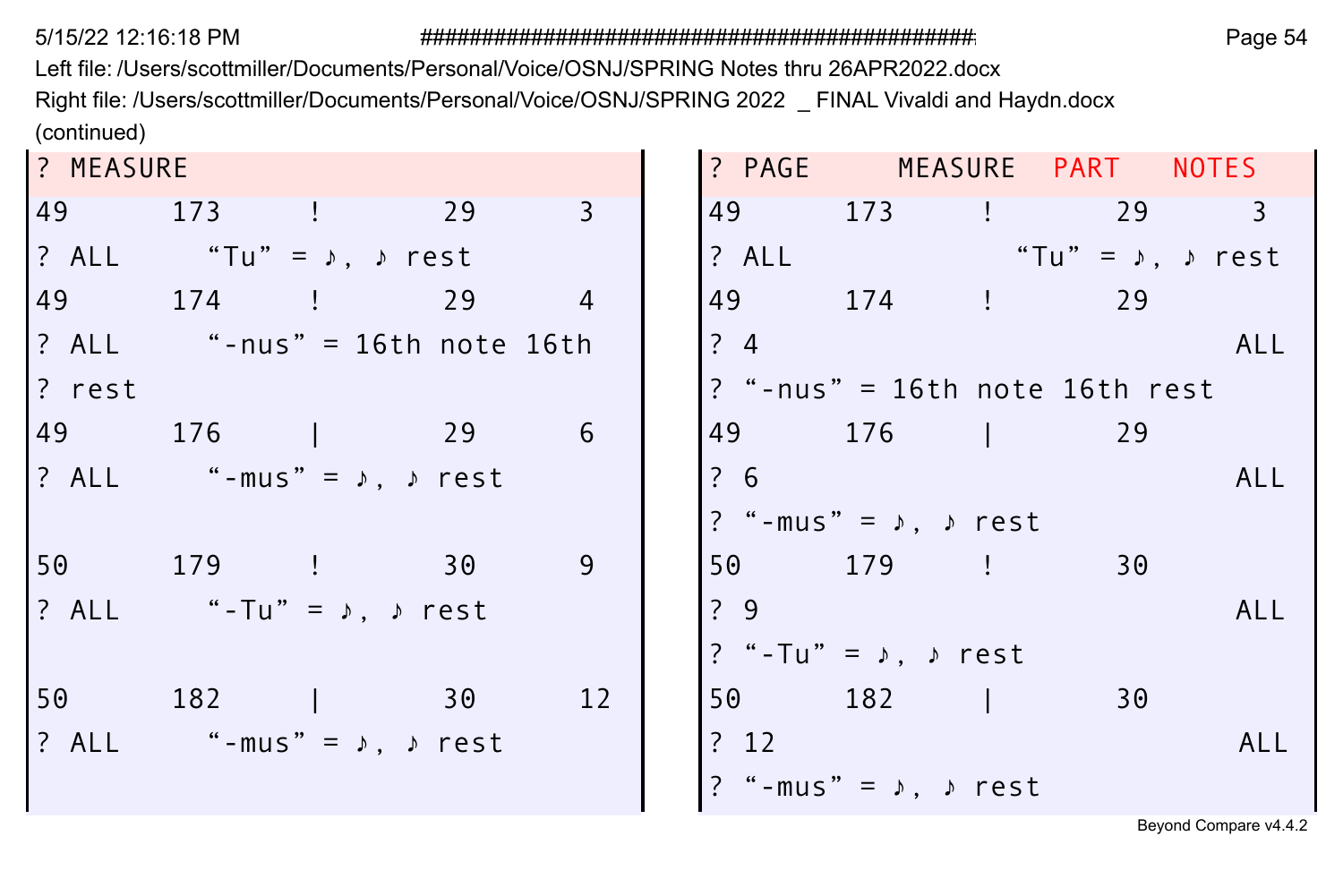Left file: /Users/scottmiller/Documents/Personal/Voice/OSNJ/SPRING Notes thru 26APR2022.docx Right file: /Users/scottmiller/Documents/Personal/Voice/OSNJ/SPRING 2022 \_ FINAL Vivaldi and Haydn.docx (continued)  $\mathbf{r}$  $\overline{1}$ 

| 51 188                                                                                       | 18<br>30              | 188<br>51<br>30                             |
|----------------------------------------------------------------------------------------------|-----------------------|---------------------------------------------|
| $?$ ALL "-tu" = $\lambda$ , $\lambda$ rest                                                   |                       | ?18                                         |
|                                                                                              |                       | "-tu" = $\lambda$ , $\lambda$ rest<br>? ALL |
| 5260 194248! 3135 2478                                                                       | ALL                   |                                             |
| 1? Group 4 ♪ notes together                                                                  |                       |                                             |
| BLUE                                                                                         | GREENPAGE             | <b>BLUE</b><br><b>GREEN</b>                 |
| <b>1? MEASURE</b><br><b>PAGE</b>                                                             |                       | ? VOICEPAGE MEASURE                         |
| ? MEASURE                                                                                    |                       | ? PAGE MEASURE PART NOTES                   |
|                                                                                              |                       | 5260 194248 ! 3135 2478                     |
|                                                                                              |                       | ? ALL<br>Croup 4 ⊅notes                     |
|                                                                                              |                       | ? together;                                 |
|                                                                                              |                       | ? Accent 1st note in each group.            |
| 54<br>206                                                                                    | 36<br>$\overline{32}$ | 54 206  <br>32                              |
| $\left  \begin{array}{cc} ? & B \end{array} \right $<br>"-tris" = $\lambda$ , $\lambda$ rest |                       | ? 36<br><sub>B</sub>                        |
|                                                                                              |                       | ? "-tris" = $\lambda$ , $\lambda$ rest      |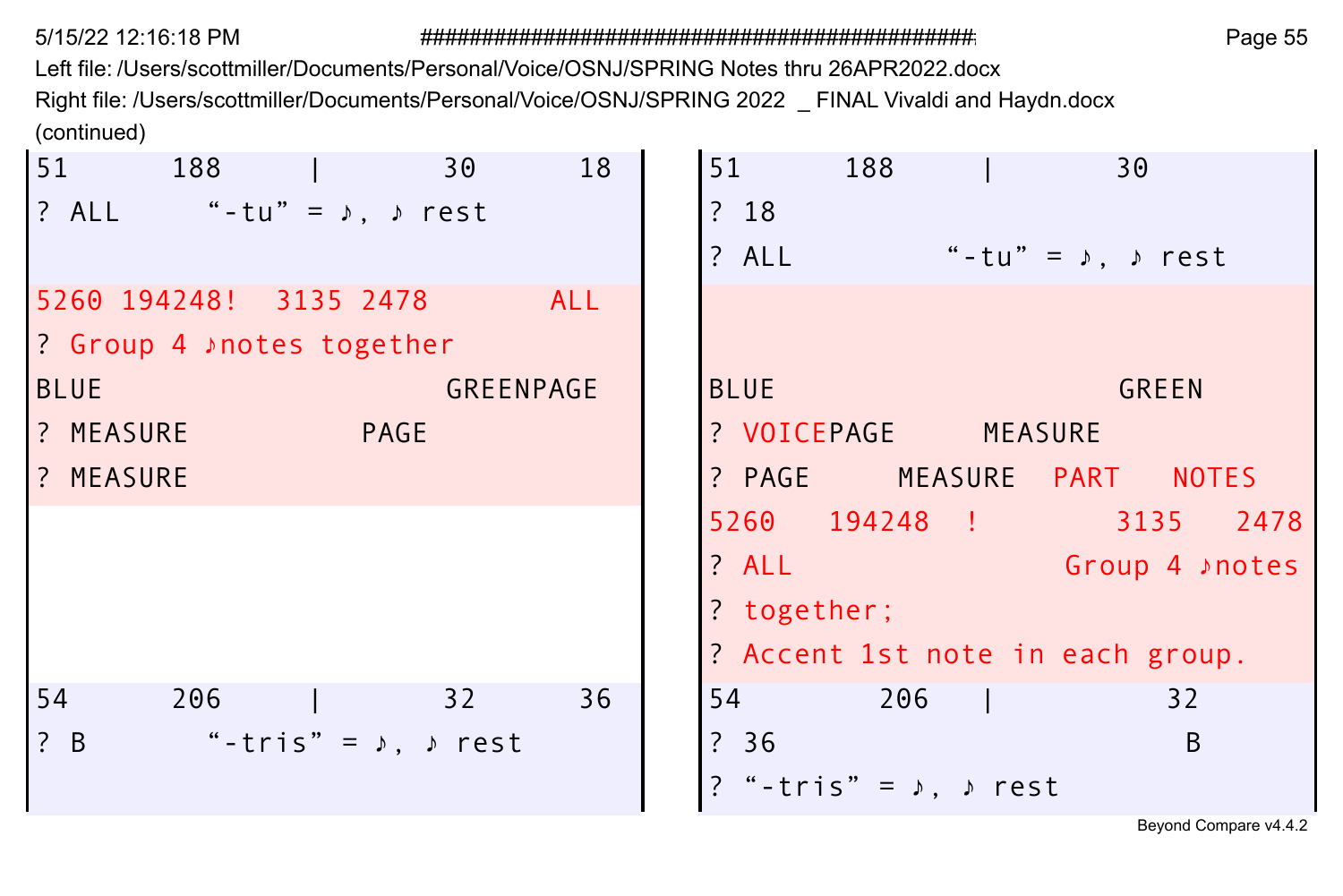Left file: /Users/scottmiller/Documents/Personal/Voice/OSNJ/SPRING Notes thru 26APR2022.docx Right file: /Users/scottmiller/Documents/Personal/Voice/OSNJ/SPRING 2022 \_ FINAL Vivaldi and Haydn.docx (continued)

| 57         | 230                                       |     | 34              | 60         |     | 57               | 230 |                                       | 34                                  |
|------------|-------------------------------------------|-----|-----------------|------------|-----|------------------|-----|---------------------------------------|-------------------------------------|
| ? S        | "-men" = $F#$                             |     |                 |            |     | ? 60             |     |                                       |                                     |
|            |                                           |     |                 |            |     | 2S               |     |                                       | "-men" = $F#$                       |
| 59         | 246                                       | ALL |                 | TURN PAGE! |     | 59               | 246 |                                       |                                     |
| $?$ (BLUE) |                                           |     |                 |            |     | ? ALL            |     |                                       | TURN PAGE! (BLUE ONLY)              |
| 60         | 252                                       |     | $\overline{35}$ | 82         |     | 60 —             | 252 |                                       | 35                                  |
|            | ? ALL "-men" = $\lambda$ , $\lambda$ rest |     |                 |            |     | ? 82             |     |                                       | <b>ALL</b>                          |
|            |                                           |     |                 |            |     |                  |     | ? "-men" = $\lambda$ , $\lambda$ rest |                                     |
|            |                                           |     |                 |            | $=$ |                  |     |                                       |                                     |
|            | CREDO (I believe in God. The Father       |     |                 |            |     |                  |     |                                       | CREDO (I believe in God. The Father |
|            | ? Almighty, maker of heaven and           |     |                 |            |     |                  |     |                                       | ? Almighty, maker of heaven and     |
|            | ? earth, and of all things visible        |     |                 |            |     |                  |     |                                       | ? earth, and of all things visible  |
|            | ? and invisible)                          |     |                 |            |     | ? and invisible) |     |                                       |                                     |
|            | CUT TIME = Half note = 1 beat; 2          |     |                 |            |     |                  |     |                                       | CUT TIME = Half note = 1 beat; 2    |
|            | ? beats per measure Blue                  |     |                 |            |     |                  |     | ? beats per measure                   | Blue                                |
|            |                                           |     |                 |            |     |                  |     |                                       |                                     |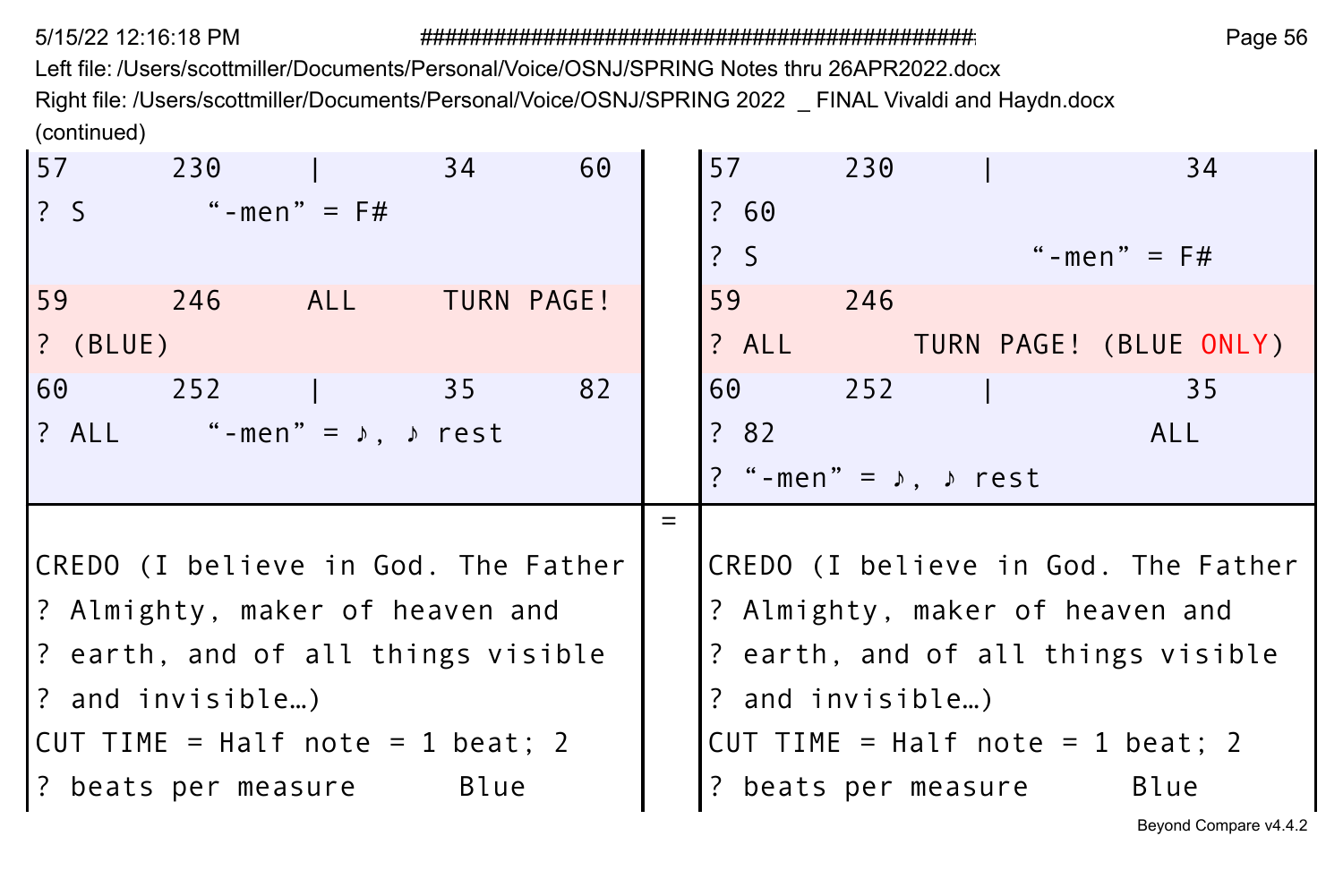5/15/22 12:16:18 PM

## 

Page 57

Left file: /Users/scottmiller/Documents/Personal/Voice/OSNJ/SPRING Notes thru 26APR2022.docx Right file: /Users/scottmiller/Documents/Personal/Voice/OSNJ/SPRING 2022 \_ FINAL Vivaldi and Haydn.docx (continued)

| ? Green     |                                   | Measure (BLUE |   | ? Green |                              |    |      | Measure (BLUE                     |
|-------------|-----------------------------------|---------------|---|---------|------------------------------|----|------|-----------------------------------|
|             | ? and GREEN have the same measure |               |   |         |                              |    |      | ? and GREEN have the same measure |
| ? numbers)  |                                   |               |   |         | ? numbers)                   |    |      |                                   |
| 61          | 36                                |               |   | 61      |                              | 36 |      |                                   |
| ? 910       |                                   | 5T            |   | ? 910   |                              |    | ST   |                                   |
|             | ? No breath between "-num" &      |               |   |         | ? No breath between "-num" & |    |      |                                   |
| ? "De-"     |                                   |               |   | ? "De-" |                              |    |      |                                   |
| 6162<br>36  |                                   | 1011          |   | 6162    | 36                           |    | 1011 |                                   |
| ? AB        |                                   | No            |   | ? AB    |                              |    | No   |                                   |
|             | ? breath between "-num" & "De-"   |               |   |         |                              |    |      | ? breath between "-num" & "De-"   |
| 62          | 36                                | 11            |   | 62      |                              | 36 |      | 11                                |
| ? ST        |                                   | " - $um" =$   |   | ?ST     |                              |    |      | " - $um" =$                       |
| ? J, J rest |                                   |               |   |         | ? J, J $rest$                |    |      |                                   |
| 62          | 36                                | 12            |   | 62      |                              | 36 |      | 12                                |
| ? AB        |                                   | " $-um$ "     | ? | AB      |                              |    |      | "-um"                             |
|             |                                   |               |   |         |                              |    |      |                                   |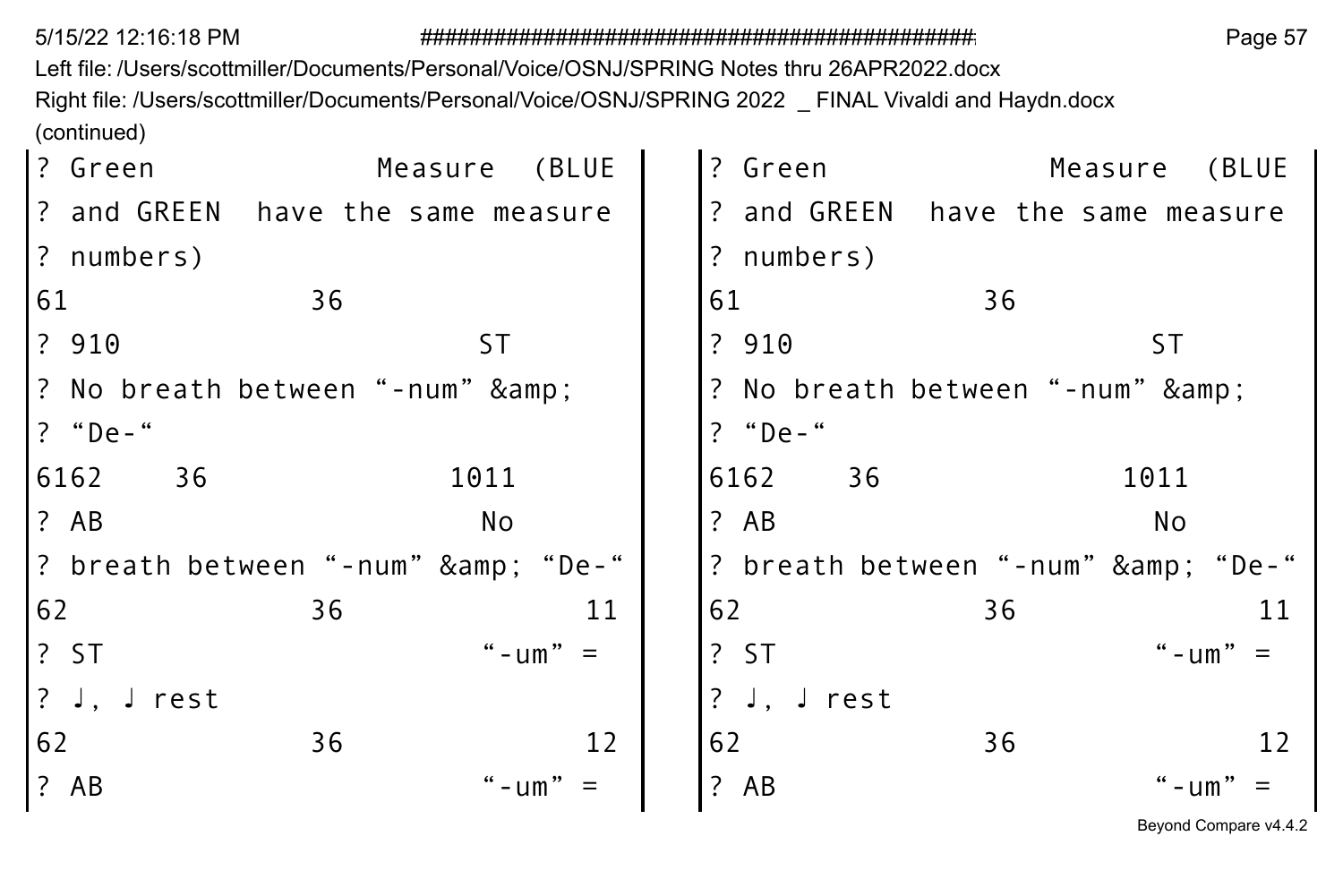Left file: /Users/scottmiller/Documents/Personal/Voice/OSNJ/SPRING Notes thru 26APR2022.docx Right file: /Users/scottmiller/Documents/Personal/Voice/OSNJ/SPRING 2022 \_ FINAL Vivaldi and Haydn.docx (continued)

| $ ?$ J, J rest  |       |            |       | ? $J, J$ rest   |                                |           |
|-----------------|-------|------------|-------|-----------------|--------------------------------|-----------|
| 62              | 36    | 17         |       | 62              | 36                             | 17        |
| ? ST            |       | $"$ -rae"  |       | ? ST            |                                | "-rae"    |
| $? = J, J rest$ |       |            |       | $? = J, J rest$ |                                |           |
|                 |       |            | $-+1$ | Blue            | Green                          |           |
|                 |       |            |       |                 | ? Measure (BLUE and GREEN have |           |
|                 |       |            |       |                 | ? the same measure numbers)    |           |
| 62              | 37    | 18         | $=$   | 62              | 37                             | 18        |
| ? AB            |       | $"$ -rae"  |       | ? AB            |                                | $"$ -rae" |
| $? = J, J rest$ |       |            |       | $? = J, J rest$ |                                |           |
| 67              | 39    | 52         |       | 67              | 39                             | 52        |
| ? ST            |       | " $-ctum"$ |       | ?ST             |                                | "-ctum"   |
| $? = J, J rest$ |       |            |       | $? = J, J rest$ |                                |           |
| Blue            | Green |            | $+ -$ |                 |                                |           |
| ? Measure       |       |            |       |                 |                                |           |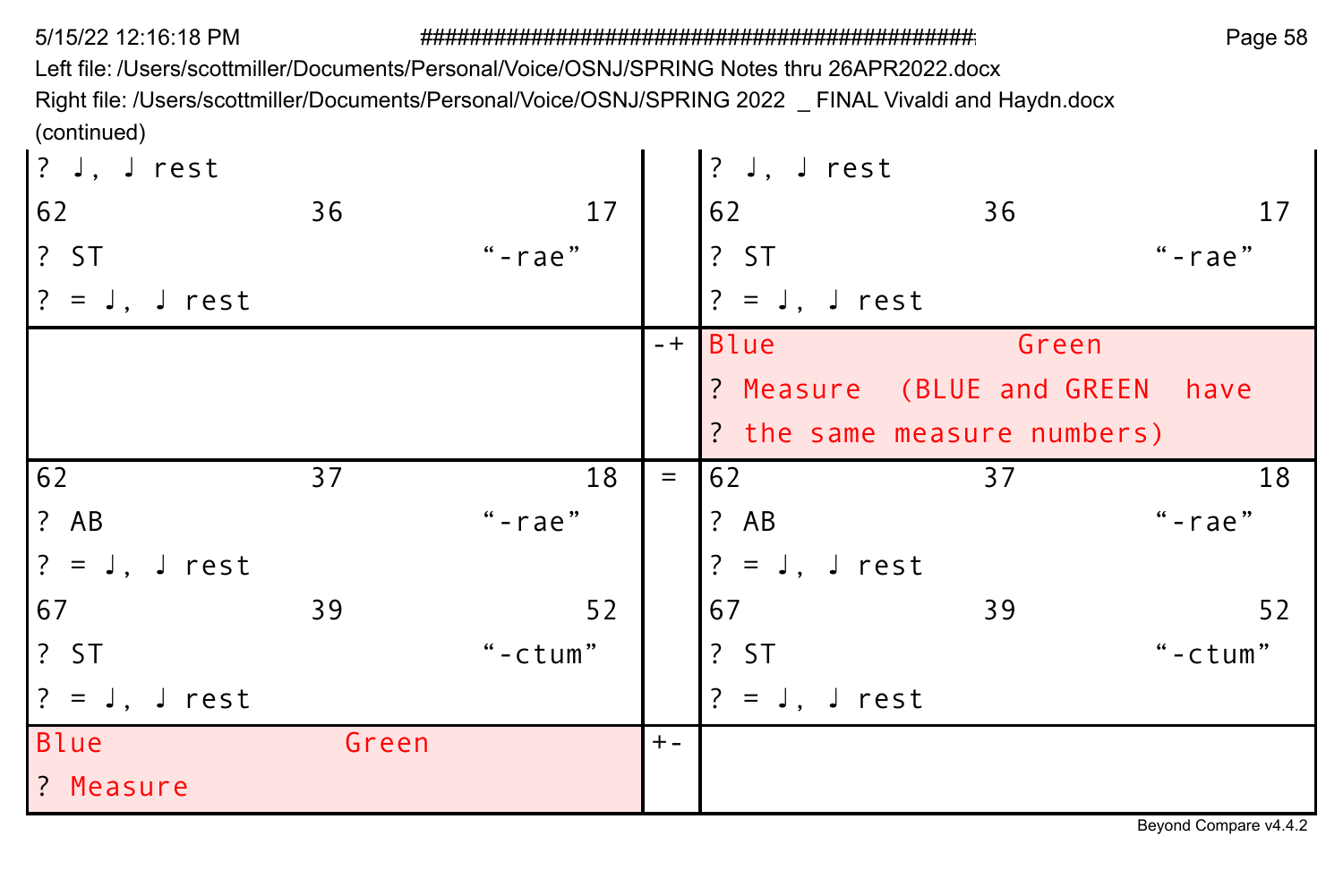5/15/22 12:16:18 PM

Page 59

Left file: /Users/scottmiller/Documents/Personal/Voice/OSNJ/SPRING Notes thru 26APR2022.docx

Right file: /Users/scottmiller/Documents/Personal/Voice/OSNJ/SPRING 2022 \_ FINAL Vivaldi and Haydn.docx (continued)

| 67                                | 39   | 53         | $=$               | 67                        |      | 39                            | 53                                |
|-----------------------------------|------|------------|-------------------|---------------------------|------|-------------------------------|-----------------------------------|
| ? AB                              |      | " $-ctum"$ |                   | ? AB                      |      |                               | " $-ctum"$                        |
| $? = J.$ rest                     |      |            |                   | $? = J$ . J rest          |      |                               |                                   |
| 6870<br>3940                      | 6583 |            | $\langle \rangle$ | 6870 —                    | 3940 | 6583                          |                                   |
| ? ALL                             |      |            |                   | ? ALL                     |      |                               |                                   |
| ? Pronounced "TSAY-lis" &         |      |            |                   |                           |      | ? Pronounced "TSAY-lis" &     |                                   |
| ? "TSEN-dit"                      |      |            |                   | ? "TSEN-dit"              |      |                               |                                   |
|                                   |      |            |                   | 70                        |      | 40                            | 77                                |
|                                   |      |            |                   | ? ALL                     |      |                               | <b>Break</b>                      |
|                                   |      |            |                   |                           |      | ? after fermata WATCH SANDOR! |                                   |
| 70                                | 40   | 81         |                   | 70                        |      | 40                            | 81                                |
| ? ALL                             |      | "-lis" $=$ |                   | $? \, . \, 83$            |      |                               | ALL                               |
| $?$ J. J rest                     |      |            |                   | ? "-lis" = $J$ , $J$ rest |      |                               |                                   |
| ET INCARNATUS EST (And was        |      |            | $=$               |                           |      | ET INCARNATUS EST (And was    |                                   |
| ? incarnate by the Holy Spirit of |      |            |                   |                           |      |                               | ? incarnate by the Holy Spirit of |
|                                   |      |            |                   |                           |      |                               | Beyond Compare v4.4.2             |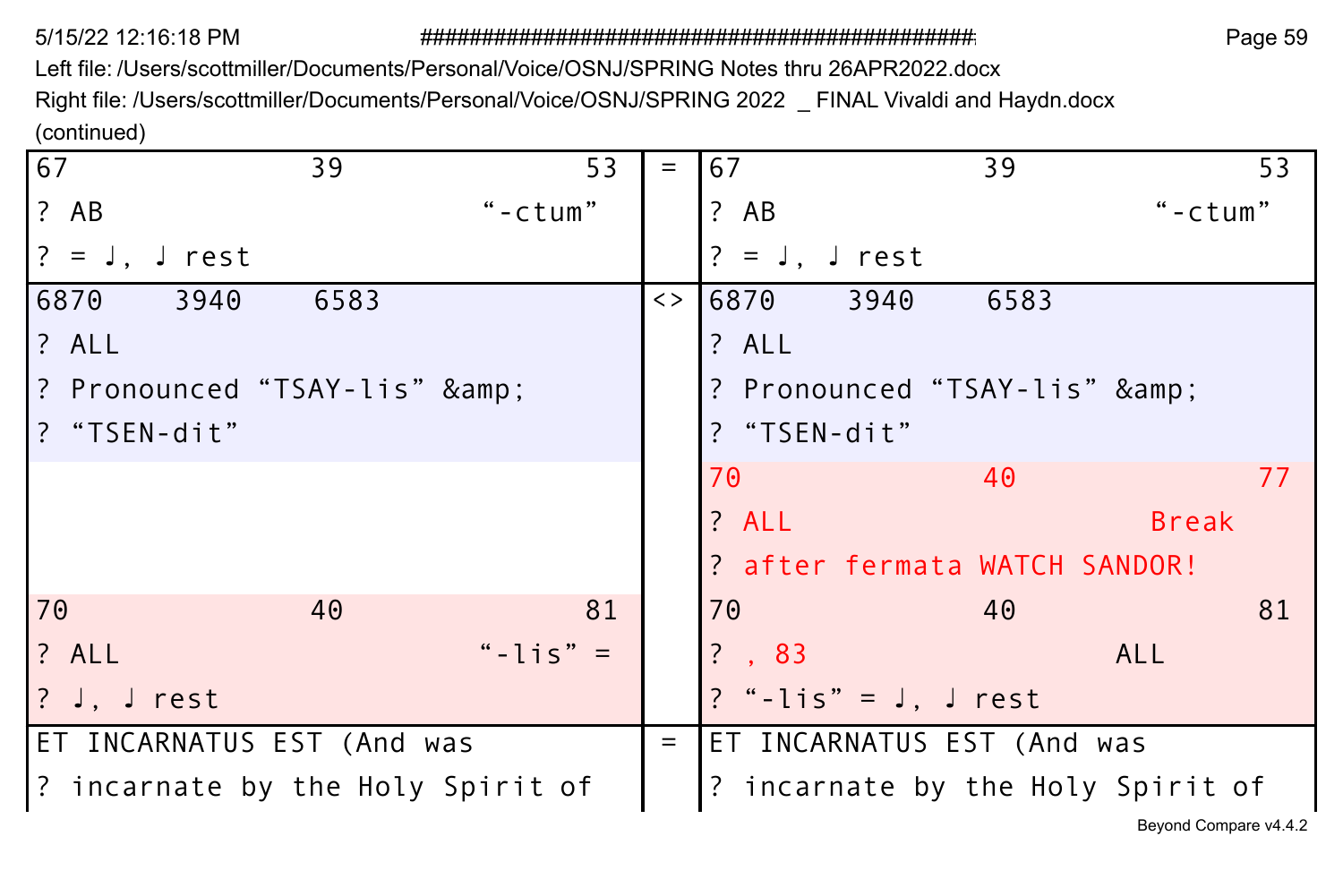| 5/15/22 12:16:18 PM |  |
|---------------------|--|
|---------------------|--|

Left file: /Users/scottmiller/Documents/Personal/Voice/OSNJ/SPRING Notes thru 26APR2022.docx Right file: /Users/scottmiller/Documents/Personal/Voice/OSNJ/SPRING 2022 \_ FINAL Vivaldi and Haydn.docx (continued)

| ? the Virgin Mary. And was made                                               | ? the Virgin Mary. And was made             |
|-------------------------------------------------------------------------------|---------------------------------------------|
| $\left  \begin{array}{c} ? \\ \end{array} \right $ man.)                      | $?$ man.)                                   |
| Crucifixus is pronounced"Cru -                                                | Crucifixus is pronounced "Cru -             |
| l? tsee-FIX-us""E-ti-am"is                                                    | ? tsee-FIX-us""E-ti-am" is                  |
| P pronounced "EH-                                                             | ? pronounced "EH-                           |
| ? tsee-am""Pon-ti-o" is pronounced                                            | ? tsee-am""Pon-ti-o" is pronounced          |
| l? "Pone-tsee-o"                                                              | ? "Pone-tsee-o"                             |
| Largo = SLOW. VERY EXPRESSIVE.                                                | Largo = SLOW. VERY EXPRESSIVE.              |
| <b>BLUE</b><br><b>PAGE</b>                                                    | $\left\langle \rangle$ BLUE<br><b>GREEN</b> |
| 1? MEASURE                                                                    | ? VOICEPAGE MEASURE                         |
|                                                                               |                                             |
|                                                                               | ? PAGE MEASURE PART NOTES                   |
| 71<br>101                                                                     | 101<br>71                                   |
| <b>1</b> ? ALL TURN PAGE (BLUE)                                               | ? ALL<br>TURN PAGE (BLUE)                   |
| l 72<br>102                                                                   | 72<br>102                                   |
| $\left  \begin{array}{cc} 2 & 5 \end{array} \right $<br>Sing TOP note. (BLUE) | $\frac{1}{2}$ S<br>Sing TOP note.           |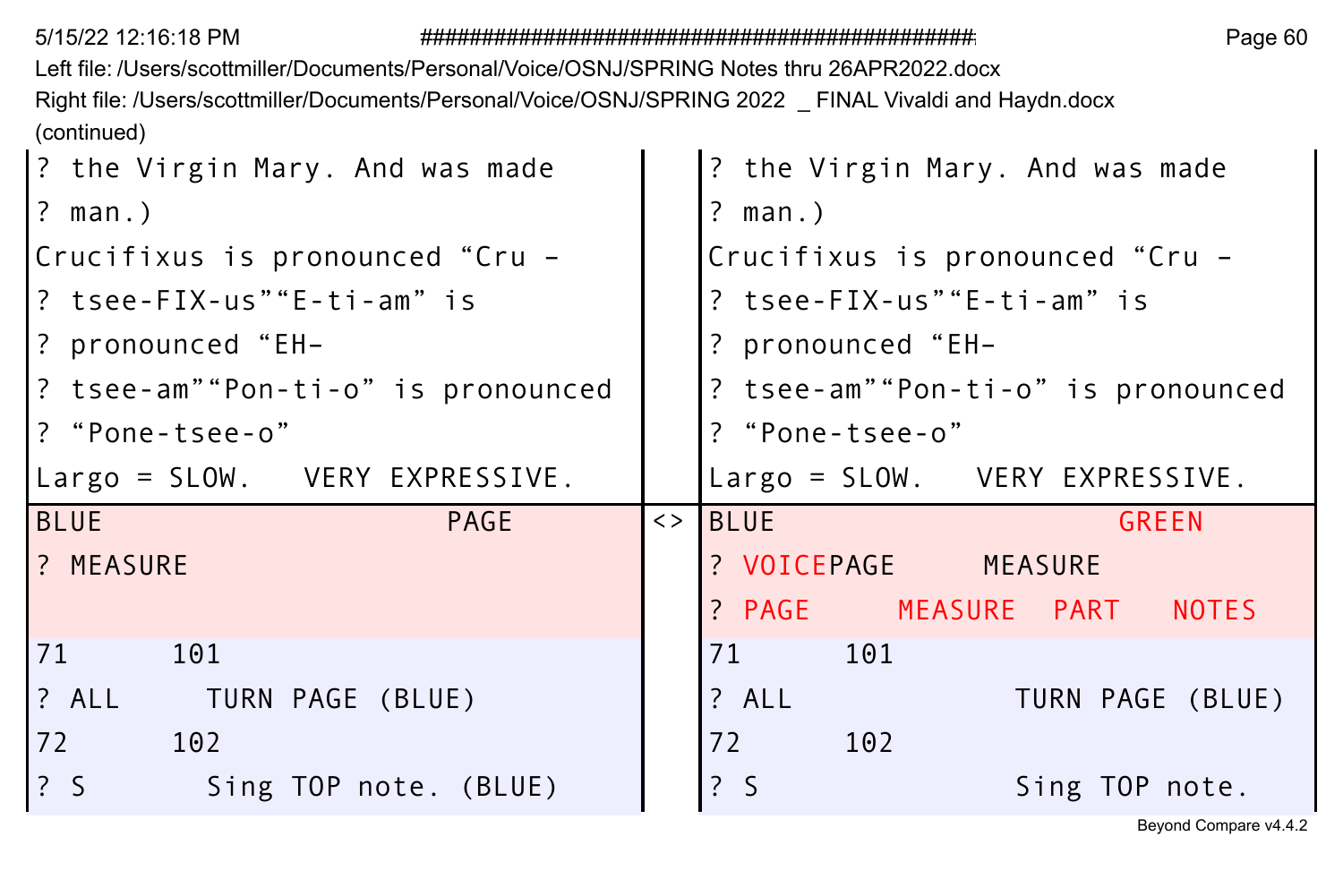Left file: /Users/scottmiller/Documents/Personal/Voice/OSNJ/SPRING Notes thru 26APR2022.docx Right file: /Users/scottmiller/Documents/Personal/Voice/OSNJ/SPRING 2022 \_ FINAL Vivaldi and Haydn.docx (continued) ÷  $\mathbf{r}$ 

|    |                                         |                                 |    | $?$ (BLUE)  |                                  |            |    |              |
|----|-----------------------------------------|---------------------------------|----|-------------|----------------------------------|------------|----|--------------|
| 72 | 103                                     | 42                              | 20 | 72          | 103                              |            | 42 |              |
|    | ? ALL Emphasize "-na"                   |                                 |    |             | $\frac{20}{20}$                  | ALL        |    |              |
|    |                                         |                                 |    |             | ? Emphasize "-na"                |            |    |              |
| 72 | 105                                     | 42                              | 22 | 72 —        | 105                              |            | 42 |              |
|    | ? ALL "-cto" = $\lambda$ , $\lambda$    |                                 |    |             | ? 22 ALL                         |            |    |              |
|    |                                         |                                 |    |             | ? "-cto" = $\lambda$ , $\lambda$ |            |    |              |
|    |                                         |                                 |    | <b>BLUE</b> |                                  |            |    | <b>GREEN</b> |
|    |                                         |                                 |    |             | ? VOICEPAGE MEASURE              |            |    |              |
|    |                                         |                                 |    |             | ? PAGE MEASURE PART              |            |    | <b>NOTES</b> |
| 73 | 109                                     | 43                              | 26 | 73 — 1      | 109                              |            | 43 |              |
|    |                                         | ? ALL "t" of "est" on 3rd beat. |    | ?26         |                                  | <b>ALL</b> |    | $" + "$      |
|    | ? ("t" of "est" on tied $\rightarrow$ ) |                                 |    |             | ? of "est" on 3rd beat. ("t" of  |            |    |              |
|    | ? Phrase with slight break.             |                                 |    |             | ? "est" on tied $\rightarrow$ )  |            |    |              |
|    |                                         |                                 |    |             | ? Phrase with slight break.      |            |    |              |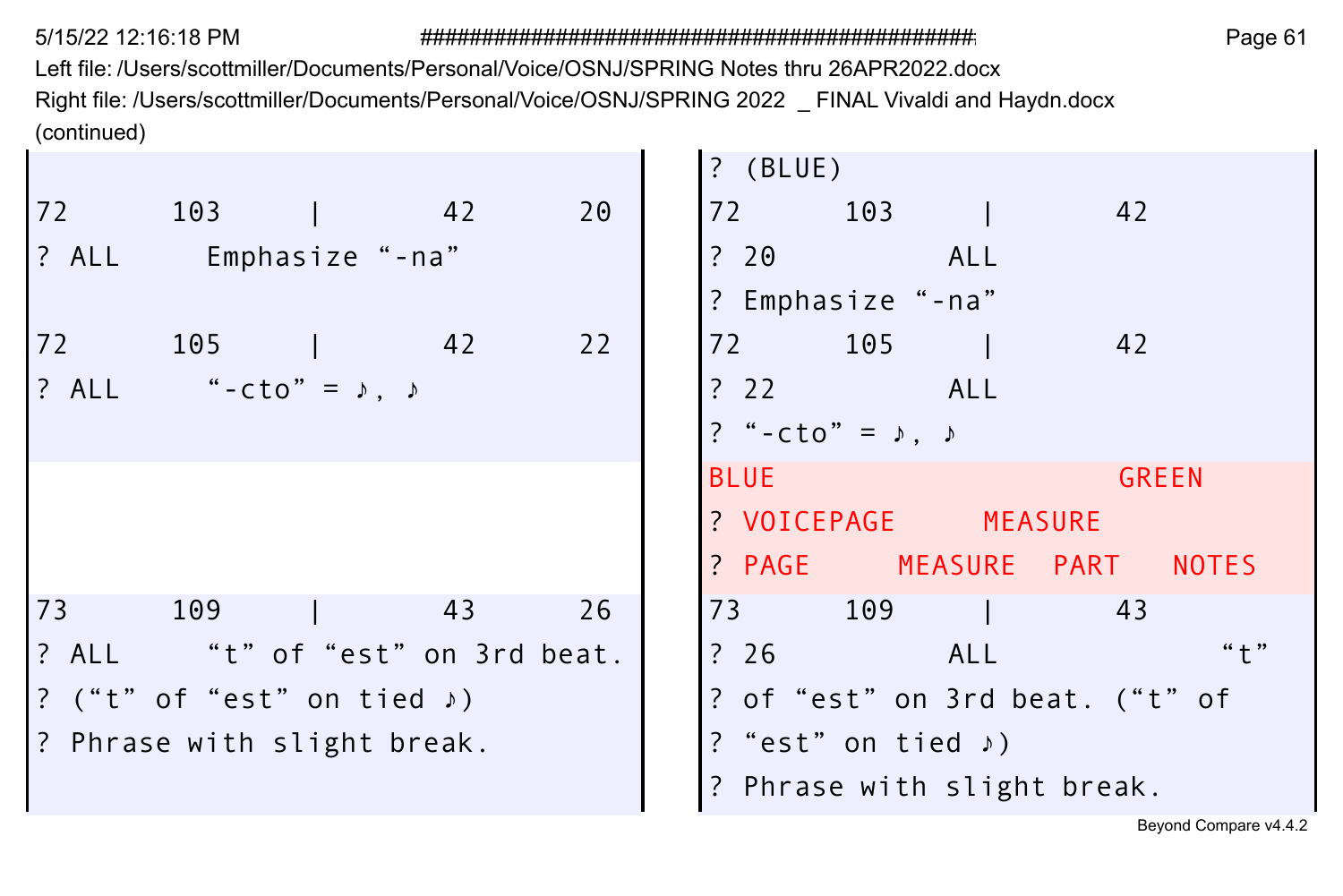5/15/22 12:16:18 PM

Page 62

Left file: /Users/scottmiller/Documents/Personal/Voice/OSNJ/SPRING Notes thru 26APR2022.docx Right file: /Users/scottmiller/Documents/Personal/Voice/OSNJ/SPRING 2022 \_ FINAL Vivaldi and Haydn.docx (continued)

| 73 111113! 4344 2829          | 73 111113! 4344 2829                 |
|-------------------------------|--------------------------------------|
| ? ALL Crucifixus pronounced   | ? ALL Crucifixus pronounced "Cru     |
| ? "Cru - tsee-FIX-us".        | $? - t$ see-FIX-us".                 |
| ? DETACHED; DARK COLOR.       | ? DETACHED; DARK COLOR.              |
| <b>BLUE</b><br>GREENPAGE      |                                      |
| ? MEASURE PAGE MEASURE        |                                      |
| 111<br>73<br>43               | 73<br>111                            |
| $"t"$ of<br>? 28       ALL    | ? 43 28                              |
| ? "est" on J rest. (3rd beat) | "t" of "est"<br>? ALL                |
|                               | ? on J rest. (3rd beat)              |
| 73 113   43<br>30             | 73 113 1 43 30                       |
| ? ALL Emphasize "-FIX-";      | $?$ ALL $\qquad \qquad$<br>Emphasize |
| ? "e-ti-am" pronounced "EH-   | $?$ "-FIX-":                         |
| ? tsee-am"                    | ? "e-ti-am" pronounced "EH-          |
|                               | Beyond Compare v4.4.2                |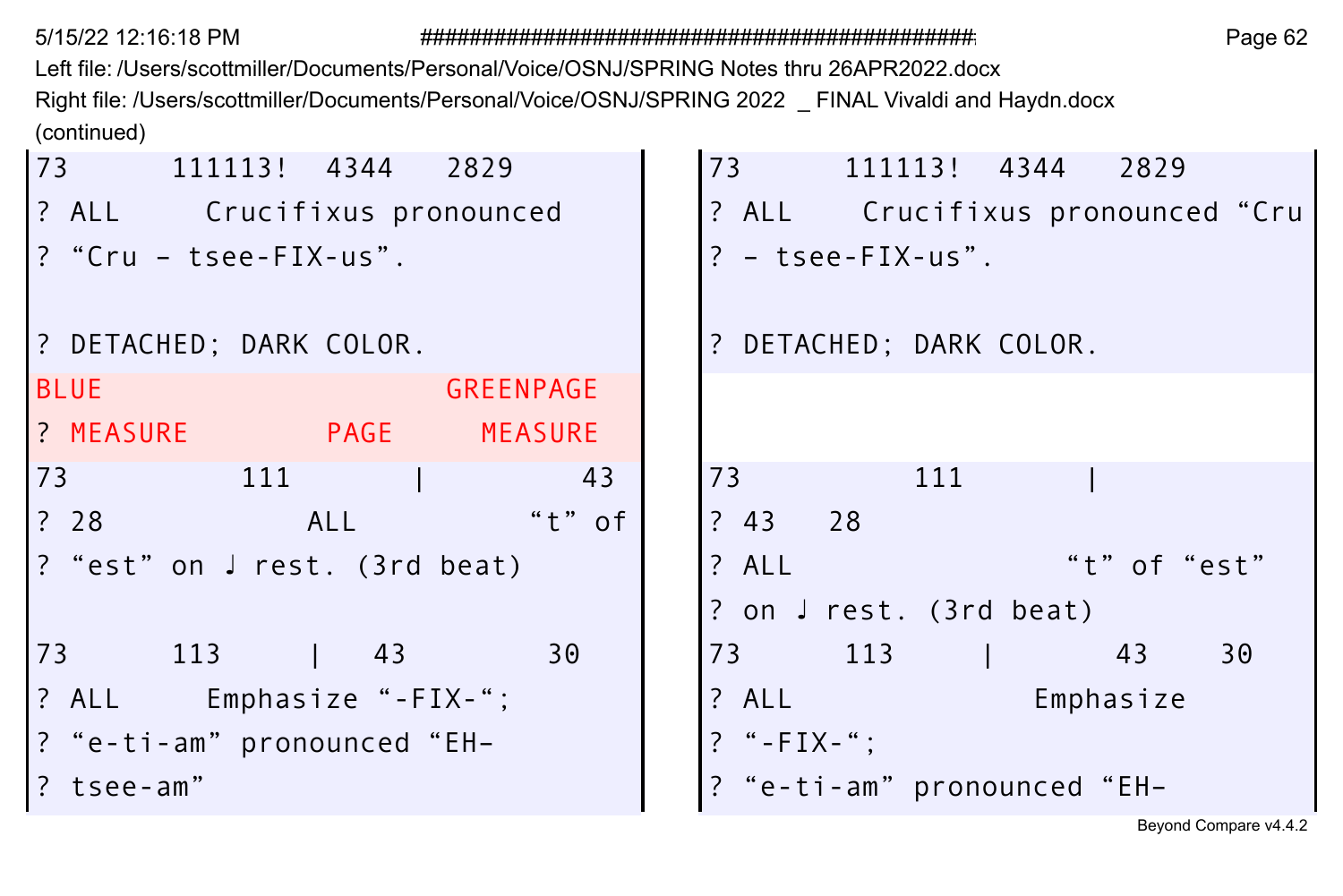Left file: /Users/scottmiller/Documents/Personal/Voice/OSNJ/SPRING Notes thru 26APR2022.docx Right file: /Users/scottmiller/Documents/Personal/Voice/OSNJ/SPRING 2022 \_ FINAL Vivaldi and Haydn.docx (continued)

|                                           | ? tsee-am"                                  |
|-------------------------------------------|---------------------------------------------|
| 74 114   43 31                            | 74 114  <br>43 31                           |
| ? ALL "-bis" = $\lambda$ , $\lambda$ rest | $``-bis" = \lambda, \lambda$<br>? ALL       |
|                                           | ? rest                                      |
| 74 —<br>$115, 117   43$ 32, 34            | 74 115, 117   43<br>32.                     |
| ? ALL "Pon-ti-o" is pronounced            | ? 34 ALL                                    |
| ? "PONE-tsee-o"                           | ? "Pon-ti-o" is pronounced                  |
|                                           | ? "PONE-tsee-o"                             |
| 74<br>$116, 118$   43 33,35               | 74 116, 118   43 33, 35                     |
| ? ALL "-to" = $\lambda$ , $\lambda$ rest  | $"$ - to $" = \lambda$ , $\lambda$<br>? ALL |
|                                           | ? rest                                      |
| 75<br>123124 44<br>3941                   | 75 123124 44<br>- 3941                      |
| ? S Sing "ah (so it doesn't               | ? S    Sing "ah (so it                      |
| ? sound" screechy")                       | ? doesn't sound" screechy")                 |
| 75<br>123<br>40<br>44                     | 75 — 175<br>123<br>44<br>40                 |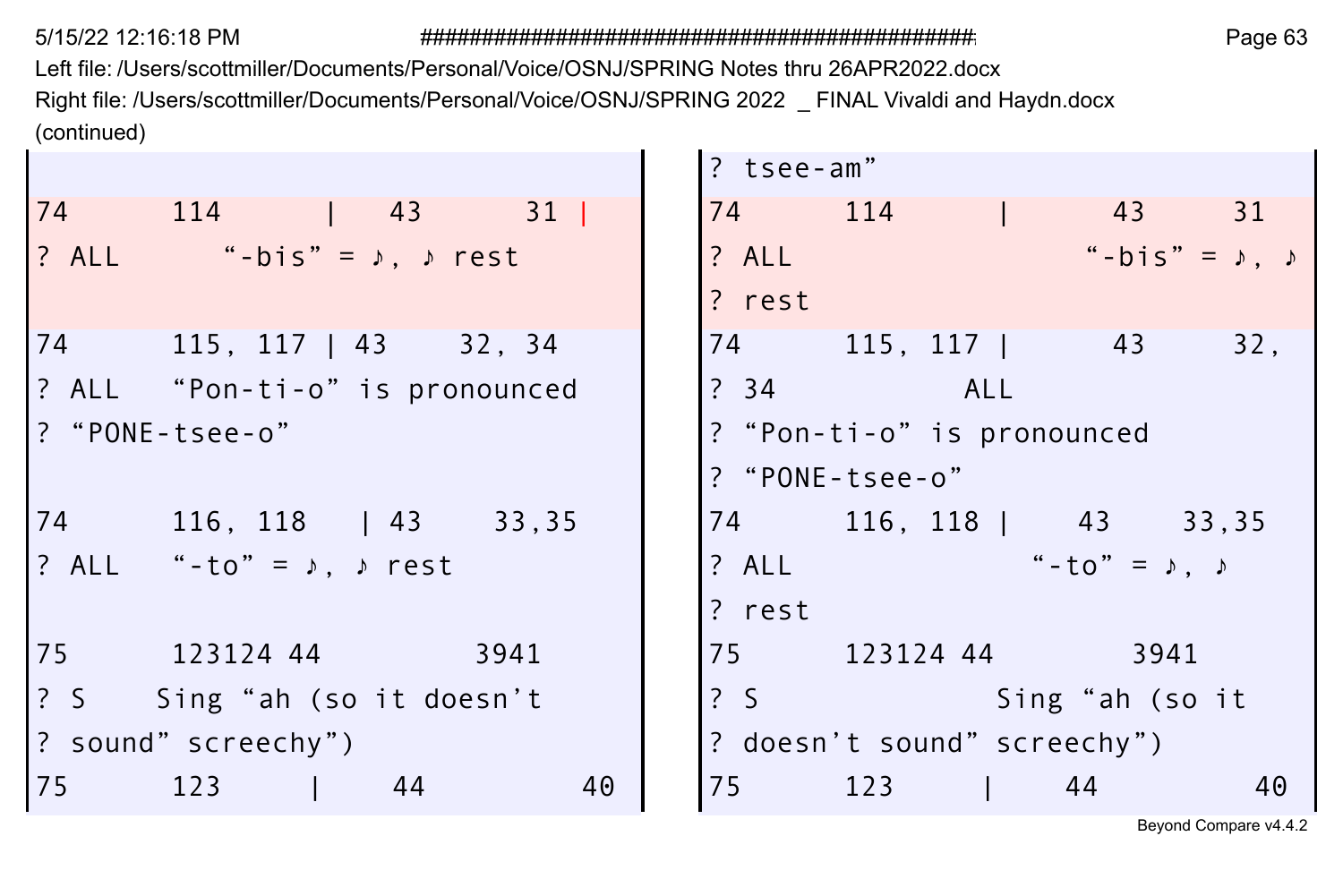Left file: /Users/scottmiller/Documents/Personal/Voice/OSNJ/SPRING Notes thru 26APR2022.docx Right file: /Users/scottmiller/Documents/Personal/Voice/OSNJ/SPRING 2022 \_ FINAL Vivaldi and Haydn.docx (continued)

| $\frac{1}{2}$ SB | "-xus" = $\sqrt{ }$ , $\sqrt{ }$ rest            |    | $?$ SB |                               | "-xus" = $\lambda$ , $\lambda$ rest |  |
|------------------|--------------------------------------------------|----|--------|-------------------------------|-------------------------------------|--|
|                  | 75 123   44                                      | 40 |        | 75 123   44 40                |                                     |  |
|                  | ? T "-tus" = $\lambda$ , $\lambda$ rest          |    | ? T    |                               | "-tus" = $\lambda$ , $\lambda$      |  |
|                  |                                                  |    | ? rest |                               |                                     |  |
|                  | 75 123 ! 44 40                                   |    |        | 75 123 ! 44 40                |                                     |  |
|                  | ? A No breath between "-xus"                     |    |        | ? A No breath between         |                                     |  |
|                  | $\frac{1}{2}$ and "pas-".                        |    |        | $?$ "-xus" and "pas-".        |                                     |  |
|                  | 75 124 ! 44                                      | 41 |        | 75 124 ! 44 41                |                                     |  |
|                  | ? AB "-sus" = $\lambda$ , $\lambda$ rest         |    | ? AB   | $" - SUS" = \lambda, \lambda$ |                                     |  |
|                  |                                                  |    | ? rest |                               |                                     |  |
|                  | 7576 128130 ! 44 4547                            |    | 7576   | 128130 ! 44 4547              |                                     |  |
|                  | ? ALL "et", "se-", "-pul",                       |    |        | ? ALL "et", "se-",            |                                     |  |
|                  | ? "-tus" and "est" = $\lambda$ , $\lambda$ rest; |    |        | ? "-pul", "-tus" and          |                                     |  |
| ? DARK.          |                                                  |    |        |                               |                                     |  |
|                  |                                                  |    |        |                               |                                     |  |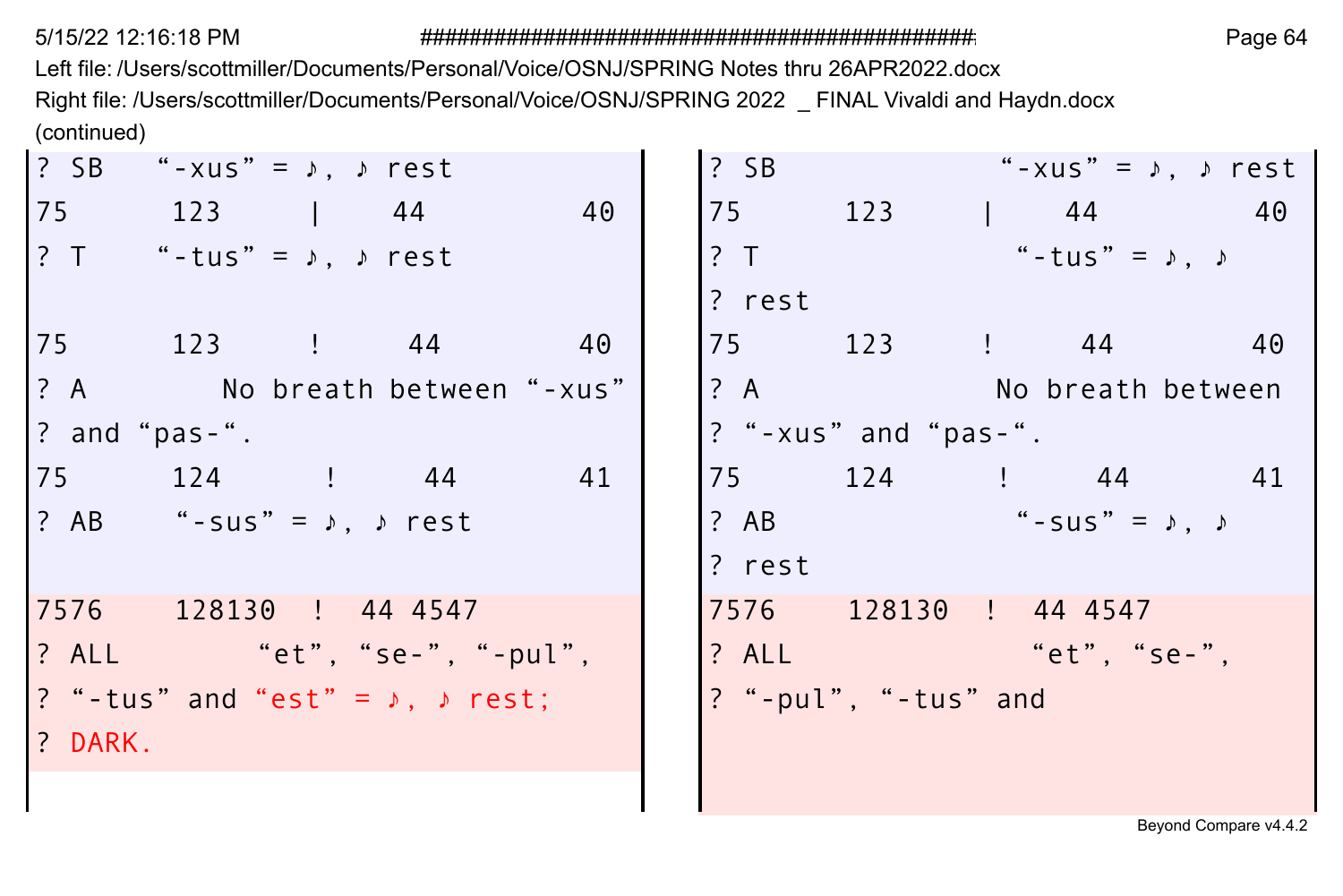Left file: /Users/scottmiller/Documents/Personal/Voice/OSNJ/SPRING Notes thru 26APR2022.docx Right file: /Users/scottmiller/Documents/Personal/Voice/OSNJ/SPRING 2022 \_ FINAL Vivaldi and Haydn.docx (continued)  $\mathbf{r}$ 

|                                           |     | ? "est" = $\lambda$ , $\lambda$ rest; DARK. |
|-------------------------------------------|-----|---------------------------------------------|
|                                           |     | <b>GREEN</b><br><b>BLUE</b>                 |
|                                           |     | ? VOICEPAGE MEASURE                         |
|                                           |     | ? PAGE MEASURE PART NOTES                   |
| 49<br>76<br>44<br>132 !                   |     | 76 132<br>$\frac{1}{2}$ 44                  |
| ? ALL "-xus" = $\lambda$ , $\lambda$ rest |     | ? 49 ALL                                    |
|                                           |     | ? "-xus" = $\lambda$ , $\lambda$ rest       |
| 76 134 ! 44<br>51                         |     | 76 134 ! 44                                 |
| ? ALL "-bis" = $\lambda$ , $\lambda$ rest |     | ? 51 ALL                                    |
|                                           |     | ? "-bis" = $\lambda$ , $\lambda$ rest       |
|                                           | $=$ |                                             |
| ET RESUREXIT (And on the 3rd day he       |     | ET RESUREXIT (And on the 3rd day he         |
| ? rose again, according to the            |     | ? rose again, according to the              |
| ? Scriptures. He ascended to heaven       |     | ? Scriptures. He ascended to heaven         |
| ? and he sits on the right hand of        |     | ? and he sits on the right hand of          |
|                                           |     | Beyond Compare v4.4.2                       |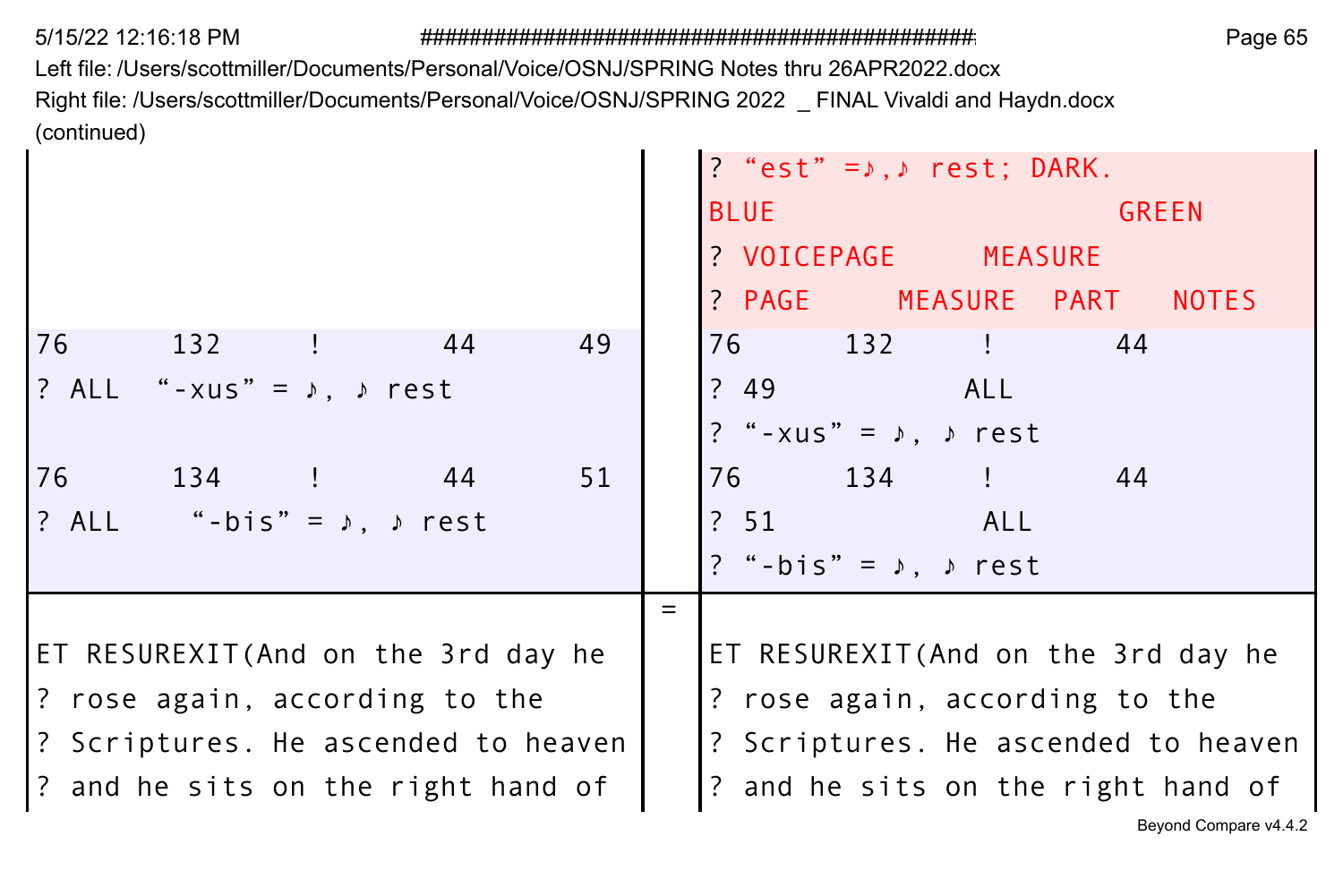5/15/22 12:16:18 PM

Page 66

Left file: /Users/scottmiller/Documents/Personal/Voice/OSNJ/SPRING Notes thru 26APR2022.docx

Right file: /Users/scottmiller/Documents/Personal/Voice/OSNJ/SPRING 2022 \_ FINAL Vivaldi and Haydn.docx (continued)

| ? the Father.) |                                             |           |                |             | ? the Father.)      |  |                                  |  |
|----------------|---------------------------------------------|-----------|----------------|-------------|---------------------|--|----------------------------------|--|
| <b>BLUE</b>    |                                             | GREENPAGE |                | $\langle$ > | <b>BLUE</b>         |  | GREEN                            |  |
| ? MEASURE      | <b>Example PAGE</b>                         |           |                |             | ? VOICEPAGE MEASURE |  |                                  |  |
| ? MEASURE      |                                             |           |                |             |                     |  | ? PAGE MEASURE PART NOTES        |  |
|                | 77 138 ! 45                                 |           | 1              |             |                     |  | 77 138 ! 45 1                    |  |
|                | ? ALL "t" of "et" on rest                   |           |                |             |                     |  | ? ALL "t" of "et" on             |  |
|                |                                             |           |                |             | ? rest              |  |                                  |  |
|                | 77 141 ! 45                                 |           | $\overline{4}$ |             |                     |  | 77 141 ! 45 4                    |  |
|                | $?$ ALL "-ras" = $\lambda$ , $\lambda$ rest |           |                |             | ? ALL               |  | "-ras" = $\lambda$ , $\lambda$   |  |
|                |                                             |           |                |             | ? rest              |  |                                  |  |
|                | 77 142 ! 45                                 |           | 5              |             | 77 —                |  | 142 ! 45 5                       |  |
|                | ? ALL "t" of "et" on rest                   |           |                |             | ? ALL               |  | "t" of "et" on                   |  |
|                |                                             |           |                |             | ? rest              |  |                                  |  |
|                | 78 143 ! 45                                 |           | 6              |             |                     |  | 78 143 ! 45 6                    |  |
|                | $?$ ALL "-lum" = $\lambda$ , $\lambda$ rest |           |                |             | ? ALL               |  | " - lum" = $\lambda$ , $\lambda$ |  |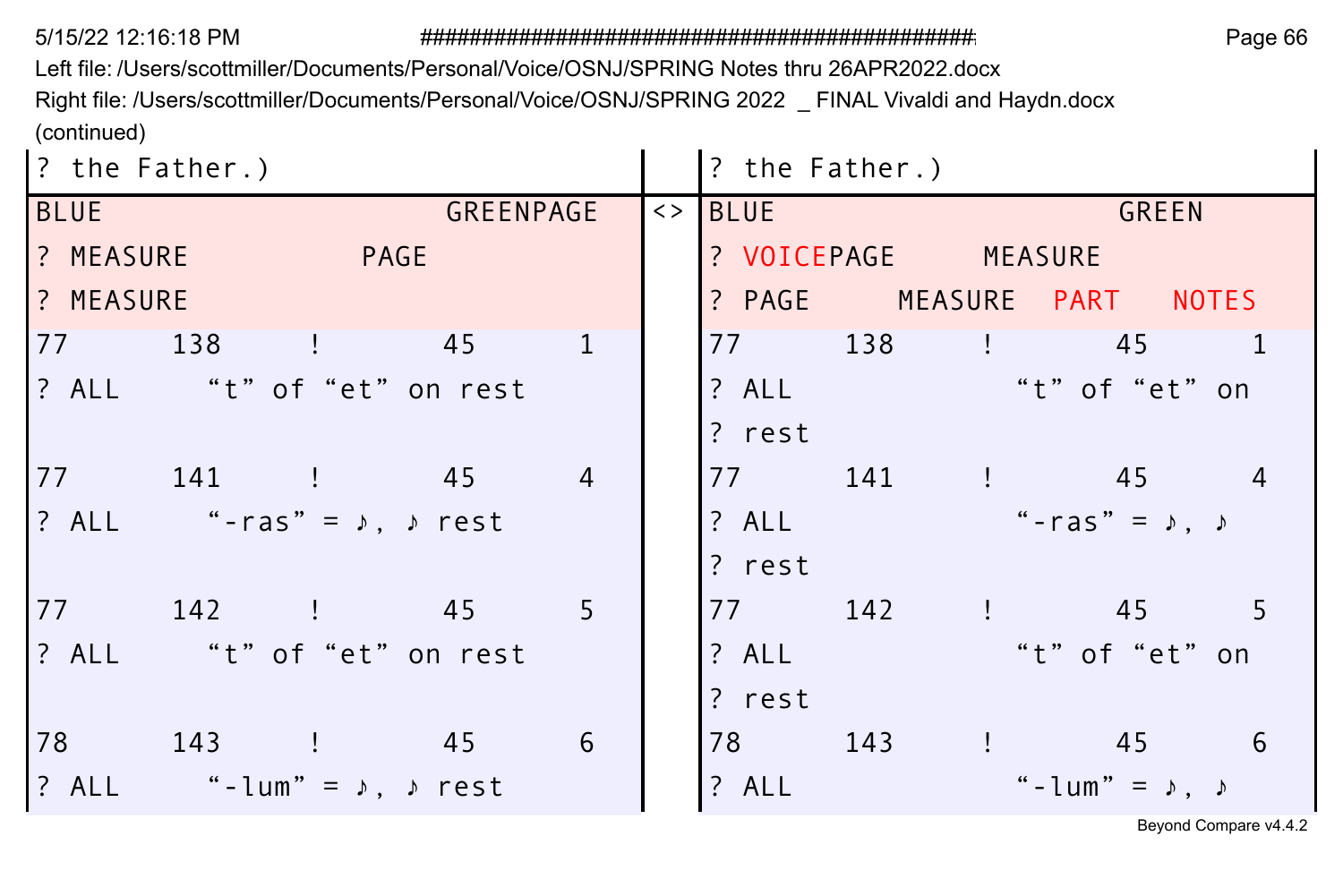Left file: /Users/scottmiller/Documents/Personal/Voice/OSNJ/SPRING Notes thru 26APR2022.docx Right file: /Users/scottmiller/Documents/Personal/Voice/OSNJ/SPRING 2022 \_ FINAL Vivaldi and Haydn.docx (continued)  $\sim$ **College** 

|                                            |                                              |    | ? rest  |                                           |                        |                                 |  |
|--------------------------------------------|----------------------------------------------|----|---------|-------------------------------------------|------------------------|---------------------------------|--|
|                                            | 78 145 ! 45 8                                |    |         | 78 145 ! 45 8                             |                        |                                 |  |
| ? ALL "-tris" = $\lambda$ , $\lambda$ rest |                                              |    |         | ? ALL                                     |                        | "-tris" = $\lambda$ , $\lambda$ |  |
|                                            |                                              |    | ? rest  |                                           |                        |                                 |  |
|                                            | 78 145 ! 45 8                                |    |         | 78 145 ! 45 8                             |                        |                                 |  |
| ? ALL "t" of "et" on $\rho$ rest           |                                              |    | ? ALL   |                                           | "t" of "et" on         |                                 |  |
|                                            |                                              |    | ? »rest |                                           |                        |                                 |  |
|                                            | 80 153 ! 46 14                               |    | 80 153  |                                           | $\frac{1}{2}$ 46 14    |                                 |  |
|                                            | $? ALL$ "-os" = dotted $J, \rightarrow rest$ |    | ? ALL   |                                           | "-os" = $J$ , $J$ rest |                                 |  |
|                                            | 80 154 ! 46                                  | 16 |         | 80 154 ! 46 16                            |                        |                                 |  |
| ? ALL "-vos" = $\lambda$ , $\lambda$ rest  |                                              |    |         | ? ALL $\qquad \qquad$ "-vos" = $, \qquad$ |                        |                                 |  |
|                                            |                                              |    |         | ? BREAK, but NO breath                    |                        |                                 |  |
|                                            | 80 156 ! 46 19                               |    |         | 80 156 ! 46 19                            |                        |                                 |  |
|                                            | ? ALL "-os" = dotted $J, \nu$ rest           |    |         | ? ALL $-05" = = \sqrt{2}$                 |                        |                                 |  |
|                                            |                                              |    | ? rest  |                                           |                        |                                 |  |
|                                            |                                              |    |         |                                           |                        |                                 |  |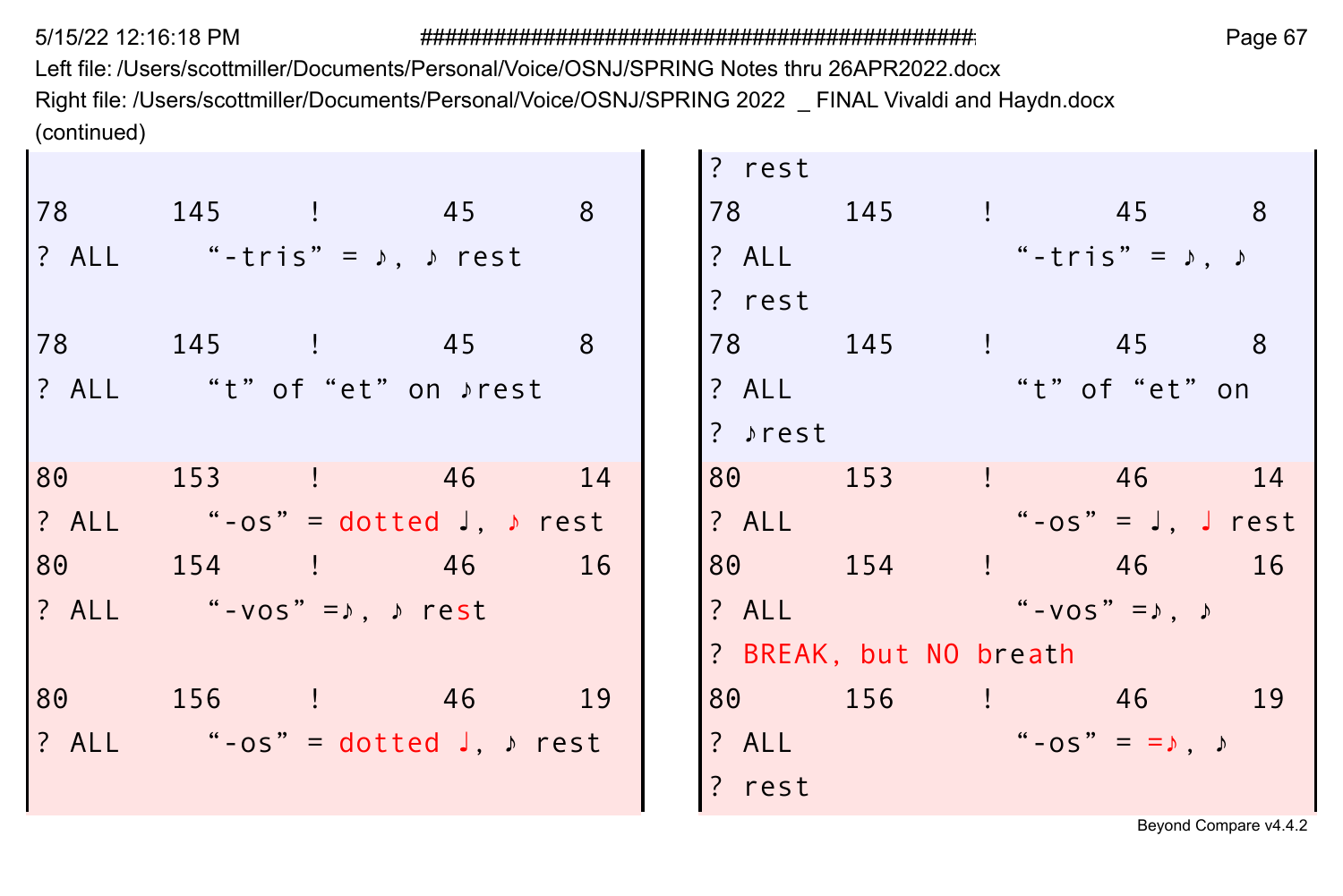Left file: /Users/scottmiller/Documents/Personal/Voice/OSNJ/SPRING Notes thru 26APR2022.docx Right file: /Users/scottmiller/Documents/Personal/Voice/OSNJ/SPRING 2022 \_ FINAL Vivaldi and Haydn.docx (continued)

|    | 83 167 ! 47                |    | 30 |             | 83 167 ! 47               |                                    |                                     | 30 |
|----|----------------------------|----|----|-------------|---------------------------|------------------------------------|-------------------------------------|----|
|    | $?$ ALL "-ctum" = $,$ rest |    |    | ? ALL       |                           | $"$ -ctum" = $\lambda$ , $\lambda$ |                                     |    |
|    |                            |    |    | ? rest      |                           |                                    |                                     |    |
|    |                            |    |    | <b>BLUE</b> |                           |                                    | <b>GREEN</b>                        |    |
|    |                            |    |    |             | ? VOICEPAGE MEASURE       |                                    |                                     |    |
|    |                            |    |    |             | ? PAGE MEASURE PART NOTES |                                    |                                     |    |
|    | 83 154 !                   | 47 | 30 |             | 83 154 ! 47               |                                    |                                     | 30 |
|    | $?$ ALL "-ctum" = $,$ rest |    |    | ? ALL       |                           | "-ctum" = $\lambda$ , $\lambda$    |                                     |    |
|    |                            |    |    | ? rest      |                           |                                    |                                     |    |
|    |                            |    |    | 85 178      |                           |                                    | $\sim$ 48 41                        |    |
|    |                            |    |    | $?$ ALL     |                           | "-tas" = $DO NOT$                  |                                     |    |
|    |                            |    |    | ? SHORTEN   |                           |                                    |                                     |    |
| 87 | 187 ! 49                   |    | 50 | 87 — 1      | 187 ! 49                  |                                    |                                     | 50 |
|    | ALL "-cam"=ג, rest!        |    |    | ? ALL       |                           |                                    | "-cam" = $\lambda$ , $\lambda$ rest |    |
| 88 | 189 !                      | 49 | 52 | 88          | 189                       | $\frac{1}{2}$ 49                   |                                     | 52 |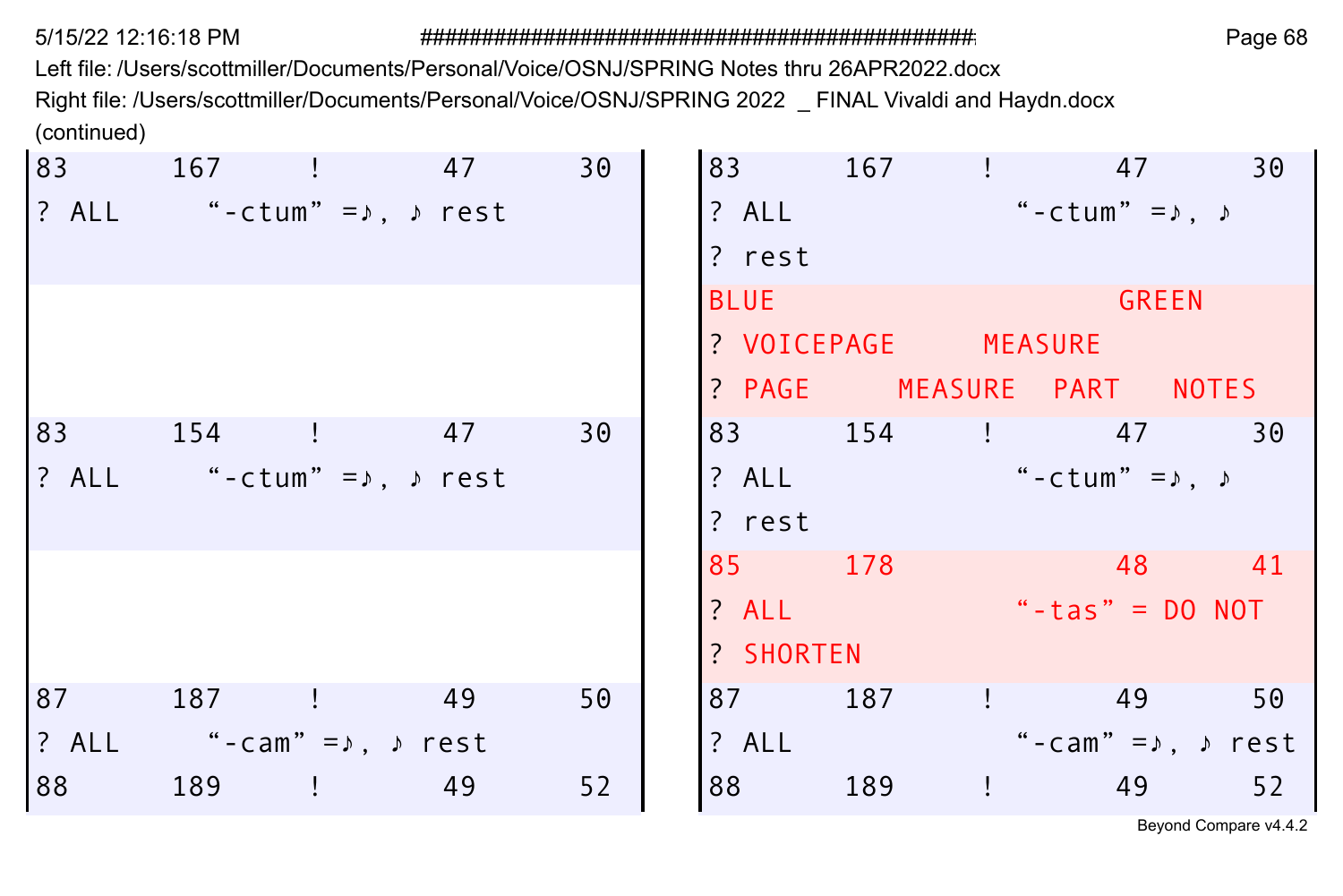Left file: /Users/scottmiller/Documents/Personal/Voice/OSNJ/SPRING Notes thru 26APR2022.docx Right file: /Users/scottmiller/Documents/Personal/Voice/OSNJ/SPRING 2022 \_ FINAL Vivaldi and Haydn.docx (continued)

|             | ? ALL "-am" = $\lambda$ , $\lambda$ rest  |                              |    | ? ALL   |                       | "-am" =♪. ♪ rest                                         |    |
|-------------|-------------------------------------------|------------------------------|----|---------|-----------------------|----------------------------------------------------------|----|
|             |                                           | 88 192 ! 50 55               |    |         |                       | 88 192 ! 50                                              | 55 |
|             |                                           | ? ALL No breath between" ma" |    |         |                       | ? ALL No breath                                          |    |
| ? & "in"    |                                           |                              |    |         | ? between" ma" & "in" |                                                          |    |
|             | 89 193 ! 49                               |                              | 53 |         |                       | 89 193 ! 49 53                                           |    |
|             | ? ALL "-nem" = $\lambda$ , $\lambda$ rest |                              |    |         |                       | ? ALL $\qquad \qquad$ "-nem" = $\lambda$ , $\qquad$ rest |    |
| <b>BLUE</b> |                                           | <b>Example 19 GREENPAGE</b>  |    |         |                       |                                                          |    |
|             | <b>PAGE</b> PAGE                          |                              |    |         |                       |                                                          |    |
| ? MEASURE   |                                           |                              |    |         |                       |                                                          |    |
|             | 89 197 !                                  | 50                           | 60 | 89 197  |                       | 50 60<br>and the company                                 |    |
|             | ? ALL "-nem" = $\lambda$ , $\lambda$ rest |                              |    | ? ALL   |                       | "-nem"=♪. ♪ rest                                         |    |
|             | 90 199 !                                  | 51                           | 62 | 90      | 199                   | $\frac{1}{2}$ 51 62                                      |    |
|             |                                           |                              |    | $?$ ALL |                       | "-rum" = $\lambda$ , $\lambda$ rest                      |    |
|             | ? ALL "-rum" = $\lambda$ , $\lambda$ rest |                              |    |         |                       |                                                          |    |
|             | 92 213 (Blue only)                        |                              |    | 92 213  |                       |                                                          |    |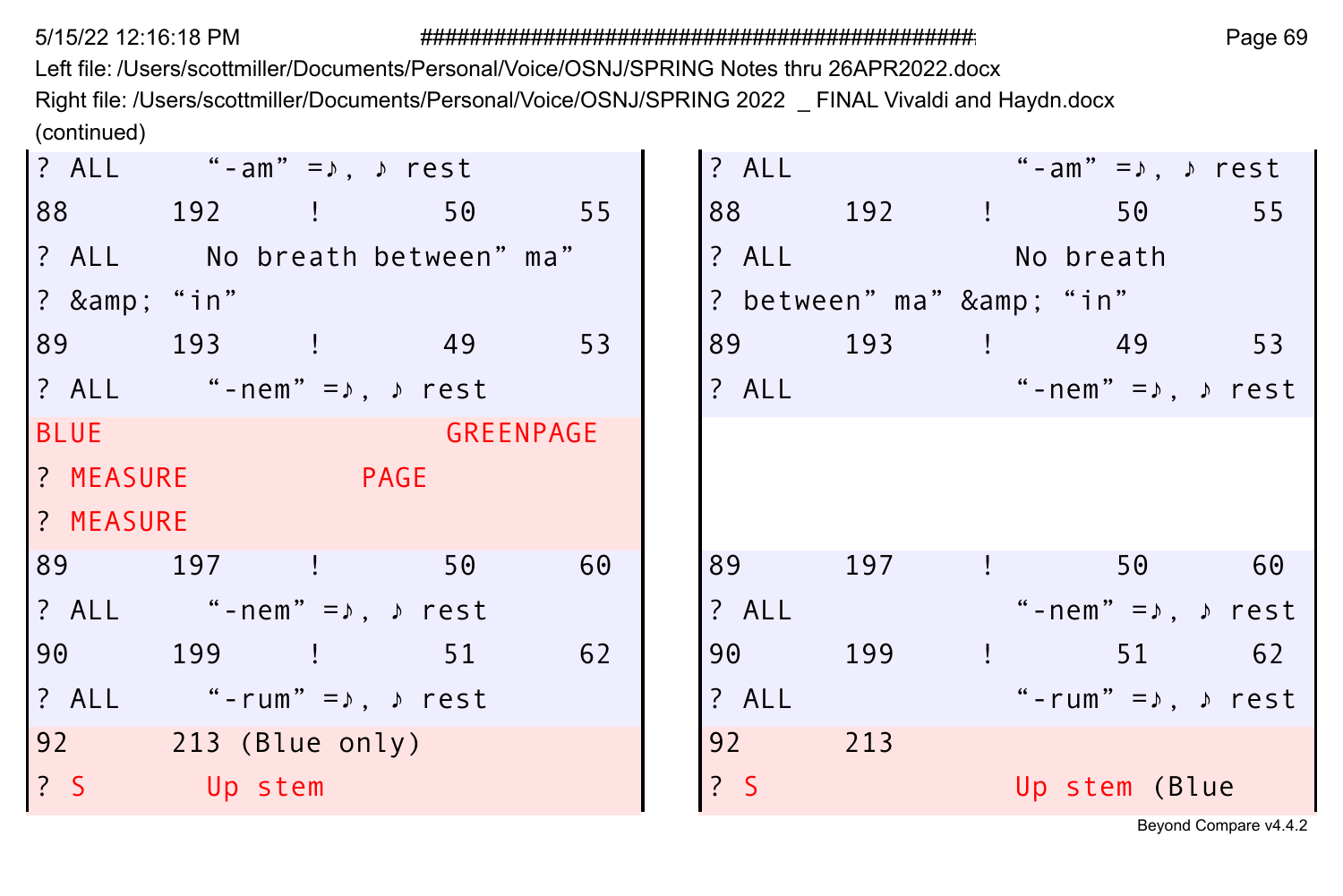Left file: /Users/scottmiller/Documents/Personal/Voice/OSNJ/SPRING Notes thru 26APR2022.docx Right file: /Users/scottmiller/Documents/Personal/Voice/OSNJ/SPRING 2022 \_ FINAL Vivaldi and Haydn.docx (continued)

|                                           |       | $?$ only)                           |
|-------------------------------------------|-------|-------------------------------------|
| 52<br>76                                  |       | 52<br>- 76                          |
| ? S Add the word "Et" on a                |       | $\frac{2}{3}$<br>Add the word "Et"  |
| ? half note "D"                           |       | ? on a half note "D"                |
| 94 223 !<br>53<br>88                      |       | 94 223 ! 53<br>88                   |
| ? ALL "-men" = $\lambda$ , $\lambda$ rest |       | ? ALL<br>"-men"=♪. ♪ rest           |
| 95 231, 232 ! 53<br>94.                   |       | 95 231, 232 ! 53<br>94,             |
| ? 95 ALL Shorten "a-" &                   |       | ? 95 ALL                            |
| ? "-men"                                  |       | ? Shorten "a-" & "-men"             |
|                                           | $=$   |                                     |
|                                           | $- +$ |                                     |
| SANCTUS (Holy, Holy, Holy, Lord God       | $=$   | SANCTUS (Holy, Holy, Holy, Lord God |
| ? of Hosts. Heaven and earth are          |       | ? of Hosts. Heaven and earth are    |
| ? full of thy glory. Hosanna in the       |       | ? full of thy glory. Hosanna in the |
| ? highest.)                               |       | ? highest.)                         |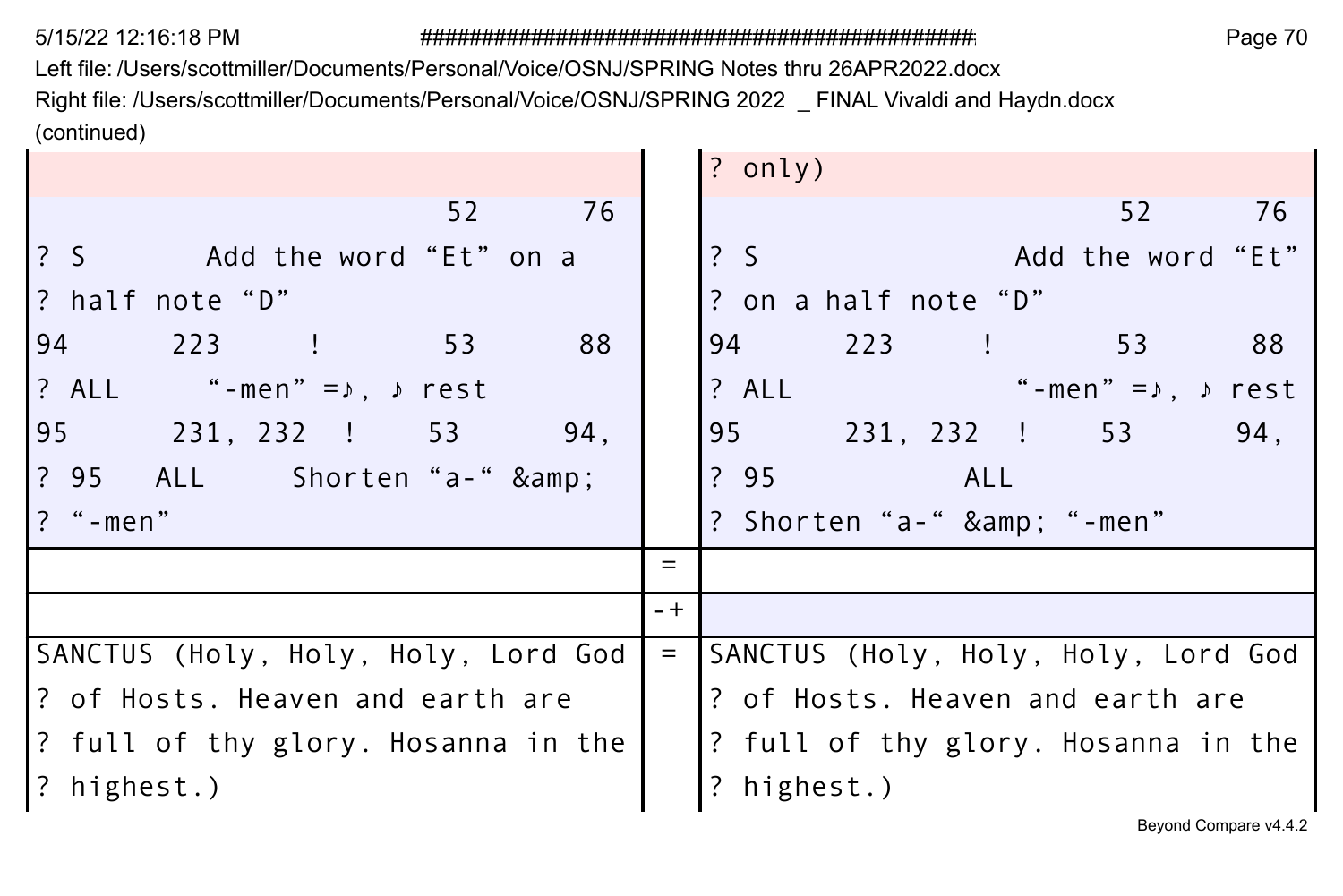| Right file: /Users/scottmiller/Documents/Personal/Voice/OSNJ/SPRING 2022 FINAL Vivaldi and Haydn.docx |
|-------------------------------------------------------------------------------------------------------|
|                                                                                                       |
| "Coe-li" is pronounced "TSEH-li"                                                                      |
| ? "Excelsis" is pronounced                                                                            |
| ? "Ex-TSEL-sis"Sa-ba-ot" is                                                                           |
| ? pronounced "Sah-bah-OAT"                                                                            |
|                                                                                                       |
| Blue Green Measure                                                                                    |
| <b>Notes</b>                                                                                          |
|                                                                                                       |
| $(BLUE \ \&amp; \ \text{GREEN} =$                                                                     |
| ? same measure numbers)                                                                               |
|                                                                                                       |
|                                                                                                       |
| "-nus" = $\lambda$ , $\lambda$ rest                                                                   |
|                                                                                                       |
| "-oth" = $\lambda$ , $\lambda$ rest                                                                   |
|                                                                                                       |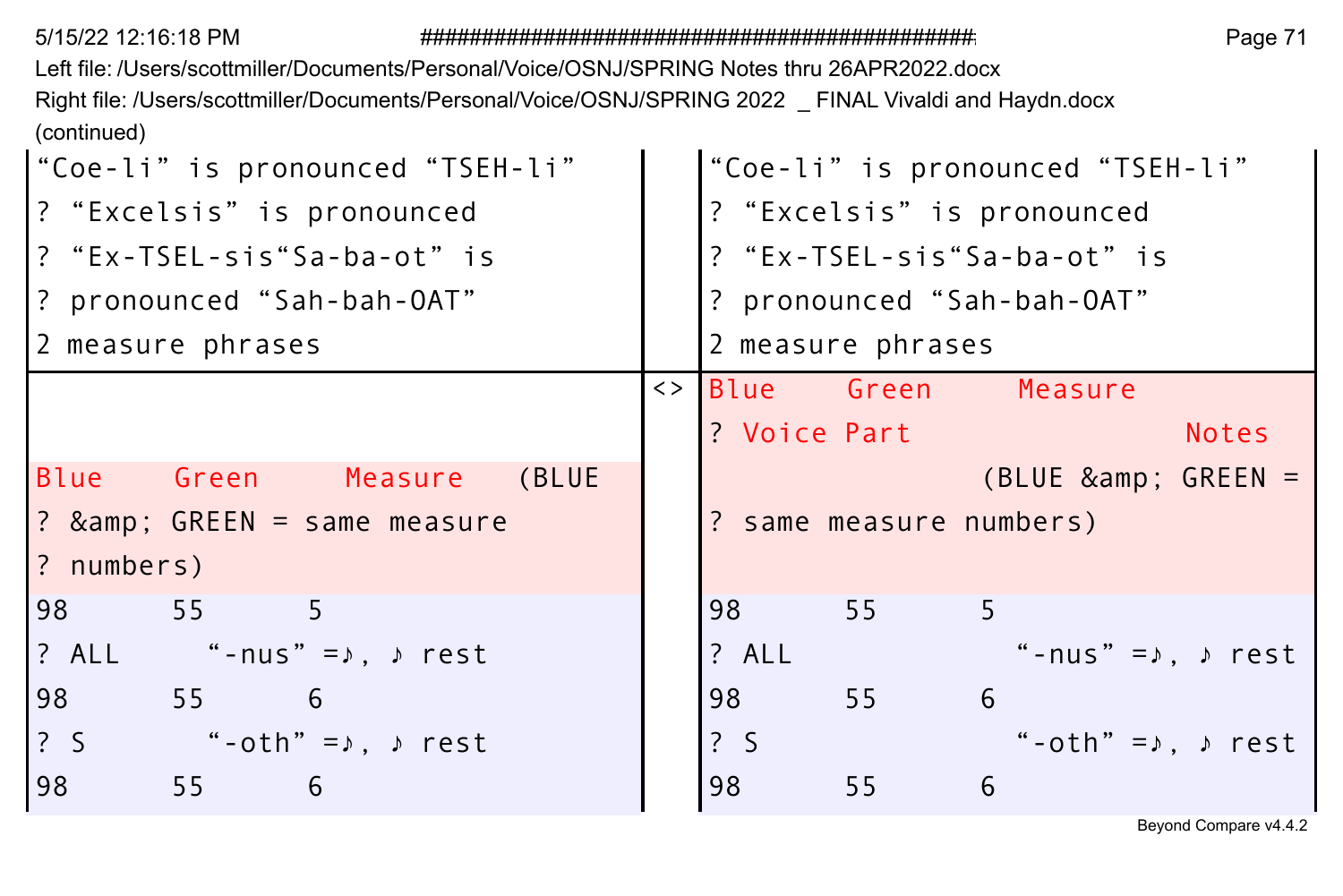Left file: /Users/scottmiller/Documents/Personal/Voice/OSNJ/SPRING Notes thru 26APR2022.docx Right file: /Users/scottmiller/Documents/Personal/Voice/OSNJ/SPRING 2022 \_ FINAL Vivaldi and Haydn.docx (continued)

| ? ATB Quick breath after "-oth" | ? ATB          |                        | Quick breath           |  |
|---------------------------------|----------------|------------------------|------------------------|--|
|                                 | ? after "-oth" |                        |                        |  |
| 99 ا<br>55<br>10                |                | 99 55 10               |                        |  |
| 2 ALL Slightly lower - Watch    |                |                        | ? ALL Slightly lower - |  |
| l? Sandor!                      |                | ? Watch Sandor!        |                        |  |
| 99 56<br>12                     |                | 99 56 12               |                        |  |
| ? ALL "COE-li" pronounced       |                | ? ALL "COE-li"         |                        |  |
| ? "TSEL-ly"                     |                | ? pronounced "TSEL-ly" |                        |  |
| Blue Green Measure              |                |                        |                        |  |
| 100-101 56-57 15 26 ALL         |                | 100-101 56-57 15 26    |                        |  |
| ? Roll"rr"in"ter-ra"            |                | ? ALL Roll "rr" in     |                        |  |
|                                 | ? "ter-ra"     |                        |                        |  |
| 100 56 17                       |                | 100 56<br>17           |                        |  |
| ? TB Detach "-ri-a"             | $?$ TB         |                        | Detach "-ri-a"         |  |
| ? (staccato)                    | ? (staccato)   |                        |                        |  |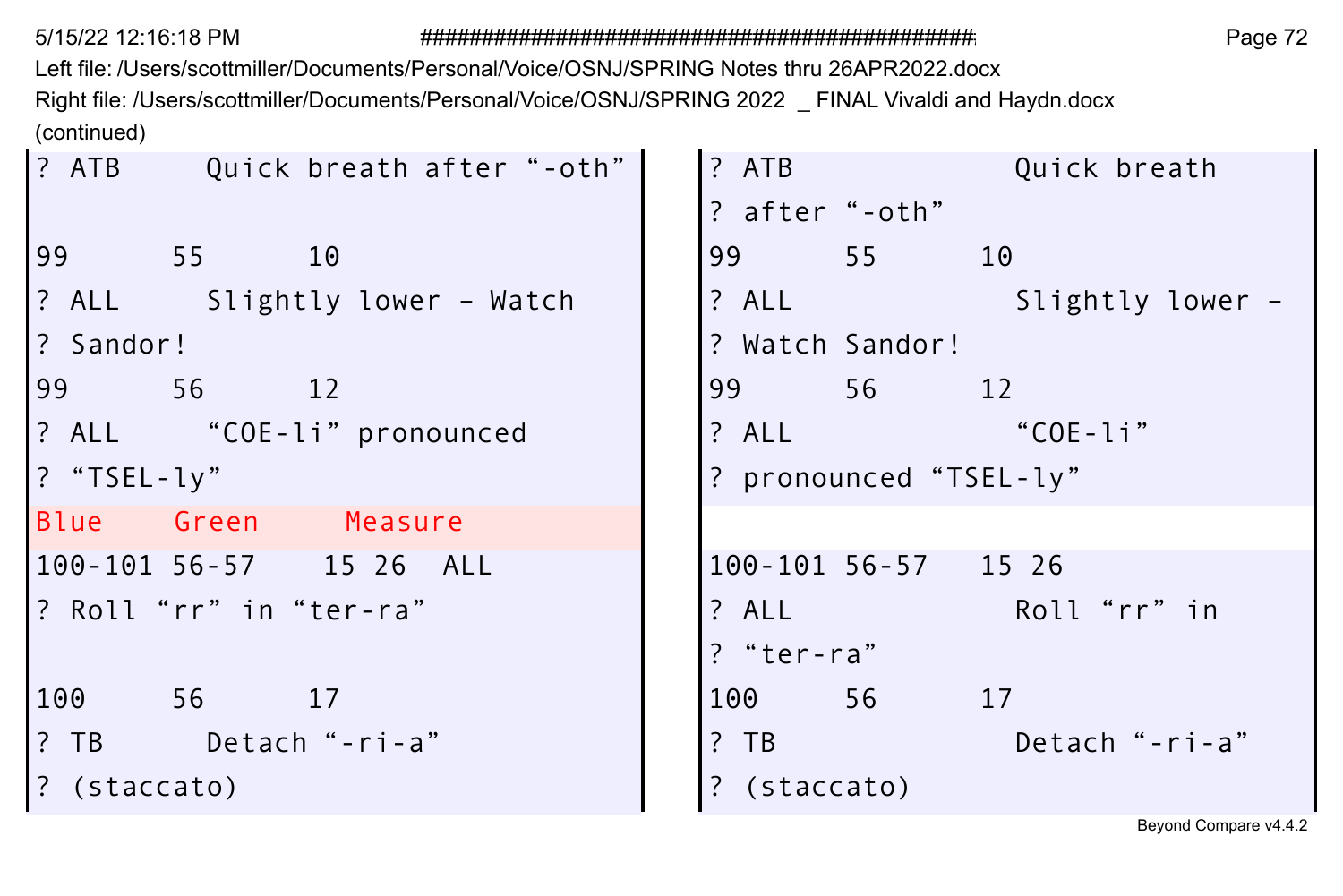Left file: /Users/scottmiller/Documents/Personal/Voice/OSNJ/SPRING Notes thru 26APR2022.docx Right file: /Users/scottmiller/Documents/Personal/Voice/OSNJ/SPRING 2022 \_ FINAL Vivaldi and Haydn.docx (continued)

|              | 100 56 18           |                                           | 100           | 56                  | 18                                |
|--------------|---------------------|-------------------------------------------|---------------|---------------------|-----------------------------------|
|              |                     | ? A Detach "-ri-a"                        | ? A           |                     | Detach"-ri-a"                     |
| ? (staccato) |                     |                                           | ? (staccato)  |                     |                                   |
|              | 100 56 19           |                                           |               | 100 56 19           |                                   |
|              |                     | ? S Detach "-ri-a"                        | $\frac{2}{3}$ |                     | Detach "-ri-a"                    |
| ? (staccato) |                     |                                           | ? (staccato)  |                     |                                   |
|              | 102 57 2728         |                                           |               | 102 57 2728         |                                   |
|              |                     | ? ALL "glo-ri-a tu-a"=                    | ? ALL         |                     | "glo-ri-a tu-a" =                 |
|              | ? slightly detached |                                           |               | ? slightly detached |                                   |
|              | 102 57 30           |                                           |               | 102 57              | 30                                |
|              |                     | ? ATB "-sis" = $\lambda$ , $\lambda$ rest | ? ATB         |                     | $``-sis" = \rho, \rho$            |
|              |                     |                                           | ? rest        |                     |                                   |
|              |                     |                                           |               | 103 57 33           |                                   |
|              |                     |                                           | ? ATB         |                     | $"$ -sis" = $\lambda$ , $\lambda$ |
|              |                     |                                           | ? rest        |                     |                                   |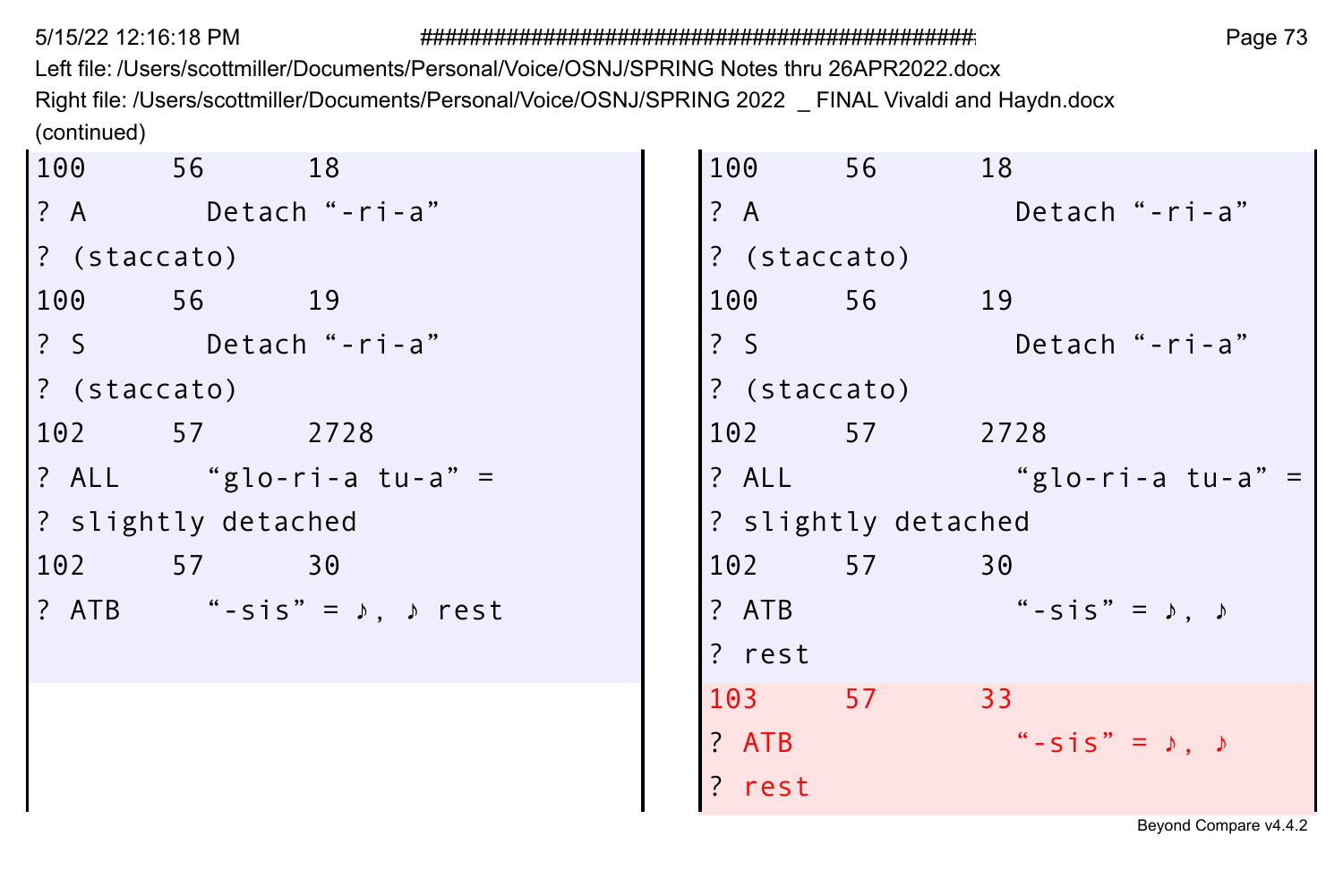$\mathbf{r}$ 

Left file: /Users/scottmiller/Documents/Personal/Voice/OSNJ/SPRING Notes thru 26APR2022.docx Right file: /Users/scottmiller/Documents/Personal/Voice/OSNJ/SPRING 2022 \_ FINAL Vivaldi and Haydn.docx (continued)  $\mathbf{r}$ **College** 

|                                                  | Blue Green<br>Measure                   |
|--------------------------------------------------|-----------------------------------------|
|                                                  | ? Voice Part<br><b>Notes</b>            |
|                                                  | (BLUE & GREEN =                         |
|                                                  | ? same measure numbers)                 |
| 104<br>75 58<br>- 45                             | 104 57 45.47                            |
| ?S<br>"-sis" = $\lambda$ , $\lambda$ rest        | "-sis" = $\lambda$ , $\lambda$<br>? S   |
|                                                  | ? rest                                  |
| $104105$ 45, 47, 50<br>ALL                       | 58<br>50<br>105                         |
| $? " - \text{sis"} = \sqrt{2}$ , $\sqrt{2}$ rest | "-sis" = $\lambda$ , $\lambda$<br>? ALL |
|                                                  | ? rest                                  |
|                                                  | $=$                                     |
| BENEDICTUS (qui venit in Domine                  | BENEDICTUS (qui venit in Domine         |
| P? Domini)(Blessed is He who comes               | ? Domini) (Blessed is He who comes      |
| 1? in the name of the Lord. Hosanna              | ? in the name of the Lord. Hosanna      |
| ? in the highest.)                               | in the highest.)<br>$\overline{?}$      |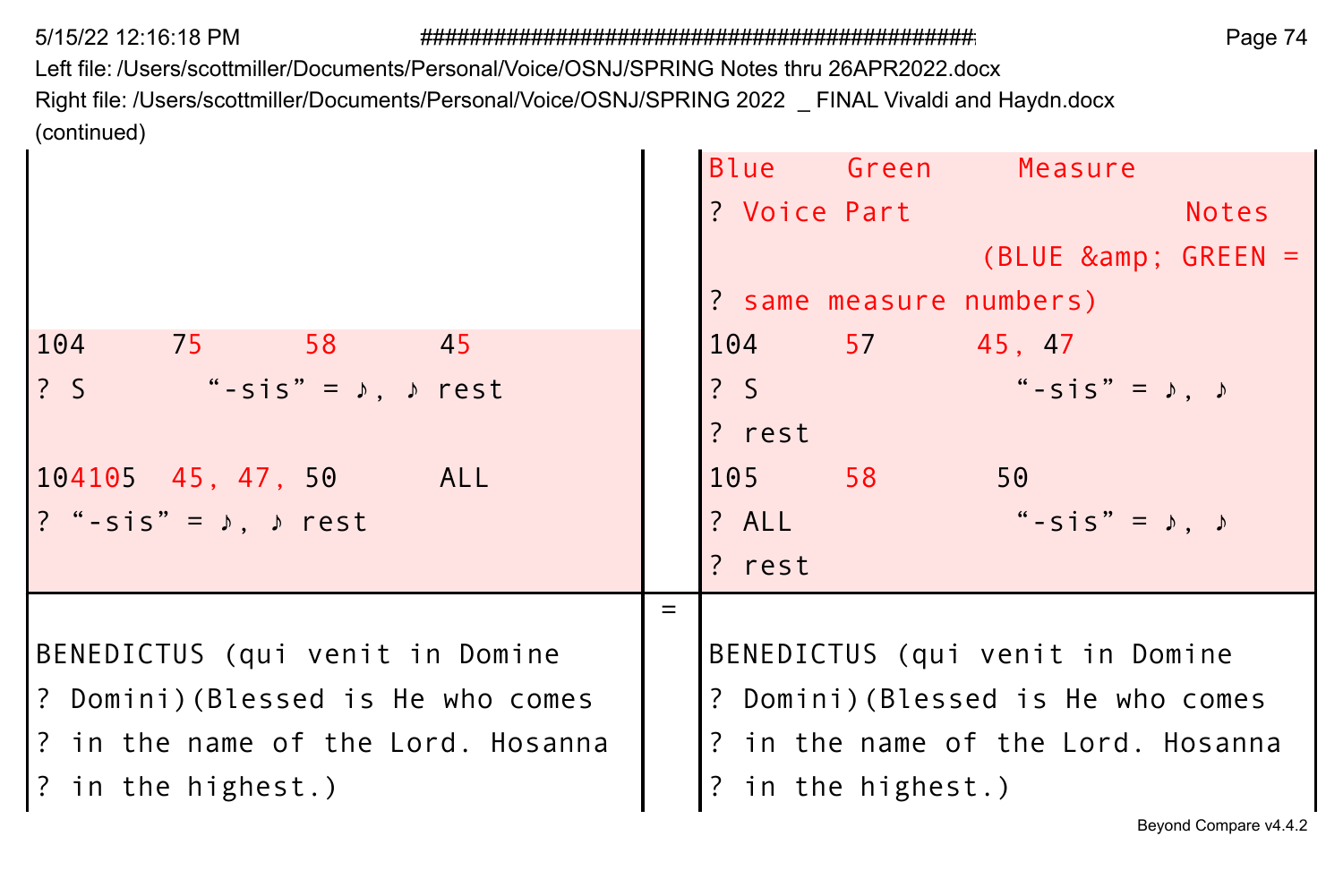| 5/15/22 12:16:18 PM                                                                                     |                   | Page 75                         |
|---------------------------------------------------------------------------------------------------------|-------------------|---------------------------------|
| Left file: /Users/scottmiller/Documents/Personal/Voice/OSNJ/SPRING Notes thru 26APR2022.docx            |                   |                                 |
| Right file: /Users/scottmiller/Documents/Personal/Voice/OSNJ/SPRING 2022 _ FINAL Vivaldi and Haydn.docx |                   |                                 |
| (continued)                                                                                             |                   |                                 |
| Conducted 4 beats per measure                                                                           |                   | Conducted 4 beats per measure   |
| Blue and Green $=$ same measure                                                                         |                   | Blue and Green $=$ same measure |
| ? numbers.                                                                                              |                   | ? numbers.                      |
| "Ex-cel-sis" is pronounced                                                                              |                   | "Ex-cel-sis" is pronounced      |
| ? "Ex-TELL-sis"                                                                                         |                   | ? "Ex-TELL-sis"                 |
|                                                                                                         | $\langle \rangle$ | Blue Green<br>Measure           |
|                                                                                                         |                   | ? Voice Part                    |
|                                                                                                         |                   | ? Notes                         |
| Blue<br>Green<br>(Blue<br>Measure                                                                       |                   | $(Blue and Green =$             |
| ? and Green = same measure                                                                              |                   | ? same measure numbers.)        |
| ? numbers.)                                                                                             |                   |                                 |
| 39<br>107<br>60                                                                                         | $=$               | 107<br>60<br>39                 |
| ? ALL<br>"-nit" = $16th$                                                                                |                   | ? ALL<br>"- $nit" = 16th$       |
| ? note, 16th rest                                                                                       |                   | ? note, 16th rest               |
| 79<br>111<br>62                                                                                         |                   | 111<br>62<br>79                 |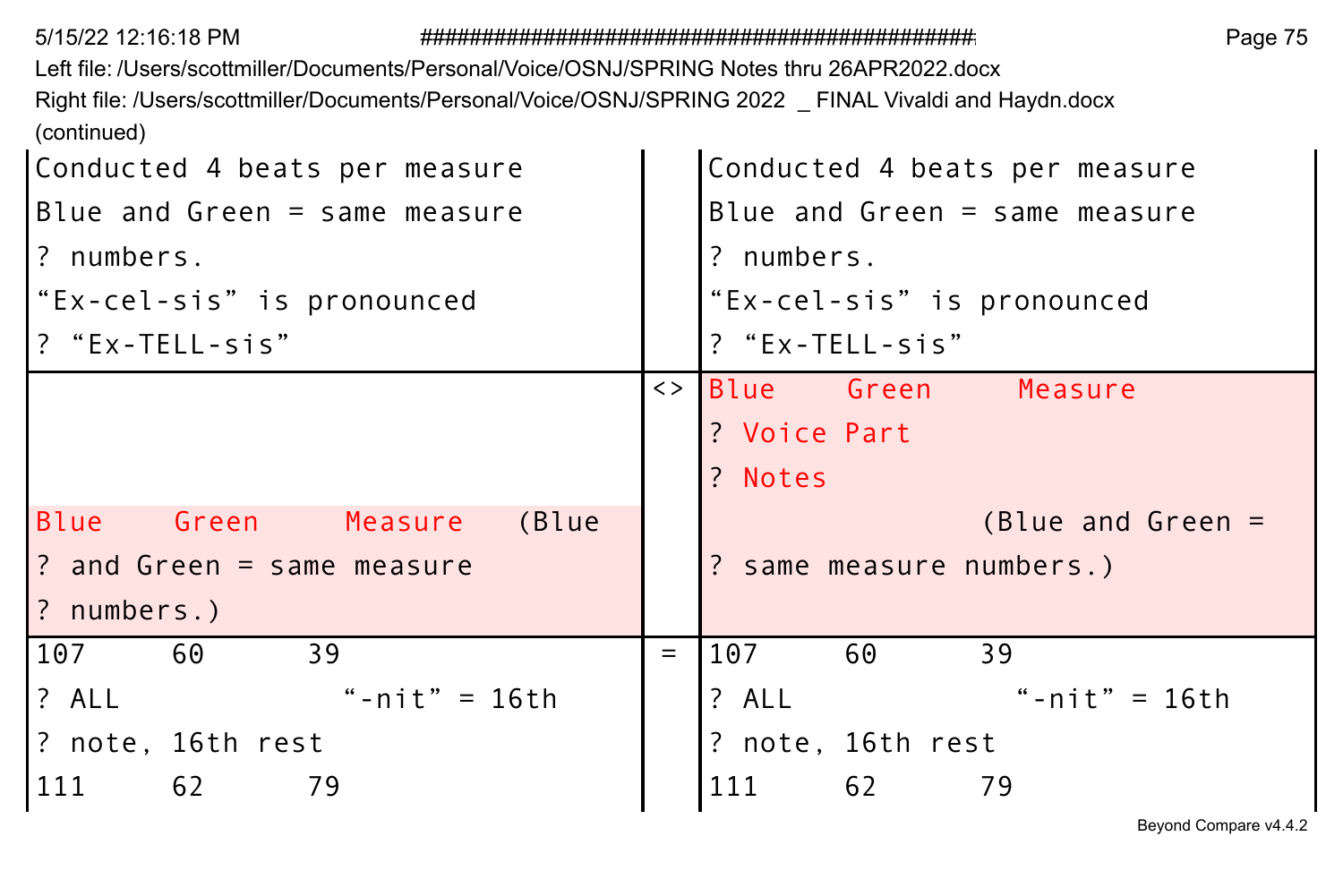Left file: /Users/scottmiller/Documents/Personal/Voice/OSNJ/SPRING Notes thru 26APR2022.docx Right file: /Users/scottmiller/Documents/Personal/Voice/OSNJ/SPRING 2022 \_ FINAL Vivaldi and Haydn.docx (continued)

| ? T                              |                   |          | 4-16TH notes                    |       | ? T       |                                        |          | 4-16TH notes                     |
|----------------------------------|-------------------|----------|---------------------------------|-------|-----------|----------------------------------------|----------|----------------------------------|
| 113                              | 63                | 9697 ALL |                                 |       | 113       | 63 — 10                                | 9697 ALL |                                  |
| ? Articulate each note "-tus qui |                   |          |                                 |       |           |                                        |          | ? Articulate each note "-tus qui |
| ? ve-nit"                        |                   |          |                                 |       | ? ve-nit" |                                        |          |                                  |
| 113 63                           |                   | 97       |                                 |       | 63<br>113 |                                        | 97       |                                  |
| $?$ ALL                          |                   |          | "-nit" = 16th                   |       | ? ALL     |                                        |          | "-nit" = 16th                    |
|                                  | ? note, 16th rest |          |                                 |       |           | ? note, 16th rest                      |          |                                  |
| Blue Green                       |                   | Measure  |                                 | $+ -$ |           |                                        |          |                                  |
|                                  |                   |          |                                 |       |           |                                        |          |                                  |
| 117                              | 66                | 123      |                                 | $=$   | 117       | 66                                     | 123      | ALL                              |
| ? ALL                            |                   |          | "-ctus" = $\lambda$ , $\lambda$ |       |           | ? "-ctus" = $\lambda$ , $\lambda$ rest |          |                                  |
| ? rest                           |                   |          |                                 |       |           |                                        |          |                                  |
| 117                              | 66                | 125      |                                 |       | 117       | 66                                     | 125      | ALL                              |
| ? ALL                            |                   |          | " -nit" = ♪, ♪                  |       |           | ? "-nit" = $\lambda$ , $\lambda$ rest  |          |                                  |
| ? rest                           |                   |          |                                 |       |           |                                        |          |                                  |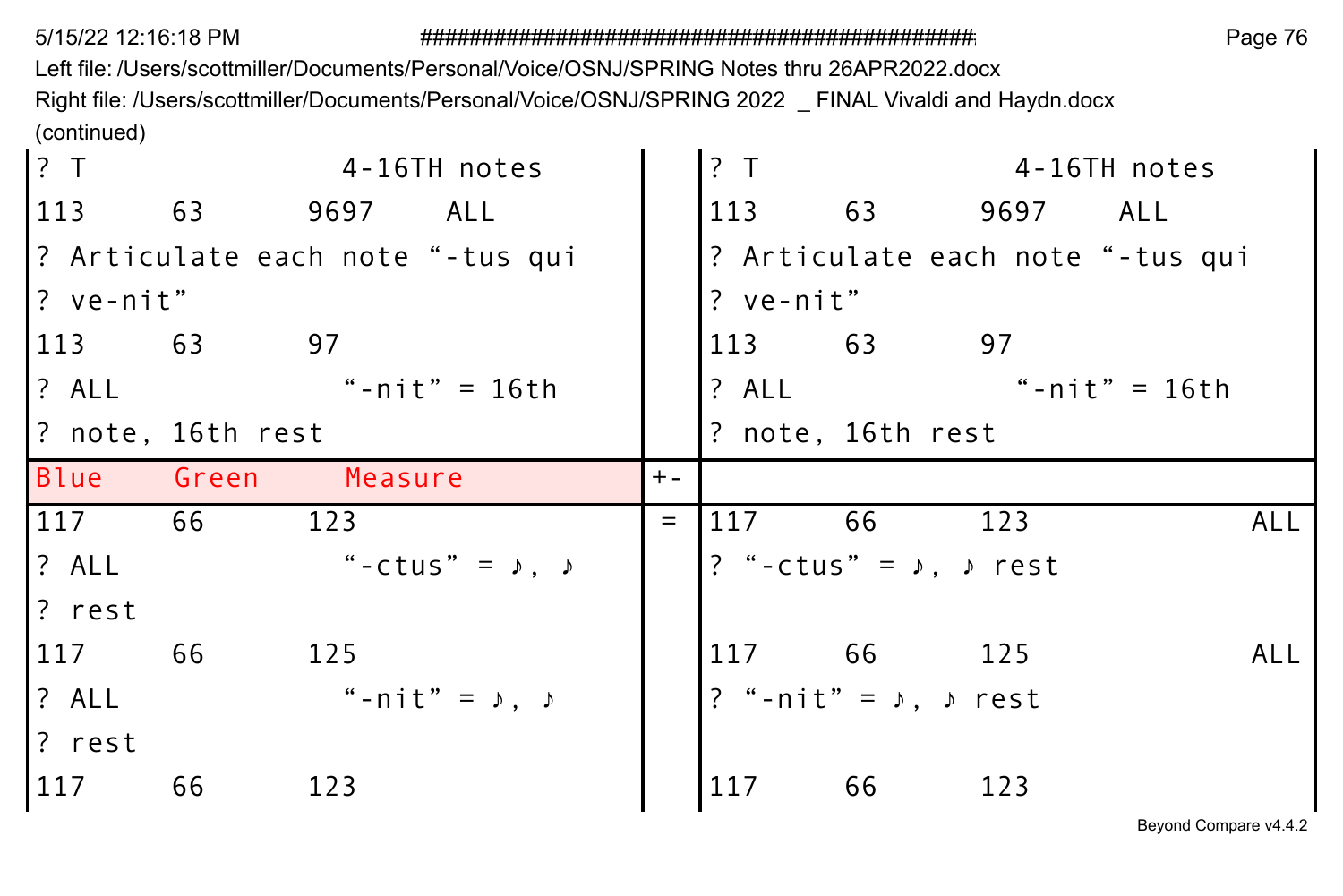Left file: /Users/scottmiller/Documents/Personal/Voice/OSNJ/SPRING Notes thru 26APR2022.docx

Right file: /Users/scottmiller/Documents/Personal/Voice/OSNJ/SPRING 2022 \_ FINAL Vivaldi and Haydn.docx (continued)

| $?$ ALL         |    | "-ne" = $\sqrt{ }$ , $\sqrt{ }$ rest |     | <b>?</b> ALL      |        | "-ne" = $\lambda$ , $\lambda$ rest |     |
|-----------------|----|--------------------------------------|-----|-------------------|--------|------------------------------------|-----|
|                 |    |                                      |     | -+ Blue Green     |        | Measure                            |     |
|                 |    |                                      |     | ? Voice Part      |        |                                    |     |
|                 |    |                                      |     | ? Notes           |        |                                    |     |
|                 |    |                                      |     |                   |        | (Blue and Green $=$                |     |
|                 |    |                                      |     |                   |        | ? same measure numbers.)           |     |
| 118             | 67 | 137                                  | $=$ | 118               | 67     | 137                                | ALL |
| ? ALL           |    | Pronounced                           |     |                   |        | ? Pronounced "ex-tell-sis"         |     |
| l?"ex-tell-sis" |    |                                      |     |                   |        |                                    |     |
| 119             | 67 | 142                                  |     | 119 67 142        |        |                                    | ALL |
| <b>7</b> ALL    |    | DO NOT SHORTEN!                      |     | ? DO NOT SHORTEN! |        |                                    |     |
| 119             | 67 | 146                                  |     | 119               | 67 146 |                                    | ALL |
| <b>7</b> ALL    |    | DO NOT SHORTEN!                      |     | ? DO NOT SHORTEN! |        |                                    |     |
| 1120            | 68 | 148150 ALL                           |     | 120               |        |                                    |     |
|                 |    | : `Soft then SUDDENLY LOUD!          |     |                   |        | ? `Soft then SUDDENLY LOUD!        |     |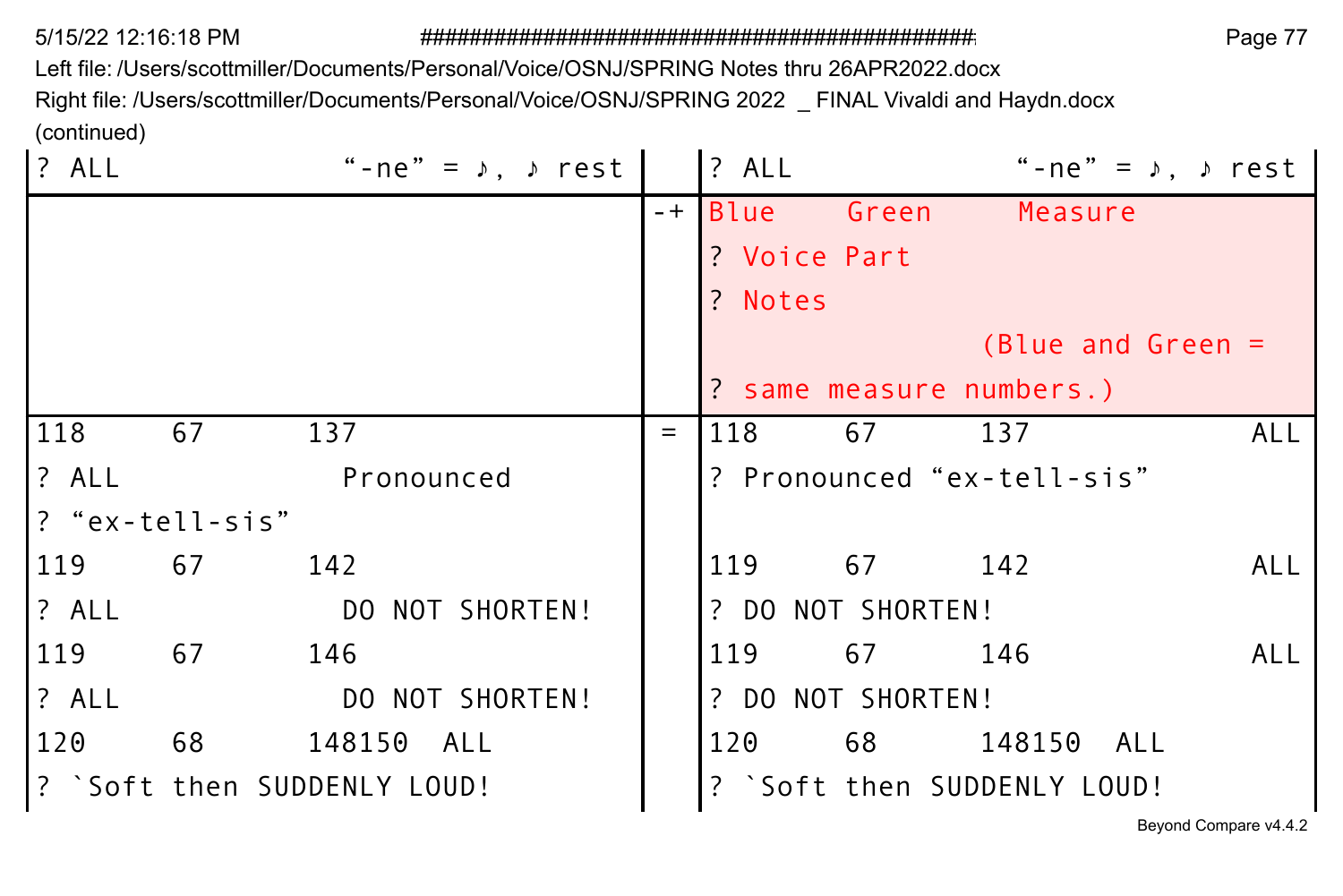Left file: /Users/scottmiller/Documents/Personal/Voice/OSNJ/SPRING Notes thru 26APR2022.docx Right file: /Users/scottmiller/Documents/Personal/Voice/OSNJ/SPRING 2022 \_ FINAL Vivaldi and Haydn.docx (continued)  $\sim$  $\sim$ 

| 120          | 68 | 150                                | <sub>S</sub> | 120 | 68 —                                  | 150                              |                       |
|--------------|----|------------------------------------|--------------|-----|---------------------------------------|----------------------------------|-----------------------|
|              |    | .? Short break after"sis"          |              |     |                                       | ? Short break after "sis"        |                       |
| 120          | 68 | 150                                |              | 120 | 68 68                                 | 150                              | ATB                   |
| l? ATB       |    | " - $\sin 5$ " = $\sin 5$ "        |              |     | ? "-sis" = $\lambda$ , $\lambda$ rest |                                  |                       |
| l? rest      |    |                                    |              |     |                                       |                                  |                       |
| 121          | 68 | 154                                |              | 121 | 68 154                                |                                  | ATB                   |
| l? ATB       |    | " - $\sin$ " = $\theta$ , $\theta$ |              |     | ? "-sis" = $\lambda$ , $\lambda$ rest |                                  |                       |
| l? rest      |    |                                    |              |     |                                       |                                  |                       |
| 121          | 68 | 157                                |              |     | 121 68                                | 157                              | AL L                  |
| <b>7</b> ALL |    | $"$ - sis" = $\lambda$ .           |              |     | ? "-sis" = $\lambda$ , $\lambda$ rest |                                  |                       |
| l? rest      |    |                                    |              |     |                                       |                                  |                       |
| 121          | 68 | 161                                |              | 121 | 68                                    | 161                              | ALL                   |
| <b>?</b> ALL |    | WATCH SANDOR TO                    |              |     | ? WATCH SANDOR TO SIT!                |                                  |                       |
| I? SIT!      |    |                                    |              |     |                                       |                                  |                       |
|              |    | AGNUS DEI - SOLO QUARTET(Lamb of   |              |     |                                       | AGNUS DEI - SOLO QUARTET(Lamb of |                       |
|              |    |                                    |              |     |                                       |                                  | Beyond Compare v4.4.2 |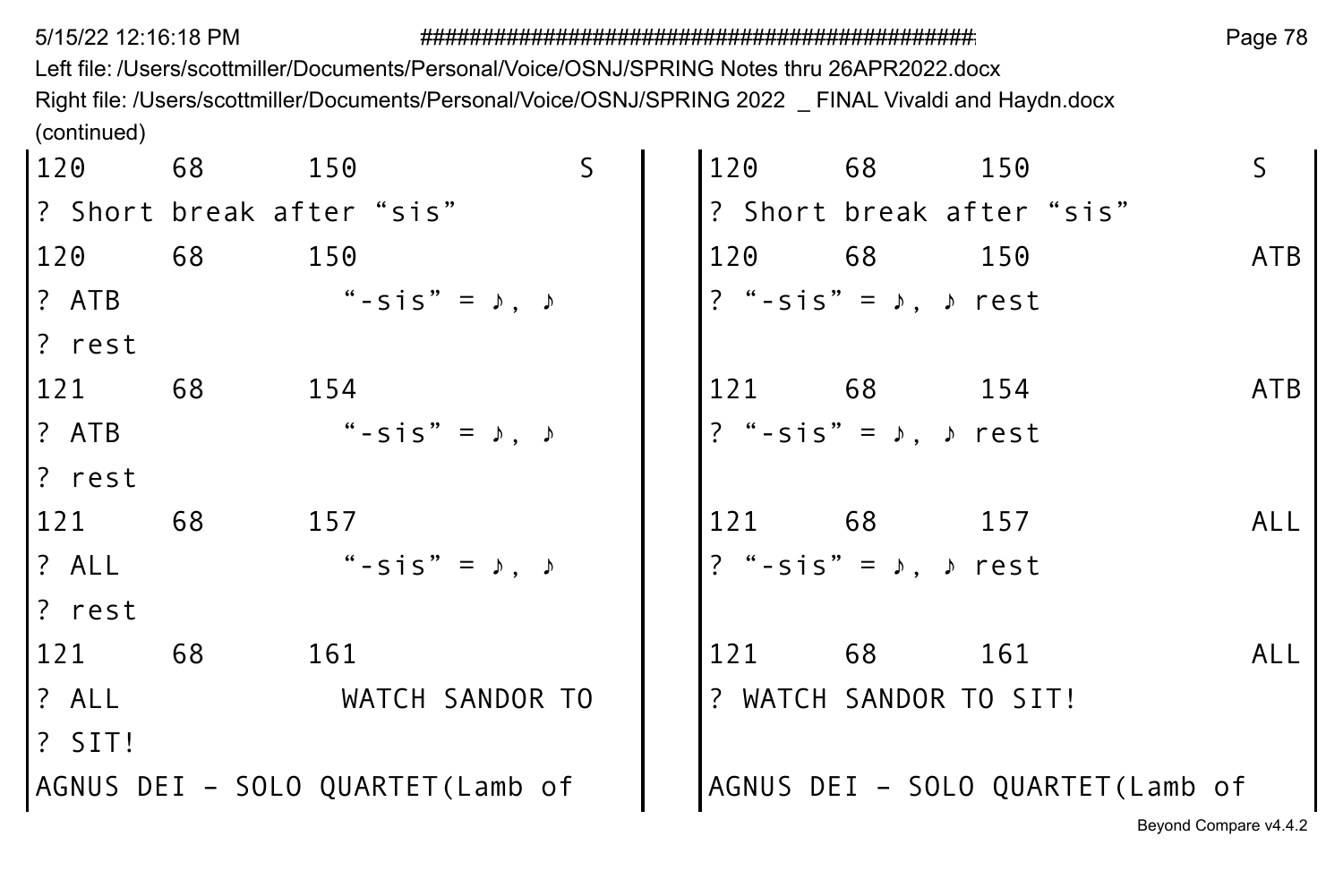Left file: /Users/scottmiller/Documents/Personal/Voice/OSNJ/SPRING Notes thru 26APR2022.docx

Right file: /Users/scottmiller/Documents/Personal/Voice/OSNJ/SPRING 2022 \_ FINAL Vivaldi and Haydn.docx (continued)

| ? God who takes away the sins of<br>? the world, have mercy on us.)<br>125 71 41<br>? ALL<br>WATCH SANDOR TO<br>? STAND! | ? God who takes away the sins of<br>? the world, have mercy on us.)<br>125 71 41<br>$?$ ALL<br>WATCH SANDOR TO<br>? STAND! |
|--------------------------------------------------------------------------------------------------------------------------|----------------------------------------------------------------------------------------------------------------------------|
|                                                                                                                          | $\langle$ >                                                                                                                |
| DONA NOBIS(                                                                                                              | DONA NOBIS pacem (Grant us peace)                                                                                          |
| GREENPAGE<br><b>BLUE</b>                                                                                                 | <b>BLUE</b>                                                                                                                |
| ? MEASURE<br>PAGE                                                                                                        | ? GREEN                                                                                                                    |
| ? MEASURE                                                                                                                | ? VOICE<br><b>NOTESPAGE</b>                                                                                                |
|                                                                                                                          | ? MEASURE<br><b>PAGE</b>                                                                                                   |
|                                                                                                                          | ? MEASURE PART                                                                                                             |
| 126->141                                                                                                                 | 126->141                                                                                                                   |
| ? ALL Pa-cem is pronounced                                                                                               | ? ALL<br>Pa-cem is                                                                                                         |
| ? "PA-tsem".                                                                                                             | ? pronounced "PA-tsem".                                                                                                    |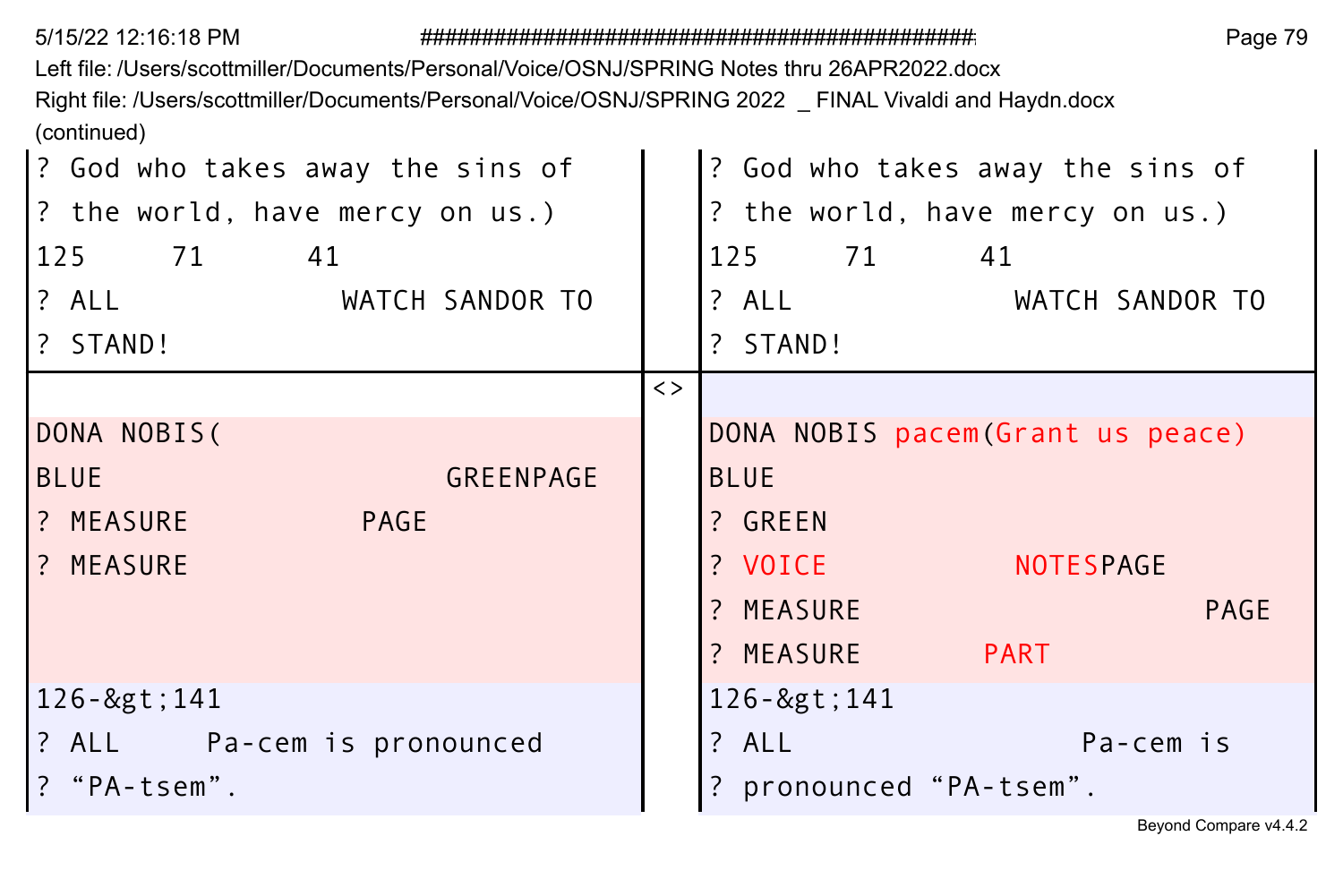Left file: /Users/scottmiller/Documents/Personal/Voice/OSNJ/SPRING Notes thru 26APR2022.docx Right file: /Users/scottmiller/Documents/Personal/Voice/OSNJ/SPRING 2022 \_ FINAL Vivaldi and Haydn.docx (continued)  $\mathbf{r}$  $\mathbf{r}$ 

| 126                                            | 43 |              |            | 126<br>$\overline{43}$                         |   |
|------------------------------------------------|----|--------------|------------|------------------------------------------------|---|
| 2 2 2                                          |    | A            | "-cem" $=$ | ? 72 2                                         | A |
| $ ? \rightarrow$ , $\rightarrow$ rest          |    |              |            | ? "-cem" = $\lambda$ , $\lambda$ rest          |   |
| 126                                            | 44 |              |            | 126 44                                         |   |
| $\begin{array}{cccc} ? & 72 & & 3 \end{array}$ |    |              | "-cem" $=$ | ? 72 3                                         |   |
| $ ? \rightarrow$ , $\rightarrow$ rest          |    |              |            | ? "-cem" = $\lambda$ , $\lambda$ rest          |   |
| 126 45                                         |    |              |            | 126 45                                         |   |
| $\begin{array}{cccc} ? & 72 & 4 \end{array}$   |    | $\mathsf{A}$ | "-cem" $=$ | ? 72 4                                         | A |
| $ ? \rightarrow$ , $\rightarrow$ rest          |    |              |            | ? "-cem" = $\lambda$ , $\lambda$ rest          |   |
| 127 46                                         |    |              |            | 127 46                                         |   |
| 2 72 5                                         |    |              | "-cem" $=$ | ? 72 5                                         |   |
| $ ? \rightarrow$ , $\rightarrow$ rest          |    |              |            | ? "-cem" = $\sqrt{ }$ , $\sqrt{ }$ rest        |   |
| 127 49                                         |    |              |            | 127 49                                         |   |
| $\begin{array}{cccc} ? & 72 & & 8 \end{array}$ |    | B            | "-cem" $=$ | $\begin{array}{cccc} ? & 72 & & 8 \end{array}$ | B |
| $ ? \rightarrow$ , $\rightarrow$ rest          |    |              |            | ? "-cem" = $\lambda$ , $\lambda$ rest          |   |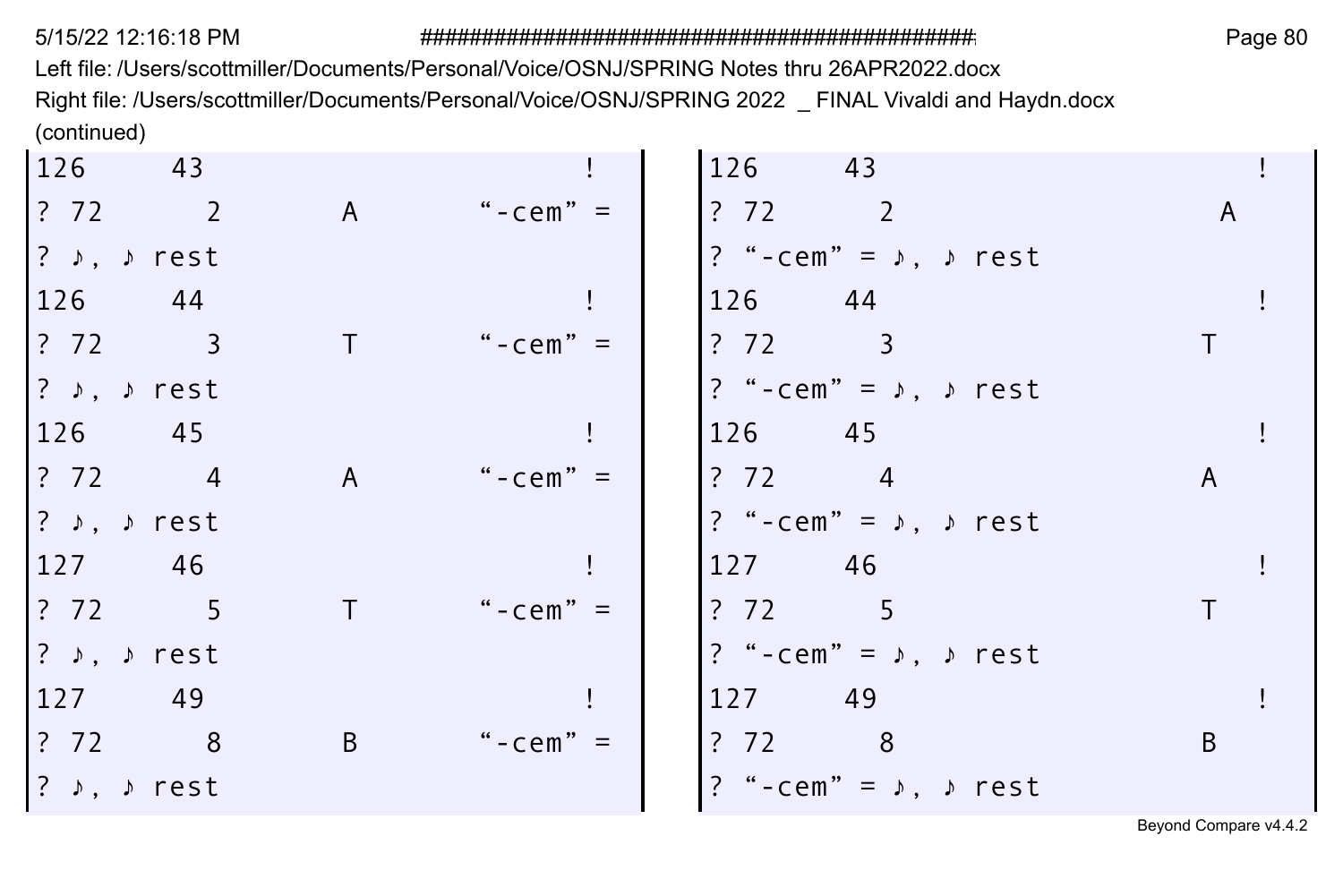Left file: /Users/scottmiller/Documents/Personal/Voice/OSNJ/SPRING Notes thru 26APR2022.docx Right file: /Users/scottmiller/Documents/Personal/Voice/OSNJ/SPRING 2022 \_ FINAL Vivaldi and Haydn.docx (continued)

| 128                                                               | 50                |                |                | 128     | 50                                    |            |  |
|-------------------------------------------------------------------|-------------------|----------------|----------------|---------|---------------------------------------|------------|--|
| ? 72                                                              | $^{\circ}$ 9      | -S             | "-cem" $=$     | ?72     | - 9                                   |            |  |
| $?$ $\rightarrow$ , $\rightarrow$ rest                            |                   |                |                |         | ? "-cem" = $\lambda$ , $\lambda$ rest |            |  |
| 128                                                               | 53                |                |                | 128 53  |                                       |            |  |
| $\begin{array}{ccc} \text{?} & \text{73} & \text{12} \end{array}$ |                   | ATB            | "-cem" $=$     | ?73     | 12                                    | <b>ATB</b> |  |
| $ ?$ $\rangle$ , $\rangle$ rest                                   |                   |                |                |         | ? "-cem" = $\lambda$ , $\lambda$ rest |            |  |
| 129                                                               | - 54              |                |                | 129 54  |                                       |            |  |
| ? 73                                                              | 13                | S.             | " $pa -$ " = 4 | ? 73 13 |                                       |            |  |
|                                                                   | $ ? - 16th$ notes |                |                |         | ? "pa-"= $4 - 16th$ notes             |            |  |
| 129                                                               | 54                |                |                | 129 54  |                                       |            |  |
| ? 73 13                                                           |                   | $\overline{B}$ | "-pa" $=$      | ? 73 13 |                                       | B          |  |
| $?$ C# NOT A                                                      |                   |                |                |         | ? "-pa" = $C# NOT A$                  |            |  |
| 128 57                                                            |                   |                |                | 128 57  |                                       |            |  |
| ? 73                                                              | 16                | ALL            | "-cem" $=$     | ? 73 16 |                                       | ALL        |  |
| $ ?$ $\rangle$ , $\rangle$ rest                                   |                   |                |                |         | ? "-cem" = $\lambda$ , $\lambda$ rest |            |  |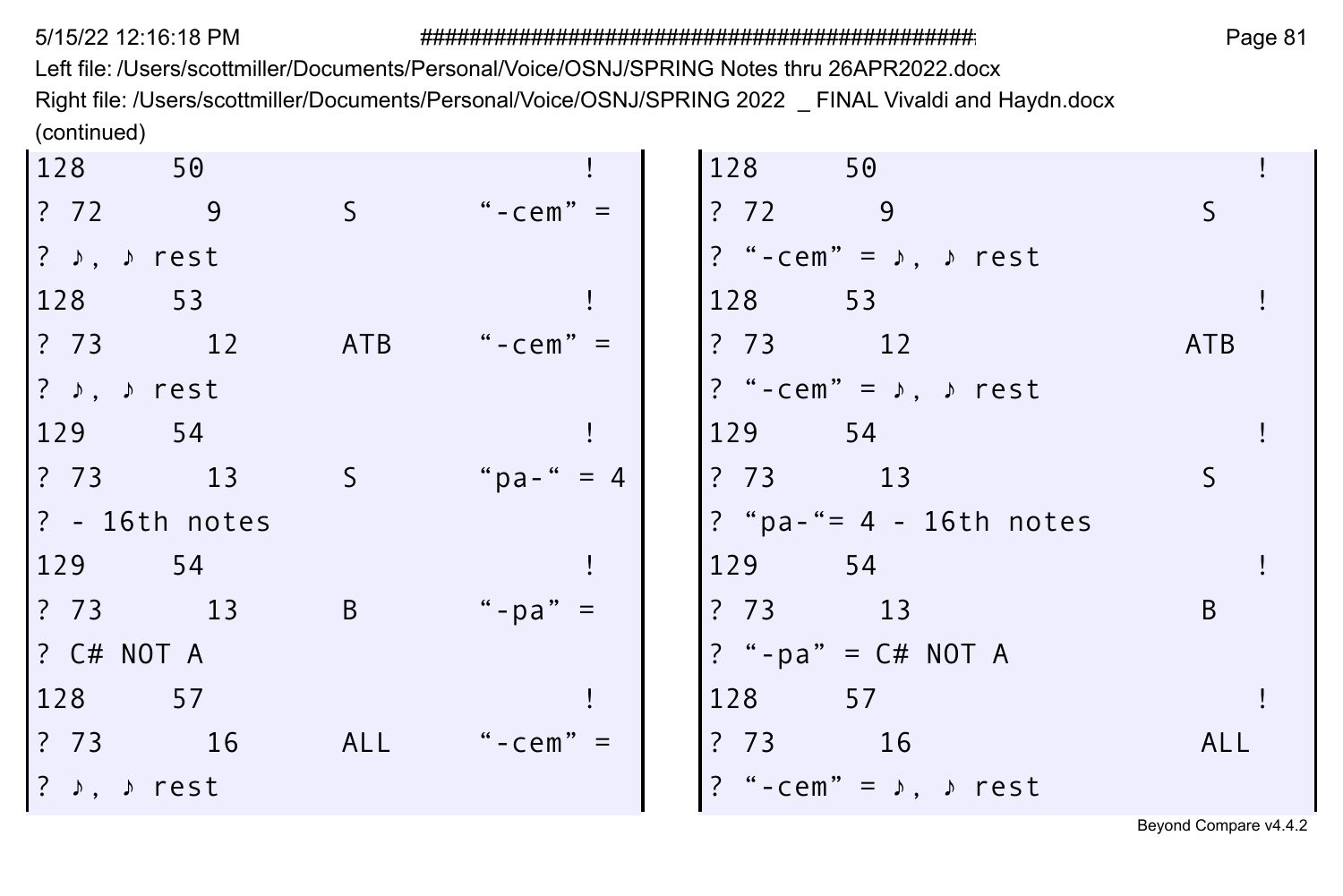Left file: /Users/scottmiller/Documents/Personal/Voice/OSNJ/SPRING Notes thru 26APR2022.docx Right file: /Users/scottmiller/Documents/Personal/Voice/OSNJ/SPRING 2022 \_ FINAL Vivaldi and Haydn.docx (continued)

|                                      |          |                                              |            | 130 6061 !                              | 74           |
|--------------------------------------|----------|----------------------------------------------|------------|-----------------------------------------|--------------|
|                                      |          |                                              |            | ? 1920 ALL                              |              |
|                                      |          |                                              |            | ? SHARP!                                |              |
| 131                                  | 64       |                                              |            | 131 64                                  |              |
| $?74$ 23                             |          | SA                                           | "-cem" $=$ | $?74$ 23                                | <b>SA</b>    |
| ? ♪, ♪ rest                          |          |                                              |            | ? "-cem" = $\sqrt{2}$ , $\sqrt{2}$ rest |              |
| 131 66                               |          |                                              |            | 131 66                                  |              |
|                                      | $?74$ 25 | ALL                                          | "-cem" $=$ | $?74$ 25                                | ALL          |
| ? $\rightarrow$ $\rightarrow$ rest   |          |                                              |            | ? "-cem" = $\lambda$ , $\lambda$ rest   |              |
| 132 71                               |          |                                              |            | 132 71                                  |              |
| ? 75 30                              |          | A                                            | "-cem" $=$ | ? 75 30                                 | $\mathsf{A}$ |
| ? $\rightarrow$ , $\rightarrow$ rest |          |                                              |            | ? "-cem" = $\sqrt{2}$ , $\sqrt{2}$ rest |              |
|                                      | 133 74 ! |                                              | 33<br>75   | 133 74                                  |              |
|                                      |          | ? ST $" - cem" = \sqrt{2}$ , $\sqrt{2}$ rest |            | ? 75 33                                 | <b>ST</b>    |
|                                      |          |                                              |            | ? "-cem" = $\sqrt{ }$ , $\sqrt{ }$ rest |              |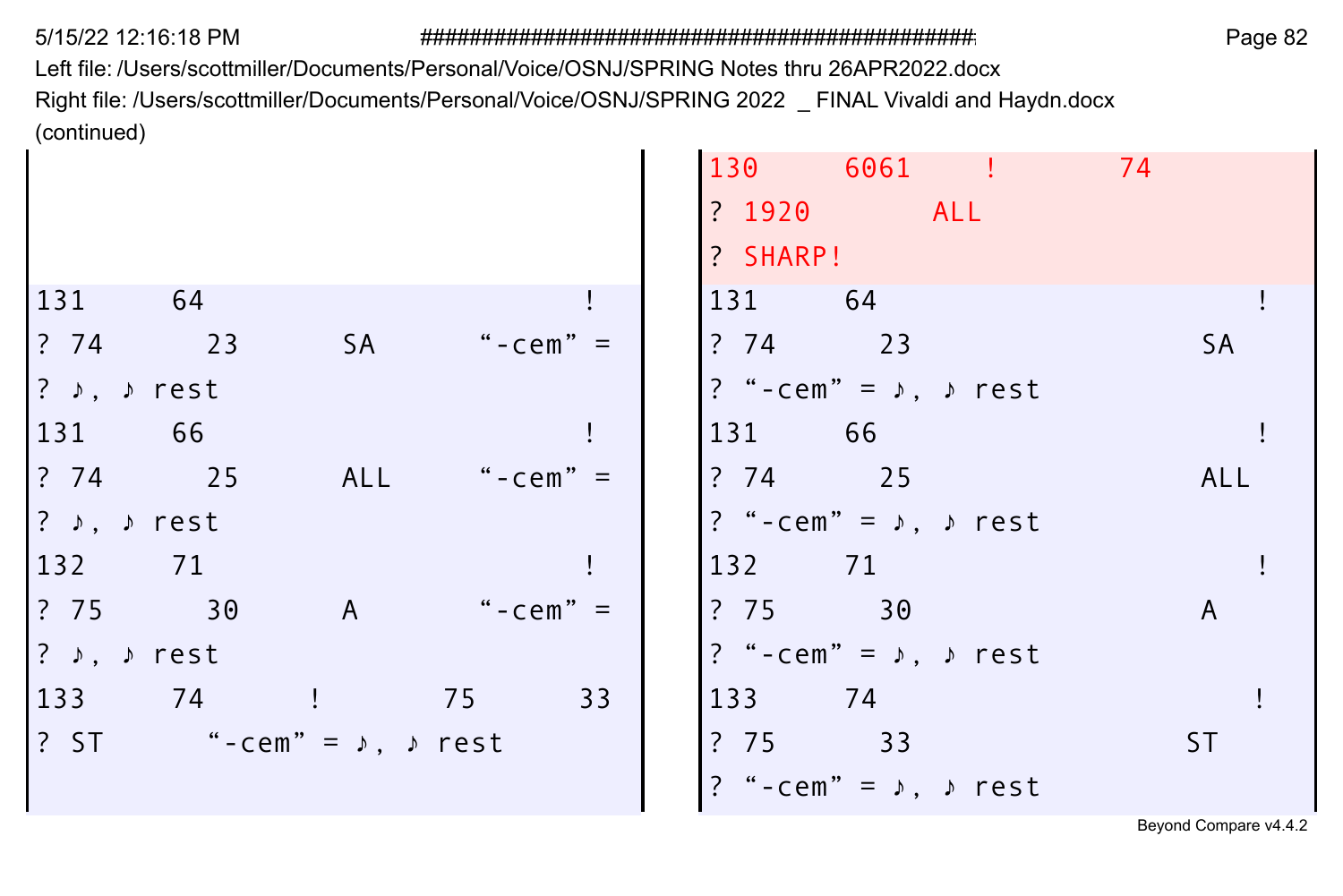Left file: /Users/scottmiller/Documents/Personal/Voice/OSNJ/SPRING Notes thru 26APR2022.docx Right file: /Users/scottmiller/Documents/Personal/Voice/OSNJ/SPRING 2022 \_ FINAL Vivaldi and Haydn.docx (continued)

| <b>BLUE</b> |             | GREENPAG                                             |    | <b>BLUE</b>                                   |
|-------------|-------------|------------------------------------------------------|----|-----------------------------------------------|
|             | ? E MEASURE | PAGE                                                 |    | ? GREEN                                       |
| ? MEASURE   |             |                                                      |    | ? VOICE<br><b>NOTESPAGE</b>                   |
|             |             |                                                      |    | ? MEASURE<br><b>PAGE</b>                      |
|             |             |                                                      |    | ? MEASURE PART                                |
| 133 75      |             |                                                      | 75 | 133 75                                        |
| ? 34 SB     |             | " - $\mathsf{cem}$ " = $\rightarrow$ , $\rightarrow$ |    | ?7534<br>SB.                                  |
| ? rest      |             |                                                      |    | ? "-cem" = $\lambda$ , $\lambda$ rest         |
| 134 76      |             |                                                      | 75 | 134 76                                        |
| ?35S        |             | "-cem" = $\lambda$ , $\lambda$                       |    | ?75335<br>ST.                                 |
| ? rest      |             |                                                      |    | ? "-cem" = $\rightarrow$ , $\rightarrow$ rest |
| 134 77      |             | 75                                                   | 36 | 134 77                                        |
|             |             | ? TB $" - cem" = \sqrt{2}$ , $\rho$ rest             |    | ? 75 36<br><b>TB</b>                          |
|             |             |                                                      |    | ? "-cem" = $\lambda$ , $\lambda$ rest         |
|             |             |                                                      |    | 138 9394<br>77                                |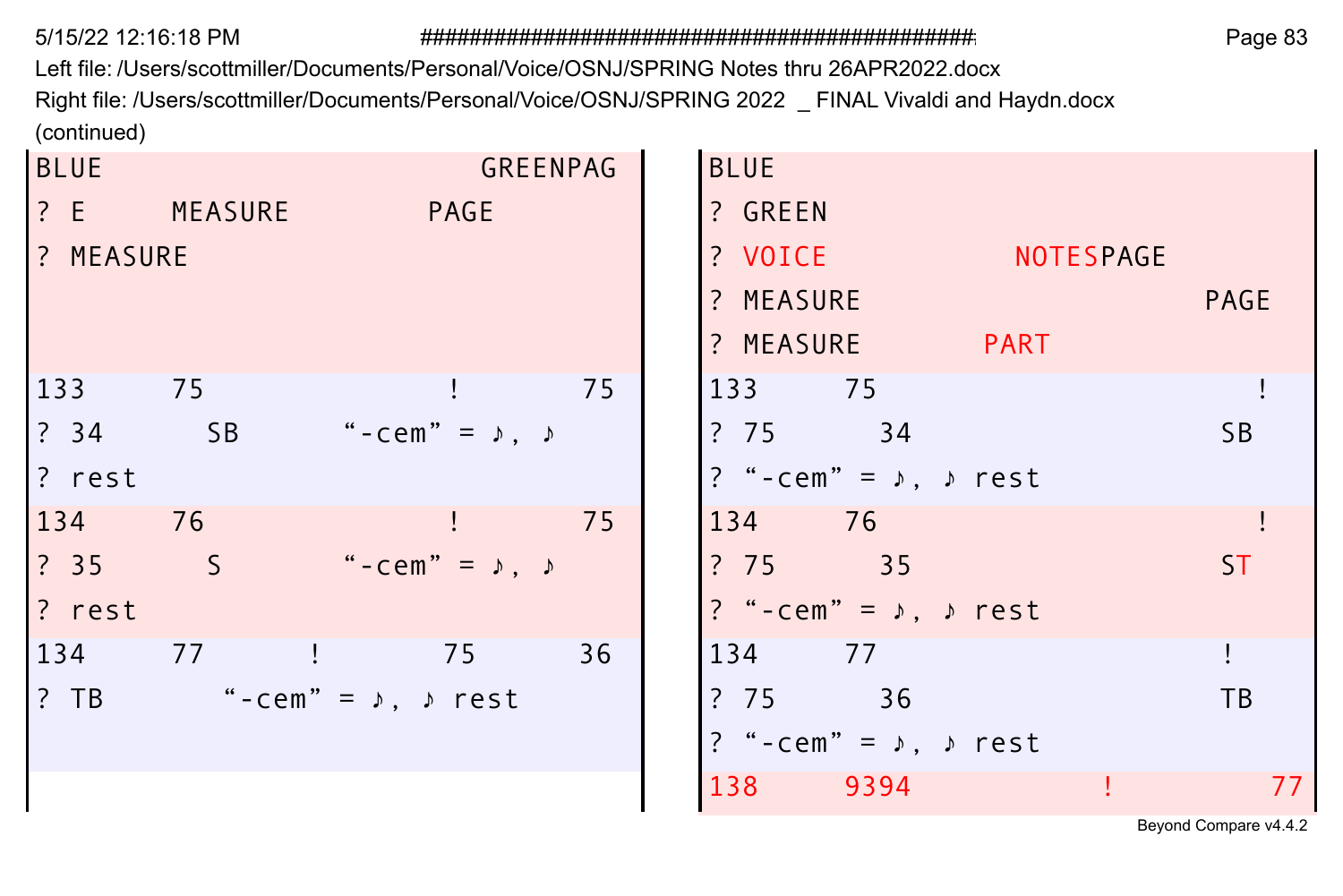Left file: /Users/scottmiller/Documents/Personal/Voice/OSNJ/SPRING Notes thru 26APR2022.docx Right file: /Users/scottmiller/Documents/Personal/Voice/OSNJ/SPRING 2022 \_ FINAL Vivaldi and Haydn.docx (continued) ÷

|                                           |  |    | ? 5253 ALL                              |  |            |
|-------------------------------------------|--|----|-----------------------------------------|--|------------|
|                                           |  |    | ? SHARP!                                |  |            |
| 139 97 ! 78                               |  | 56 | 139 97                                  |  |            |
| ? SAT "-cem" = $\lambda$ , $\lambda$ rest |  |    | ? 78 56                                 |  | <b>SAT</b> |
|                                           |  |    | ? "-cem" = $\lambda$ , $\lambda$ rest   |  |            |
| 139 98 ! 78                               |  | 57 | 139 98                                  |  |            |
| ? ATB "-cem" = $\lambda$ , $\lambda$ rest |  |    | ? 78 57                                 |  | <b>ATB</b> |
|                                           |  |    | ? "-cem" = $\sqrt{ }$ , $\sqrt{ }$ rest |  |            |
| 139 99 ! 78                               |  | 58 | 139 99                                  |  | L          |
| ? ALL "-cem" = $\lambda$ , $\lambda$ rest |  |    | ? 78 58                                 |  | ALL        |
|                                           |  |    | ? "-cem" = $\lambda$ , $\lambda$ rest   |  |            |
| 140 102 ! 78                              |  | 61 | 140 102                                 |  |            |
| ? ALL "-cem" = $\lambda$ , $\lambda$ rest |  |    | ? 78 61                                 |  | ALL        |
|                                           |  |    | ? "-cem" = $\lambda$ , $\lambda$ rest   |  |            |
|                                           |  |    | 140 103105 !                            |  | 78         |
|                                           |  |    |                                         |  |            |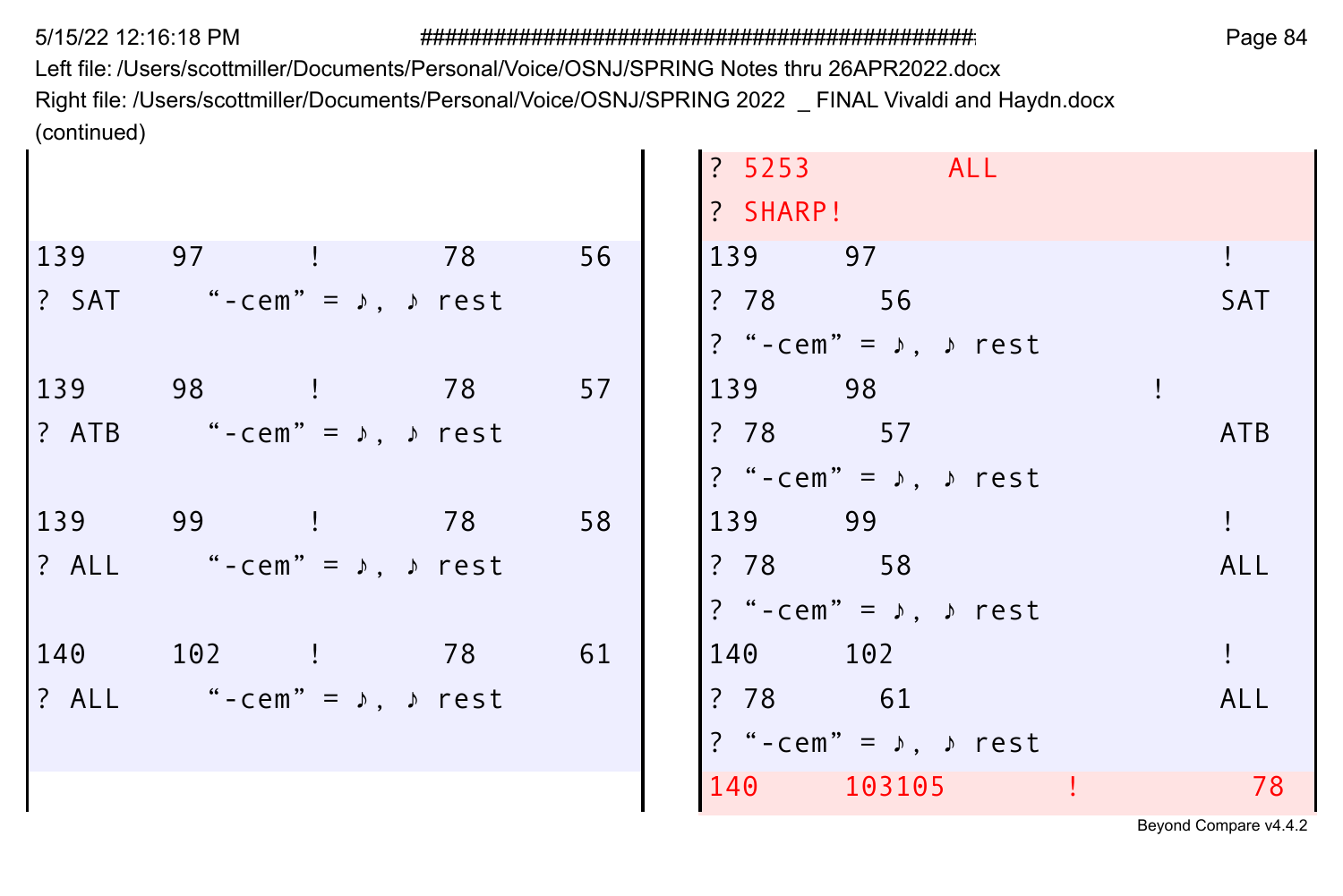Left file: /Users/scottmiller/Documents/Personal/Voice/OSNJ/SPRING Notes thru 26APR2022.docx Right file: /Users/scottmiller/Documents/Personal/Voice/OSNJ/SPRING 2022 \_ FINAL Vivaldi and Haydn.docx (continued)

| $? 6264$ TB<br>Low                            |      |                                           |     |
|-----------------------------------------------|------|-------------------------------------------|-----|
| $?$ note = more intensity                     |      |                                           |     |
| 140 105                                       | - 64 | 140 105 ! 78                              |     |
| ? 78 64<br><b>ALL</b>                         |      | ? ALL "-cem" = $\lambda$ , $\lambda$ rest |     |
| ? "-cem" = $\rightarrow$ , $\rightarrow$ rest |      |                                           |     |
| 141 112                                       | 71   | 141 112 ! 79                              |     |
| ? 79 71<br>ALL                                |      | ? ALL "-cem" = $\lambda$ , $\lambda$ rest |     |
| ? "-cem" = $\lambda$ , $\lambda$ rest         |      |                                           |     |
| 142 116                                       | 75   | 142 116 ! 79                              |     |
| ? 79 75<br>ALL                                |      | ? ALL "-cem" = $\lambda$ , $\lambda$ rest |     |
| ? "-cem" = $\rightarrow$ , $\rightarrow$ rest |      |                                           |     |
| 142 117                                       | 75   | 142 117 ! 79                              |     |
| ? 79 76<br>ALL                                |      | ? ALL "-cem" = $\lambda$ , $\lambda$ rest |     |
| ? "-cem" = $\sqrt{ }$ , $\sqrt{ }$ rest       |      |                                           |     |
| 77<br>142 118                                 | 79   | 118<br>$\bigoplus$                        | 142 |
|                                               |      |                                           |     |